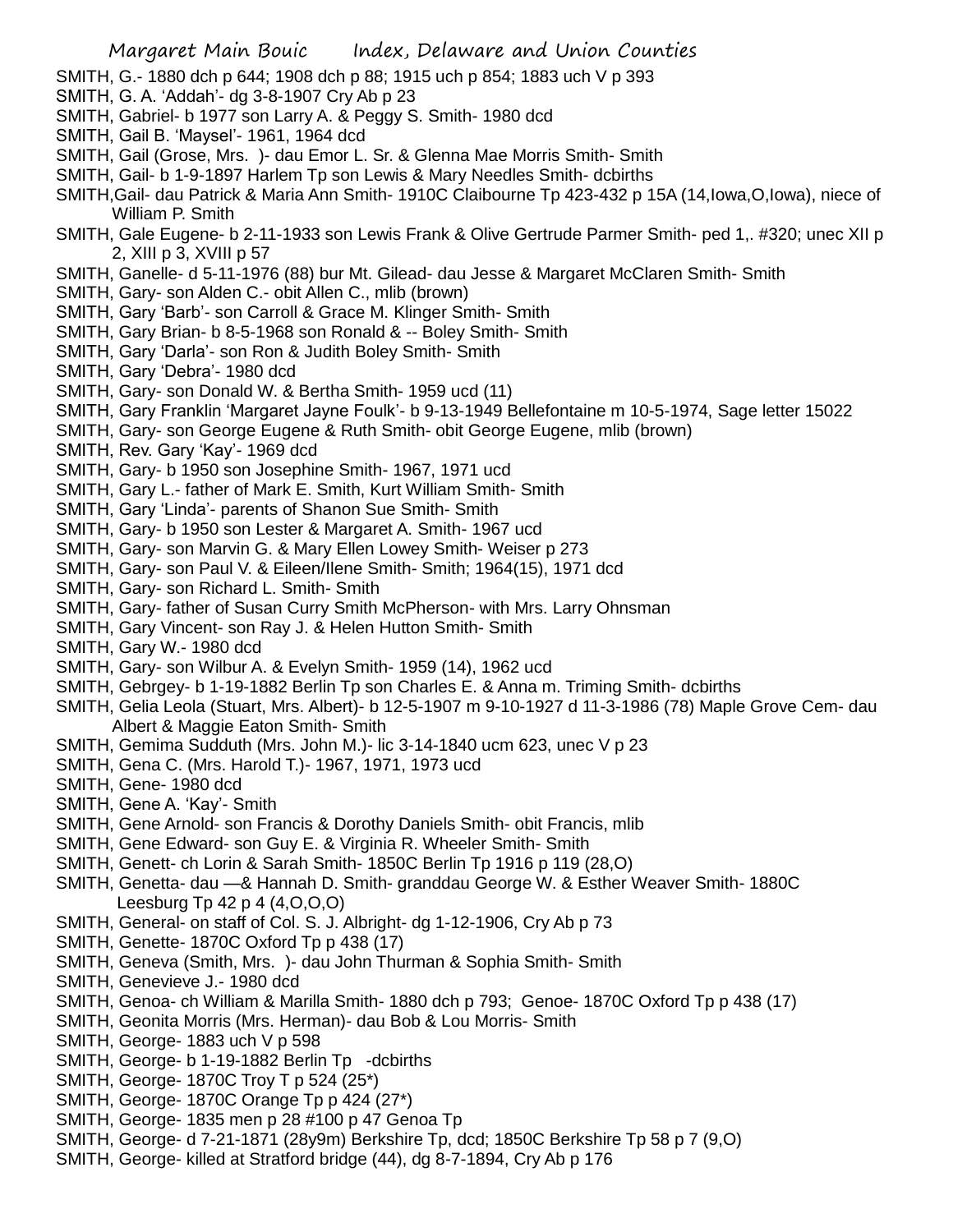- SMITH, George- Powers p 24, 57; hadc p 99
- SMITH, George- 1870C Delaware Tp p 270 (30\*)
- SMITH, George- 1908 dch p 405; mt 10-8-1859 (70) Delaware Co.
- SMITH, George, (65-1929) uninf p 20
- SMITH, George- 1860C Leesburg Tp 528 (71,Pa)
- SMITH, George- 1870C Delaware Tp p 271 (36\*)
- SMITH, George- 1870C Kingston Tp p 386 (11)
- SMITH, George- 1870C Harlem Tp p 381 (8)
- SMITH, George- d Friday dg 6-8-1909, native of Cheshire- Cry Ab p 36, 37
- SMITH, George A. 'Ada May'- dg 3-5-1908, Cry Ab p 22
- SMITH, George- son Alexander & Martha Smith- 1850C Genoa Tp 308 p 32 (24,O); dcw Bk 3 p 373
- SMITH, George B. mt 10-8-1859, Abs p 36; adm. Of Solomon Smith, mt 9-11-1859 Abs p 35; 1883 uch IV p 501; mt 9-11-1859
- SMITH, George 'Alice Stout'- m 3-8-1889 ucm (Hearl)
- SMITH, George 'Ann'- Nash p 440
- SMITH, George 'Arynette'- 1850C Delaware Town 1146 p 87 (39, )
- SMITH, George, b 8-1869 son Belvin B. & Sarah E. Smith- 1900C Claibourne Tp 264-280 p 11B (30,O,Ky,O)
- SMITH, George,Jr. 'Betty Offhill'- Maugans Anc p 21
- SMITH, George B.- 1870C Delaware Town p 290 (29\*)
- SMITH, George B. 'Emma B.'- father of Grace Darling- dg 9-16-1870 Cry Ab p 82
- SMITH, George B. 'Juliet Wetmore''Rebecca Davenport'- m(2) 1856 d 12-3-1891- son Solomon Smith- 1908 dch p 405, 426; Pabst 2 p 50
- SMITH, George B.- b 2-12-1887 Delaware Town son W. C. & J. P. Whoopman Smith- dcbirths
- SMITH, Mrs. George G.- Pabst 8 p 45, 46
- SMITH, George- son Charles & Phebe Smith- dcw Bk 3 p 398
- SMITH, George C. 'LeEtta P. Taylor'- b 6-18-1895 m 8-19-1916 d 1-18-1976 Milford Cem- son Lafayette & Harriet Rose Smith- Smith; obit, mlib (brown); 1949, 1959, 1962, 1967, 1971, 1973, 1975 ucd
- SMITH, George 'Dela Bryant'- Smith
- SMITH, George 'Delilah Hamilton'- Graham (14563); Hamilton (1563)
- SMITH, Dr. George 'Dora Henton'- Freshwater p 100
- SMITH, George A. 'Doretha Owen'- d 1977- Smith
- SMITH, George Edgar 'Marian Louise Hale'- b 10-14-1922 m 6-24-1950- Weiser p 460
- SMITH, George- son Edward & Hannah Elliott Smith- d Atlanta, Ga. mt 7-4-1883, Abs p 8
- SMITH, George Edward- b 12-8-1948 son Thomas Donald & Ruth Fehl Smith- Weiser p 454
- SMITH, George E,'Gertrude'- d 3-14-1977 (69) bur Lakewood- brother Arthur E. Smith- Smith
- SMITH, George 'Elizabeth'- 1850C Concord Tp 2083 p 125 (59,Va)
- SMITH, George 'Ellen Jane Woodbook'- m 12-27-1864 dcm
- SMITH, George Eugene 'Ruth'- d 2-3-1975 (71) obit mlib (brown)
- SMITH, George F.- son George J. & Ann M. Smith- 1880C Marysville 11-13- p 1 (16,O,Va,O)
- SMITH, George- nephew-in-law of Mrs.Federlia Jones- dg 1-18-1907, Cry Ab p 6,7
- SMITH, George- pallbearer for Jos. Factor- dg 2-25-1908, Cry Ab p 111
- SMITH, George-b 4-1878 son Francis & Almira Eaton Smith- 1880C Allen Tp 204-217 p 21 (2,O,O,O); 1900C Allen Tp 193-197 p 9A (22,O,O,O)
- SMITH, George 'Gertrude'- d 6-4-1909 dg 1-7-1910, Cry Ab p 84
- SMITH, Rev. George H.- cousin Rev. John Smith- 1908 dch p 627, 629; Pabst 3 p 11, 19
- SMITH, George 'Hannah'- dumch p 121; Pabst 2 p 80
- SMITH, George 'Hannah'- 1860C Liberty Tp Un Co 684-694 p 148 (53,O)
- SMITH, George 'Hannah Phillips'- m 8-1-1853 ucm 1984
- SMITH, George 'Harriet'- 1860C Leesburg Tp 531 (44,O)
- SMITH, George- d 5-1829 (16)son Henry Smith- dcga p 39, Delaware Patron & Fr Chronicle
- SMITH, George- brother Howard Smith- Smith
- SMITH, George, 'Ida Willoughby'- Smith; obit B. Paul, mlib (brown); parents of E. Vincent
- SMITH, George J. 'Angeline'- 1860C Leesburg Tp 580(30,O); 1870C Leesburg Tp 37-38 p 5 (33,NY),
- SMITH, George- son James & Catharine Smith- 1860C Paris Tp 1299-1288 p 172 (24,Va)
- SMITH, George J. 'Ann M.'- 1880C Marysville 11-13 p 1 (56,Va,Pa,Pa)
- SMITH, George- death, infant ch of John Smith- mt 2-22-1905 p8c3; mt 2-22-1905 Abs p 6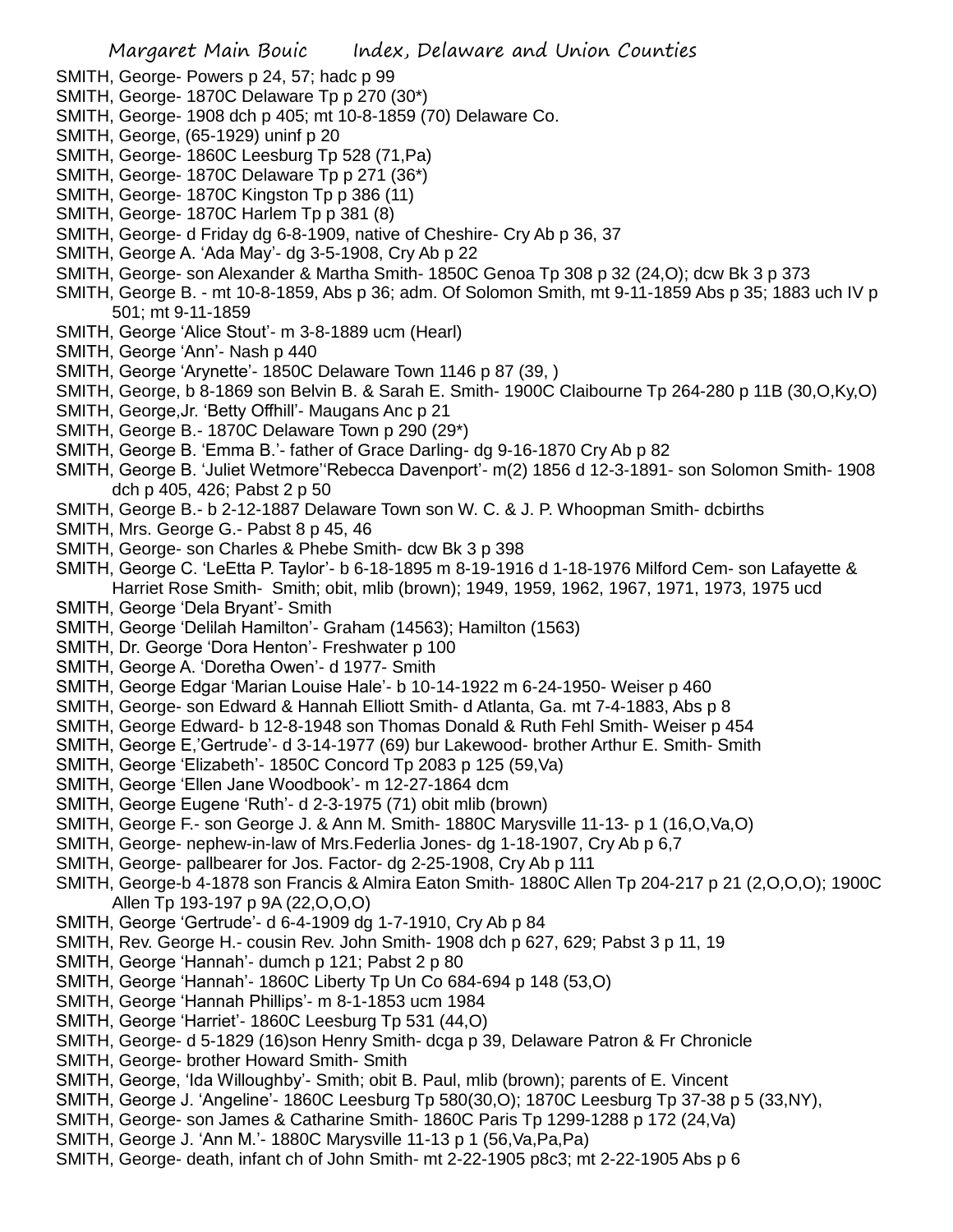- SMITH, George J. 'Julia Angeline Bell'- m 11-15-1853 ucm 2031; mt 11-23-1853 Abs p 13; unec XVI p 30
- SMITH, George J/F.'Julia A. Bell;- m 11-15-1853 ucm 2031; mt 11-23-1853
- SMITH, George J.- son Mary C. Smith- 1880C Scioto Tp 57 (9,O,Saxony. Bavaria)
- SMITH, George, son John & Margaret Smith- 1880C Leesburg, Magnetic Springs 327 p 32 (92,O,O,O)
- SMITH, George L.- b 1849 d 1897 Bokescreek Cem p 57
- SMITH, George L. 'Alma J. Weiser'- m 1-18-1929- Weiser p 508
- SMITH, George Lee- b 9-2-1871 Delaware Town son John O. & Sarah Bell Vining Smith- dumch p 258; dcbirths
- SMITH, George- brother Lettie Anna Smith joy- dg 9-1-1916, Cry Ab p 90
- SMITH, George 'Lillian Maxine Youngblood'- m 1951; Smith- parents of Sharon & Janice
- SMITH, Dr. George M.- 1880 dch p 233; 1908 dch p 347; Cherington p 7; Poe p 40; 1976 dch p 289
- SMITH, George 'Martha Landon'- b 7-15-1846 m 5-30-1874 ucm 5492- son Robert James & Mary Haines
- Smith- 1883 uch V p 652; 1860C Claibourne Tp 788-769 p 103 (13,O); 1870C Claib. Tp 66-64 p 8 (24,O): 1880C Richwood 229-242 p 22 (33,O,Md,O); 1900C Richwood 400-430 p 15B (53,O,Md,O) , merchant
- SMITH, George- brother Mary E. Smith Cook- Smith
- SMITH, George- son of Mrs. Mary J. Smith- dg 11-17-1908, Cry Ab p 167
- SMITH, George 'Mary Miller'- m 4-22-1852 dcm
- SMITH, George 'Mornie Josephine Shirk'- b 7-29-1867 m 3-1-1885 d Saturday, 2-2-1935, obit mlib son John & Mary Jane Triplet Smith
- SMITH, George O.- son Larkin & Lydia Smith- 1870C Milford 22 p 2 (22,Mass)
- SMITH, George Parks 'Ida Florella Arthur'- m 10-7-1880- Maugans Anc p 3
- SMITH, George Patchen- b 3-22-1845 d 1925 son Samuel & Sarah Jane Barton Smith- Nash p 113
- SMITH, George- Grandson & Pallbearer for Mrs. Patrick McCarty- dg 3-1-1910 Cry Ab p 101
- SMITH, George- son Phebe Smith- 1850C Harlem Tp 722 p 63 (17,O)
- SMITH, George- d 3-18-1889 (54-8-22) dcd; son Phillip & Margaret Smith- 1850C Delaware Tp 1276 p 93 (15,O)
- SMITH, George 'Polly'- 1850C Genoa Tp 464 p 46 (50,KY); 1870C Genoa Tp p 359 (76\*)
- SMITH, George R.- 1870C Berkshire Tp p 214 (17)
- SMITH, George R.- 1870C Genoa Tp p 354 (28)
- SMITH, George R. 'Betty Newsome'- b 11-6-1934 m 12-20-1952 son George L. & Alma J. Weiser Smith-Weiser p 509
- SMITH, George R.- son Ralph & Julia H. Carter Smith- 1880 dch p 854
- SMITH, George Richard 'Laura Lynn Mitchell'- m 6-19-1993 son Dr. David & Mary Smith- Smith
- SMITH, George,Jr.- brother Robert H. Smith- Smith
- SMITH, George R.- son William & Lillie Mae Saygrover Smith- Smith; 1910C Paris Tp 23 p 2A (5,O,O,O)
- SMITH, George S.- b Ross Co d 3-19-1879(52-3-5) Delaware; dcd; 1870C Delaware Tp p 276 (42\*)
- SMITH, Dr. George Seeley- 1908 dch p 234
- SMITH, George- brother Mrs. Sophia Shultz- dg 1-12-1915, Cry Ab p 90; son Mrs. Charles Smith- dg 4-2-1909, Cry Ab p 21
- SMITH, George 'Tempa P.'- Oakdale I p 163
- SMITH, George T. 'Laura Polly Stewart'- m 1-5-1911 son Charles Smith- Smith
- SMITH, —(Mrs, George B.)- dau of E. C. Vining- dg 11-3-1899, Cry Ab p 224
- SMITH, George V.- son Newton Smith, brother Vernon F. Smith- 1908 dch p 415; dg 3-24-1905, Cry Ab p 17 , 3-31-1905 Cry Ab p 18. brother Alton H,. & Mrs. Marshall A. Smith
- SMITH, George W.- 1967 ucd
- SMITH, George W.- killed by lightning, Mckean Tp, Licking Co. O. dg 6-3-1870, Cry Ab p 81
- SMITH, George W.- 1908 dch p 405; 1883 uch V p IV p 453, 464
- SMITH, George W.- 1870C Berlin Tp p 237 (5)
- SMITH, George W.- d 5-14-1885 (3-3-27) Berlin Tp son C. E. & Anna Twining Smith- dcd
- SMITH, George W. 'Anna E. Salyards'- m 12-19-1875 ucm 5803; mt 3 p 20; mt 1-12-1876
- SMITH, George W.- son Daniel & Grace Smith- 1850C Troy Tp 2624 p 137 (5,O)
- SMITH, George W.- son Edward & Hannah Elliott Smith- dumch p 93; 1850C Paris Tp 598-612 p 92 (11,O); 1860C Paris Tp 1252 (20,O)
- SMITH, George W. 'Esther L.- 1900C York Tp 223 p 10A (38,ILL, Va,O) m 9y
- SMITH, George W. 'Esther Weaver'- m 12-21-1847 dcm; 1850C Thomson Tp 115 p 190 (24,O); 1860C Leesburg Tp 448 (35,O); 1870C Leesburg Tp 252-260 p 32 (46,O); 1880C Leesburg Tp 42 p 4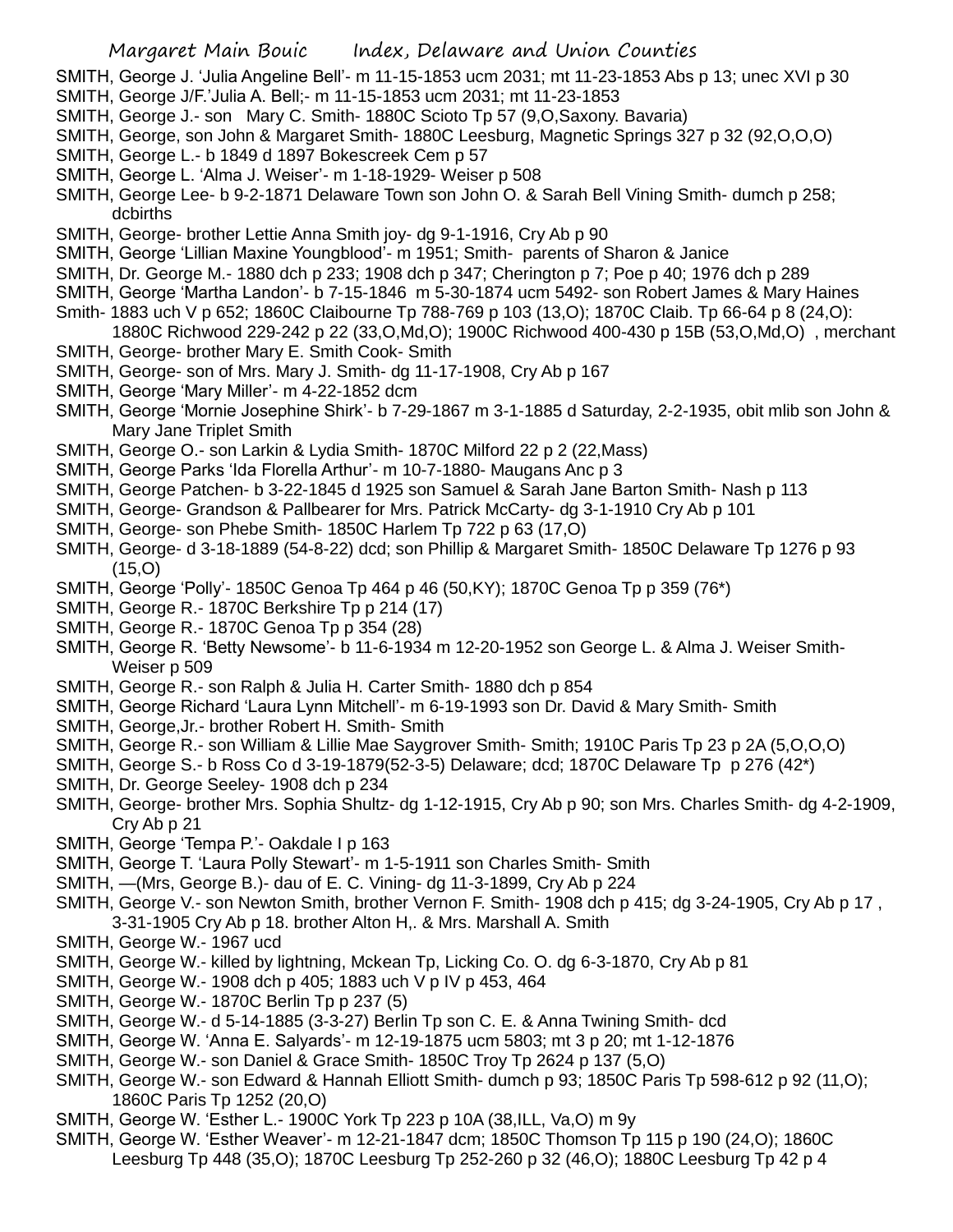(57,O,NJ,NJ) perhaps son of Abraham & Elizabeth Smith

- SMITH, George W. 'Harriet Finch'- m 4-7-1853 dcm; Pabst Pion I p 128
- SMITH, George W.- son George & Elizabeth Smith- 1850C Concord Tp 2083 p 125 (29,O)
- SMITH, Dr. George W.- son George T. & Laura Polly Stewart Smith- Smith
- SMITH, George W.- d 10-20-1878 (6-10-11) son H. & C. P. Baughan Cem, lptw p 8
- SMITH, George W.- son John & Rosanna Smith- 1850C Troy Tp 2613 p 137 (8,Pa)
- SMITH, George W.- d 7-17-1881 (10-5-8) son John & Salinda, Claibourne Cem p 29; 1880C Leesburg Tp 43 p 4 (9,O,O,O)
- SMITH, George W. 'Josie C. Warner'- m 6-19-1877 ucm 6084
- SMITH, George Washington 'Mary Ann Saum'- b 10-10-1832 m 6-7-1853 d 1-20-1917 ped Gale Eugene Smith #320; 8; unec XVIII p 57
- SMITH, George- son William & Arvilla Jackson Smith- 1910C Millcreek Tp 14 p 7A (20,O,Iowa,O)
- SMITH, George W. 'Morine Josephine Shirk'- b 7-29-1867 m 3-1894 or 3-1-1885 d 2-2-1935 (67) Claibourne Cem- son John & Mary Jane Triplet Smith- ped Lewis E. Graham #575 10 unec XVIII p 10; obit Glenn D., mlib (brown); obit, mlib; Smith; 1880C Allen Tp 13-15 p 2 (12,O,O,O); 1900C Allen Tp 29-31 p 2A (31,O,O,O) m 7y; 1910C Allen Tp 23-24 p 2 (42,O,O,O) m 17y
- SMITH, George W.- son William J. & Nancy M. Smith- 1883 uch V p 552
- SMITH, —(Starkey, Mrs. Marlan)- dau George & Josephine Shirk Smith, obit Francis Smith, mlib
- SMITH, George W.- 1880C Taylor TP 117-118 p 11 (25,O,O,O)
- SMITH, George W.- 1880C Washington Tp 51-53 (18,Ind,O,O)
- SMITH, George William- Pabst 1 p 7
- SMITH, George W.- son Rodney & Delilah Reynolds Smith- 1908 dch p 405; 1880 dch p 703; 1850C Berlin Tp 2035 p 123 (7,O)
- SMITH, Georgette "Jett" (Fryman, Mrs. )- dau Mary E. Glassburn Smith- Smith
- SMITH, Georgia (Byers, Mrs. Robert M. )- dau Paul L & Ruby Smith- Smith; Freshwater p 105
- SMITH, Georgia Jean Bentley (Mrs. Joe Porter)- b 12-1-1923 m 3-13-1940 dau Charles Ross & Mildred Ann Nash Bentley- Nash p 272
- SMITH, Georgia Katharine Ekelund (Mrs. Brewster Holmes)- b 9-7-1932 dau Clifford Thore & Katharine Georga Weiser Ekelund- Weiser p 797
- SMITH, Gerald 'Helen'- 1985 uch p 29
- SMITH, Gerald Lee 'Judy Kay Beacom'- m 2-15–1967 son Russell Smith- Beacom
- SMITH, Gerald L 'Lois K'- son William & Susie Cooperider Smith- Smith
- SMITH, Gerald L.- son W. L. Smith- Smith
- SMITH, Gerald R.- parents of Debbie Smith McCloud- Smith
- SMITH, Gerald- son Russell Lloyd & Emma Marie Zimmer Smith- Smith
- SMITH, Gerald W.- query on Stephen Smith unec XXII p 61
- SMITH, Geraldine A. Roberts (Mrs. )- b 11-18-1920 d 6-15-1987 (66) Smith
- SMITH, Geraldine (Edwards, Mrs. )- dau Lloyd & Ardith Smith- Smith; 1949 ucd
- SMITH, Geraldine L. (Mrs. Delbert,Jr.)- 1961, 1964, 1969, 1971, 1980 dcd
- SMITH, Geraldine- dau Lloyd A. & Ardith Smith- 1959 (13), 1962 ucd
- SMITH, Geraldine (Mrs. Robert Gorden)- Smith
- SMITH, German G.- b 3-16-1864 d 4-26-1891 York Cem son S. G. Smith; mt 4-29-1891, 5-6-1891 p8c3, Abs p 11
- SMITH, Gertie (Black, Mrs. Clifford)- m 6-10-1912 dau N. Z. & Clara Morrison Smith- Smith; Freshwater p 110
- SMITH, Gertrude- 1870C Orange Tp p 424 (25)
- SMITH, Gertrude (Mrs. )- 1976 dch p 353
- SMITH, Gertrude A.- b 10-10-1879 d 9-9-1928 dau William James & Mary Anna Smith- Nash p 111
- SMITH, Gertrude A. (Mrs. Kenneth A.)- d 6-25-1986 (75) Smith
- SMITH, Gertrude (Callan, Mrs. C. C.)- dau Penny- Sand p 3
- SMITH, Gertrude (Collin, Mrs. Clement Carl)- dau William Harrison & Diantha Bean Hempstead Smith- Bean 112154
- SMITH, Gertrude (Gee, Mrs. )- dau Don & Carrie Smith-, sister D. L. Smith- Smith
- SMITH, Gertrude (Mrs. George)- dg 1-7-1910, Cry Ab p 84
- SMITH, Gertrude (Hamilton, Mrs. Adison)- dau Harold V. & Alcinda Jenkins Smith- Smith
- SMITH, Emily Gertrude Robinson (Mrs. Harry E.)- b 6-1-1872 d 9-28-1966 (96)Oakdale I p 173 (C-north)- dau Aaron B. & Keziah Wilkins Robinson- dumch p 100, 400; Smith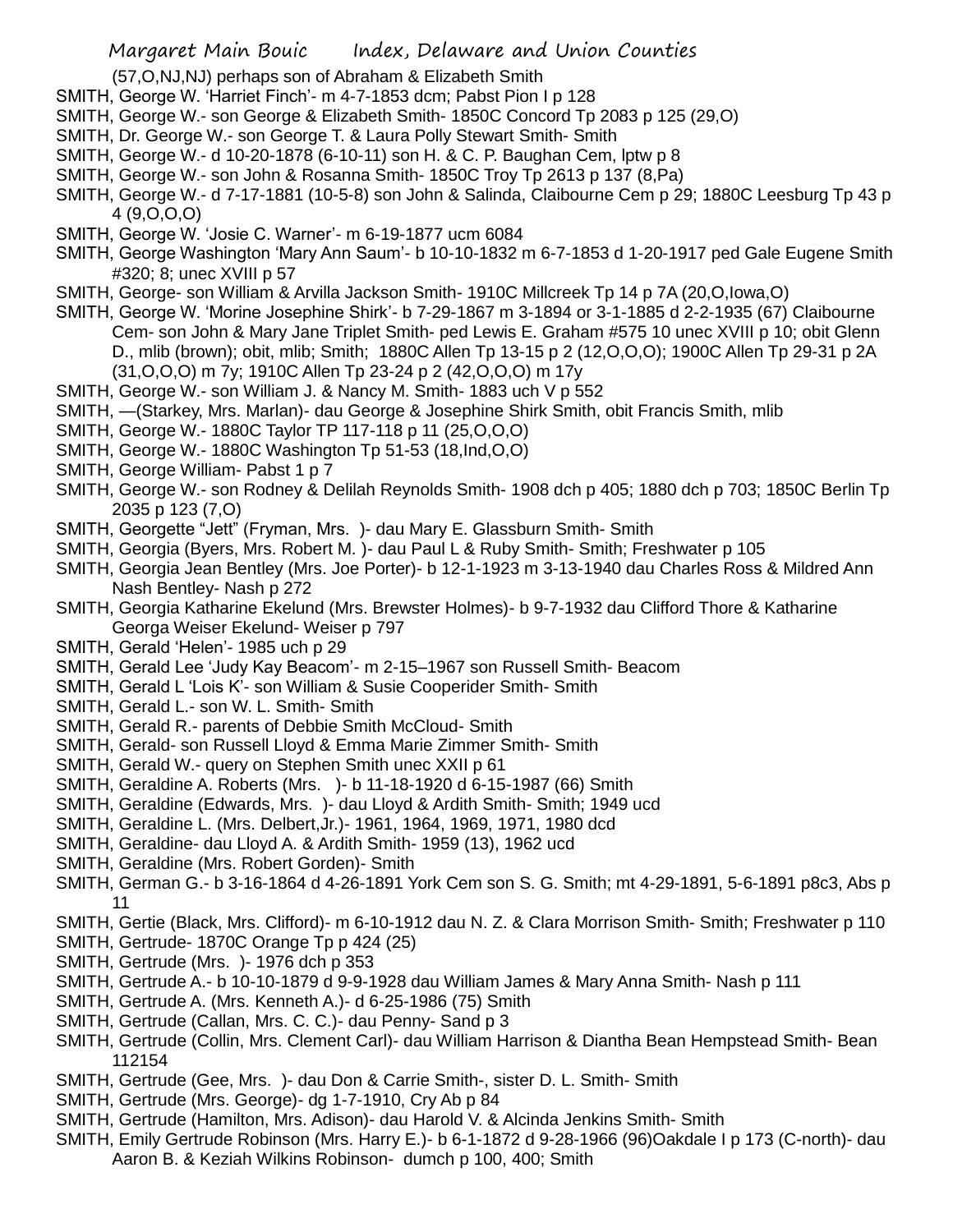- SMITH, Gertrude- b 12-26-1899 Ble Tp Franklin Co dau & Gertrude Looker Smith- dcbirths
- SMITH, Gertrude- dau Henry C. & Martha A. Smith- 1880C Claibourne Tp 155-163 p 15 (15,O,O,O)
- SMITH, Gertrude- b 7-31-1877 Brown Tp -dau Dr. J. H. & Alice W. Owen/O'Brien Smith- 1880 dch p 814; Pabst 2 p 104; dcbirths
- SMITH, Gertrude (Klaproth, Mrs. O, C.)- dau Dr. George & Dora Henton Smith- Freshwater p 100
- SMITH, Gertrude L.- dau Nelson J. & Eliza Smith- 1910C Claibourne NP 3 p 1 (17,O,O,O)
- SMITH, Gertrude (Saint, Mrs. )- sister Homer H. Smith- Smith (Smith Sisters Sextette)
- SMITH, Gertrude Z (Mrs.Wendell P.)- Smith
- SMITH, Gertie West (Mrs. Emery C.)- b 7-11-1888 d 4-3-1974 (85) bur Raymond Cem, dau William & Mary Dempsey West; obit mlib (brown); 1967, 1971, 1973 ucd
- SMITH, Gertrude Z. (Mrs. Wendell P.)- 1961, 1964, 1969, 1971, 1980 dcd
- SMITH, G. G. 'Hespibeth Inskeep'- m 12-29-1853 ucm 2053, unec XVI p 42
- SMITH, Gila (Stuart, Mrs. )- dau Albert J. & Maggie Eaton Smith- Smith; obit Otis W., mlib (brown)
- SMITH, Gilbert 'Clarinda Anderson'- m 8-2-1865 dcm
- SMITH, Gilbert- son Clayton & Emily Smith- Smith
- SMITH, Gilbert 'Ellen'- 1850C Concord Tp 2202 p 129 (55,NY)
- SMITH, Gilbert 'Nelly'- d 10-2-1858 (64-11-12) Eversole Cem p 2; hadc p 22; 1880 dch p 494; 1908 dch p 448; 1835 men p 19 #62 p 29 Concord Tp
- SMITH, Gina (Mrs. Victor)- Smith
- SMITH, Ginny Halloran (Mrs. Owen) (43-1994)- Smith
- SMITH, Girtie (Silverthorn, Noah A.)- m 3-8-1883 (Hearl)
- SMITH, Gladine H. (Mrs. Hal)- Smith; 1961, 1964 dcd; Pabst 8 p 40, 41
- SMITH, Gladdys- b 4-24-1897 Scioto Tp dau Lewos & Rena Frakny Smith- dcbirths
- SMITH, Gladis-b 9-17-1902 Harlem Tp dau Lewis & Mary Needles Smith- dcbirths
- SMITH, Gladys C. (Crumpler, Mrs. )- dau William Clinton & Jennena P. Harpman Smith- dg 9-17-1912, Cry Ab p 157
- SMITH, Gladys E. Goodyear (Harrison, Mrs. Oscar M.)-(Mrs. Edgar)- b 5-5-1917 d 8-6-1991 (74)- Somerford Tp Cem- dau Lawrence & Gertrude Hill Goodyear- Smith
- SMITH, Gladys O. (Mrs. Clarence)- m 1921 d 11-10-1974 (72) bur Chillicothe- Smith; obit, mlib (brown)
- SMITH, Glena Viola (Maxwell, Mrs. Ernest Victor)- b 4-2-1892 m 9-28-1911- Weiser p 735
- SMITH, Glen- lived with Chalmer G. & Dortha Trout- 1959 ucd (16)
- SMITH, Glen- b 12-24-1901 Delaware Tp son Charley & Anna Sanders Smith- dcbirths
- SMITH, Glen D. b 10-28-1894 d 3-25-1969 Claibourne Cem -son George W. & Josephine Shirk Smith- obit, mlib (brown), obit George, mlib; 1900C Allen tp 29-31 p 2A (4,O,O,O); 1910C Allen Tp 23-24 p 2 (15,O,O,O)
- SMITH, Glen Dow- b 12-23-1896 Claibourne Tp; uninf p 31
- SMITH, Glen R. 'Lillie'- 1980 dcd
- SMITH, Glenda Sue (Akers, Mrs. Bruce David)- b 3-18-1950 m 8-17-1974 St, Paul p 148
- SMITH, Glendora Jones (Mrs. Chester C.)- 4-4-1911 m 12-27-1927 d 1-18-1997 (85) bur Wilmington dau Delbert & Thelma Jones- Smith; 1964, 1969, 1971 dcd
- SMITH, Glenna (Mrs. Orval)- 1910C Union Tp 108 p 513 (29,O,Pa,O) m 8 y 2 ch
- SMITH, Glenn- 1965 son Carl C. & Carolyn L. Smith- 1973, 1981, 1983 ucd
- SMITH, Glenn D. 'Esther Clo Boggs'- b 1-24-1927 m 8-12-1949 d 1-29-1992 (65) Forest Grove Cem- son Clair & Elizabeth Rimmey Smith- Smith
- Smith, Glen- son George W. & Josephine Shirk Smith- obit Francis, mlib. obit Josephine, obit George W., mlib
- SMITH, Glenn K. 'Katheryne L.R.'- son Edward & Ethel Efird Smith- Smith; 1961, 1964, 1969, 1971, 1980 dcd SMITH, Glenn K.,Jr.- 1969, 1971 dcd
- SMITH, Glenn Lee 'Violet Dickerson'- d 6-28-1967 (58) Oak Grove Cem- Smith, parents of Lewis, Floyd, Evelyn, etc.- brother Robert Gordon Smith- Smith
- SMITH, Glenn P.- d 10-18-1959 (56) Oak Grove Cem- brother Farnum Smith- Smith
- SMITH, Glenn R.- b 1912 d 1979 Jerome IOOF Cem, DJ p 109
- SMITH, Glenn R. 'Roberta'- 1964, 1969, 1980 dcd
- SMITH, Glenn 'Tonya'- son Eldon O. & Helen Irene Kempser Smith- Smith
- SMITH, Glenn- brother Vann Smith- Smith
- SMITH, Glenn- son William & Evelyn Smith- Smith
- SMITH, Glenna Jean (Martin, Mrs. )- dau Rev. Ephraim E. & Emily E. Conn Smith- Smith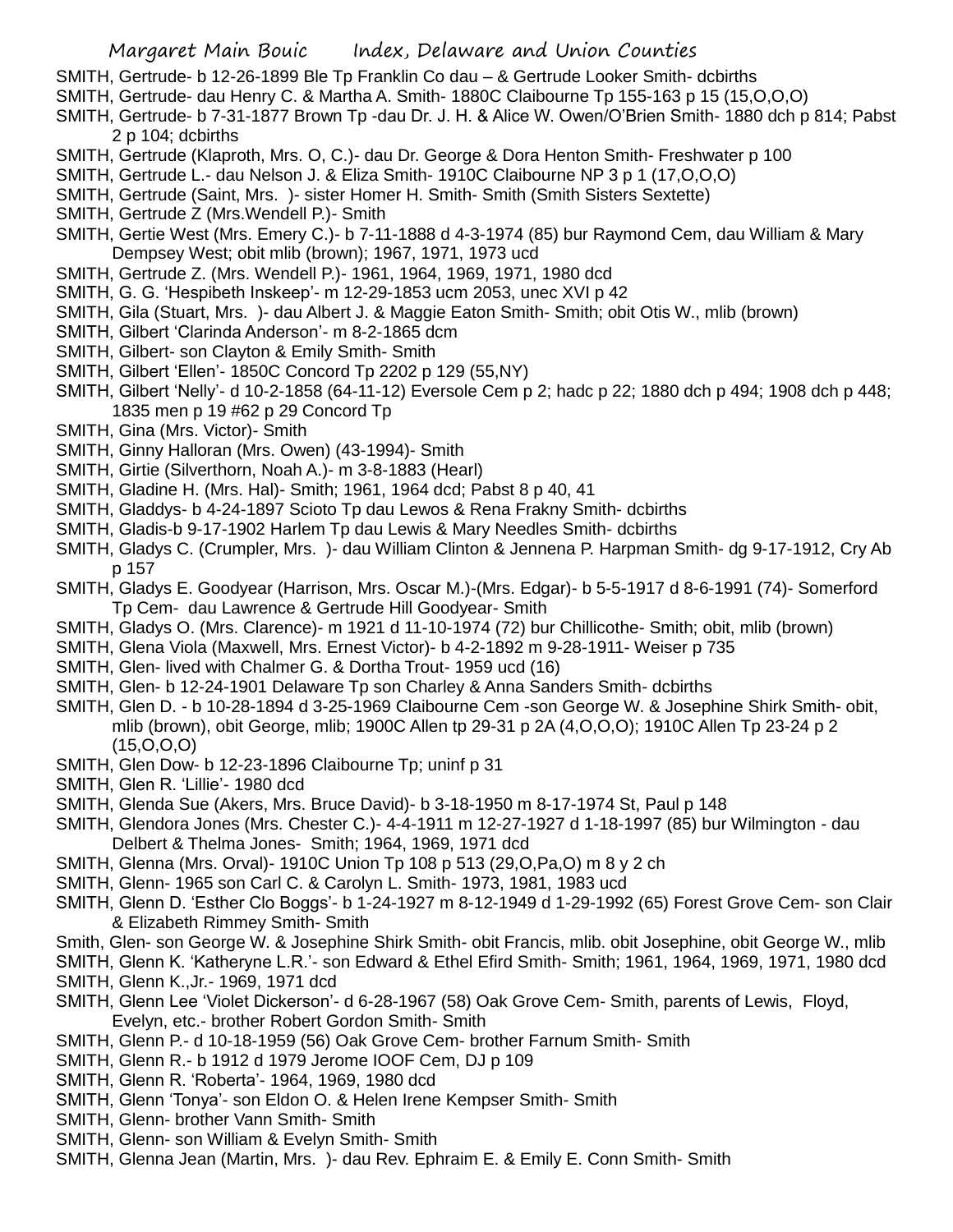- SMITH, Glenville- plat Jerome IOOF, DJ p 120
- SMITH, Gloria- b 1960- dau Daniel T, & Linda L. Smith- 1971 dcd
- SMITH, Gloria Eicher (Mrs. Donald)- b 1940 m 1960 Maugans Anc p 173
- SMITH, Golda (Mrs. )- sister J. G. Rosenthal- dg 5-28-1915, Cry Ab p 53
- SMITH, Goldie (Van Horn, Mrs. )- sister Clyde Paul Smith- Smith
- SMITH, Gordon- b 1973/1 son Fredric & June Stennern Smith- Smith; obit Fredric, mlib (brown); 1977, 1981, 1983 ucd
- SMITH, Gordon H. 'Esther Campbell'- m 11-1-1929 d 12-1977- Smith
- SMITH, Grace- 1870C Delaware Town p 290 (9m)
- SMITH, Grace Alma (Mrs. Wilmer J.)- Smith
- SMITH, Grace Auman (Mrs. Paul)- Weiser p 775
- SMITH, Grace (Mrs. Carroll)- Smith
- SMITH, Grace- b 9-1888 dau David & Harriet Brown Smith- 1900 Dover Tp 195-197 p 9A (11,O,O,O)
- SMITH, Grace (Colman, Mrs. )- dau Charles & Ora Powell Smith- Smith
- SMITH, Grace D.- b 1869 d 10-7-1870 (1y) Oak Grove Cem- Powell p 440; dcdeaths
- SMITH, Grace Darling- d 9-10-1870, (1y, 18hours) only ch of George B. & Emma B. Smith- dg 9-16-1870, Cry Ab p 82
- SMITH, Grace (Davidson, Mrs. )- dau Edward & Mae Smith- Smith
- SMITH, Grace Decker (Mrs. Leo)- dau Alex N. & Rosa Mason decker- Decker 3; 1908 dch p 625
- SMITH, Grace (Dixon, Mrs. )- b 1888 d 1976 Oakdale II p 77 (H-R11-14)
- SMITH, Grace Doyle (Mrs. Charles R. "Grinny")- Smith
- SMITH, Grace E. Maine (Mrs. Norman E.)- b 2-12-1874 m 10-14-1896 dau Edwin A. & Stella Martin Maine-Asp 1928
- SMITH, Grace E.- b 5-28-1888 Berkshire Tp d 3-21-1890 (1-9-23) Berkshire Tp dau Martin Wm. & Irena Dunhamj Smith- dcbirths; dcdeaths
- SMITH, Grace L. (Mrs. Charles R.)- 1969, 1971, 1980 dcd
- SMITH, Grace Louise (Butler, Mrs. Arthur LeRoy)- b 2-12-1929 m 7-26-1947 dau Shelby Earl & Vera Dorothy Stauffer Smith- Weiser p 274
- SMITH, Grace L. Warner(Mrs. W. B.)- b 1-17-1881 d Sunday (71) Maple Grove Cem. 11-9-1952, dau Jacob & Martha Santmyers Warner, obit, mlib
- SMITH, Grace (McKinsey, Mrs. )- sister Homer H Smith- Smith- Smith Sisters Sextette
- SMITH, Grace M. Klinger (Mrs. Carroll)- b 7-9-1921d 11-9-1998 (77) Oak Grove Cem- dau Noah H. & Nina T. Naus Klinger- Smith
- SMITH, Grace Martin (Mrs. Daniel)- m 5-18-1844 dcm 1850C Troy Tp 2624 p 137 (23,O)
- SMITH, Grace- dau Morris R. & Mary C. Rabb Smith- Smith
- SMITH, Grace- b 4–16-1986 twin dau Patrick & Marilyn Burns Smith- St. Paul p 21
- SMITH, Grace- dau Paul & Grace Auman Smith-Weiser p 775
- SMITH, Grace (Van Fossen, Mrs. )- dau Rev. Jay E. Smith- Smith
- SMITH, Grace Warner (Mrs. William B.)- b 1-17-1881 d 11-9-1952 971) Maple Grove Cem- dau Jacob & Martha Santmyers Warner- obit, mlib; Smith
- SMITH, Grace (Mrs. Willard I.)- Smith
- SMITH, Grace (Mrs. William)- 1910C Allen Tp 147-149 p 6A (29,O,Va,Va)- m 5y, 4 ch
- SMITH, Gracie (Mrs. William H.)- 1973, 1975, 1977, 1979, 1981, 1983 ucd
- SMITH, J. Grant 'Grethel Vess'- b 2-25-1908 d 6-21-1996 bur Rockbridge- son Davis & Christiana Young Smith- Smith
- SMITH, Grant Sanders- b 5-17-1991 son Nevin & Jean Parrott Smith- Smith
- SMITH, Great 'Alta'- obit Weldon R., mlib
- SMITH, Gregory George- Weiser p 797
- SMITH, Gregory Philip- b 9-3-1953 son Tucker Phillip & Janet Zuspan Smith- 1985 uch p 130; 1975 ucd
- SMITH, Grethel Vess (Mrs. J. Grant)- d 12-27-1983- Smith
- SMITH, G. S.- CCC (1875 Delaware Tp
- SMITH, Gui S.- b 12-1879 dau —& Hannah D. Smith- 1880C Leesburg Tp 42 p 4 (5/12,O,O,O)
- SMITH, Gustav J.- son John & Lena A. Smith- 1910C Union Tp 122 p 6A (10,O, Ger,Ger)
- SMITH, Guy- brother Daisy Hunter- Smith
- SMITH, Guy E.' 'Virginia R. Wheeler'- b 2-19-1920 d 6-12-1987 (67) bur Eaton- Smith
- SMITH, Guy 'Ima Vaughan'- Smith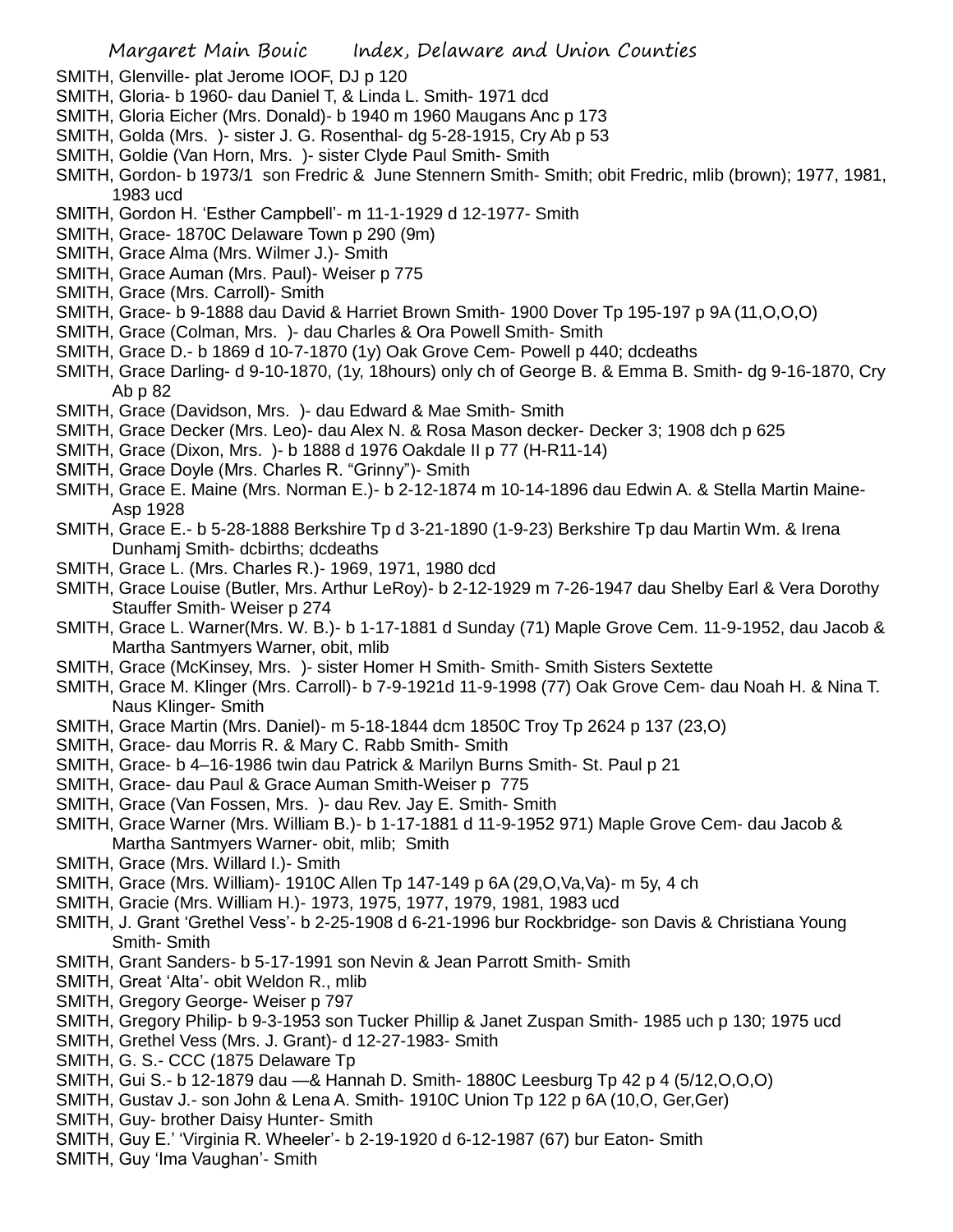SMITH, Guy- son William Clinton & Jennena P. Harpman Smith- dg 9-17-1912, Cry Ab p 157

- SMITH, G. W.- CCC (1875 Orange Tp)
- SMITH, Gwen- dau Roy Smith- Smith
- SMITH, Gwendolyn- b 196-dau Harold R. & Mae Dolly Spiegel Smith- Smith; 1961, 1964, 1969, 1971 dcd SMITH, Gwendolyn O. (Mrs. Edgar D.)- 1961, 1964, 1971, 1980 dcd
- SMITH, Gwenn Ellen Wells (Mrs. Randall Allen)- m 7-10-1976 dau Rev. John F. Wells- Smith
- SMITH, H.- 1840C Jerome Tp 1155 1m (20-30), 1f )(20-30), 1f (40-50), 1m (5-10) 1m (-5), 1f (-5)
- SMITH, H. 'Mary'- 1860C Claibourne Tp 863-845 (34,O)
- SMITH, H, A.- dau Wm. A. & Mary T. Smith- 1880C Richwood 360-378 p 34 (18,O,O,O). Teacher
- SMITH, Had- pallbearer for Chauncey B. Rogers- dg 1-18-1916, Cry Ab p 12
- SMITH, Hal C.- Smith
- SMITH, Hal 'Gladine M.'- d 2-22-1970 (68) Oak Grove Cem- 1961, 1964 dcd
- SMITH, Hall C. 'Belle Wornstaff'- Smith; unec III p 39
- SMITH, Halle Jewell- b 11-20-1997 dau Scott & Sandra Nicol Smith- Smith
- SMITH, Hallett 'Almira Maine'- m 1-1-1934- Asp (700)
- SMITH, Hallie Anderson (Mrs. Frederick w.)- Weiser p 273
- SMITH, Hamlin- 1850C Claibourne Tp 211 p 33 (16,O)
- SMITH, Hanah- mentioned in letter by D. W. Thompson, unec XXII p 65
- SMITH, Hannah- 1850C Allen Tp 1556-1576 p 231 (8,O)
- SMITH, Hannah- 1860C Allen Tp 763-770 p 105 (16,O)
- SMITH, Hannah- 1870C Kingston Tp p 382 (58\*)
- SMITH, Hannah- d 11-7-1912 (65y5m) Oakdale Cem 2494 (83F)
- SMITH, Hannah (Andrus, Mrs. William)- m 7-30-1860 ucm 3049 unec XIX p 43
- SMITH, Hannah Bartlett (Mrs. Myron)- dau Lester & Belinda Schofield Bartlett- dumch p 255
- SMITH, Hannah (Buck, Mrs. James)- m 9-2-1847 dcm
- SMITH, Hannah (Chapman, Mrs. Andrew)- m 10-15-1745 dau Benoni & Ruth Pendleton Smith- Asp p 32
- SMITH, Hannah Curren (Mrs. Eliman W.)- m 2-26-1852 dcm
- SMITH, Hannah D.- dau-in-law of George W. & Esther Weaver Smith- 1880C Leesburg Tp 42 p 4 (23,O,O,O)
- SMITH, Hannah (Mrs. )- sister of Isaac H. Doughman- dg 10-4-1910, Cry Ab p 161
- SMITH, Hannah D. (Hatcher, Mrs. Henry)- m 2-16-1873 ucm 5225
- SMITH, Hanah (Mrs. Edward)- d 2-5-1891 (76y5d) Amrine Cem, lptw p 59
- SMITH, Hannah E.- dau John R. & Sarah B. Smith- 1850C TrentonTp 902 p 73 (4,O)
- SMITH, Hannah Elliott (Mrs.Edward)- m 3-12-1833 ucm 296 d age 76; sister Samuel Elliott- dumch p 93; 1850C Paris Tp 598-512 p 92 (25,O); 1860C Paris Tp 1252 (45,O); 1870C Paris Tp 256-257 p 35 (58,O); unec II p 35; mt 7-4-1883, Abs p 8
- SMITH, Hannah E.- dau William L. & Amanda Smith- 1850C Harlem Tp 677 p 60 (2/12,O)
- SMITH, Hannah (Mrs. George)- dumch p 121; 1860C Liberty Tp 1084-1094 p 148 (34,O)
- SMITH, Hannah (possibly Mrs. George)- mother of Howard H., Sarah C., Arena- 1870C Liberty Tp 220 p 26 (40,O); 1880C Liberty Tp 194-204 p 30 (50,O,Va,va)
- SMITH, Hannah (Gorsuch, Mrs. William)- m 5-1-1851 dcd
- SMITH, Hannah (Hare, Mrs. John)- m 10-14-1838 dcm
- SMITH, Hannah J. Bonnett (Mrs. Joseph H.)- m 11-2-1865 ucm 3836; unec XXII p 21; 1870C Leesburg Tp 147-153 p 18 (23,O); dau William Bonnett- mt 7-26-1899 p 1c2, Abs p 59
- SMITH, Hannah (Mrs. Joseph H.)- b 1847 d 11-7-1912 (65y5m) Oakdale I p 120 (F-R5-15); 1880C Paris Tp 172-174 p 12 (33,O,Va,O); 1900C Leesburg Tp 188-190 p 8B (52,O,Va,O) m 34y, no ch
- SMITH, Hannah L.- d 6-12-1887 (76-4-1) Kingston Tp, dcd
- SMITH, Hannah Marie Green (Ms. Albert)- b 7-22-1840 Washington Co, Pa- m 1875 d 12-29-1914 (74-5-7); dg 1-5-1915, p 1
- SMITH, Hannah Marie- dau Steven & Amy Smith- Smith
- SMITH, Hannah (Mrs. )- b 7-1829 step-mother of Martha Phillips 1900C Liberty Tp Un Co 245-250 p 11B (70,O,O,O) widow, 1 ch, 0 living
- SMITH, Hannah- d 10-9-1860 (4-5-27) Marlborough Cem p 154; Powell p 291-dau N. & A. Smith
- SMITH, Hannah Orahood (Mrs. )- b 7-13-1829, d (80) , dau Caleb Orahood; mt 1-22-1905, 1-23-1905, Abs p 2,3
- SMITH, —(Philip, Mrs. H. H.)- dau Hannah Orahood Smith- mt 1-25-1905 p3c3, Abs p 2
- SMITH, —(Hines, Mrs. Ed)- dau Hannah Orahood Smith- mt 1-25-1905 p 4c4, Abs p 3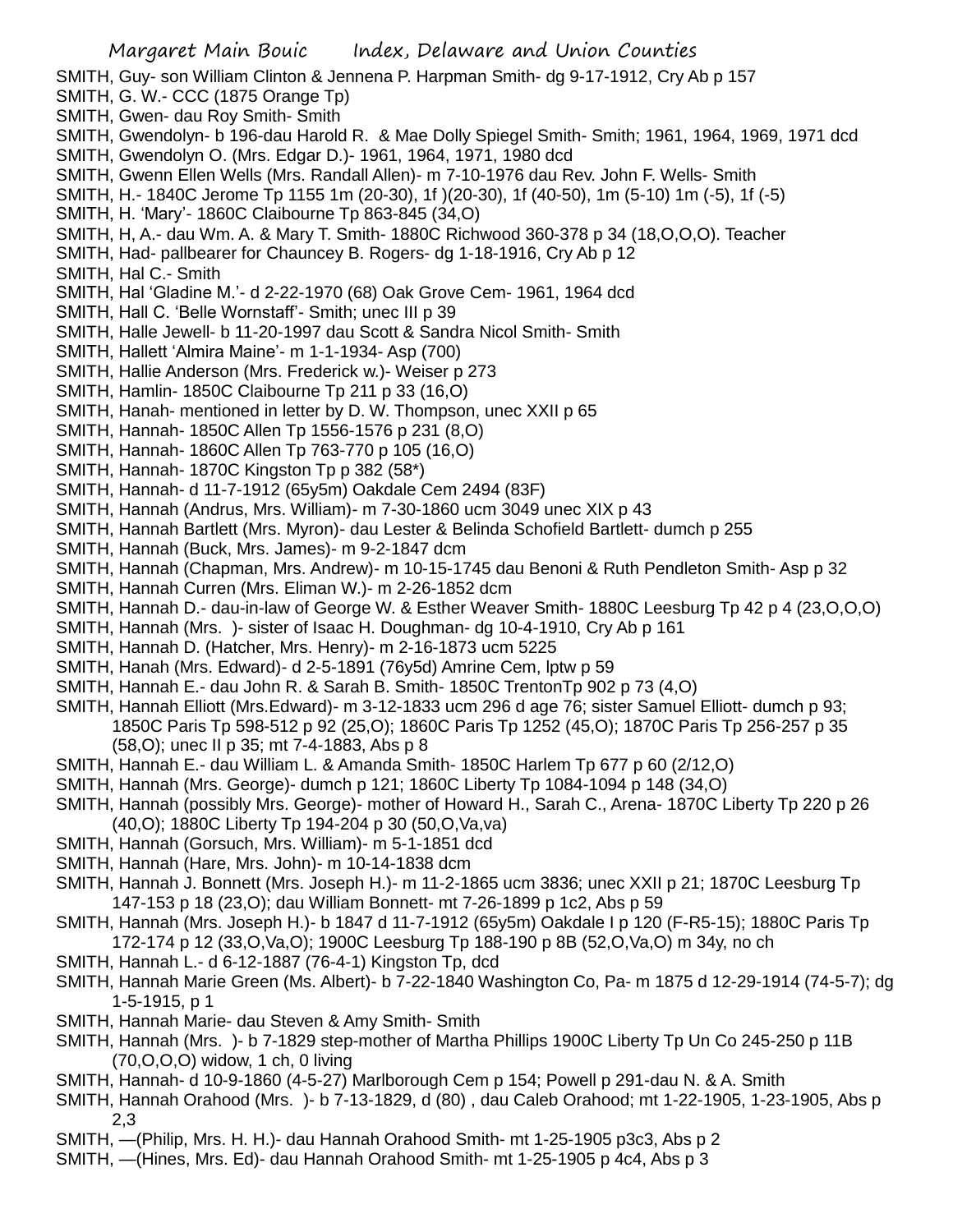SMITH, Hannah P. Morton (Mrs. Cortland C.)- b 10-1844 m 3-30-1893 ucm (Hearl); 1900C Milford Center 63- 67 p 3b (55,O,Ct,O) m 8y 1 ch

- SMITH, Hannah Phillips (Mrs. George)- m 8-1-1853 ucm 1984; mother Howard H. Phillips- 1880C Liberty Tp Un Co 194-204 p 30 (50,O,Va,Va)
- SMITH, Hannah Pile (Mrs. John)- m 8–16-1873 ucm 5307
- SMITH, Hannah R. Hildreth (Mrs. William C.)- m 12-31-1866 ucm 4110 d 11-29-1877 (29-11-16) Broadway Cem, lptw p 69; dau James & Eliza Hildreth; ; 1870C Taylor Tp 44-43 p 6 (21,O)
- SMITH, Hannah (Mrs. Samuel) b 3-20-1837 d 1-20-1898 Rush Creek Cem lptw p 135
- SMITH, Hannah- dau William H. & Sarah Smith- 1850C Harlem Tp 641 p 57 (19,O)
- SMITH, C. Hansel 'Anna M.'- Smith; 1964 dcd
- SMITH, Harlem- 1870C Delaware Tp p 270 (10)
- SMITH, Harley A. 'Shelby J.'- 1969, 1980 dcd
- SMITH, Harley- son Frank C. & Lucille Smith- Smith
- SMITH, Harley- pallbearer for Bertrand Smith- dg 6-16-1914. Cry Ab p 129
- SMITH, Harlow- father of William Howad- dg 3-31-1908, dg 4-14-1908, Cry Ab p p 1213, 126
- SMITH, Harole A. 'Shelby Bingham'- b 7-14-1935 d 5-5-1995 (59) -Smith
- SMITH, Harmon- 1870C Marlborough Tp p 409 (76\*)
- SMITH, Harmon 'Clara Sellers'- Smith parents of Kathryn Brubaker- Smith
- SMITH, Harney 'Catharine Stout'- m 11-11-1849 ucm 1470; ujnec XIII p 20
- SMITH, Harold- 1980 dcd
- SMITH, Harold A. 'Betty Lee Ghent'- m 12-14-1952- Smith
- SMITH, Harold 'Alcinda Jenkins'- d 1965- Smith parents of Gertrude Hamilton
- SMITH, Harold A. 'Joyce A.'- 1971, 1973 ucd
- SMITH, Harold A. 'Ruth E. DeWeese'- b 6-26-1942 m 2-14-1975 d 10-14-2000 (58) Union Tp Cem, Milford son Harold L. & Edna M. Buffenbarger Smith- Smith
- SMITH, Harold B. 'Emma Belle Doland'- d 1-27-1984 (75)- Smith
- SMITH, Harold 'Donna Foor'- Smith
- SMITH, Harold- son Emor L. Sr. & Glenna Mae Morris Smith- Smith
- SMITH, Harold "Clayton"'Helen Marie Parker'- m 8-24-1937- Smith
- SMITH, Harold C. son Jessie O. & Clara Davie Smith- Smith
- SMITH, Harold C. Jr.- son Harold Clayton & Helen Parker Smith- Smith
- SMITH, Harold- son David F. & Versie Mosley Smith- Smith
- SMITH, Harold Dean- d 8-23-1980 son Roy & Bertha Hayslip Smith- Smith
- SMITH, Harold 'Edith''Ruth'- father of Rebecca Maye Smith- Smith
- SMITH, Harold E.'Phyllis Crisp'- son John Orlando & Helma S. Smith- Smith
- SMITH, Harold E.- son Reuben J. Smith- Smith
- SMITH, Harold- son Francis/Frank & Myrtle H ayes Smith- obit Francis'Frank, mlib (brown)
- SMITH, Harold- 'Edth Mae Nott';- m 4-24-1972 son Harold & Edna M. Smith- Smith; 1959 ucd (16)
- SMITH, Harold H. 'Delores E. McGlothlin' d 8-19-1976 (55) Eastview Cem, Mt. Vernon- Smith
- SMITH, Harold 'Helen Fisher'- 1985 uch p 62
- SMITH, Harold J. 'Peggy;- Smith
- SMITH, Harold 'Kathryn M Tyler'- Smith; 1961, 1964, 1969, 1971, 1980 dcd
- SMITH, Harold L.- b 1922 d 10–27-1926 (4y) Oakdale Cem 3861 (G129) II p 48 (G-R8-13)
- SMITH, Harold L. 'Helen'- 1973 ucd
- SMITH, Harold L.'Norma Jean Webb' d 9-15-1986 (63) Raymond Cem- father of Betty Salyer & William Smith-Smith
- SMITH, Harold L. 'Edna M. Buffenbarger'- Smith; 1959, 1962, 1971 ucd
- SMITH, Harold Lee- b 7-15-1960 d 11-30-1987 (27) interment Sabina Cem- son Harold & Nancy Pollard Smith-**Smith**
- SMITH, Harold L, son Leslie & Elsie Emma Gottier Smith- obit Elsie Emma, mlib (brown); obit John Howard, mlib; obit Robert Perry, mlib; obit John ", mlib
- SMITH, Harold 'Mae Dolly Spiegel'- 1975- Smith
- SMITH, Harold 'Myrtle Eageon'- Smith
- SMITH, Harold 'Nancy Pollard'- son Clifford Smith- Smith
- SMITH, Harold 'Nellie Ebert'- b 9-16-1899 m 11-8-1918 son William H. & Ida Foust Smith- Giffen 164253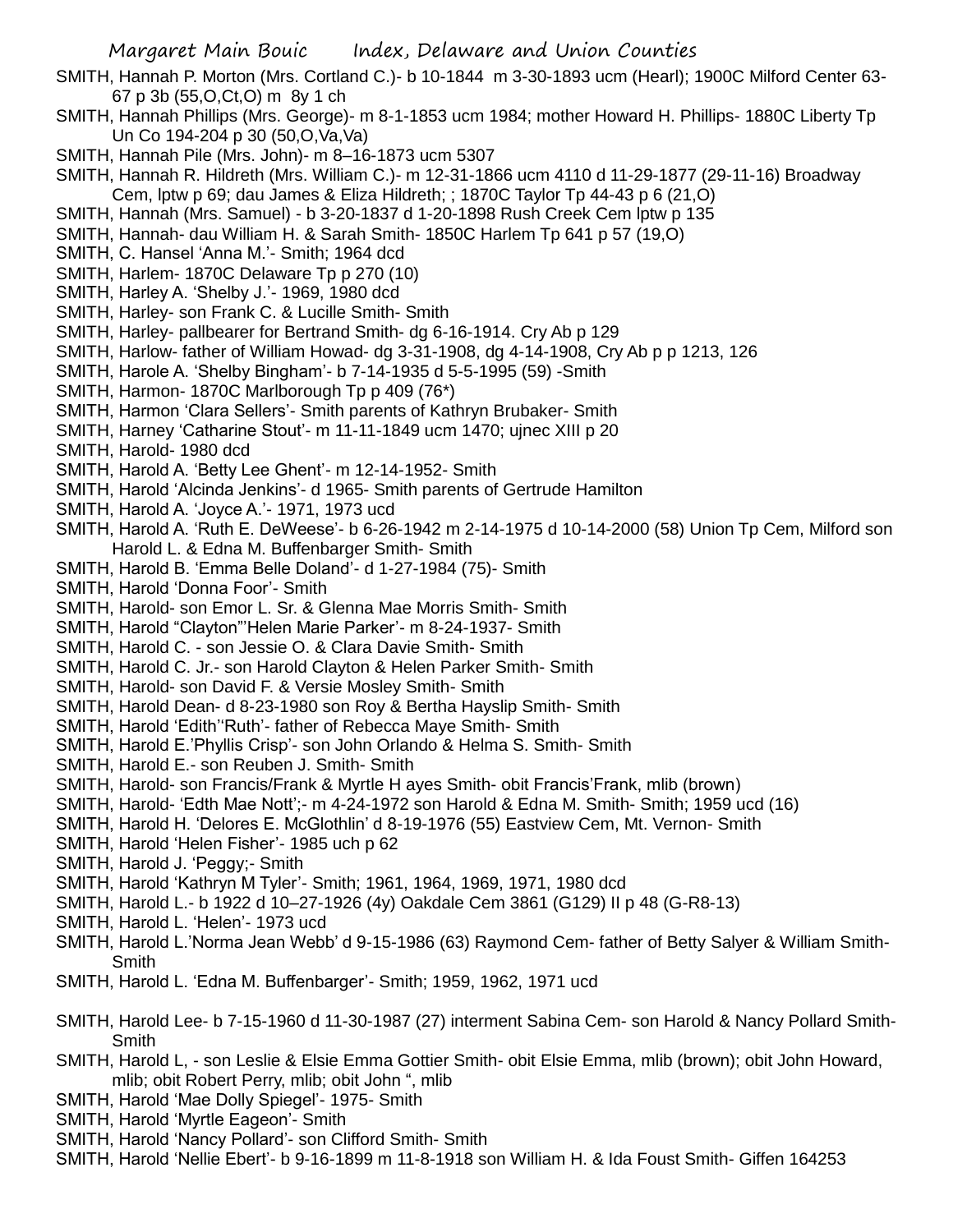- SMITH, Harold R. 'Mae D.'- 1961, 1964, 1969, 1971 dcd
- SMITH, Harold 'Ruth'- parents of Christopher E. Smith- Smith
- SMITH, Harold Sylvester 'Helen Belle Fisher'- 1911- ped Patricia Joan Smith Gray #88 2; unec VI p 62
- SMITH, Harold T. 'Gena C.'- 1967, 1971, 1973 ucd
- SMITH, Harold- son Thomas & Emma Smith Emma, mlib (brown)
- SMITH, Harold V.'Alcinda Jenkins'- b 10-3-1900 d 2-23-1966 OI p 52 (E-53-1) son of Joseph W. & Eva M. Moody/Palmer Smith- Smith;1910C Allen Tp 156-158 p 6B (9,O,O,O); 1959, 1962 ucd
- SMITH, Harold- son W. B/W. & Grace L. Warner Smith- Smith; obit Grace L, mlib
- SMITH, Harold W.- son Edward & Sarah Lucille Osborn Smith- Smith
- SMITH, Harold W. 'Helen J.'- 1971, 1973, 1975, 1977, 1979, 1981 ucd
- SMITH, Harriet- d 2-8-1893 (40y) Oakdale Cem 778 (D5)
- SMITH, Harriet- 1870C Berlin Tp p 226 (37)
- SMITH, Harriet A.- b 10-1895 twin dau Marion B. & Emma J. Smith- 1900C Jerome Tp 50-54 p 2B (4,O,O,O); 1910C Jerome Tp 14-15 p 1B (14,O,O,O)
- SMITH, Harriet Anne Pennell (Mrs. Stephen S.)- b 1845 d 1930- dau Lewis & Elizabeth Yemmons Pennell- ped Patricia Joan Smith Gray #88 9; unec VI p 62
- SMITH, Harriet A.- d 1-27-1818 (1m21d) dcb, Powell p 96- dau Solomon & Sarah Smith
- SMITH, Harriet Bradford (Mrs. Leroy F.)- Smith
- SMITH, Harriet Brown (Mrs. David H.)- b 1-7-1835/1853 m 12-5-1872 ucm 5185 d 2-3-1893 Oakdale I p 26 (E-R23-5); mt 2-8-1893 p5c1; Abs p 5- dau Aaron & Elizabeth Brown Brown- WBrown II p 151, VI p 768; 1985 uch p 19
- SMITH, Harriet Caroline (Levan, Mrs. William)- m 2-28-1856 dcm
- SMITH, Harriet (Carter, Mrs. John)- m 10-31-1872 ucm 5165; 1883 uch V p 383
- SMITH, Harriet C.- dau Francis J. & Eliza Smith- 1850C Berlin Tp 2044 p 124 (13,O)
- SMITH, Harriett (Mrs,. Charles)- 1850C Harlem Tp 625 p 56 (41,Pa)
- SMITH, Harriet- dau Charles & Sarah Godfrey Smith- 1850C Liberty Tp Un Co 860-877 p 129 (32,Pa); 1860C Lib Tp 1149-1159 p 156 (40,Pa) 1870C York Tp 139-136 p 18 (50,Pa)
- SMITH, Harriet C. Said (Mrs. Lewis S.)- m 11-12-1854 dcm; 1860C Millcreek Tp 43 (27,O)
- SMITH, Harriet- dau Daniel & Elizabeth Perrigo Smith- D. Ryan chart
- SMITH, Harriet E. John (Mrs. Chancy W.)- m 11-8-1853 dcm
- SMITH, Harriet Elizabeth (Bower, Mrs. Harvey Swellyn)- Weiser p 546
- SMITH, Harriet Elizabeth Crossley (Mrs. Frank Leroy)- b 5-22-1915 m 1-10-1938 dau John Matthias & Flora Mae Koppenhaver Crossley- Weiser p 329
- SMITH, Harriet Elliott (Mrs. Edward)- m 3-12-1833 ucm 296
- SMITH, Harriet Finch (Mrs. George W.)- m 4-7-1853 dcm
- SMITH, Harriet (Mrs. George)- 1860C Leesburg Tp 531 (37,O)
- SMITH, Harriet (Mrs. George W.)- Pabst Pion I p 128
- SMITH, Harriet- dau Henry & Helen Smith- 1880C York Tp 277 (9,O,O,O)
- SMITH, Harriett I.- 1971 dcd, Shawnee Hills
- SMITH, Harriet- dau James & Catharine Smith- 1860C Paris Tp 1299-1288 p 172 (14,O)
- SMITH, Harriet J. (Vail, Mrs. John)- 12-1-1814 dau James & Ann Buckworth Smith- Nash p 112
- SMITH, Harriet (Mrs. Lewis)- 1860C Millcreek Tp 43 (27,O,) Said
- SMITH, Harriet L.- dau John W. & Esther A. Smith- 1860C Darby Tp 447-449 p 63 (4,O)
- SMITH, Harriet L. Ketch (Mrs. Charles C.)- b 12-22-1852 m 6-15-1873 ucm 5284 dau James & Rhoda Converse Ketch- Ketch Bible; unec VI p 38, 39; 1883 uch V p 316; 1900C Darby Tp 87-93 p 4B (47,O,NY,O) m 27y, 4 ch 3 living; 1910C Darby Tp 20 p 1B (57,O,O,O) m 33y, 4 ch, 3 living
- SMITH, Harriett- dau Lorin & Sarah Smith- 1850C Berlin Tp 1916 p 119 (17,Conn)
- SMITH, Harriett Mendenhall (Mrs. Louis A.)- parents of Lloyd A. Smith- Smith
- SMITH, Harriet (Mitchell (Mrs. David)- dcga p 12 Franklin Chronicle
- SMITH, Harriett Nancy Rose (Mrs. Lafayette)- b 1858 d 1907 dau John & Elizabeth Prye Rose- ped Judy Melvina Burlile Price 11 #5; unec II p 45; obit George C. Smith, mlib (brown)
- SMITH, Harriet R. (Mrs. Wade)- d 2-13-1980- Smith
- SMITH, Harriet R. (Wigton, Mrs. Abysam)- m 10-31-1843 dcm d 2-3-1847 (22) dau Alwood & Maratha Smith-1880 dch p 646; dbg p 8, Powell p 93
- SMITH, Harriet (Shoemaker, Mrs. Daniel)- dau Elijah & Almira Cowles Smith- dcq Forest Shormaker 9; dumch p 277; 1908 dch p 780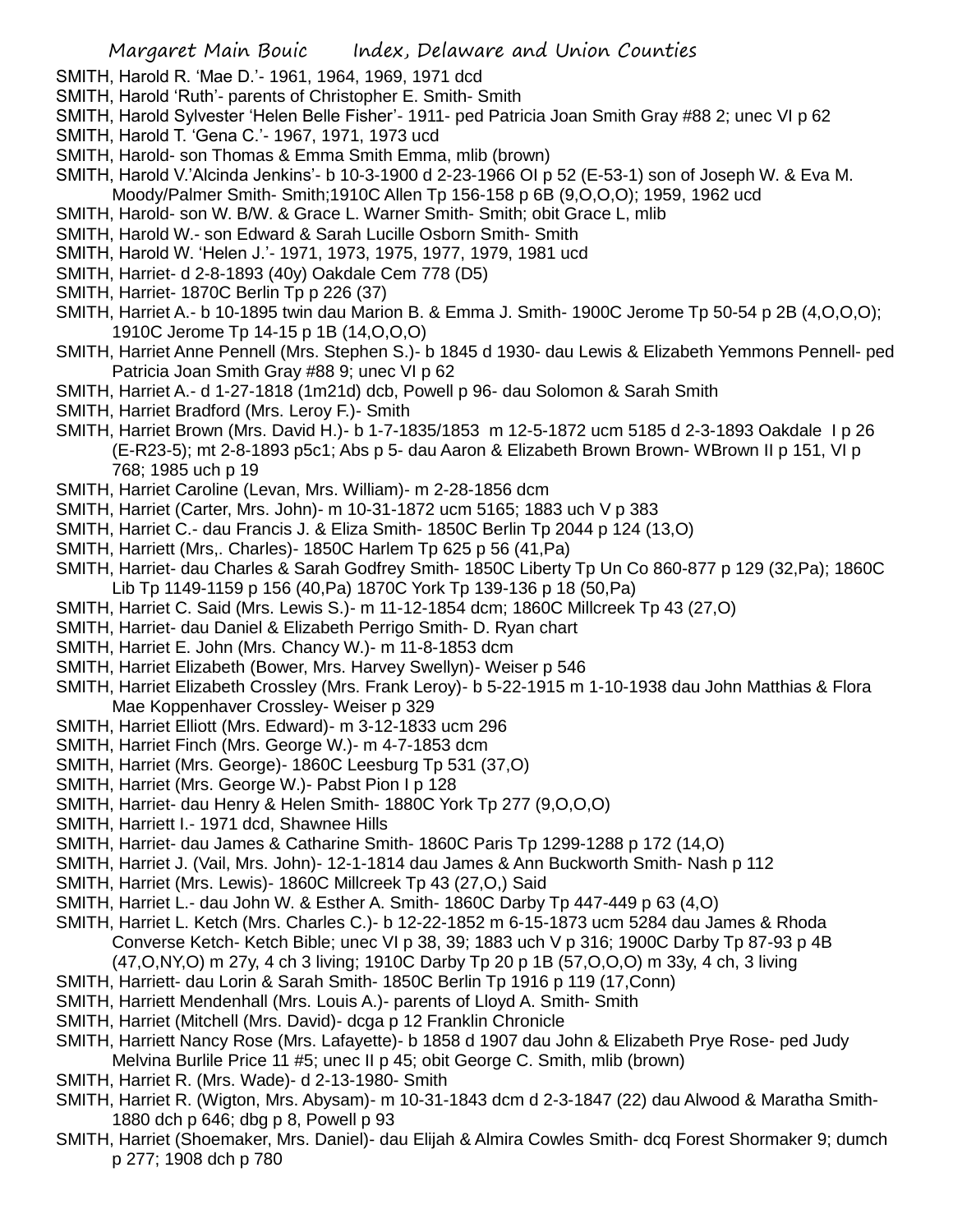- SMITH, Harriet (Mrs. Timothy)- 1860C Jackson Tp 1042-1057 p 138 (28,O)
- SMITH, Harriette Wannamaker Byrd (Mrs. Julian Constable)- Nash p 111
- SMITH, Harriet- dau William A. & Philena Smith- 1870C Scioto Tp 167 p 485 (8)
- SMITH, Harrison son Abraham & Elizabeth Smith- 1850C Scioto Tp 2476 p 150 (15,O); 1860C Leesburg Tp 449 (25,O)
- SMITH, Harrison 'Amanda Hessner'- m 12-7/1-1865 ucm 3867
- SMITH, Harrison 'Elizabeth'- 1850C Porter Tp 3124 p 168 (28,O)
- SMITH, Harry- d 10-5-1930 (60) Oakdale Cem 4287 (C-161)
- SMITH, Harry- 1870C Liberty Tp Del Co p 401 (2)
- SMITH, Harry- 1870C Delaware Tp p 276 (3)
- SMITH, Harry A.- d 11-24-1980 (94) Smith
- SMITH, Harry A.- 1870C Berkshire Tp p 201 (1)
- SMITH, Harry- b 4-6-1869 son Allen & Laura Maine Smith Asp 1810
- SMITH, Harry E. 'Emily Gertrude Robinson'- b 11-8-1870 m 9-7-1893 d 10-7-1931 Oakdale I p 175 (C-north 1) son Elan & Jennie Converse Smith- dumch p p 100, 399; 1883 uch V p 145; obit milb, obit Elon mlib; 1880C Marysville 442-387 p 33 (9,O,O,O)
- SMITH, Harry D. 'Mary R.'- b 1886 d 1953 Oakdale II p 83 (H-R18-2)
- SMITH, Harry E.- brother Harold H. Smith- Smith
- SMITH, Harry 'Elizabeth Weiland'- son James Clay & Sarah Lydia Mauck Smith- Weiser p 775
- SMITH, Harry F.- brother Ray C. Smith- Smith
- SMITH, Harry- d 2-19-1892 (24-11-28) Delaware son George Smith- dcd
- SMITH, Harry- b 3-22-1890 Delaware Tp son Harlow & Ora Johnson Smith- dcbirths
- SMITH, Harry Haver 'Hazel W. Needles'- m 4-19-1924 d 3-31-1970(69) son Carl Smith- Smith; obit, mlib (brown); Smith; 1949 ucd
- SMITH, Harry- b 1952 son Harry S. & Viola M. Smith- 1961, 1964, 1969, 1971 dcd
- SMITH, Harry- son Herman C. Smith- dg 12-24-1915, Cry Ab p 101
- SMITH, Harry J. 'Jessie Louena Evard'- b 11-17-1869 m -29-1892 d 2-12-1959 son Stephen Alvero & Susannah Epps Smith- ped Rebecca Genevieve Smith Wright 2; unec XVII p 22, 57
- SMITH, Harry L.- son George J. & Ann M. Smith- 1880C Marysville 11-13- p 1 (8,O,Va,O)
- SMITH, Harry- son Joe E. & Mary Bennett Smith- Smith
- SMITH, Harry L.- son H. E, & Hattie Hortense Finley Smith- Maugans Anc p 151
- SMITH, Harry Leroy- b 10-20-1899 Marlborough Tp son Harry L. & Kittie Cleveland Smith- dcbirths
- SMITH, Harry L.- b 3-1895 son Isaac B. & Carrie B. Smith- 1900C Claibourne Tp 12-15 p 1B (5,O,O,O)
- SMITH, Harry 'Marie Moder'- Smith
- SMITH, Harry Myers- b 5-21-1887 Delaware Town dau Frank C. & Lida Myers Smith- dcbirths
- SMITH, Harry- son Ruffus & Isabelle Smith- 1870C Liberty Tp un Co 26 p 3 (1,O)
- SMITH, Harry Scott 'Viola Mae Howell Davis'- b 10-12-1913 m 2-15-1941 d 12-21-1996 (83) Green Mound Cem- son Walter M. & Hazel B. Scott Smith- Smith; 1961, 1964, 1969, 1971 dcd
- SMITH, Harry Stephen 'Doris'- son Harry Scott & Viola May Howell Smith- Smith
- SMITH, Harry- son William Clinton & Jennena P. Harpman Smith- dg 9-17-1912, Cry Ab p 157
- SMITH, Harry- son William & Mary Smith- 1880C Milford 41 p 33 (3,O,O,O)
- SMITH, Harvey- 1883 uch IV p 512, 535
- SMITH, Harvey 'Catharine Stout'- m 11-11-1849 ucm 1470 unec VII p 46; 186-C Liberty Tp 1086-1096 p 148 (35,O)
- SMITH, Harvey G. 'Barbara L.'- 1961, 1964, 1969, 1971, 1980 dcd
- SMITH, Harvey- son Ida Belle Smith- Smith
- SMITH, Harvey M. 'Henrietta Bibler'- b 1876 d 1942 son Stephen S. & Harriet Anne Pennell Smith- ped Patricia Joan Smith Gray #88 4; unec VI p 62
- SMITH, Harvey Monroe 'Emma R. Vogelsong'- parents of Lewis E. Smith- Smith
- SMITH, Hattie- 1908 dch p 429
- SMITH, Hattie Ann- Pabst 1 p 59
- SMITH, Hattie- attended funeral- dg 8-29-1905 Cry Ab p 47
- SMITH, Hattie- d 11–25-1895 (21y) son Samuel Brandum, b Bethel Ky- dcd
- SMITH, Hattie B. Lovell (Mrs. Thomas B.)- dau Charles B. & Sarah J. Lovell- opc 237
- SMITH, Hattie C.- niece of James Smith- 1910C Jerome-Plain Cith 28-29 p 1B (37,O,O,O)
- SMITH, Hattie dau Mrs. Sarah M. Dunlap- dg 11-16-1906 Cry Ab p 129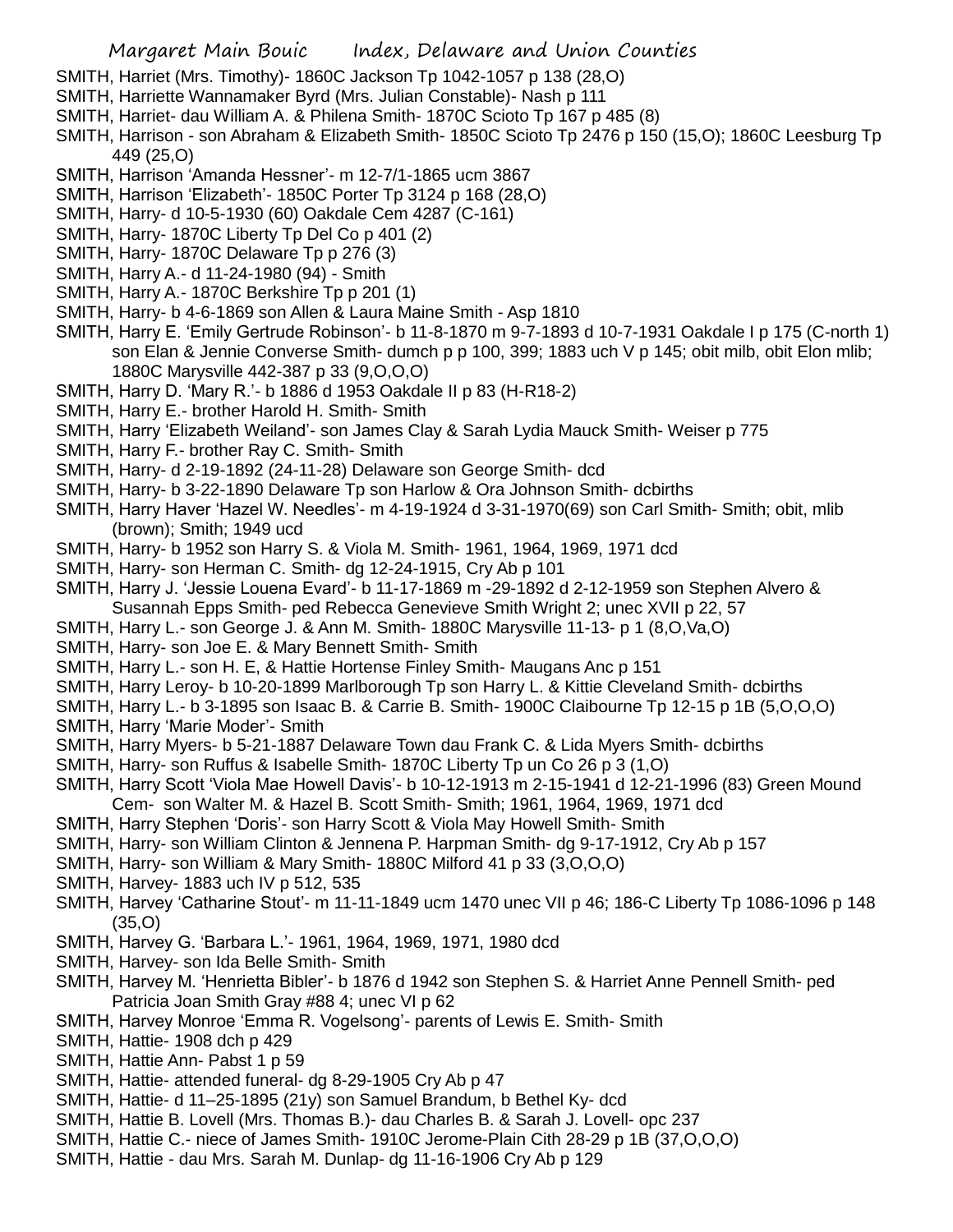SMITH, Hattie Elizabeth (Cook, Mrs. George E.)- parents of Richard E. Cook- Smith

- SMITH, Hattie E. (Steiner, Mrs. Francis W.)- b 9-25-1908 m 6-2-1923 d 5-9-1997 (88) Oakdale dau Stephen & Florence Palmer Smith- Smith
- SMITH, Hattie Gearhart (Mrs. Frank)- b 1868 d 1946 dau Jacob H. & Jane Dilsauer Gearhart- ped M. Augusta Smith Smith- 5; unec IV p 3
- SMITH, Hattie (Gregory, Mrs. Homer)- b 4-18-1871 m 6-6-1893 d 2-20-1900, dau Henry Norton & Helen Florilla Doty Smith- mt 2-28-1900 p4c3 Abs p 2; Nash p 313, 316; 1880C York Tp 277 p 27 (9,O,O,O)
- SMITH, Hattie- dau Hallett & Almira Maine Smith- Asp 1527
- SMITH, Hattie Lattimer (Mrs. Frank W)- b 6-1877 m 2-2-1895 ucm (Hearl); 1900C Millcreek Tp 83-85 p 4B (22,O,Vt,O) m 6y, 1 ch; 1910C Mil Tp 81-85 p 4A (31,O,O,O) m 15y, 1 ch
- SMITH, Hattie L. Ketch (Mrs. Charles C.)- m 6-15-1873 ucm (Hearl)
- SMITH, Hattie (Newhouse, Mrs. Clinton)- Powers p 298
- SMITH, Hattie (Steiner, Mrs. Francis)- m 6-2-1923- Smith
- SMITH, Hattie (Stimmel, Mrs. James S.)- m 7-29-1885 ucm (Hearl)
- SMITH, Hattie Vergon (Mrs. A. Edwin) or Mrs. E. A.)- dau Frederick P. & Kate A. Jones Vergon- 1908 dch p 520, 708; hadc p 119
- SMITH, Hawley 'Dessie'- 1910C Dover Tp 104-109 p 5A (36,O,Va,Va,) m 13y
- SMITH, Hazel- dg 4-6-1915, Cry Ab p 13
- SMITH, Hazel B. (Mrs. Walter H.,)- d 12-17-1966 (77) GreenMound Cem- 1961, 1964 dcd
- SMITH, Hazel (Fleming, Mrs. )- sister Don W. Smith- Smith
- SMITH, Hazel (Frost, Mrs. Frank) dau Albert & Maude Martin Smith- Smith
- SMITH, Hazel (Mrs. Harry Haver)- obit Haver, mlib (brown)' Smith; 1949 ucd
- SMITH, Hazel I. (Mrs. Luther C.)- b 8-19-1896 d 9-30-1959 Price Cem; djlm p 25
- SMITH, Hazel (Johns, Mrs. Carl)- sister Paul V. Smith- Smith
- SMITH, Hazel M. (Mrs. C. Alden)(Leonard, Mrs. William C.)- d 3-23-1983 (75) bur Salem
- SMITH, Hazel Margaret (Payne, Mrs. Delbert,Sr.)- b 3-4-1913 m 1-5-1942 d 10-19-1992 (79) Rea Cem, dau Marion & Leona O'Brien Smith- Smith
- SMITH, Hazel Marie Tuller (Mrs. Francis L.)- b 5-11-1922 m 4-7-1942 dau Theodore Lester & Eva Anderson Tuller- Weiser p 252
- SMITH, Hazel M. (Mrs. Dana T.)- b 1906 Oakdale I p 64 (O-R6-2)
- SMITH, Hazel M. (Miller, Mrs. )- (Mrs. )- b 3-8-1898 d 7-16-1990 (92) Smith
- SMITH, Hazel Ruth (Dixson, Mrs. James W.)- b 12-6-1921 d 112-31-1990 (69) dau Earl G. & Lula Edwards Smith- Smith
- SMITH, Hazel Scott (Mrs. Walter)- Smith
- SMITH, Hazel M. Turner (Mrs. Dana T.)- b 9-10-1906 m 9-18-1926 d 6-5-1994 (87) Oakdale Cem- dau John H. & Minnie E. Blue Turner Smith
- SMITH, Hazel (Mrs. Roy C.)- 1949, 1959, 1962 ucd
- SMITH, Hazel W. Needles (Mrs. Harry Haver)- b 8-23-1905 m 4-19-1924 d 3-25-1994 (88) bur Tuscon- dau Edward & Alexandria Cramer Needles- Smith
- SMITH, Hazy?- 1840C. Liberty Tp un Co 495 (40-50)
- SMITH, H. 'C. P.'- lptw p 8
- SMITH, H.' E.'- Amrine Cem- lptw p 63
- SMITH, H, E.- 1908 dch p 426; pallbearer for Sidney Bartholomew- dg 1-18-1916- Cry Ab p 12
- SMITH, Heather- b 1969 dau Don & Winifred Smith- Smith dg Pacer 1-26-1988.; 1980 dcd
- SMITH, Heather Jo- dau Dr. David R. Smith- engaged to Stephen E. Webb
- SMITH, Heather Marie- d 5-21-1975 (1y) Alum Creek Cem- dau Warren Lee Smith- Smith; Milligan
- SMITH, Heather- b 1971 lived with Richard l. & Charlotte Garrison- 1980 dcd
- SMITH, Heidi- b 1969 dau Pat A.- 1981 ucd
- SMITH, H. E. 'Laura Finley''Mattie Hortense Finley'- Maugans Anc p 151
- SMITH, Helen- 1870C Berkshire Tp p 214 (18)
- SMITH, Helen A.- b 10-1895 twin dau Marion B. & Emma H. Smith- 1900C Jerome Tp 50-54 p 2B (4,O,O,O); 1910C Jerome Tp 14-15 p 1B (14,O,O,O)
- SMITH, Helen Belle Fisher (Mrs. Harold Sylvester)- b 1914 dau Jesse Estal & Helen Ione Fisher- ped Patricia Joan Smith Gray #88 3; unec VI p 62
- SMITH, Helen (Brock, Mrs. Herman Gene)- dau Harry Haver & Hazel W. Needles Smith- Smith; obit Haver, mlib (brown)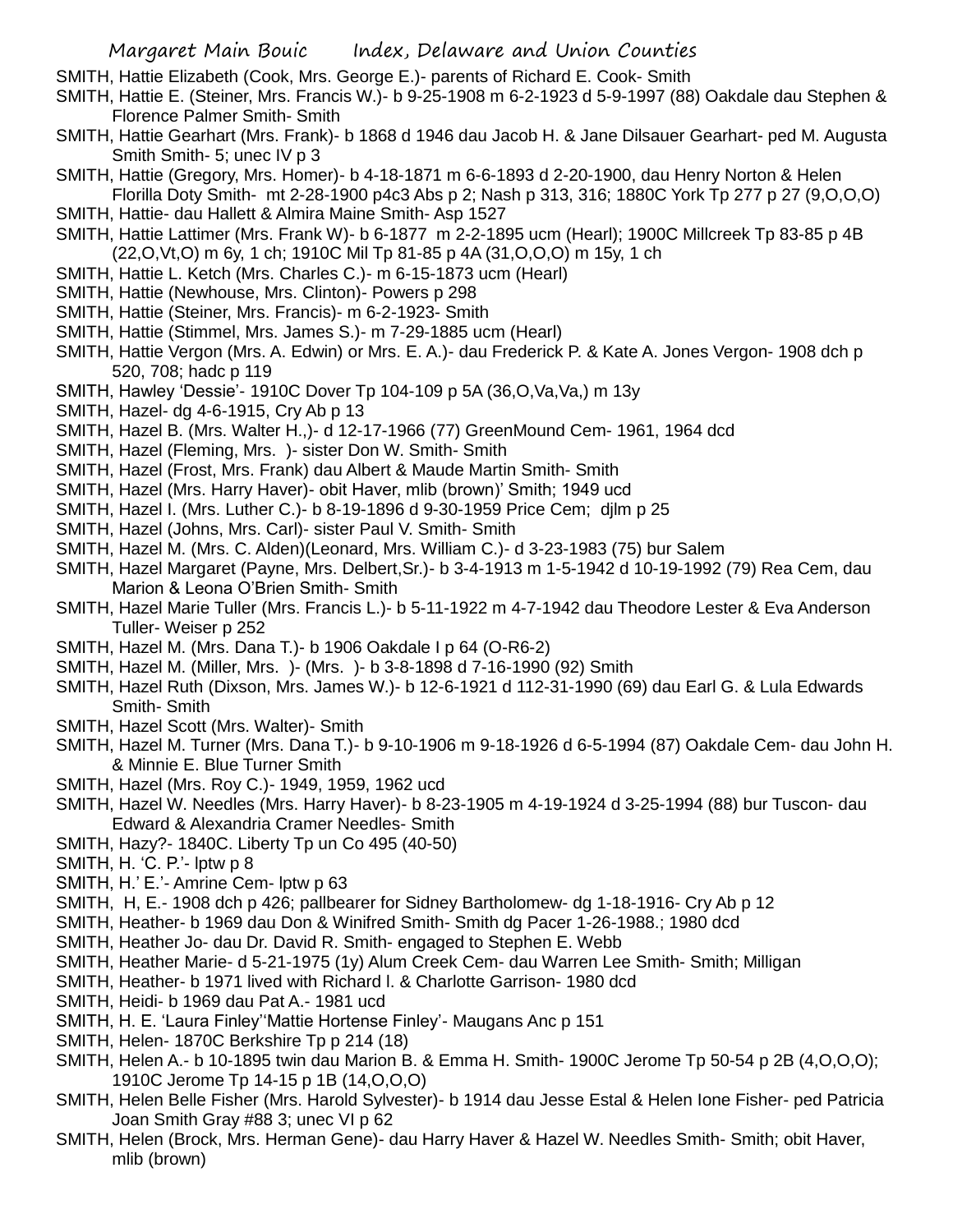- SMITH, Helen Butler (Mrs. Frank)- Smith
- SMITH, Helen (Chapman, Mrs. )- dau N Z. & Clara Morrison Smith- Smith
- SMITH, Helen Clark (Mrs. Leonard)- Weiser p 274
- SMITH, Helen E.- 1980 dcd
- SMITH, Helen E. Davis (Mrs. Howard)- b 9-28-1916 m 5-25-1946 d 2-15-2000 (83) Claibourne Cem p 880 dau Charles F. & Flora L. Kramer Davis- Smith; obit Howard, mlib (brown);1971, 1973, 1977 ucd
- SMITH, Helen Elizabeth (Mrs. Clyde P.)- Smith; 1961, 1964 dcd
- SMITH, Helen E. Schleppi (Mrs. )- d 1-21-1988 (77) Fancher Cem- Smith
- SMITH, Helen E. Zahn (Mrs. Wendell D.)- b 11-9-1910 Upper Sandusky m 1934 d 5-15-1977 (66) Oakdale II p 156 (M-R22-7)- dau Joseph & Emma Beidelschies Zahn; obit mlib (brown); obit Wendell D., mlib; 1949, 1959, 1962, 1967, 1971, 1973, 1975 ucd
- SMITH, Helen Fisher (Mrs. Harold)- 1985 uch p 62
- SMITH, Helen Florilla Doty (Mrs. Henry Norton)- dau Stpehen Louis & Harriet Atwood Beach Smith- dcq Marion Smith Hagelgans 5; Pabst 3 p 30, 6 p 103; Nash p 338
- SMITH, Helen (Mrs. Gerald)- 1985 uch p 29
- SMITH, Helen Grace (Brock, Mrs. Gene)- dau Haver & Hazel Smith- obit Haver, mlib (brown) 1949 ucd
- SMITH, Helen (Mrs. Harold L.)- 1973, 1981 ucd
- SMITH, Helen (Hempy, Mrs. )- dau Charles Stanton & Carrie F. Smith- Smith
- SMITH, Helen (Mrs. Henry)- 1880C York Tp 277 (27,O,O,O)
- SMITH, Helen (Hull, Mrs. Robert W.)- Smith
- SMITH, Helen Kellogg (Mrs. Richard S.)- m 12-25-1845 d 1883 mt 1-20-1886, Abs p 20
- SMITH, Helen Irene Kemper (Mrs. Eldon O,.)- d 3-15-1997 (72) bur Westerville- sister Donald, Glenn, John Kemper, etc- Smith
- SMITH, Helen Hutton (Mrs. Ray J.)- Smith
- SMITH, Helen l. Null (Mrs. Paul W.)- b 11-15-1913 m 7-28-1976 d 7-23-1984 dau Norton & Ethel Preist Kennedy- Smith
- SMITH, Helen J. (Mrs. Harold W.)- 1959, 1967, 1971, 1973, 1975, 1977 ucd
- SMITH, Helen Kaulbach (Halsey, Mrs. W. D.)- Fowler p 86; 1908 dch p 359
- SMITH, Helen Keen (Mrs. Walter J.)- dau James Calvin & Anna Mary Wies Keen- Weiser p 174; 1964 dcd
- SMITH, Helen L. (Britenstine Mrs. Frank A.)- b 2-24-1916 m 1-3-1933 d 11-24-1997 (81) bur Kenton- dau Arliss Olin & Bertha Marie Stevens Smith- Smith
- SMITH, Helen (Lindley, Mrs. )- sister Harold B. Smith- Smith
- SMITH, Helen- dau Lineus H. & Emma Smith- 1910C Marysville 4th ward 23-25 p 1B (15,O,O,O)
- SMITH, Helen Louise (Hall, Mrs. Robert)- m 1918-dau Carl Leroy & Ethel B. Gabriel Smith- Newhouse 1317311; obit, mlib (brown)
- SMITH, Helen L. (Null) Kennedy (Mrs. Paul)- b 11-15 -1913 m 7-28-1976 d 7-23-1984 Forest Lawn, Columbusdau Norton & Ethel Preist Kennedy- Smith
- SMITH, Helen L. dau William & Grace Smith- 1910C Allen Tp 147-149 p 6A (5,O,O,O)
- SMITH, Helen Marie Parker (Mrs. Harold Clayton)- m 8-24-1937- Smith
- SMITH, Helen May (Mrs. )- d 9-1953, dg 9-9-1953 bur Berkshire- Smith
- SMITH, Helen M. (Mrs. Frank Ira)- Smith; 1959 ucd
- SMITH, Helen (Minogue, Mrs. )- dau William B. & Grace L. Warner Smith- Smith; obit Grace L. mlib
- SMITH, Helen M. Johnson (Mrs. Albert L.)- m 7-4-1868 dau John & Mary Hyde Johnson- 1883 uch V p 521, 552; 1870C York Tp 214-209 p 28 (25,O); 1880C York Tp 156 (35,O,Va,VA); 1900C York 336 p 14 (55,O,Va,Va) widow, 3 ch
- SMITH, Helen M. (Nash, Mrs. Judah)- m 121-3-1851 unec XIX p 63
- SMITH, Helen M. Patecell (Mrs. Orlando)- b 1914 d 11-26-1936 Oakdale II p 78 (H-R12-8)
- SMITH, Helen- dau Nelson J. & Eliza Smith- 1910C Claibourne NP p 1 (4,O,O,O)
- SMITH, Helen Ollie (Huffman, Mrs. )(Campbell, Mrs. Charles)- query, unec VI p 5
- SMITH, Helen- dau Orval & Glenna Smith- 1910C Union Tp 108 p 513 (6,O,O,O)
- SMITH, Helen- gr-gr-dau of Parthenia Evans- 1910C Paris Tp 222-224 p 11B (4,O,O,O), black
- SMITH, Helen P. (Thomas, Mrs. Ross L.)(Chapman, Mrs. Ernest L.)- b 8-5-1905 d (85)- dau Nelson Z. & Clara Morrison Smith- Smith
- SMITH, Helen- dau Paris Earl & Annie Estelle Leatherman Smith- Maugans Anc p 79
- SMITH, Helen Parker (Mrs. Harold "Clayton")- m 8-24-1937- Smith
- SMITH, Helen Poling (Mrs. James R.)- m 6-21-1941- Smith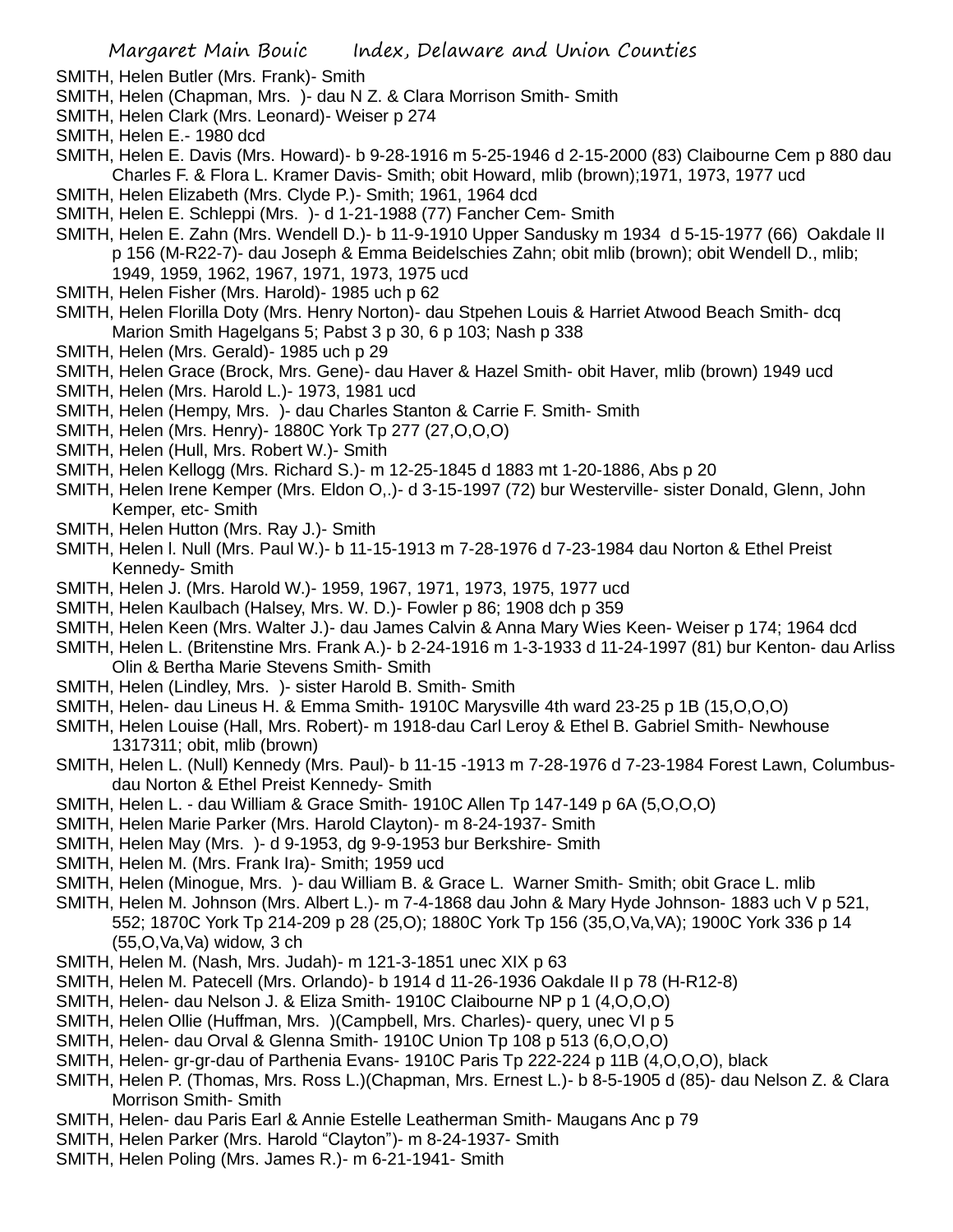- SMITH, Helen (Reed, Mrs. )- dau Charles H. & Della Zimmerman Smith- obit Charles H, mlib
- SMITH, Helen R. (Mrs. Lawrence W.,Sr.) d 3-1-1985 (96)- bur E. Liverpool- Smith
- SMITH, Helen (Mrs. Robert)- 196?, 1971 dcd
- SMITH, Helen (Mrs. )- sister Robert H. Smith- Smith
- SMITH, Helen Roberta- b 12-11-1906 dau Hiram B. & Mable Everett Smith- Maugans Anc p 151
- SMITH, Helen M.- b 2-18-1907 d 3-25-1914 dau Silas L. & Lillian M. Delong Smith- dg 5-9-1913, dg 4-2-1913, Cry Ab p 36, 28
- SMITH, Helen (Turner, Mrs. Richard F.)- MR-DAR p 8
- SMITH, Helena (Kreis, Mrs. Jacob)- d (74), dumch p 305
- SMITH, Helene (Keith, Mrs. )- sister James Weatherby Smith- Smith
- SMITH, Helma Shuler (Mrs. John Orlando)- b 8-9-1917 m 1937 d 2-15-1992 Fla- Smith
- SMITH, Hemon 'Mary Cochran'- m 11-1--5-1838 dcm; Pabst 6 p 41
- SMITH, Henrietta- 1870C Berlin Tp p 235 (29)
- SMITH, Henrietta- 1870C Liberty Tp Del. Co p 394 (32)
- SMITH, Henrietta Bibler (Mrs. Harvey M.)- b 1876 d 1962 dau Lewis & Martha Jane Shreve Bibler- ped Patricia Joan Smith Gray #88 5; unec VI p 62
- SMITH, Henrietta (Irwin, Mrs. Willis R.)(Arnold, Mrs. Isaac Allen)- dau Hiram Pierce & Sophia Hollie Crary Arnold Smith- Pabst 6 p 85, 88; btp p 14
- SMITH, Henrietta Jennet- Pabst 8 p 6
- SMITH, Henrietta J. (Sturdivent, Mrs. Lewis G.)- m 9-16-1893 dcm
- SMITH, Henrietta "Nettie"(Roloson, Mrs. Chauncey W.)- b 12-10-1840 m 8-30-1866 d 1-7-1914, dg 1-16-1914, Cry Ab p 85- dau Joseph & Margaret Roloson- 1880 dch p 701; Pabst 1 p 64, 67
- SMITH, Henrietta Rose (Mrs. Dr. Andrew J.)- m 5-23-1862 ucm 1811 d 3-4-1884 Ind, mt 3-19-1884, p1c6 Abs p 5; unec VII p 57
- SMITH, Henrietta (Swisher, Mrs. John)- m 11-4-1858 dg 8-31-1906 Cry Ab p 117
- SMITH, Henrietta- dau Thomas P. & Sophia Smith- 1850C Brown Tp 2899 p 160 (8,O)
- SMITH, Henry- 1820C Delaware ; Pabst 5 p 1, 15; 1880 dch p 318; 1976 dch p 12, 14; 1908 dch p 434
- SMITH, Henry- 1835 men p 40 #25 p 71, Marlborough Tp; 1840C Mlb Tp 254 (50-60)
- SMITH, Henry- 1820C Delaware Tp
- SMITH, Henry- 1820C Union Tp 62 (45+)
- SMITH, Henry- 1870C Thomson Tp p 499 (21\*)
- SMITH, Henry- 1870C Troy Tp p 521 (1)
- SMITH, Henry- 1870C Troy Tp p 522 (19)
- SMITH, Henry-consent unec IV p 66
- SMITH, Henry- d 9-1822, dcga p 7, Del Patron & Franklin Chronicle
- SMITH, Henry, dcga p 21, 34, infant ch died- Delaware Pat & Fran Chron
- SMITH, Henry (Newark)- dcga p 39
- SMITH, Henry- Powers Pat p 189, 213
- SMITH, Rev. Henry- 1883 uch V p 246; unvmec p 3
- SMITH, Henry- d within the year, mt 6-9-1886 p7c3 (67) Leesburg Tp, Abs p 25
- SMITH, W. Henry- d 9-26-1973 (71) Hale Cem, obit, mlib
- SMITH, Henry- father-in-law of Mrs. Clarence Smith- dg 11-4-1910, Cry Ab p 168
- SMITH, Henry- son Adam & Sarah Smith- 1850C Thomson Tp 71 p 188 (14,O)
- SMITH, Henry 'Anna J.'- 1959, 1962 ucd
- SMITH, Henry 'Anne Moore'- m 3-2-1812 Madison Co, unec IV p 21
- SMITH, Henry Arthur- drowned yesterday (17) dg 6-12-1894, Cry Ab p 170
- SMITH, Henry 'Belinda Bennet '- m 3-6-1835/6 ucm 360; unec III p 8
- SMITH, Henry Cay 'Amanda Stotler'- Smith
- SMITH, Henry- son Charles G. & Mary Smith- 1860C Scioto Tp 851-852 (8,Md)
- SMITH, Henry C. 'Martha A.'- 1880C Claibourne Tp 155-163 p 15 (42,O,O,Pa), carpenter
- SMITH, Henry- son Daniel & Sarah Smith- 1850C Thomson Tp 90 p 189 (28,Pa)
- SMITH, Henry- brother of Edward- dg 4-20-1909, Cry Ab p 27
- SMITH, Henry- son Mrs. Charles Smith- dg 4-2-1909, Cry Ab p 21
- SMITH, Dr. Henry 'Elizabeth R. Buden'- m 11-9-1856 dcm
- SMITH, Henry E. 'Mildred'- 1961, 1964, 1969 dcd
- SMITH, Henry 'Forrest Dudley'- parents of Dale M. & Amos Smith- Smith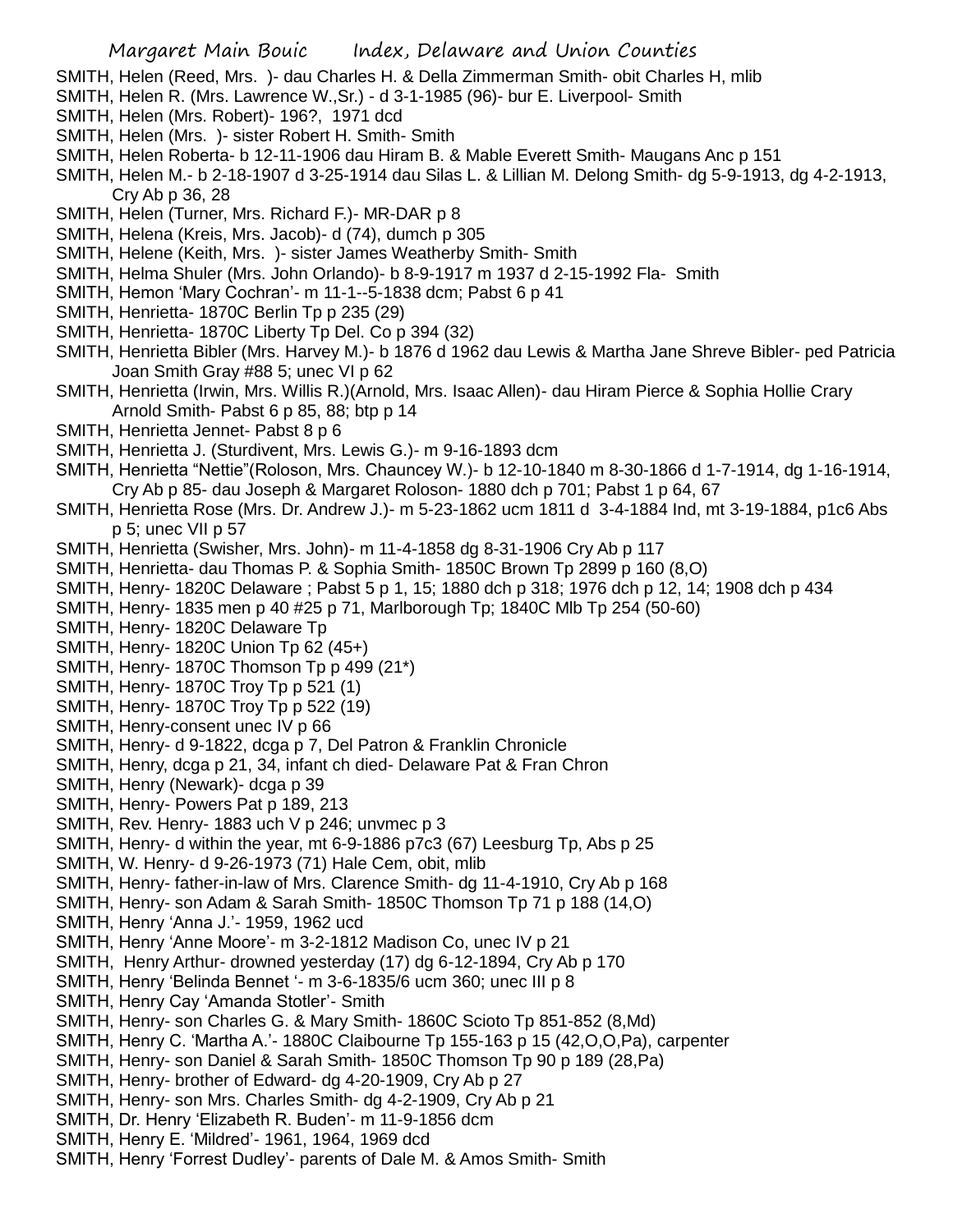SMITH, Henry 'Helen'- 1880C York Tp 277 (31-O,Pa,Ct)

- SMITH, Henry H,- d 6-10-1894 (17-5-19) Delaware son Henry C. & Mary L. Wood Smith- dcd
- SMITH, Henry- son Israel & Eley Smith- Pabst 8 p 91
- SMITH, Henry- heir of Jehial Wilcox- dcw Bk 2 p 394
- SMITH, Henry- d 8-23-1861 (4m17d) R 10 son Jeremiah. & S. E Smith; .unec VII p 53
- SMITH, Henry- brother Lettie Anna Smith Joy- dg 9-1-1916- Cry Ab p 90
- SMITH, Henry Louis 'Mary Mair'- d 1956- Smith parents of Patricia Stenner, Mary
- SMITH, Henry 'Louisa Maine'- Asp (1869)
- SMITH, Henry M.- d 23 inst (23) Delhi- son of Rev. S. D. Smith- dg 4-23-1869, Cry Ab p 73
- SMITH, Henry M.- d 12-31-1869 (?) Radnor Tp, dcd Radnor Cem Powell p 223; d 1-1-1869, dcd
- SMITH, Henry M.- d  $5-1-1870$  dcd Henry  $-$  d  $6-1-1869$  dcdeaths
- SMITH, Henry 'Mary'- 1860C Scioto Tp 851-852 (41,O)
- SMITH, Henry 'Mary'- b 9-1849 1900C Marysville 1st ward 10 p 1A (50,Ger,Ger,Ger) m 30y -to US 1857, Naturalized.
- SMITH, b 1883 son Henry & Mary Smith- 1900C Marysville 1st ward 1- p 1B (16,O,Ger,O)
- SMITH, Henry Muhlenberg- b 8-16-1813 d 8-13-1858 son Peter & Susanna Elizabeth Muhlenberg Smith-Weiser p 214
- SMITH, W. Henry- d 9-26-1973 (71) bur Mt. Victory- son Noah & Berta Cook Smith- Smith
- SMITH, Henry Norton 'Helen F. Doty'- son John Richey & Sarah B. Martin Smith- dcq Marion Smith Hagelgans 4; Pabst 6 p 103; Nash p 338
- SMITH, Henry P.- d 7-21-1837/1817 (13-8-13) son John & Anna Smith- Bigelow Cem R4, unec V p 56
- SMITH, Henry 'Phebe' Union Gazette. Unec XII p 6
- SMITH, Henry 'Polly P. Moses'- m 9-12-1867 ucm 4233
- SMITH, Henry 'Rachael Gandy'- ped Stephen Ray Kemp 543 110, unec XVI p 56a; query by Doris Morrellunec XII p 62
- SMITH, Rev. Henry Richey 'Celia Potter'- son John W. & Sarah McGarry Smith- dpc p 20; 1880 dch p 814; 1908 dch p 282, 446, 629, 630, 633; wsc Grah p 6
- SMITH, Henry- d Tuesday, Marlborough Tp father of Russell B. Smith- dg 1-19-1866; Cry Ab p 52
- SMITH, Henry 'Ruth Colver'- 1883 uch V p 211
- SMITH, Henry 'Sarah'- 1880C Liberty Tp Un Co 62 p 6 (63,Pa,Pa,Pa)
- SMITH, Henry 'Sarah Groves'- m 9-6-1846 dcm
- SMITH, Henry 'Sarah Weaver'- m 10-5-1857 dcm
- SMITH, Henry H. 'Sarah Underwood'- m 11-24-1898 ucm (Hearl)
- SMITH, Henry J.- son John & Rosanna Smith- 1850C Troy Tp 2613 p 137 (10,Pa)
- SMITH, Henry L.- son William L. & Amanda Smith- 1850C Harlem Tp 677 p 60 (2,O)
- SMITH, Henry 'Mary'- 1850C Berlin Tp 2024 p 123 (35,O)
- SMITH, Henry N.- son John R. & Sarah Smith- 1850C Trenton Tp 0-2 p 73 (1,O)
- SMITH, Henry 'Sabrina'- 1850C Marlborough Tp 58 p 184 (64,Delaware)- hadc p 38; will dcw Bk 4 p 232 (26); 1866
- SMITH, Henry- brother Mrs. Sophia Schultz- dg 11-12-1915- Cry Ab p 90
- SMITH, Henry- son William DeForest & Almyra Gott Smith- 1850C union Tp 1324-1342 p 198 (9,O,Canada,O)
- SMITH, Henry- son William H, & Sarah Smith- 1850C Harlem Tp 641 p 57 (11,O)
- SMITH, Henry- son William & Mary Smith- 1850C Claibourne Tp 93 p 16 (2,O)
- SMITH, W. Henry- d 9-26-1973 (71) Hale Cem- brother D. John Smith- obit, mlib (brown)
- SMITH, Herbert 'Alice Maine'- m 10-11-1880 Asp (1708)
- SMITH, Herbert- d 7-24-1923 (7y) Oakdale Cem 573 (G150)
- SMITH, Herbert H. 'Bernice'- Smith
- SMITH, Herbert- son Homer Smith- obit Homer, mlib (brown)
- SMITH, Herbert L.- b 10-4-1916 d 1-10-1985 WWII TEC 5 US Army, Broadway Cem, lptw p 83
- SMITH, Herbert L.- son Benson W. & Martha Smith- 1880C Washington Tp 68-71 p 8 (9,O,Can,O)
- SMITH, Herbert- son Matt & Sarah Clark Smith- Smith
- SMITH, Herbert 'Maude Conn'- Smith
- SMITH, Herbert- son Morris & Mary Rabb Smith- Smith
- SMITH, Herbert R. 'Mildred D. Chapman'- Smith
- SMITH, Herbert Roy- b 5-19-1952 son Ivan Roy & Emmalee Haggardy Smith- Weiser p 275
- SMITH, Herman- 1835 men p 57 #1 p 106 Trenton Tp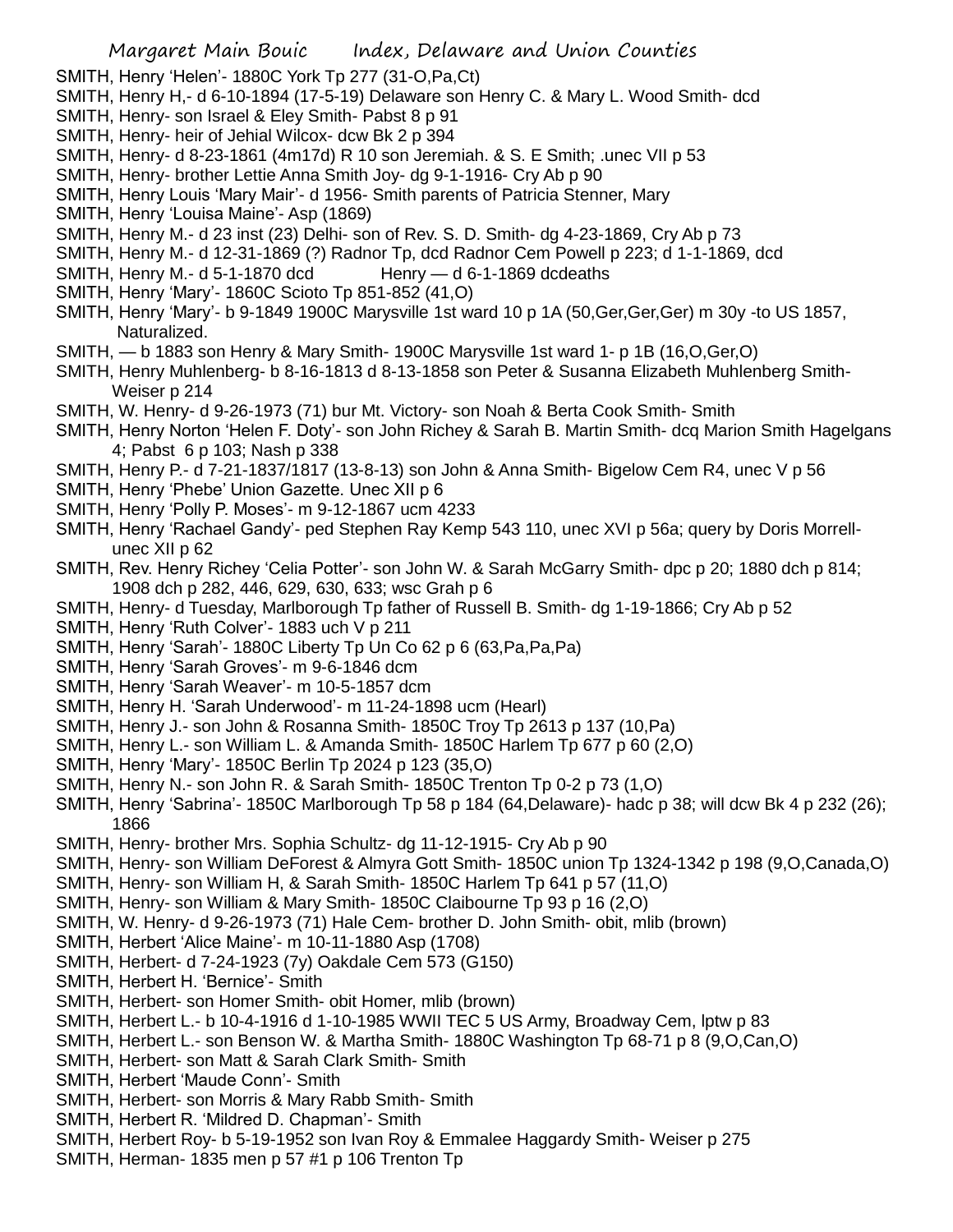SMITH, Herman C.- b 1-2-1834 d Tuesday. funeral Friday- dg 12-24-1915, 12-28-1915, Cry Ab p 101, 103; 1908 dch p 405, 434; 121st O.V.I.

- SMITH, Herman 'Geonita Morris'- son Bill & Jean Smith- Smith
- SMITH, Herman P.- son George J. & Ann M. Smith- 1880C Marysville 11-13- p 1 (11,O,Va,O)
- SMITH, Herschel- brother Pearl Edward Smith- Smith
- SMITH, Hespibeth Inskeep (Mrs. S. G.)- m 12-29-1853 ucm 2053, unec XVI p 42
- SMITH, Hester A. (Mrs. John W.)- 1850C Darby Tp 139 (24,O); unec VI p 56 or 1850C Darby Tp 1695-1715 p 251 (24,O); 1880C Darby Tp 163 p 17 (54,O,Vt,Vt) see Esther
- SMITH, Hester (Coon, Mrs. Peter) m 10-9-1816 Madison Co, unec IV p 29
- SMITH, Hester (Mrs. James)- 1850C York Tp 404-411 p 63 (32,O)
- SMITH, Hester (Mettler, Mrs. Bartlett)- dau Jacob & Polly Bowsher Smith- dcq Hester Taylor Mettler Crawford 5
- SMITH, Hezekiah D.- d 1-2-1849 (15y8m) Smith Cem, Madison Co. unec VII p 37
- SMITH, Hezekiah C. 'Susannah Taylor'- m 10-5-1865 ucm 3811; 1883 uch V p 321; unec IV p 25, XXII p 8; dcg p 16; 1870C Jerome 33 p 4 (27,O); 1880C Jerome Tp 224-240 p 27 (57,O,Va,Va);
- SMITH, Hezekiah- son Paten B. & Marilda A. Smith- 1850C Paris Tp 682-696 (9,O)
- SMITH, H,. F.- son Benjamin F. & Amanda Gibson Smith- dg 1-26-1894, Cry Ab p 150
- SMITH, Hicy C. 'Joan G.'- 1977, 1979, 1981 ucd
- SMITH, Hiram- McKitrick p 44
- SMITH, Hiram 'Catherine Colver'- 1883 uch V p 383
- SMITH, Hiram- lived with Elisha & Margaret Decker- 1850C Allen Tp 1407-1425 p 210 (1,O)
- SMITH, Hiram 'Mary'- 1870C Claibourne Tp 103-101 (43,Vt)
- SMITH, Hiram B. 'Mable Everett'- b 3-16-1874 son John Henry Smith- Maugans Anc p 151
- SMITH, Hiram Pierce 'Sophia Arnold'- m 1-5-1840 dcm; Pabst 6 p 85; 1840C Brown Tp
- SMITH, Hiram- son Hiram Pierce & Sophia Arnold Smith- Pabst 6 p 85
- SMITH, Hiram P. 'Margaret Boner'- m 6-12-1853 dcm
- SMITH, H. J. 'Leerey?'- 1880C Jackson Tp 2 p 22 (31,O,NY,O)
- SMITH, H. J.- son Wm. W. Smith- dg 11-224-1914, Cry Ab p 160
- SMITH, H. N.- parents of Mrs. Hattie Gregory- mt 2-28-1900 p4 c3 Abs p 2
- SMITH, Hobert- son Fred R. & Mary Hunley Smith- Smith
- SMITH, Hollie M.- d 9-28-1887 (3m2d) Trenton Tp ch William Smith- dcd
- SMITH, Holly- son Minor & Addie Barnett Smith- Smith
- SMITH, Holly Nicole- b 2-4-1982 dau Bernt & Rae Ann Bowen Smith- Smith
- SMITH, Homer H.- d (78) bur Sabina- Smith
- SMITH, Homer Ivan- d 5-14-1966 (52) son Jessie Smith- Smith
- SMITH, Rev. Homer J.- 1908 dch p 255; conducted funeral dg 3-2-1906, Cry Ab p 84, 85, dg 3-27-1906, Cry Ab p 89
- SMITH, Homer, assisted at funeral- dg 3-2-1906, Cry Ab p 84
- SMITH, Homer J. 'Ollie'- d 11-2-1976 (83) bur Williamsburg- Smith
- SMITH, —(Mrs. Rev. Homer J.)- d Sunday, dg 5-19-1907, Cry Ab p 43
- SMITH, —(Mrs. Homer)- lives Prospect, sister Mrs. Alcenst Paddock- dg 9-10-1907, Cry Ab p 69
- SMITH, Homer 'Lola M. Scothorn'- d 4-8-1966 (64) Ashley Cem- brother Walter Smith- Smith' 1964, 1969, 1971 dcd
- SMITH, Homer- d 12-30-1970 (84) Forest Grove Cem- son Orson & Mattie Baldwin Smith- Smith; obit, mlib (brown)
- SMITH, Hope- #212, member, unec VIII p 2
- SMITH, Hope (Maiden, Mrs. Victor)- dau Bessie Emma Smith- Smith
- SMITH, Prof. Horace- mt 3 p 20; mt 1-12-1876
- SMITH, Horatio G/T.'Catherine Fleming' -5-28-1887 (77y15d) ,Newhouse Cem p 1- mt 6-1-1887 p 3c3 Abs p 35; dcd (72y2m); 1880 dch p 204, 411, 485; 1908 dch p 486; Powers p 128; 1835 men p 54 #135 p 97 Radnor Tp; 1840C Sc Tp; 1850C Scioto Tp 2422-2444 p 147 (40,Mass)- 1860C Sc Tp 1118 (48, Mass); 1870C Sc Tp 179 p 485 (60, Mass) carpenter
- SMITH, Horrace F. 'Maria M. Elliott'- m 11-30-1860 dcm- son Benjamin F. & Amanda Gibson Smith- 1880 dch p 717; 1908 dch p 405, 661; 1850C Orange Tp 1811 p 115 (12,O); 1870C Orange Tp p 425 (31\*)
- SMITH, Houston 'Norma Jean Smith- Smith
- SMITH, Mrs. Howard- 1981 ucd, Richwood
- SMITH, Howard- 1975 ucd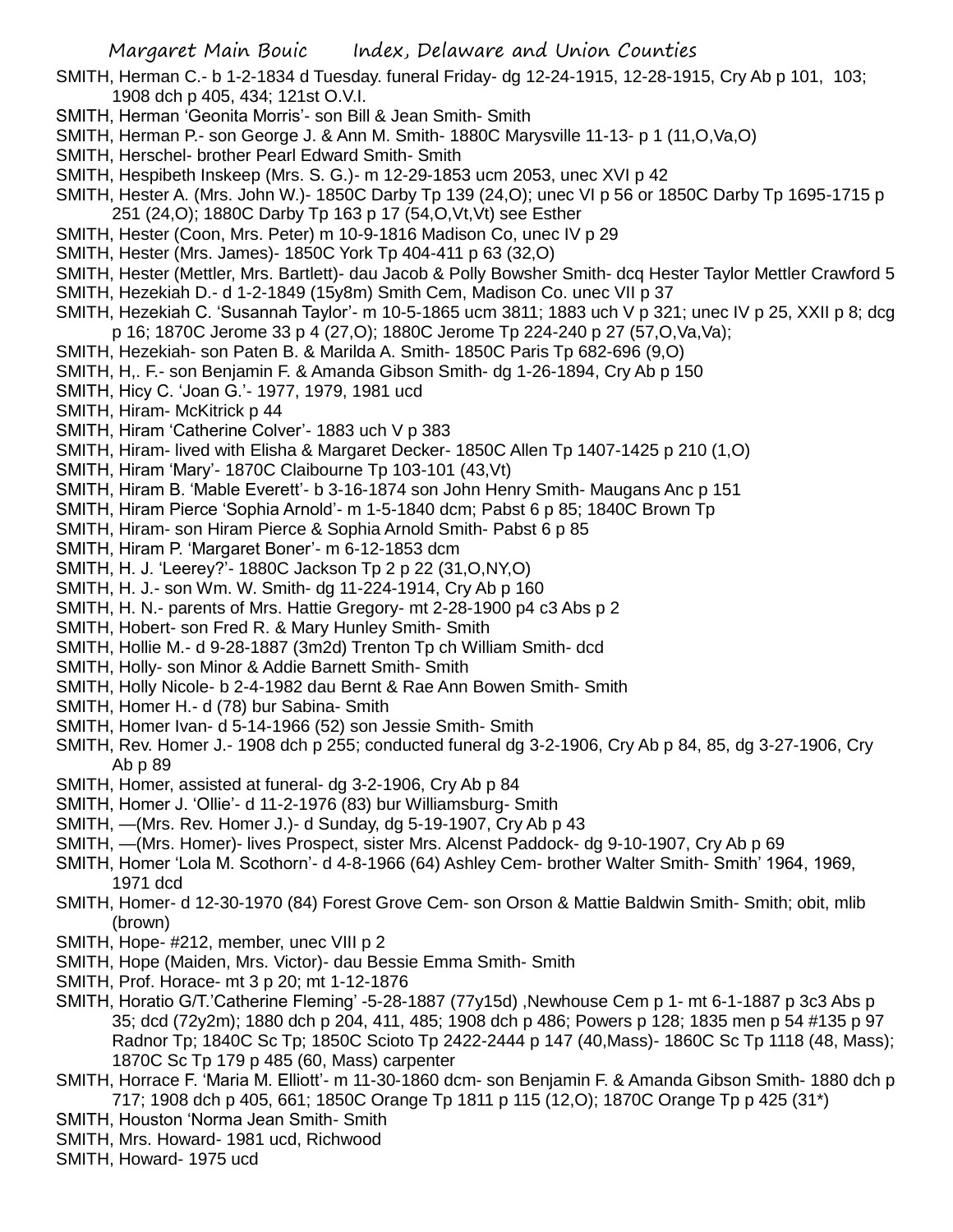- SMITH, Howard- son Albert & Maggie Eaton Smith- Smith; obit Otis W., mlib (brown)
- SMITH, Howard 'Annabelle Ross'- d 9-8-1988 (70) bur Crooksville- Smith
- SMITH, Howard E.- b 12-23-1889 d 1-14-1964- Smith
- SMITH, Howard- son Emor L. Sr. & Glenna Mae Morris Smith- Smith
- SMITH, Howard H.- son of Hannah P.- 1870C Liberty Tp Un Co 220-223 p 26 (18,O)
- SMITH, Howard 'Helen E. Davis'- b 8-24-1909 m 5-25-1946 d 7-22-1973 Claibourne Cem p 48- son Forest & Anna Taylor Smith- Smith; obit, mlib (brown);1971, 1973 ucd
- SMITH, Howard- son Minor & Addie Barnett Smith- Smith
- SMITH, Howard- son Walter H. & Katherine Smith- Smith
- SMITH, William Howard- d Friday- son Harlow Smith, Oak Grove Cem- dg 3-31-1908, Cry Ab p 123
- SMITH, H. P.- 1915 uch p 278; 1883 uch IV p 435
- SMITH, Rev. H. R.- conducted funeral of Margaret Ann Brown Ramsey- dg 2-12-1915, Cry Ab p 16; dg 4-6- 1906 Cry Ab p 92, 7-3-1906, Cry Ab p 106; dg 3-13-1896, Cry Ab p 65; dg 12-30-1913, Cry Ab p 80, dg 5-19-1914, Cry Ab p 120; funeral of Daniel Green Thurston- dg 9-6-1907, Cry Ab p 68; funeral of Mrs. O. O.. Jones, Ashley- dg 7-7-1893, Cry Ab p 126; of Mrs. Sabeers Martin- dg 6-12-1891, Cry Ab p 61, of Clara J. Phillips, dg 6-12-1891, Cry Ab p 60
- SMITH, H. R. (Mrs. W. C.)- York Cem p 40
- SMITH, —(Mrs. H. R.)- dau Israel Potter- dg 5-5-1908, Cry Ab p 131
- SMITH, Hubert- b 1916 d 7-24-1923 Oakdale II p 49 (G-R9-9)
- SMITH, Hugh- 1870C Berkshire Tp p 216 (6)
- SMITH, Hugh A. son Wm. A. & Mary Philona McFarlin Smith- mt 1-23-1914, Cry Ab p 87
- SMITH, Hugh- d 6-16-1898 (6-11-9) Oxford Tp son C. E. Smith- dcd
- SMITH, Hugh- b 7-215-1891 Oxford Tp son Clyde & Anna Wolfred Smith- dcbirths
- SMITH, Hugh E.- son William J. & Nancy M. Smith- 1883 uch V p 552
- SMITH, Hugh H.- b 11-25-1879 Berlin Tp son M. W. Smith-dcbirths
- SMITH, Hugh- son John & Sarah McGarry Smith- 1908 dch p 629
- SMITH, Hugh 'Sarah'- b 1779 d 1861 ped Charlotte Bretz Wilsey #129 24; unec VIII p 46
- SMITH, Hugh- d 12-19-1863 (1-3-5) Bokescreek Cem p 57; Powell p 234 son W. Q. & M. B/P Smith
- SMITH, Hughey- d young- son George Parks & Ida Florilla Arthur Smith- Maugans Anc p 3
- SMITH, Hulda (Mrs. Elias)- b 1811 Eng m 1832 d 9-11-1887- mt 9-28-1887, p3c2, Abs p 39
- SMITH, Hutson 'Amanda Williams'- b 1874 d 7-23-1947 Sec C. York Cem p 79; obit Arch, mlib (brown)
- SMITH, Huston 'Ruth Peterson'- b 8-25-1974 (64) bur Sandusky- brother Delphia Smith, son Hutson &
	- Amanda Williams Smith- Smith; obit, mlib (brown)
- SMITH, I.- Pabst 1 p 34
- SMITH, Icel- 1980 dcd
- SMITH, Ida Belle- b 6-18-1897 Peru Tp d 10-2-1987 (90) Alum Creek Cem- Smith
- SMITH, Ida Belle (Richards(on), Mrs. George W.)- m 4-14-1893 ucm (Hearl); unec IV p 66
- SMITH, Ida Belle- dau William & Arvilla Draper Smith- 1880C Liberty Tp Un Co 72-73 p 8 (4,O,O,O)
- SMITH, Ida Florella Arthur (Mrs. George Parks)- m 10-7-1880 dau William & Katharine C. Morgan Arthur-Maugans Anc p 3
- SMITH, Ida Foust (Mrs. William H.)- b 9-8-1870 m 11-22-1890 dau Jacob & Margaret A. Cline Foust- Giffen 16425 ; dg 9-9-1910, Cry Ab p 155 (dau Sarah Spaulding Foust)
- SMITH, Ida Ivalue Stiffler (Mrs. Walter Harley)- dau William Henry & Ida Belle Milligan- Milligan 52
- SMITH, Ida J.- b 7-11-1882 Brown Tp dau R. W. & Mary J. Waddle Smith- dcbirths
- SMITH, Ida M.- b 11-2-1864 d 6-5-1912 New Millcreek Cem p 34
- SMITH, Ida Mary Ellen (Morgan, Mrs. Irving Beecher)- Maugans Anc p 79, 80
- SMITH, Ida May- 1870C Delaware Town p 313 (3)
- SMITH, Ida Mitchell (Mrs. Jacob Elmer)(Freshwater, Mrs. Henry Oller)- m(2) 2-17-1904- Smith parents of Rev. Jay Smith- Freshwater p 220, 228
- SMITH, Ida (Richardson, Mrs. )- sister William Guy Smith- Smith
- SMITH, Ida W.- dau Calvin & Elizabeth Daily Smith- 1880 dch p 796
- SMITH, Ida (Willoughby, Mrs. George)- parents of E. Vincent Smith-obit B. Paul, mlib (brown); Smith

SMITH, I. (Mrs. G.)- lptw p 8

- SMITH, Ignatius 'Catherine Cline'- b 1817 d 1873 ped M. Augusta Smith Smith 8; unec IV p 3
- SMITH, Ilene (Mrs. Paul V.)- 1964, 1969, 1971 dcd
- SMITH, Ilga M. Bowman (Mrs. John R.)- d 12-19-1978 (63) Oak Grove Cem- Smith parents of W. Rowland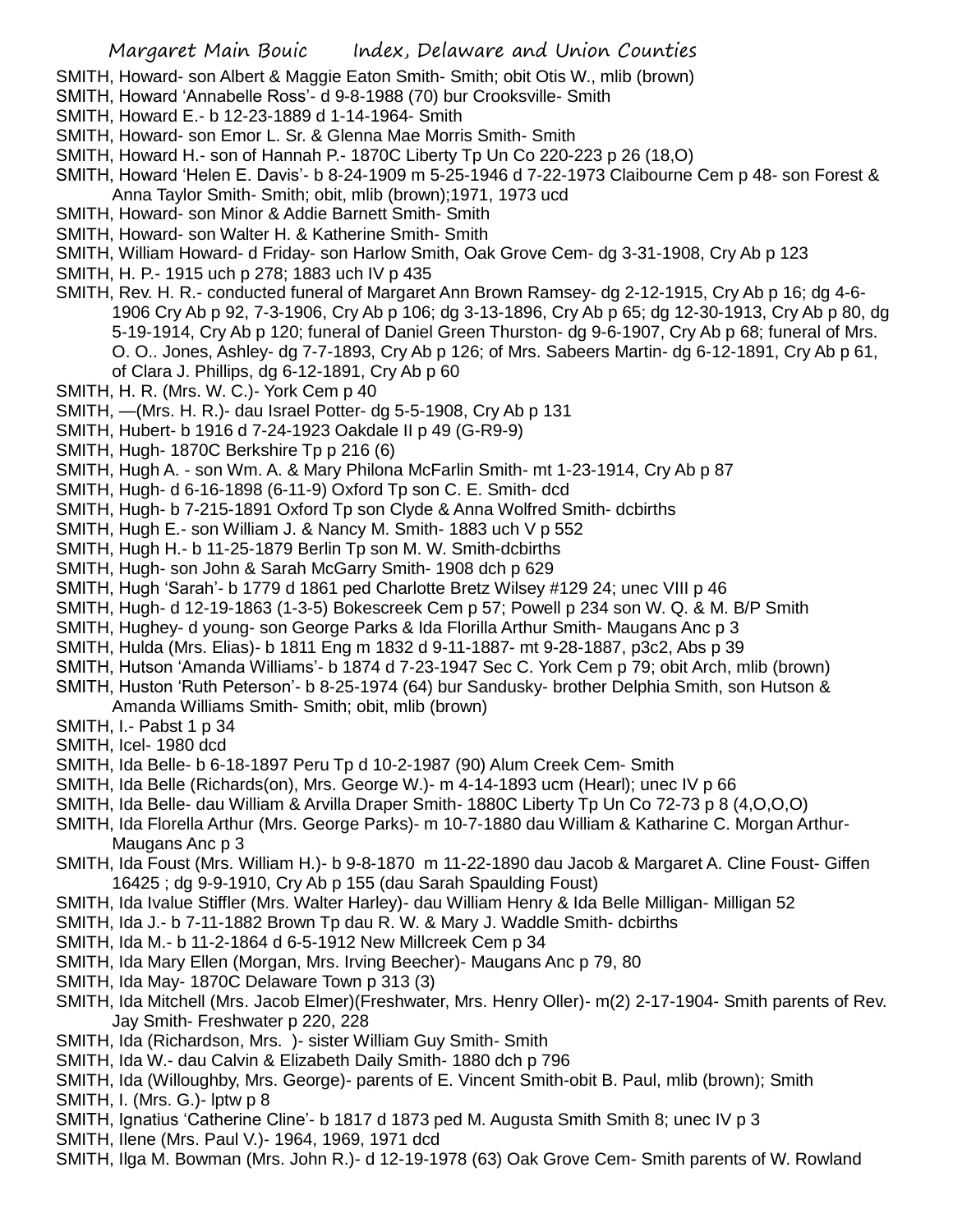Smith

- SMITH, Ima (Mrs. Oliver)- 1949 ucd
- SMITH, Immer R.- d 9-13-1851 (2-6-10) Milford Cem, Un Al p 22- son William DeForest & Almira Smith
- SMITH, Imogene (Bricker, Mrs. Robert E.)- b 5-27-1902 d 1-31-1984 (81) Sunset Cem- dau Denton & Myrta Bidwell Smith- Smith; obit Denton, mlib
- SMITH, Rev. I. N. 'Martha Earick'- 1915 uch p 919
- SMITH, Indiana (Mrs. John)- Maugans Anc p 6
- SMITH, India- ch Lewis S. & Harriet Smith -1860C Millcreek Tp 43 (2)
- SMITH, Inez- Pabst 3 p 13
- SMITH, Inez- d 11y ago- dau Wm. & Rebecca Hobin Smith- dg 11-22-1910, Cry Ab p 172
- SMITH, Inez (Barton, Mrs. )- dau Edward & Mae Smith- Smith
- SMITH, Inis (Powers, Mrs. Edward)- 1883 uch V p 131
- SMITH, Iola Briggaman (Mrs. Lewis Whitney)- b 12-5-1908 d 3-11-1992 (83) Oak Grove Cem- dau Henry & Zella Briggaman- Smith
- SMITH, Iona (Mrs. Ferres)- Smith
- SMITH, Ira- hadc p 14 (1849 Bennington Tp)
- SMITH, Ira B. J.- d 4-3-1844 (22-6-25)-son of James & Lucy C. Jones Smith- Smith Cem, R6, unec VII p 37; 1883 uch V p 257
- SMITH, Ira S. 'Frances Rose Nicuson/Nickerson'- m 1-6-1870 ucm 4673- son Orson & Irene Smith- obit Durward B., mlib; built new house mt 3-4-1896 p1c3; Abs p 4; 1850C Darby Tp 1694-1714 p 250 (4,O); 1860C Union Tp 639 645 p 90 (14,Vt); 1870C Union Tp 107-106 p 15 (24,O); 1880C Union Tp 107 p 20 (34,O,Vt,Vt)
- SMITH, Ira S. d Saturday, union Tp (62) Civil War Co B. 86th OVI, mt 11-13-1907 p1c2 p 60
- SMITH, Irena (Mrs. Capt. E. C.)- d 4-3-1848 (53) Smith Cem, R5, Madison Co, unec VII p 37
- SMITH, Irena Doty (Mrs. Eleazer C.)- 1883 uch V p 257
- SMITH, Irena (Mrs. Orson)- 1850C Darby Tp 138 (42,Vt); unec VI p 57
- SMITH, Irene- 1870C Berkhisre Tp p 210 (18)
- SMITH, Irene Beatrice Rusk (Mrs. Paul James) div (Mitchell, Mrs. John E.)- dau Francis James & Lillian Catherine Kahle Rusk- Weiser p 693
- SMITH, Irene (Chadwick, Mrs. )- dau Walter T. Smith- Smith
- SMITH, Irene Clark (Mrs. Freeman L.)- obit Freeman L, mlib
- SMITH, Irene (Collier, Mrs. Mose)- black, m 11-27-1929 WVa- Smith
- SMITH, Irene- dau Faris Earl & Annie Estelle Leatherman Smith- Maugans Anc p 79
- SMITH, Irene- b 10-14-1898 Berlin Tp dau George & Gertride "Gertie" Terrill Smith- dcbirths; dg 1-7-1910, Cry Ab p 84
- SMITH, Irene Kimball (Mrs. Orson)- d 9-16-1881 (73-9-20) Milford Cem, Un Al p 15 1880 dch p 727; 1915 uch p 580; 1850C Darby Tp 1694-1714 p 250 (42,Vt); 1870C Union Tp 639-645 p 90 (52,Vt); 1870C Union Tp 107-106 p 15 (62,vt)
- SMITH, Irene Lollar (Mrs. Milvin W.)- Weiser p 273
- SMITH, Irene (Ruhl, Mrs. Harry)- b 1-24-1902 dau Robert & Bertha Miller Smith- Weiser p 775
- SMITH, Irene Watts (Mrs. J. Norman)- b 8-3-1912 d 8-17-1993 (81) Galena Cem dau Ernest & Hattie Watts-Smith; 1961, 1964, 1969, 1971, 1980 dcd
- SMITH, Irene Percilla (Ford, Mrs. Littrell/Lederal)- b 1802 d 1878, ped Selma Rose Ford Peterson #41 9; unec I p 19, IV p 31; 1883 uch V p 391
- SMITH, I. Reynolds- b 3-3-1844 d 9-13-1851 Un Al p 22, Milford Cem, probably son of William DeForest & Almira Smith
- SMITH, Iris L. Stewart (Mrs. Curtis R)- parents of Marvin L. Smith- Smith
- SMITH, Irma J. (Mrs. Fred Wagner)- 1962 ucd
- SMITH, Irma (Reynolds Mrs. )- sister Porter Alden Smith- Smith
- SMITH, Irwin 'Evannah Rodman'- m 2-15-1829, dcga p 46 Delaware Pat & Franklin Chron
- SMITH, Irwin J./Ivan- son Orlando & Mabel Smith- 1910C Liberty Tp Un Cp 300 p 12B (16,O,O,O)
- SMITH, I. S.- 1883 uch IV p 494
- SMITH, Isaac- 1870C Thomson Tp p 502 (5)
- SMITH, Isaac- guard, final settlement- Abs p 31
- SMITH, Isaac- 1840C Jackson Tp 197 (40-50)
- SMITH, Isaac- 1860C Leesburg Tp 442 (20,O)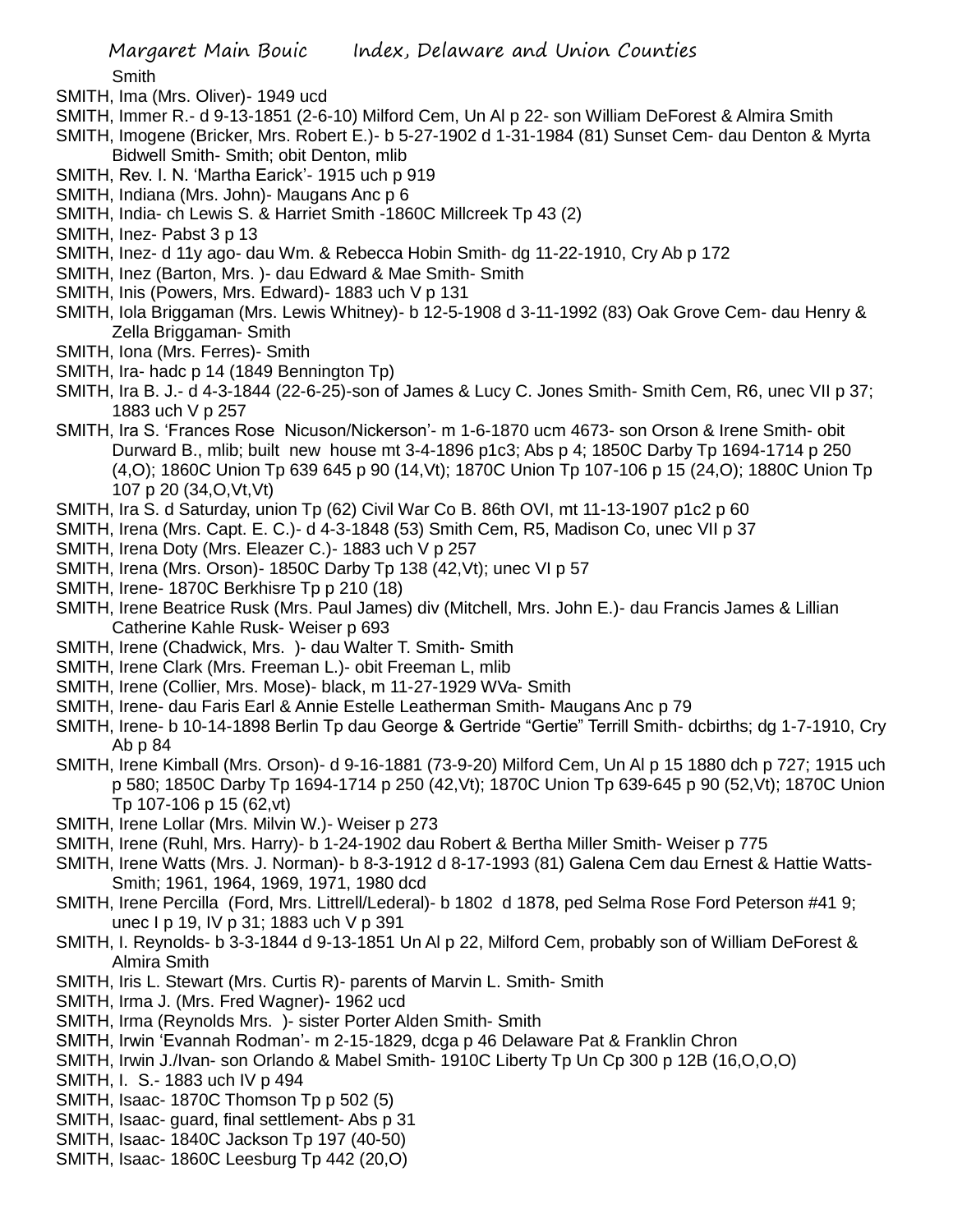- SMITH, Isaac- son Abraham & Elizabeth Smith- d 6-23-1836 (20y9d) Bokescreek Cem p 50; Powell p 239
- SMITH, Isaac A.- son John & Mary A. Hathaway Smith- 1850C Leesburg Tp 313-318 p 40 (1,O)
- SMITH, Isaac A. 'Octavia U. Bradford'- uccp p 48, Record Bk 3 p 334; 5-19-1840 p 334; uccp p 48
- SMITH, Isaac B.- 1835 men p 18 #31 p 28 Concord Tp; 1850C Concord Tp 2225 p 130 (15.O)
- SMITH, Isaac B. 'Carrie B.'- b 1-1872; 1900C Claibourne Tp 12-15-p 1B (28,O,Ky,O)
- SMITH, Isaac F.- son William & Mary A. Smith- 1880C Milford Center 41 (6,ILL,O,O)
- SMITH, Isaac H. 'Stella May Carroll'- Weiser p 550
- SMITH, Isaac R. 'Barbara'- 1969, 1971 dcd
- SMITH, Isaac- son Stephen & Christiana Howard Smith- More howers; mt 12-29-1858; 1840C Leesburg Tp 110 (5-10); 1850C Leesburg Tp 275-278 p 42 (18,O)
- SMITH, Isaac T.- 1883 uch IV p 486
- SMITH, Isabel- dau Anthony W. Smith- 1870C Jackson Tp 141-135 p 20 (18,O)
- SMITH, Isabella (Ambler, Mrs. Samuel)- m 6-12-1821- McKitrick p 184
- SMITH, Isabel(la) Mulvain (Mrs. Thomas)- m 11-3-1857 ucm 2627; unec IV p 54, IX p 15, XII p 15, XVIII p 33; 1870C Leesburg Tp 462 (23,O); 1870c Claibourne Tp 207-205 p 26 (35,O)
- SMITH, Isabella V.- dau William P. & Rosetta Smith- 1850C Berlin Tp 2042 p 123 (6,O)
- SMITH, Isabelle (Lynn, Mrs. )- dau Wm. Penn Smith- dg 3-27-1908, Cry Ab p 121
- SMITH, Isabelle (Mrs. Ruffus)- 1870C Liberty Tp 26 p 3 (26,NY)
- SMITH, Isadora Stamets (Mrs. Frank)- m 7-12-1890 ucm (Hearl)- dau Malchus F. & Mary Southard Stamats-1915 uch p 1032
- SMITH, Israel E. 'Elizabeth Wilmoth- m 10-21-1855 ucm 2347; unec XVII p 42; mt 10-4-1855; 1860C Marysville 1481-1470 p 195 (35,O)
- SMITH, Israel 'Eley'- Pabst 8 p 91
- SMITH, Israel- son Israel & Eley Smith- Pabst 8 p 91
- SMITH, Israel T.- son Paten B. & Matilda A. Smith- 1850C Paris Tp 682-696 p 103 (23,O)
- SMITH, Israel W. 'Sarah Spring'- son James R. & Anna Smith- unec XVI p 29
- SMITH, Iva May- d Wednesday (77), 1958 Piqua; obit, mlib
- SMITH, Ivah (Perfect, Mrs. )- dau Wm. N. & Rhoda E. Adams- dg 4-19-1907, Cry Ab p 37
- SMITH, Ivan- son Floyd Smith- Smith
- SMITH, Ivan Roy 'Emmalee Haggardy'- b 1-6-1931 m 2-6-1949 son Shelby Earl & Vera Dorothy Stauffer Smith- Weiser p 275
- SMITH, Ivor James- b 9-15-1901 Orange Tp son R. D. & Minnie D. Iden Smith- dcbirths
- SMITH, I. W.- 1883 uch III p 331
- SMITH, Iza Vaughn (Mrs. Guy)- d 9-4-1961 (60) bur River Cliff Cem, Mt. Gilead- Smith
- SMITH, J.- Union County Auditor, 2853; unec IV p 20
- SMITH, J.- CCC (1875 Orange Tp)
- SMITH, J. Justice of Peace, Clinton Tp. dcga p 10 Franklin Chronicle
- SMITH, Rev. J. (M.G.) unec VI p 68, 69
- SMITH, Jack- 1959, 1962, 1967, 1971, 1973, 1975, 1977, 1979, 1983 ucd
- SMITH, J. A.- wsc 1869 p 12; Pabst 8 p 24 J. A.- 1870C Delaware Town p 308 (20)
- SMITH, J. A.- mt 1-22-1934, lawyer, Cleveland- Smith
- SMITH, Jack A.- son C. Alden & Hazel M. Smith- Smith
- SMITH, Jack B. 'Mary'- 1961, 1969, 1971 dcd
- SMITH, Jack B. 'Mona L. McGlothlin'- b 10-10-1929 d 6-14-2000 (70) Trenton cem- son Herbert & Maude Conn Smith- Smith; 1980 dcd
- SMITH, Jack C. 'Mary J.- 1983 ucd
- SMITH, Jack Daniel 'Myrtle Elizabeth Wilson'- b 12-5-1919 m 2-25-1945 son Carl Cornleius & Besse Albertina
- Shultz Smith- Weiser p 635
- SMITH, Jack David 'Rita Watson'- b 8-30-1929 m 3-15-1958 son Neil & Bertha Elizabeth Lilly Smith- Weiser p 634
- SMITH, Jack- d 11-3-1940 son Leslie B. & Elsie Gottier Smith- obit Robert P., mlib
- SMITH, Jack 'Mary Jo'- parents of Daniel B. Smith- Smith
- SMITH, Jack- brother Pearl Edward Smith- Smith
- SMITH, Jack R.- b 1932 Maskill Cem, lptw p 100
- SMITH, Jack'Sally Dragge'-b 1933 m 1953 son Vernard & Martha Ellen Walker- Maugans Anc p 173
- SMITH, Jack T. 'Joyce'- son Walter T. Smith- Smith; 1969, 1971 dcd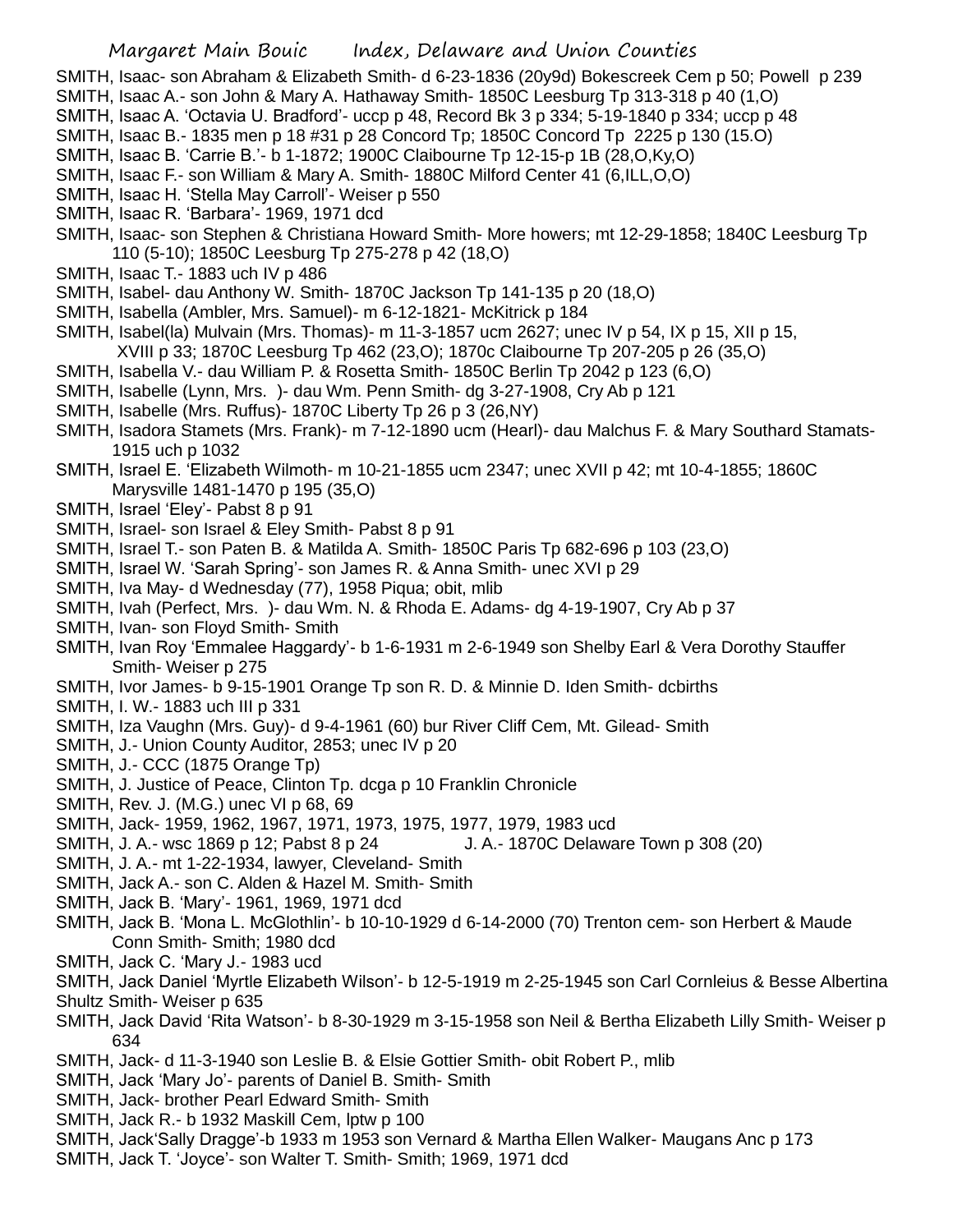SMITH, Jack W. 'Jean'- 1961 dcd

- SMITH, Jackey- ch Jack W. & Jean Smith- 1961(6), 1971 dcd
- SMITH, Jackson- son William & Arvilla Draper Smith- 1910C Millcreek Tp 14 p 7A (15,O,Iowa,O)
- SMITH, Jacqueline- b 1952 dau Harold R. & Mae D. Smith- 1961, 1964, 1979 dcd
- SMITH, Jacqueline Moyer (Mrs. Richard)- dau Brooke Snyder & Grace Byers Moyer- Weiser p 574
- SMITH, Jackie- dau Robert Gordon & Feraldine Smith- Smith
- SMITH, Jackson- son George & Harriet Smith- 1860C Leesburg Tp 531 (11,O)
- SMITH, Jacob- hadc p 30 (1849 Scioto Tp)
- SMITH, Jacob- 1870C Radnor Tp p 459 (40\*)
- SMITH, Jacob- Pabst 2 p 67
- SMITH, Jacob- b 1-1823, 1900C Marysville 1st ward 190 p 8B (76,O,Va,Md) wid 7 ch, 5 living
- SMITH, Jacob- d 2-21-1862; 1883 uch IV p 460
- SMITH, Jacob (42-1903) Paris Tp d 6-26-1903, uninf p 12
- SMITH, Jacob 'Amanda Harrod' m 12-8-1831 Madison Co.- unec V p 48
- SMITH, Jacob B. 'Mary J.'- 1870C Paris Tp 154-155 p 21 (39,O)
- SMITH, Jacob 'Carrie Williams'- obit John Jacob, mlib; Smith
- SMITH, Jacob 'Christina Margaret'- will, dcw Bk 4 p 220(24)
- SMITH, Jacob 'Christena Yeager'- m 10-15-1838 dcm
- SMITH, Jacob 'Christianna'- 1850C Delaware Tp 1389 p 98 (40,Ger)
- SMITH, Jacob- grandson Conrad Smith- dcw bk 2 p 277
- SMITH, Jacob- b 2-1883 son David & Harriet Brown Smith- 1900C Dover Tp 195-197 p 9A (17,O,O,O)
- SMITH, Jacob 'Eliza'- 1850C Paris Tp 92-107 p 50 (57,O,Va,Del)
- SMITH, Jacob 'Eliza'- 1850C Scioto Tp 2346 p 142 (26,O)
- SMITH, Jacob 'Elizabeth'- dbg p 9
- SMITH, Jacob F. 'Almira Cone'- m 1-5-1865 dcm
- SMITH, Jacob F.- son Jacob Smith- dcw Bk 3 p 230; hadc p 121
- SMITH, Jacob- lived with P. H. & Hannah m. Chapman- 1880C Jackson Tp 4 p 27 (7,O,O,O)
- SMITH, Jacob 'Frances'- 1840C Thompson Tp p 111 (40-50); 1850C Thomson Tp 7 p 186 (49,Pa); hadc p 52; dcw Bk 3 p 230
- SMITH, Jacob H.- 1870C Delaware Tp p 275 (25)
- SMITH, Jacob H.- 1908 dch p 405; 1880 dch p 294; hjt p 195; 1883 uch IV p 486
- SMITH, Jacob H. 'Aminda Moore'- m 9-2-1862 dcm
- SMITH, Jacob H. 'Eliza Ramsey'- b Ross Co m 7-23-1843 dcm d 2-3-1903 (80) Oakdale 1603 (125E) I p 26 (E-R23-5); 1880C Paris Tp 92-107 p 50 (57,O,Va,Del)
- SMITH, Jacob,Jr.- b 1863 d 6-26-1903 (40y1m) Oakdale 1789 9125E) I p 26 (E-R23-5); 1880C Paris Tp 92- 107 p 50 (18,O,O,O)
- SMITH, Rev. Jacob H.- father of Elmer J. Smith- dg 11-28-1899, Cry Ab p 226
- SMITH, Jacob 'Ida Mitchell'- parents of Jay Smith- Smith
- SMITH, Jacob- son Jacob & Frances Smith- 1850C Thomson Tp 7 p 186 (13,NY)
- SMITH, Jacob- son Jacob H. & Eliza Smith- 1880C Paris Tp 92-107 p 50 (18,O,O,O)
- SMITH, Jacob- son Jacob & Louisa Bader Smith- 1870C Dover Tp 183-185 p 23 (8,O)
- SMITH, Jacob- son Joel & Kristi Smith- Smith
- SMITH, Jacob 'Louisa M. Bader'- m 4-8-1858 dcm; 1870C Dover Tp 183-188 p 23 (46,O)
- SMITH, Jacob 'Lucinda Decker'- m 7-3-1853 dcm; 1860C Richwood 756-739 p 100 (33,O)
- SMITH, Jacob'Mary J. Carr'- Bean (55); 1908 dch p 405; 1840C Thompson Tp p 111 (60-70)
- SMITH, Jacob- son Phillip & Margaret Smith- 1850C Delaware Tp 1276 p 93 (16,O); dcw Bk 4 p 379(40) exec
- SMITH, Jacob 'Polly Bowsher'- dcq Hester Taylor Mettler Crawford 10
- SMITH, Jacob 'Ruben 'Ada Mae Heim'- m 5-1-1908- Smith
- SMITH, ----(Mrs. )- dau Jacob H. Sheets, Chicago- dg 12-1896, Cry Ab p 96
- SMITH, Jacob- dcc Susan Cain Jackson 81
- SMITH, Jacob 'Susan Leatherman'- Maugans Anc p 81
- SMITH, Jacqueline- dau Harold & Mae Doly Spiegel Smith- Smith
- SMITH, Jacqueline (White, Mrs. John)- dau Chester C. & Glendora Jones Smith- Smith
- SMITH, Jacy- Pabst 2 [ 35
- SMITH, James- owner of Bible in historical Soc museum- unec II p 3
- SMITH, James- 1835 men p 9 #209 p 9 Berkshire Tp; 1840C Berkshire Tp 187 Sunbury (20-30)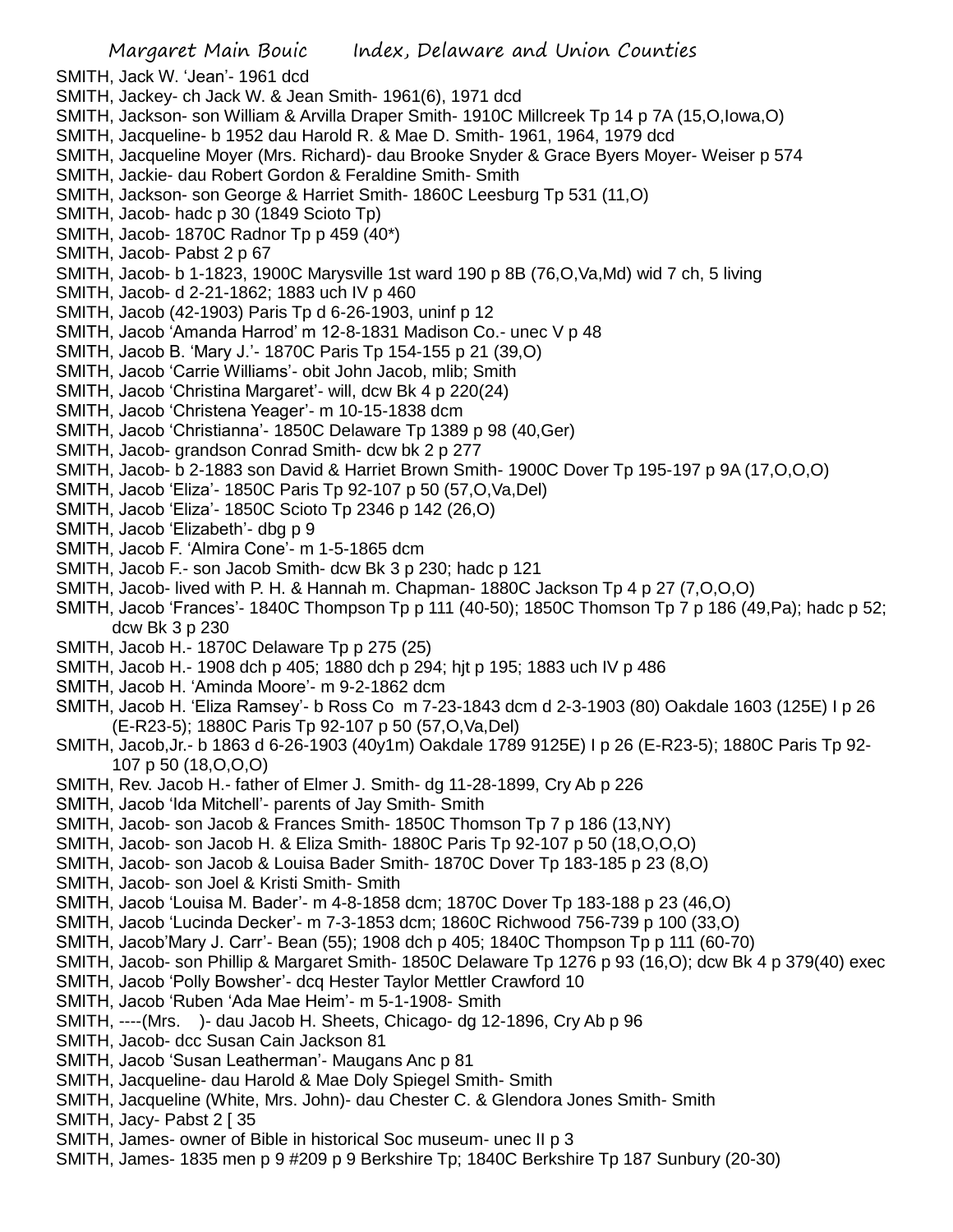SMITH, James- 1835 men p 61 #33 p 113 Troy Tp SMITH, James- query by T. R. Hopkins- unec XIII p 5 SMITH, James- Marysville Academy- unec VIII p 48 SMITH, James, judge 11-19-1850, uccp p 44 James- Powers p 115 SMITH, James- Pabst 1 p 1 6 p 23, 46 James- 1967 ucd SMITH, James- 1880 dch p 445, 448 James (recorder)- 1883 uch V p 466, 682 SMITH, James (Mrs. )- 1908 dch p 179 SMITH, James- 1820C Union Tp 111 SMITH, James- hadc p 52 (1849 Thompson Tp) SMITH, James- 1870C Kingston Tp p 388 (9) SMITH, James- 1870C Berkshire Tp p 206 (58\*) SMITH, James (Darby Plains)- 1915 uch p 144; 1883 uch III p 328 SMITH, James- 1850C Jerome Tp 1931-1952 p 282 (17,O) SMITH, James- d 5-12-1879 (12y8m) Delaware - dcd SMITH, James- 1850C Delaware Tp 1461 p 101 (13,O) SMITH, James- hjt p 76; 1915 uch p 134, 136, 265, 530; Nash p 112 SMITH, James- 1883 uch IV p 541, bur Marysville SMITH, James- 1883 uch IV p 477, 511, 512, 535, 541; V p 61, picture 260 SMITH, Rev. James- 1883 uch III p 333; unvmec p 1, 3, 38 SMITH, James A.- uccp p 23 sed, JB 2 p 346 SMITH, James- d Wednesday, Radnor vault- dg 3-20-1908 Cry Ab p 118 SMITH, James- d Easter Sunday (80) Sunbury- dg 4-22-1892, Cry Ab p 92 SMITH, James A. - b 10-1-1946 d 12-8-1998 (52) bur Marion- son Glenn Lee & Violet Dickerson Smith- Smith SMITH, James- b 12-6-1866 son Allen & Laura Maine Smith- Asp 1810 SMITH, James A.- son Jane M. Smith- 1860C York Tp 1205-1215 p 162 (12,O) SMITH, James A.- son Leslie B. & Elsie Gottier Smith- obit John Howard, mlib; obit John "Jack" mlib, obit, Robert Perry, mlib SMITH, James 'Amanda Loveless'- Loveless p 9 SMITH, James 'Ann Buckworth'- m 6 -30-1800; Nash p 112 SMITH, James 'Ann E. Babcock'- 11-15-841 dcm SMITH, James 'Anna Ransome'- Smith; obit Russell J. mlib (brown) SMITH, James A., appr. est of John Hartford, JB2 p 345 (11-4-1841) uccp p 23; unec VIII p 46 SMITH, James A. 'Lucy McIntosh'- m 11-29-1853 ucm 2041, unec XVI p 30; mt 11-30-1853, Abs p 14 SMITH, James- son Arad Smith- 1860C Leesburg Tp 378 (25,Pa) SMITH, James Arthur 'Mildred Louise Kppenhaver'- b 4-30-1880 m 12-6-1923- Weiser p 299 SMITH, James B.- 1840C Marlborough Tp p 254 (30-40) SMITH, Jimmy- son Barry & Patricia Smith- Smith SMITH, James 'Betsy Rose'- parents of James Smith- dg 1-14-1913, Cry Ab p 5 SMITH, James 'Beulah'- Smith SMITH, James B. 'Lucretia Queen'- m 4-2-1863 dcm SMITH, James- son Carl Smith- dg 9-24-1907, Cry Ab p 71 SMITH, James 'Catharine'- 1860C Paris Tp 1299-1288 p 172 (49,Va) SMITH, James 'Catharine Ward'- m 3-25-1855 dcm SMITH, James- son Charles H. & Eleanor Tallman Smith- 1915 uch p 1093 SMITH, James- son Charles & Sarah Godfrey Smith- 1840C Liberty Tp 486 (10-15); 1850C Liberty Tp Un Co 660-677 p 129 (22,O) SMITH, James C.- son James Edward & Julia Smith- Smith SMITH, James Clay 'Sarah Lydia Mauck'- b 2-26-1853 d 10-6-1933 son John & Mary Weiser Smith- Weiser p 775 SMITH, James D.- 1883 uch V p 74 SMITH, James- exec with Chloe of David Smith- 1823, dcga p 22 Del Pat & Franklin Chronicle

- SMITH, James D.- 1850C Marysville-Paris Tp 469-477 p 72 (15,Pa)
- SMITH, James- son Daniel & Elizabeth Perrigo Smith- D. Ryan chart
- SMITH, James- son David Smith- dcw Bk 1 p 46
- SMITH, James David- son Davis Smith- Smith
- SMITH, James D.- b 1835 Carroll, O. d 12-5-1863 (28y5m) Oakdale Cem 430 I p 161 (C-16) son Rev. James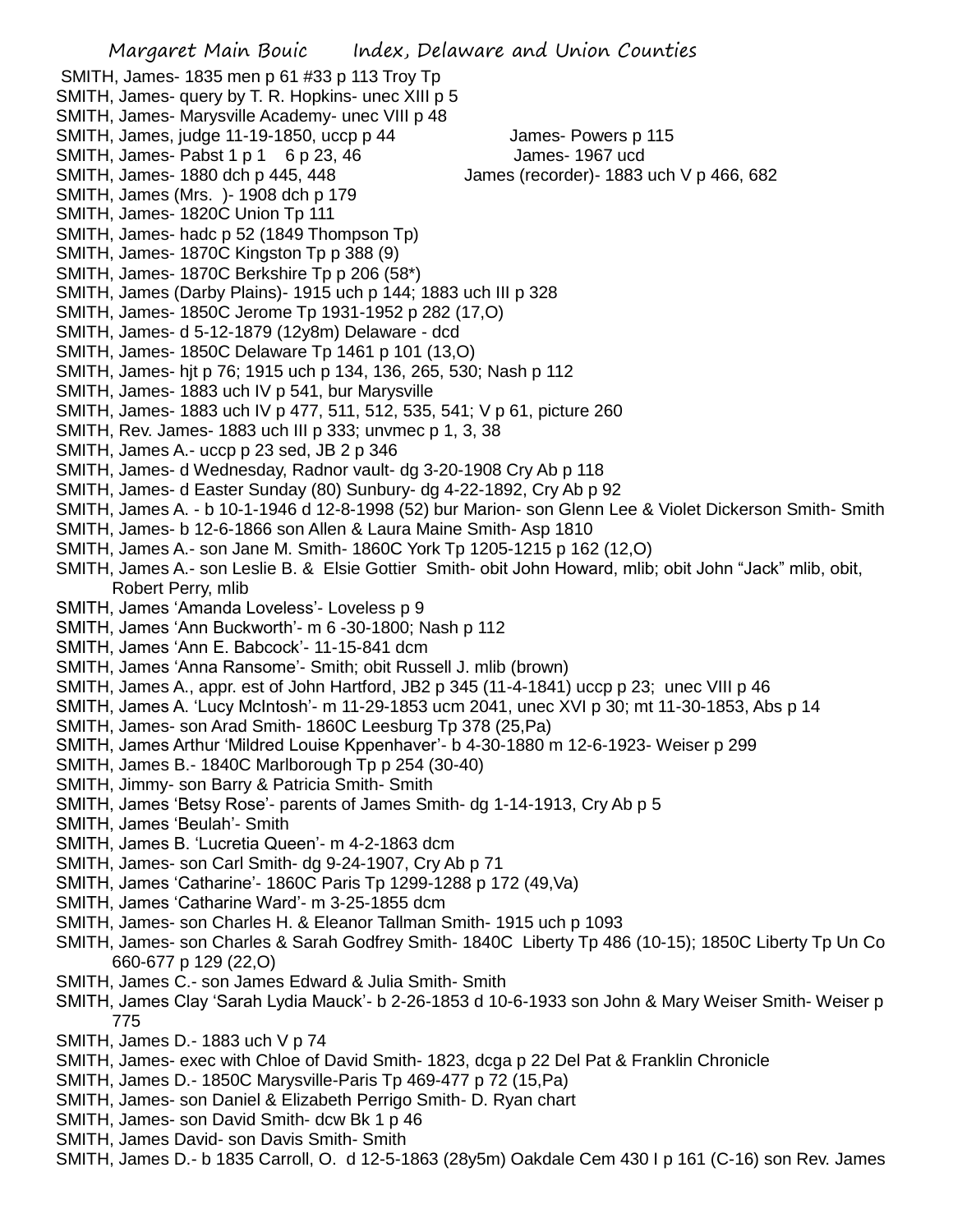- & Matilda Smith- 1850C Marysville 533-534 p 82 (15,O); 1860C Marysville 151-150 p 199 (25,O)
- SMITH, James D. 'Lucina Maine'- m 9-23-1868- Asp (1167)
- SMITH, Jim- son Don & Carrie Smith- brother D. L.. Smith- Smith
- SMITH, James D. 'Shady'- 1850C York Tp 424-431 p 65 (38,NJ)
- SMITH, James E.- Pabst 1 p 6, 11
- SMITH, James E. 'Disie'- 1959 ucd
- SMITH, James Edward- son David Rahm Smith- Weiser p 809
- SMITH, James Edward 'Julia'- d 9-15-1979 (73)- Smith
- SMITH, James Edward- son Mr. and Mrs. Russell F. Riley- Smith- engaged to Rebecca Johnson
- SMITH, James- son Edward & Ruth Carter Smith- Maugans Anc p 136
- SMITH, James- uncle of Elizabeth Slocum Armstrong- dg 2-5-1897, Cry Ab p 104
- SMITH, James Elmer- b 8 -6-1874 d 7-26-1976 son James W. & Mary Elizabeth Weiser Smith- Weiser p 96
- SMITH, James E. 'Melissa'- d 8-14-1864 (36-2-22) Raymond Cem, lptw p 31
- SMITH, James- son Emor L. Sr. & Glenna Mae Morris Smith- Smith
- SMITH, James E. 'Pamela Karen Skinner'- m 8-24-1968 son Russell Smith- Smith; 1980 dcd
- SMITH, James E.- son Russell L. & Emma M. Smith- 1964 dcd
- SMITH, James F.- 1883 uch IV p 486
- SMITH, James F.- b 1963 son Fredric C. & June A. Stenner Smith- Smith; obit Fredric, G., mlib (brown); 1977, 1981 ucd
- SMITH, James 'Frances'- 1880 dch p 686
- SMITH, James 'Frances Haggard'- Hutchisson p 36
- SMITH, James G. Sr.- Smith James G.- 1964 dcd, Concord Tp
- SMITH, James- friend of George Lewis- dcw Bk 2 p 93
- SMITH, James- grandson Gerald & Ruth Simpson- 1959 ucd (13)
- SMITH, James G., Jr.- son James G. Sr.- Smith- engaged to Elizabeth Marie Blevins
- SMITH, James- son George & Harriet Smith- 1860C Leesburg Tp 531 (7,O)
- SMITH, James- son Glenn L. & Violet Smith- Smith
- SMITH, James H.- 1870C Orange Tp p 425 (4)
- SMITH, James H.- b Delaware Ohio, OWU '03- Smith
- SMITH, James H.- 1910C Claibourne SP 139-140 (8/12,O,O,O)
- SMITH, James H.- b 8-15-1881 Delaware Town son John H. & Mary A. Harmon Smith- dcbirths
- SMITH, James- b 1964son Harley A. & Shelby Bingham Smith- Smith; 1969, 1980 dcd
- SMITH, James Harry'Ruth Bechers'- b 2-14-1905 son Robert & Bertha Miller Smith- Weiser p 775
- SMITH, James- uncle of Hattie C. Smith- 1910C Jerome Tp 28-29 p 1B (72,O,Md,Md) wid
- SMITH, James- brother Henry Arthur Smith- dg 6-12-1894, Cry Ab p 176
- SMITH, James 'Hester'- 1850C York Tp 404-411 p 63 (30,O)
- SMITH, James H. 'Eunice Foust'- m 7-15-1846 dcm
- SMITH, James- son Hezekiah C & Susannah Taylor Smith- 1880C Jerome Tp 224-240 p 27 (10,O,O,O)
- SMITH, James- son James E. & Disie Smith- 1959 ucd (7)
- SMITH, James H.- son James K. Smith- 1850C York Tp 359-364 p 55 (16,O)
- SMITH, James H.- son John & Mary J. Smith- 1880C Allen Tp 13-15 p 2 (14,O,O,O)
- SMITH, James H. 'Linda L.'- 1980 dcd
- SMITH, Jimmy- b 1969 son James H. & Linda Smith- 1980 dcd
- SMITH, James H. 'Vicky Howiler Boyd' m 6-26-1993 son Houston & Norma Jean Smith- Smith
- SMITH, James H.- son W. A. & Linda Jennings South- dg 2-15-1916, Cry Ab p 25
- SMITH, James- son James & Catharine Smith- 1860C Paris Tp 1299-1286 p 172 (19,O)
- SMITH, James- son James Lloyd & Emma Marie Zimmer Smith- Smith
- SMITH, James- d 1822 (6m) Bokescreek Cem p 51; Powell p 238; son J. & M. Smith
- SMITH, James- b 1958/9- son James L. & Ruth Smith- 1971, 1973 ucd
- SMITH, James- b 6-1880 son John T. & Clara Smith- 1900C Marysville 1st ward 277-285 p 12B (19,O,O,O)
- SMITH, James- son Joseph & Mary Smith- 1860C Allen Tp 854-864 p 117 (17,O)
- SMITH, James K.- 1850C York Tp 359-364 p 55 (56,Md)
- SMITH, James L.- 1869 wsc p 10; Pabst 8 p 20, 22, 23
- SMITH, James L.- 1870C Delaware Town p 297 (24)
- SMITH, James- son Leslie & Elsie Emma Gottier Smith- obit Elsie Emma, obit Robert P, mlib
- SMITH, James "Jim"- son Lewis E. & Eileen Cummings Smith- Smith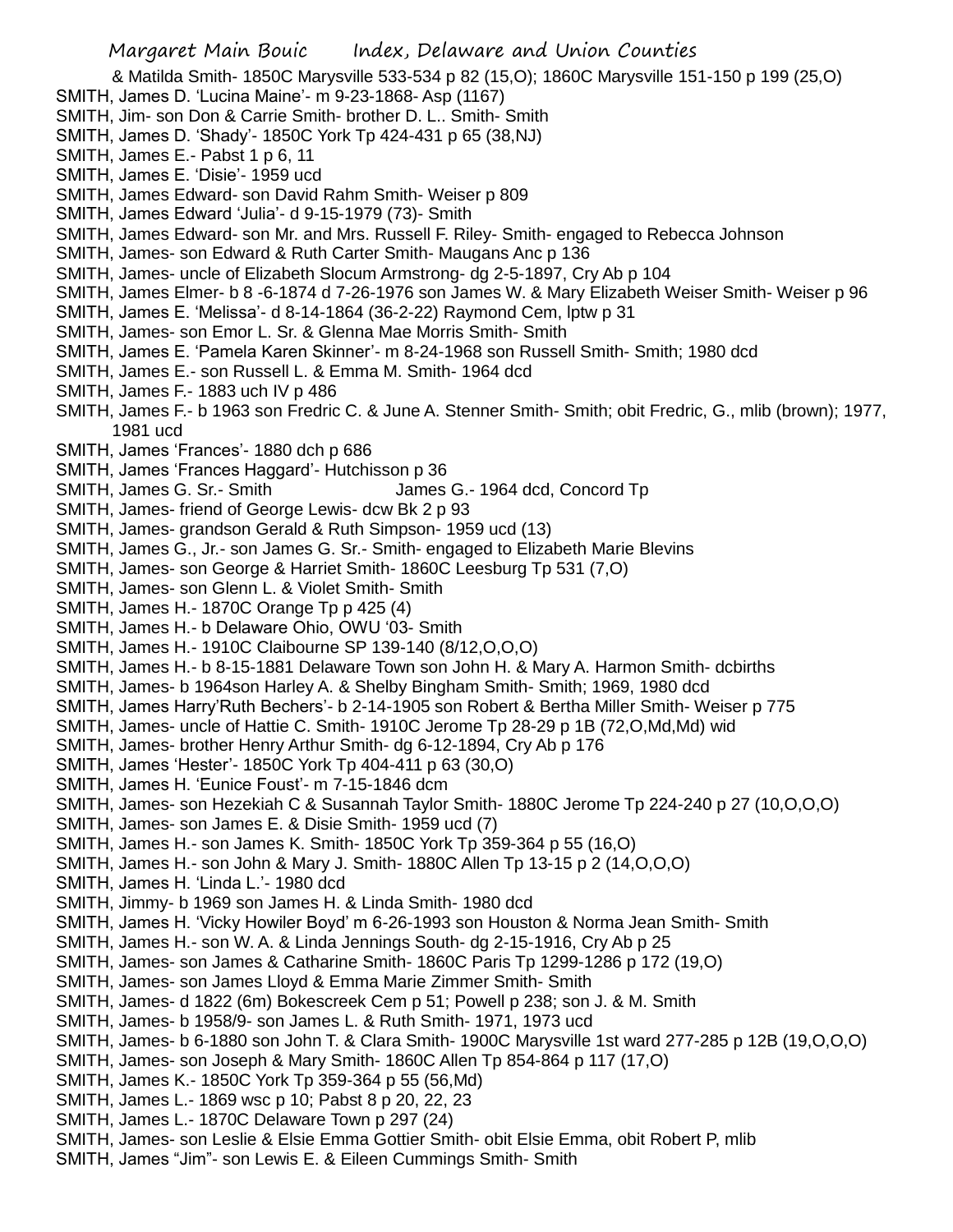SMITH, James L. 'Ruth'- 1967, 1971, 1973 ucd

- SMITH, James 'Lucy K. Jones'- b 9-23-1793 Vt, m 1820 son Samuel & Sally Bailey Smith- 1883 uch V p 257; 1860C Darby Tp 453-456 p 64 (66,Vt); 1870C Darby Tp 158-146 p 21 (76,Vt)l 1880C Darby Tp 170 p 18 (86, Ger, Mass,Mass)
- SMITH, James 'Lucy McIntosch'- m 11-29/28-1853 ucm 2041; mt 11-30-1853
- SMITH, James L.-b 10-1874 son William & Rosie Smith- 1880C Allen Tp 195-208 p 20 (6,O,O,O); 1900C Allen Tp 57-59 p 3B (25,O,O,O)
- SMITH, James R.- son James & Dollie Sarver Smith- Smith
- SMITH, James M.- 1860C Leesburg Tp 358 (4,O); unec XXI p 9
- SMITH, James M.- d 4-20-1851 (30-2-8) York Cem p 40
- SMITH, James 'Malinda Black'- 12-15-1836 dcm; 1850C Berkshire Tp 58 p 7 (36,Mass)
- SMITH, James M.- brother Earl, son Clarence E. & Mabel M. Galway Smith- obit Earl, mlib
- SMITH, James- brother Margaret Orr- Smith
- SMITH, James 'Margaret Graham/Mary Ann Grayham'- m 2-27-1831 ucm 227; unec II p 27
- SMITH, James- son Marion & Emma Smith- 1880C Jerome Tp 253-261 (8,O,O,O)
- SMITH, James- brother Mary Smith- 1900C Richwood 95-102 p 4B ( -,O,Pa,Pa) blacksmith
- SMITH, James 'Maticia'- 1860C York Tp 1178-1182 p 161 (30,O)
- SMITH, Rev. James 'Matilda'- b 1800 Washington Co Pa, d -2-1874 (73) Oakdale Cem 428 I p 161 (C-16); dpc p 16; hmp p 33, 37, 92, 128, 170, picture 195, 196; mt 4-23-1879 Abs p 5; 1883 uch V p 37, 38, 43, 44, 63, 112, 146, 194, 365; 533, 545; 1908 dch p 241; Maugans Anc p 49; 1850C Marysville 533- 544 p 82 (50,Pa); 1860C Marysville 1511-1503 p 199 (60,Pa); 1870C Marysville-Paris Tp 19 p 23 (70,Pa); XVII p 71; unec XXII p 8, 21, 33, 64, 68; mt 8-29-1860, Abs p 42; mt 6-16-1886 Abs p 25 (Mrs. ) ; unec XVI p 59a, XVIII p 15, 33, 56, 66; XIX p 7, 17; mt 8-26-1860. XXI p 29, 44, 52, 58, 66
- SMITH, James'Matilda Lawrence'- m 10-25-1827, dcga p 40 Del Patron & Franklin Chron
- SMITH, James 'Melissa Darrow'- m 12-25-1859 ucm 2971; unec IV p 17, slip
- SMITH, James M.- half-brother Everett W. Smith- Smith
- SMITH, James 'Mira Ann'- b 6-1869- 1900C Dover Tp 207-209 p 9B (30,O,Va,Va) m 1y
- SMITH, James M.- son James & Sarah I. Smith- 1860C Leesburg Tp 528 (8,O)
- SMITH, James 'Nancy Carpenter'- m 12-25-1860 ucm 3120
- SMITH, James 'Nelllie D.- b 9-1865- 1900C Allen Tp 157-161 p 7B (34,O,O,O); 1910C Allen Tp 36-37 p 2 (42,O,O,O) m 20y
- SMITH, James N.- son Thomas & Isabel Mulvaine Smith- 1860C Leesburg Tp 462 (1,O): 1870C Claibourne Tp 207-205 p 26 (11,O)
- SMITH, Jimmy- son Oliver & Imo Smith- 1949 ucd
- SMITH, James O.- pallbearer for Mrs. Celia Ann Meriday- dg 4-22-1913, Cry Ab p 33
- SMITH, James O/R. 'Dollie C. Sarver'- b 1882 d 1941 Oakdale II p 49 (G-R9-7); Smith
- SMITH, James O. 'Mabel McDowell'- m 5-11-1887 ucm (Hearl)
- SMITH, Jim 'Pam'- parents of Jay Smith- Smith
- SMITH, James R.,Sr.- 1980 dcd
- SMITH, James R.- 1915 uch p 186, 261, 262, 273, 477, 480; 1883 uch V p 57, 402; mt 3 p 10
- SMITH, James R.- mt 8-15-1860 (66); 1860C York Tp 1258-1266 p 169 (65,Md); 1870C York Tp 200-195 (75,Md); unec III p 27, 28, XXI p 16
- SMITH, James R. 'Anna'- b 1794 Md d 9-27-1877/8; unec XVI p 29, 38
- SMITH, James Raymond- son Ray J. & Helen Hutton Smith- Smith
- SMITH, James R.- son Charles H. & Mary C. Smith- 1880C Claibourne Tp 52-54 p 5 (7/12,O,O,O)
- SMITH, James "Jimmy" R. Jr.'Deborah'- b 1960 son James R. & Doris E. Clark Smith- Smith; 1961, 1964, 1969 dcd
- SMITH, James R. 'Doris E. Clark;- Smith; 1961, 1964, 1969, 1971 dcd
- SMITH, James R. 'Jeraldine'- 1969, 1971, 1980 dcd
- SMITH, James R. 'Helen Poling'- b 5-24-1920 m 6-21-1941-d 1-13-1993 (72) Oakdale Cem- son James O. & Dolly C. Sarver Smith- Smith
- SMITH, James- son Robert James & Mary Haines Smith- 1860C Claibourne Tp 785-769 p 103 (11,O); 1870C Claib. Tp 66-64 p 8 (21,O)
- SMITH, James R.- father of Susan M. 10-14-1857, Abs p 26; 8-15-1860 Abs p 41, 9-9-1857 Abs p 25; mt 8-15- 1860, Abs p 41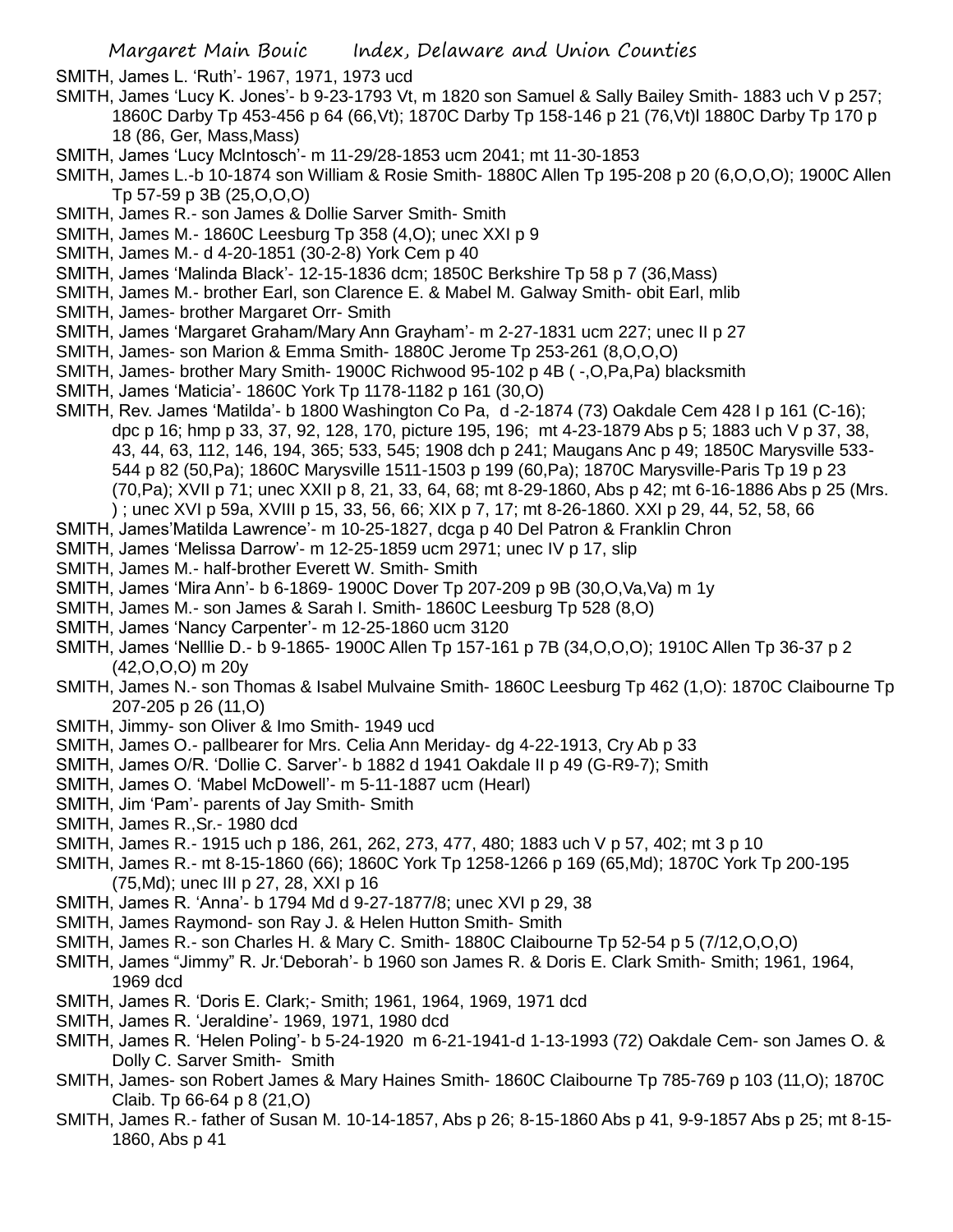- SMITH, Judge James R. 'Anna Master' b 1794 d 9-27-1877 McKendrie Cem, , mt 10-3-1877, Abs p 3; mt 4- 28-1858; mt 10-14-1857, 4-28-1858, 3-17-1875; 1883 uch III p 370, 373, 374, IV 433, 434, 446; V p 474, 527. 532, 402, 5 15, 521, 522; uccp p 37, JB 4 p 144, uccp p 39, JB 4 p 206, uccp p 47 JB4 p 280; uccp p 42, JB4 p 34; uccp p 44, JB 4 p 364; uccp p 27 JB3 p 154; uccp p 26, JB3 p 24, uccp p 28 JB3 ; 188; uccp p 31 JB 3 p 270, uccp p 32, JB3 p 345; uccp p 33, JB3 p 402 uccp p 35, JB 4 p 13; uccp p 21 appr, JB2 p 250; uccp p 26, appr JB 3 p 94
- SMITH, James R.- unec XVII p 16, 42, 54, 17; county appraiser, JB 2 p 218, (5-21-1840); uccp p 21; appr est Nicholas Beal (1-20-1843) JB3 p 94, uccp p 26; Assoc Judge, (10-18-1843), JB3 uccp p 27; (10-20- 1843 JB3 p 188, uccp p 28; (3-31-1845 JB3 p 270, uccp p 31; (10-28-1845), JB3 p 345, uccp p 32; (7- 28-1846) JB 3 p 416, uccp p 33; (5-4-1847), JB 4 p 12, uccp p 35; (7-24-1848), JB 4 p 144, uccp p 37; (8-14-1849) JB 4 p 205 uccp p 39; (5-27-1850) JB 4 p 280, uccp p 41, (5-15-1850) JB 4 p 42, uccp p 42, (11-18-1850), JB 4 p 43, uccp p 43; unec VIII p 45, IX p 33, 50, XII p 21, 40, letter; 1842;XIII p 34, XVIII (JP) p 8, 33, 47, 65
- SMITH, James son James R. & Anna Masters Smith- 1883 uch IV p 522
- SMITH, James R. 'Nellie D.Palmer'-b 1866 m 9-29-1888 ucm (Hearl) d 6-24-1949 Oakdale I (F-R60-3); unec IV p 65
- SMITH, James S.- picture- 1883 uch V p 309
- SMITH, James S. 'Amanda Perry'- b 8-9-1823 m 9-8-1853 son James & Lucy K. Jones Smith- 1883 uch V p 257; 1860C Darby Tp 453-458 p 61 (34,O); 1880C Darby Tp 170 p 18 (55,O,Vt,Vt); 1900C Darby Tp 106-112 p 4B (75, O,Vt,Vt) m 47y
- SMITH, Rev. James S.- 1880 dch p 748
- SMITH, James S.- 1883 uch IV p 491
- SMITH, James S., foster brother Lonnie Smith, obit Lonnie, mlib
- SMITH, James- 1883 uch V p 257, father of Samuel Smith
- SMITH, James- son Samuel G. & Elizabeth Herd Smith- 1860C Liberty Tp UnCo (9,.O)
- SMITH, James 'Sarah'- 1850C Concord Tp 2286 p 133 (30,Pa)
- SMITH, James 'Sarah I.'- 1860C Leesburg Tp 528 (37,O)
- SMITH, James 'Sarah T. Wood'- Thurston p 1
- SMITH, James S.- son Christopher & Catherine A. Smith- 1870C York Tp 45-44 p 6 (3,O)
- SMITH, James S.- son Robert W. & Emily H. Smith- 1870C York Tp 89-87 p 12 (3,O)
- SMITH, James- son Solomon & Millia Smith- 1860C Leesburg Tp 379 (23,O)
- SMITH, James- son Solomon & Permelia Smith- 1850C Millcreek Tp 2058-2079 p 299 (13,NY)
- SMITH, James Stewart- 12-19-1954 d 3-15-1955 son William Talmadge & Elizabeth Ann Weiser Smith- Weiser p 102
- SMITH, James T. 'Beulah B.'- b 1909 d 10-10-1957 York, Cem, Sec E. p 89
- SMITH, James W.- 1981 ucd; St. Rt 161
- SMITH, James W.- 1883 uch IV p 512
- SMITH, James W.- 1870C Concord Tp p 258 (22)
- SMITH, James W.- 1860C Union Tp 536-539 p 75 (20,Eng)
- SMITH, James W.- d Saturday, Central Insane Asylum- mt 1-11-1893 p5c3, York Cem; Abs p 32
- SMITH, James W. 'Anna M. Smith'- m 7-28-1898 ucm (Hearl)
- SMITH, James Ward' Esther Alderman'- son Samuel & Jemima Ward Smith- dcq Thomas Graham 20
- SMITH, James Weatherby 'Mary Lou'- d 2-28-1986 (79) Oak Grove Cem- Smith
- SMITH, James W. 'Ethel M.'- 1977, 1979, 1981, 1983 ucd
- SMITH, James Wilson 'Marion Hemminger'- b 5-1-1903 m 2-15-1940 son John Milton & Minnie Moore Smith-Weiser p 97
- SMITH, James Wilson 'Mildred Crawford'- b 11-15-1884 m 6-19-1919 d 9-2-1946 son James W. & Mary Elizabeth Weiser Smith- Weiser p 97
- SMITH,Dr. James Wilson- b 11-17-1930 son James Wilson & Mildred Crawford Smith- Weiser p 97
- SMITH, James W.- son Kenneth W. & Ruth M. Betts Smith- obit Ruth M., mlib
- SMITH, James W. 'Lillian'- b 8-18-1850 d 1-6-1893 (42-4-18) Sec A. York Cem p 56
- SMITH, James W. 'Marie'- 1967, 1971, 1973, 1975 ucd
- SMITH, James W. 'Mary Elizabeth Weiser'- b 1836 m 12-4-1863- Weiser p 96
- SMITH, James Wm (61-1915) Paris Tp. unninf p 17
- SMITH, James W.- son Samuel G. & Elizabeth J. Smith- 1870C Taylor Tp 46-45 p 6 (19,O); 1880C York Tp 272 (29,O,Pa,Pa)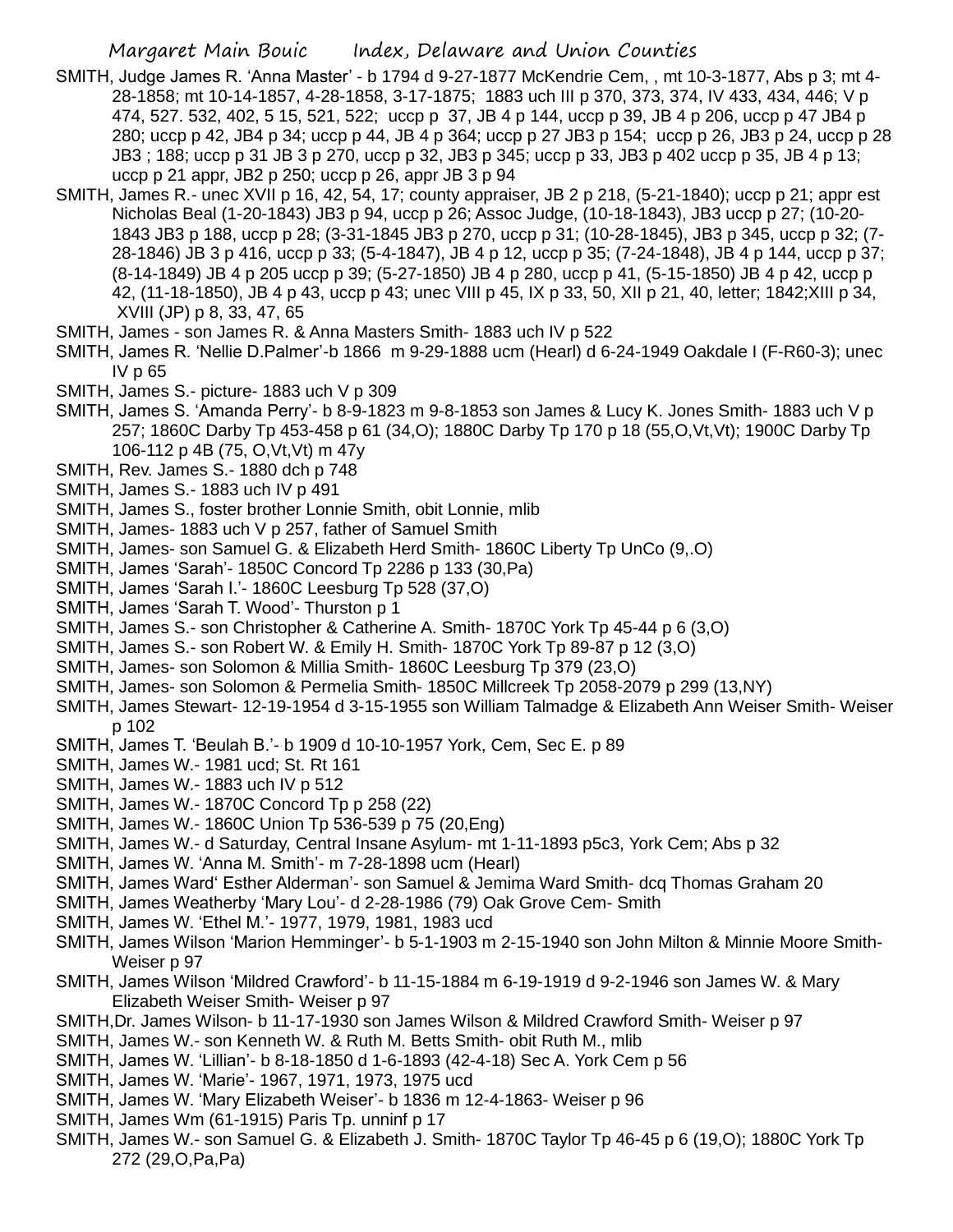Margaret Main Bouic Index, Delaware and Union Counties SMITH, James- son Willard & Elizabeth Smith- 1949 ucd SMITH, James- brother William Edward Smith- dg 9-24-1907, Cry Ab p 71 SMITH, James W. 'Nancy Carpenter'- m 12-25-1860 unec IV p 10, XIX p 65 SMITH, James W. 'Terry'- 1983 ucd SMITH, Jim- son James W. & Terry Smith- 1983 ucd SMITH, James W.- son Willard I. & Elizabeth M. North Smith- Smith, brother Belvie M. Tatman SMITH, Jamie-b 1952 son Darrell J. & Scarlette Stambaugh Smith- Smith SMITH, Jamie Michele- b 3-26-1974 ch Douglas & Margaret Ann Freshwater Smith- Freshwater p 137 SMITH, Jamie Renee (Moore, Mrs. George)- dau Allen Michael & Pinkie Smith- Smith SMITH, Jamie (7-1981) son Scarlett Stambaugh Smith- see Rausch 151(10)14 SMITH, Jane- 1883 uch V p 465 SMITH, Jane- 1850C Genoa Tp 367 p 32 (25,O) SMITH, Jane- 1870C Genoa Tp p 359 (47\*) SMITH, Jane- 1870C Genoa Tp p 237 (48\*) SMITH, Jane- 1870C Delaware Tp p 276 (15) SMITH, Jane- 1870C Orange Tp p 418 SMITH, Jane- 1870C Delaware Town p 316 SMITH, Jane- mt 8-1860, Abs p 41; Allen center Baptist Ch, unec XVI p 2 SMITH, Jane A.- 1971 dcd SMITH, Jane A. (Linnabarry, Mrs. )- dau Andrew J. & Mary Glass Smith- 1880 dch p 854 SMITH, Jane- mother of Amon D. Smith- mt 12-22-1880 p 2; Abs p 2 SMITH, Jane- dau Andrew J. & Mary Smith- 1850C Genoa Tp 472 p 46 (1,O); 1870C Genoa Tp p 354 (21) SMITH, Jane B.- 1870C Orange Tp p 425 (4) SMITH, Jane (Becker, Mrs. Roy O)- m 7-8-1945 Smith SMITH, Jane (Mrs. Bill)- parents of Herman Smith- Smith SMITH, Jane (Brown, Mrs. Ezekiel)- dcq Doris Whittier Pierce- 57 SMITH, Jane (Carter, Mrs. Israel)- 1883 uch V p 383 SMITH, Jane (Coe, Mrs. Robert)- 1915 uch p 900 SMITH, Jane Converse (Mrs. Elon Edmund)- obit Elon Edmund, mlib SMITH, Jane (Denison, Mrs. George)- b 1-13-1731 m 2-223-1748 d 5-11-1829 dau Nathan & Mary Denison Smith- dcc David Williams, 131, 133 SMITH, Jane- dau Edward & Hannah Elliott Smith- dumch p 93; 1860C Paris Tp 1261-1252 p 167 (11,O) SMITH, Jane E. (Mrs. John L.)- b 5-10-1834 d 6-29-1909 Sec A. York Cem p 57 SMITH, Jane Eliza (Blodget, Mrs. Charles S.)- m 10-12-1846 dcm SMITH, Jane Elizabeth (Thompson, Mrs. L. W.)- dau John & Sarah McGarry Smith- 1908 dch p 629 SMITH, Jane Ellen Graebner (Mrs. W. Roland)- m 11-23-1985- dau Herman & Marilynn Graebner- Smith SMITH, Jane Futhey (Mrs. Andrew)- b 1829 m 1-11-1853 d 11-27-1892 dau Robert & Jane Brown Futhey-McKitrick p 132 SMITH, Jane Hanover (Mrs. William)- b 5-24-1810 d 2-27-1863 dau John & S. Hanover- Hanover Cem 4-16-2; dcw Bk 2 p 382 SMITH, Jane- d 10-1823 infant dau of Henry Smith- dcga p 21 Delaware Patron & Frank Chron SMITH, Jane Herd (Mrs. Samuel)- dau James & Margaret Edgar Herd- 1883 uch V p 384 SMITH, Jane- dau James & Catharine Smith- 1860C Paris Tp 1299-1288 p 172 (17,O) SMITH, Jane- d 5-20-1901 (76-5-7) Orange Tp, dau John Smith- dcd SMITH, Jane- dau John & Caroline Smith- 1860C Allen Tp 707-713 p 97 (7,Eng) SMITH, Jane (Jones, Mrs. George W.)- m 1-24-1842 Madison Co, unec IX p 55 SMITH, Jane Lavery (Mrs. Jesse)- m 12-28-1837 Morgan, Ohio, Doris Ryan letter SMITH, Jane M. (Mrs. )- 1860C York Tp 1205-1215 p 162 (45,NY); 1880C Washington Tp 235-244 p 26 (65,NY, Del,Pa) SMITH, Jane McCoy Flenniken (Mrs. Daniel)- b 12-2-1792 d 7-26-1850 dau Elias & Mary Dunlap Flenniken-

- Powers p 135, 176 SMITH, Jane (McDowell, Mrs. Judge James)- Powers p 220
- SMITH, Jane (Maine, Mrs. Elias Talmadge)- m 6- 1842; Asp (807)
- SMITH, Jane Maria- b 4-13-1956 dau Thomas Donald & Ruth Fehl Smith- Weiser p 454
- SMITH, Jane Mary (Fausnaugh, Mrs. Hugh)- m 12-19-1858 dcm
- SMITH, Jane M. (Davis, Mrs. Donald C.)- dcc Nellie Almendinger Davis 1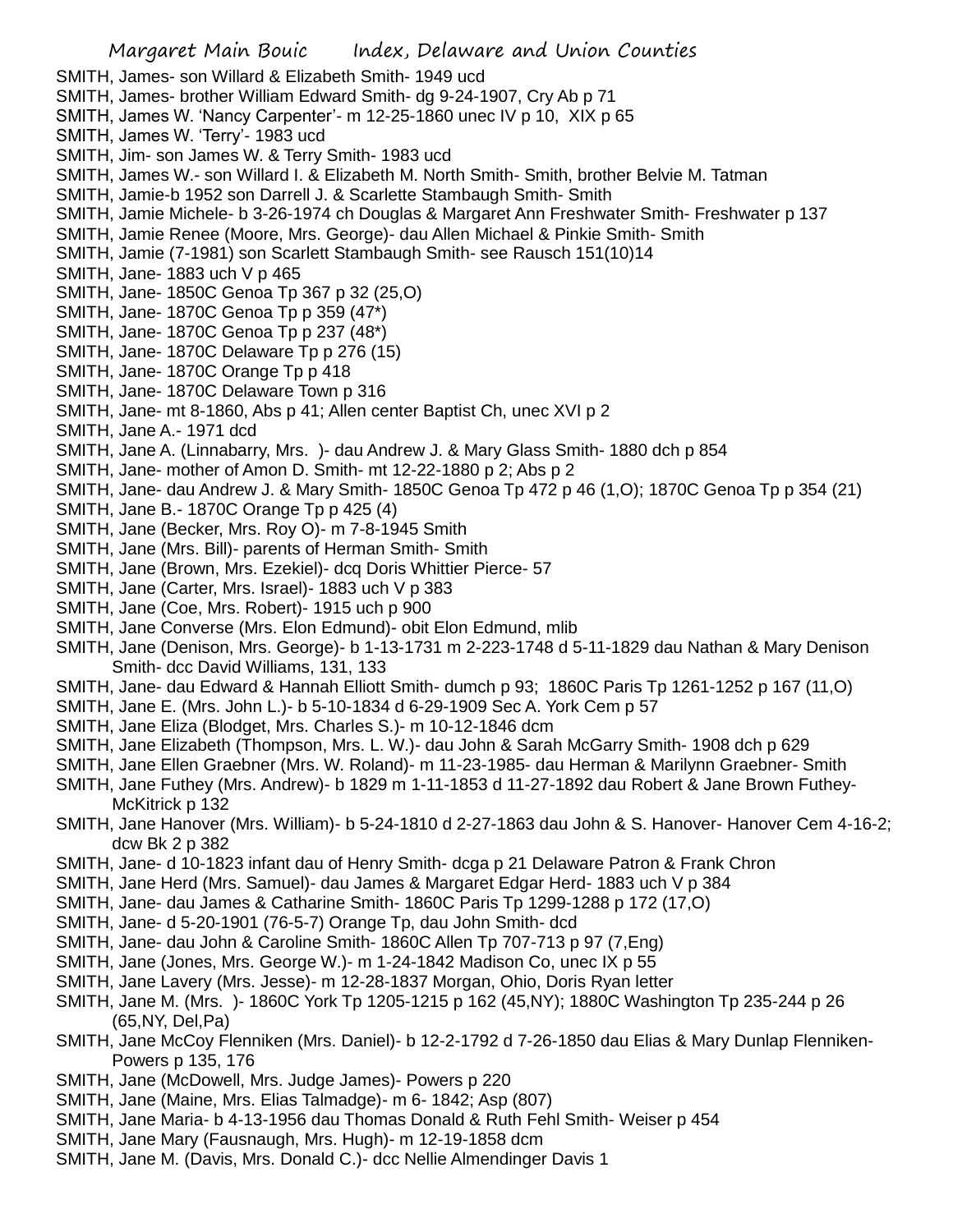- SMITH, Jane Patterson (Mrs. Elbert)- b 4-23-1913 d 8-1-1989 (76) bur Mt. Gilead- sister Maurice, Willard, Harold Patterson- Smith
- SMITH, Jane (Powell, Mrs. Jesse)- m 1-21-1875 ucm 5627; mt 2-5-1875; mt 3 p 7
- SMITH, Jane (Mrs. Randy)- 1981, 1983 ucd
- SMITH, Jane Richardson (Mrs. Benjamine C.)- m 11-12-1856 dcm
- SMITH, Jane (Mrs. S.)- d 7-30-1853 (46) Smith Cem- djlm p 99
- SMITH, Jane (Sprague, Mrs. John)- m 12-31-1844 ucm 1012; unec VI p 16, XXI p 40
- SMITH, Jane Triphenia (Harding, Mrs. William)- dau Joel & Laura Roena Franklin Smith- Joel Smith 1
- SMITH, Jane Triplett (Mrs. John)- m 12-7-1861 ucm (Hearl)
- SMITH, Jane (Walker, Mrs. William)- dcga p 40; m 11-1827 Del Pat & Franklin Chron
- SMITH, Jane (Walter, Mrs. Claren)- dau G. William & Alice Mildred Roynon Smith- Smith
- SMITH, Jane- dau William & Lucy Smith- 1850C Thomson Tp 72 p 188 (10,O)
- SMITH, Janelle- 1980 dcd
- SMITH, Janet A. (Mrs. Tucker P.)- 1985 uch p 129, 130; 1971, 1973, 1975, 1977, 1979 ucd
- SMITH, Janet (Collins, Mrs. )- dau David Smith- Smith
- SMITH, Janet (Gibson, Mrs. )- sister Margaret J. Bauerle- Smith
- SMITH, Janet (Hepner, Mrs. )- dau Donald E. Smith- Smith
- SMITH, Janet (Hoffmaster, Mrs. )- dau Max Clayton & Mary Melissa Smith- Smith
- SMITH, Janet Husted (Mrs. David Leroy)- b 4-4-1936 dau Nathaniel Eaton & Dorothy Husted- Maugans Anc p 12
- SMITH, Janet (Kiktovi, Mrs. )- dau Edward & Sarah Lucille Osborn Smith- Smith
- SMITH, Janet- dau Melvin & Maxine Smith- 1949 ucd
- SMITH, Janet (Mueller, Mrs. )- dau Donald & Dorothy Hoskins Smith- Smith
- SMITH, Janet (Walker, Mrs. Donald )- b 1951 dau Paul V. & Eileen Smith- Smith- sister Homer H Smith- Smith - Smith Sisters Sextette; 1964, 1969 dcd
- SMITH, Janet (Williams, Mrs. )- dau David & Betty Hough Smith- Smith
- SMITH, Janet Zuspan (Mrs. Tucker Phillip,Jr.)- b 4-23-1931 m 3-18-1951 dau Irl Goff & Kathryn Speyer Zuspan- 1985 uch p 129, 130, 181
- SMITH, Janice (Mrs. Charles T.)- Smith
- SMITH, Janice E. (Mrs. Berkeley M.)- 1971, 1973, 1975, 1977, 1979, 1981 ucd
- SMITH, Janice (Evans, Mrs. )- dau George & Lillian Maxine Youngblood Smith- Smith
- SMITH, Janet I. (Mrs. )- d 2-7-1969 (74) bur Pa.- Smith
- SMITH, Janice (Margard, Mrs. )- dau Homer Smith-Smith; obit Homer, mlib
- SMITH, Janice (Wheeler, Mrs. Gene)- dau William A. & Audrey K. Burton Smith- Smith
- SMITH, Janis E. Bevis (Mrs. Berkeley Mulvaine "Bud")- m 9-1952- 1985 uch p 100; 1981 ucd
- SMITH, Janius? R,- b 3-1891 son Emily Smith- 1900C Jerome,Plain City 87-94 p 4A (9,O,O,O)
- SMITH, Jannie- dau Robert P. & Rosetta Shaffer Smith- obit Robert P, mlib
- SMITH, Jannie T.- 1880 dch p 37
- SMITH, Japeth B. 'Algarvey Maherter'- m 2-14-1864 ucm 3540, unec XXI p 29
- SMITH, Jason E.- son Michael & Pattie Smith- Smith- engaged to Linda J. Smith
- SMITH, Jason- son John R. & Ilga M. Bowman Smith- Smith
- SMITH, Jason- b 1972 son Lowell M. & Rita L. Smith- 1975, 1977, 1979, 1981, 1983 ucd
- SMITH, Jason- b 1975 son Richard & Lynn Smith- 1977 ucd
- SMITH, Jason- d 6-12-1977 (3) son Terry & Jerry Smith- Smith
- SMITH, Jasper (24-1918) Claibourne Tp uninf p 17
- SMITH, Jasper- son Job & Mary Smith- 1860C Liberty Tp Un Co 1135-1145 p 154 (12,O)
- SMITH, Jasper M.- b 1-1893 son Geroge W. & Esther l. Smith- 1900C York Tp 223 p 10A (7,O,O,O)
- SMITH, Jasper- b 10-1895 twin son William & Arvilla Draper Smith- 1900C Allen Tp 133-137 p 6B (4,O,O,O)
- SMITH, Javonie- ch Fred & Arthena Smith- 1979 ucd
- SMITH, Jay D. 'Jennie Forniss'- son Andrew J. & Mary Smith- 1850C Genoa Tp 472 p 46 (7,O); 1870C Genoa Tp 354 (27); 1880 dch p 848, 854
- SMITH, Rev. Jay E.'Anna Miller''Grace Heuberger'- d 7-29-1990 (94) Fla New Millcreek Cem- son Jacob & Ida Mitchell Smith- Smith
- SMITH, Jay- son Frank & Lamont Cruikshank Smith- Smith
- SMITH, Jay b 1974 son James E. & Pamela Karen Skinner Smith- Smith; Pacer 2-1-1992; 1980 dcd; Main 13161(10)323121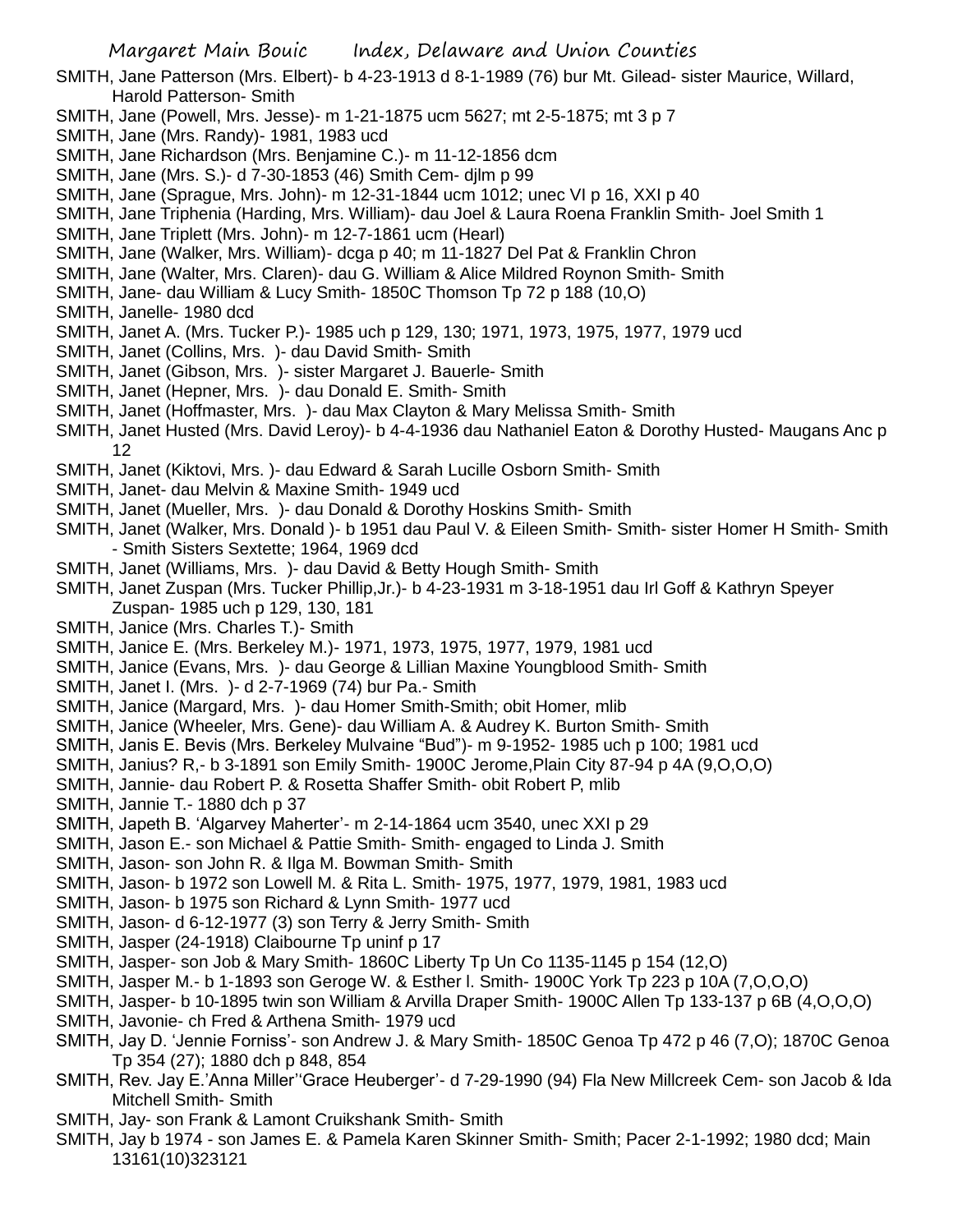SMITH, Jay- son Jerry L. & Sharon Adams Smith- Smith

- SMITH, Jay Bennett- b 5-4-1979 son Tom & —Wise Smith- Smith
- SMITH, Jay E.- b 11–5-1889 Oxford Tp son Cassus & Mary Cleveland Smith- dcbirths
- SMITH, Jay- sib John Smith, b Delaware, works for Disney- Stevens
- SMITH, Jay- son Lamont & —Cruikshank Smith- Smith
- SMITH, Jay R.- son Frank E. Smith- Smith
- SMITH, Jay Willis- d 11-6-1964 (87) Cheshire Cem- Smith; 1961, 1964 dcd
- SMITH, Jay W.- son John Mason & Ora Stockwell Smith- dg 9-22-1916, Cry Ab p 94
- SMITH, Jayne Hill (Mrs. )- d 9-9-1986 (23) Fancher Cem, accident- son Russell & Judith Hill- Smith SMITH, J. B.- unec II p 46
- SMITH, J. 'C'- Union Christian Church Cem, lptw p 91
- SMITH, J. C. 'Blanche J.'- Smith; 1964, 1969 dcd
- SMITH, J. C. 'Junie'- 1967 ucd
- SMITH, J. D.- performed mar., mt 9-11-1859, Abs p 34; unec XVIII p 66, XIX p 17, 32, 55, 65, 66
- SMITH, J. D.- 1883 uch IV p 454, 541 bur Marysville, V p 51; 1915 uch p 529; hjt p 94; mt 9-16-1854
- SMITH, J. D.- d 12-5-1863; 1883 uch IV p 457
- SMITH, —(Mrs. J. D.)- dau W,m. P. & Louisa Lawson Pennell- dg 8-28-1894, Cry Ab p 178
- SMITH, J. E.- parents of Miss Verna Smith- dg 5-29-1914, Cry Ab p 126
- SMITH, (Mrs. J. E.) sister Mrs. Bert Park dg 11-2-1915, Cry Ab p 88
- SMITH, —(Mrs. J. E.)- dau W. A. Mechiner- dg 11-20-1908, Cry Ab p 168
- SMITH, j. E. 'Sereppa Fleming'- m 9- 7-1887, dg 2-2-1909, Cry Ab p 8
- SMITH, Jean B. (Mrs. Ralph)- 1961, 1964, 1969, 1971 dcd
- SMITH, Jean (Bowser, Mrs. )- dau Homer Smith- Smith
- SMITH, Jean (Clawson, Mrs. Ralph)- dau Homer & Lola M. Scothorn Smith- Smith
- SMITH, Jean (Fisher, Mrs. )- dau Clarence William & Emma Smith- Smith
- SMITH, Jean Hagenlocker (Mrs. Earle C.)- dau John & Golide Hagenlocker- Hagenlocker 2,3
- SMITH, Jean (Mrs. H. Dean)- Smith
- SMITH, Jean- sister Harold H. Smith- Smith
- SMITH, Jean (Howser, Mrs. )- dau Homer Smith- obit Homer, mlib (brown)
- SMITH, Jean (Mrs. Jack W.)- 1961 dcd
- SMITH, Jean Parrott (Mrs. Nevin)- dau William Parrott- Smith
- SMITH, Jean (Mrs. Richard)- 1961 dcd
- SMITH, Jeanne Ann- dau Dr. Wayne C. Smith- ; 1964 dcd; nurse, Berlin Tp
- SMITH, Jeanne Saussman (Mrs. Herbert Paul)- Weiser p 775
- SMITH, Jeannett (Leibold, Mrs. John)- m 11-25-1852 dcm; Pabst 3 p 28 6 p 8
- SMITH, Jeannette Marilynn- b 4-20-1989 dau Rowland & Dr Jane Graebner Smith- Smith
- SMITH, Jeb- survey- unec XVIII p 52
- SMITH, Jeff- YMCA, Marysville
- SMITH, Jeff- milker Conklin dairy- 1981 ucd
- SMITH, Jeff 'Becky'- Smith- parents of Angela Smith Schwartz
- SMITH, Jeff- b 1961 son Charles & Peggy Smith- 1969 dcd
- SMITH, Jeff- son Nettie Smith- Smith
- SMITH, Jeff (16-987)- son Ronald D. & Rosemary Smith- Smith
- SMITH, Jeff- son S. Smith- 1980 dcd Jeff- 1980 dcd Jeff- 1980 dcd
- SMITH, Jefferson- 1850C Oxford Tp 2782 p 156 (10,O)
- SMITH, Jefferson (Jeffrey A.) 'Becky M.'- 1973, 1975, 1977, 1979, 1981, 1983 ucd
- SMITH, Jefferson L.- son William J. & Nancy M. Smith- 1883 uch V p 552
- SMITH, Jeffrey- b 1955 son Chester C. & Glendora Smith- 1964, 1969, 1971 dcd
- SMITH, Jeffery- son David H. & Ruth A. Smith- 1961 dcd (8mo)
- SMITH, Jeffrey- b 1960 son Delbert,Jr. & Geraldine Smith- 1961, 1964, 1969, 1971, 1980 dcd
- SMITH, Jeffrey Lloyd 'Kari Studebaker'- b 3-5-1974 m 8-3-1996 son Russell & Cinday Smith- Smith
- SMITH, Jeffrey L.- son Whitfield & Virginia Turner Smith- Smith
- SMITH, Jemima Suddeth (Mrs. Milton)- dau Sarah Ann Suddeth- 1883 uch V p 523
- SMITH, Jemima Ward (Mrs. Samuel)- dau James Ward- dcq Thomas Graham 41
- SMITH, Jenette- b 7-28-1904 Delaware Town dau Edward & Maud Dean Smith- dcbirths
- SMITH, Jeni- ch of Bob & Bettie Smith- Smith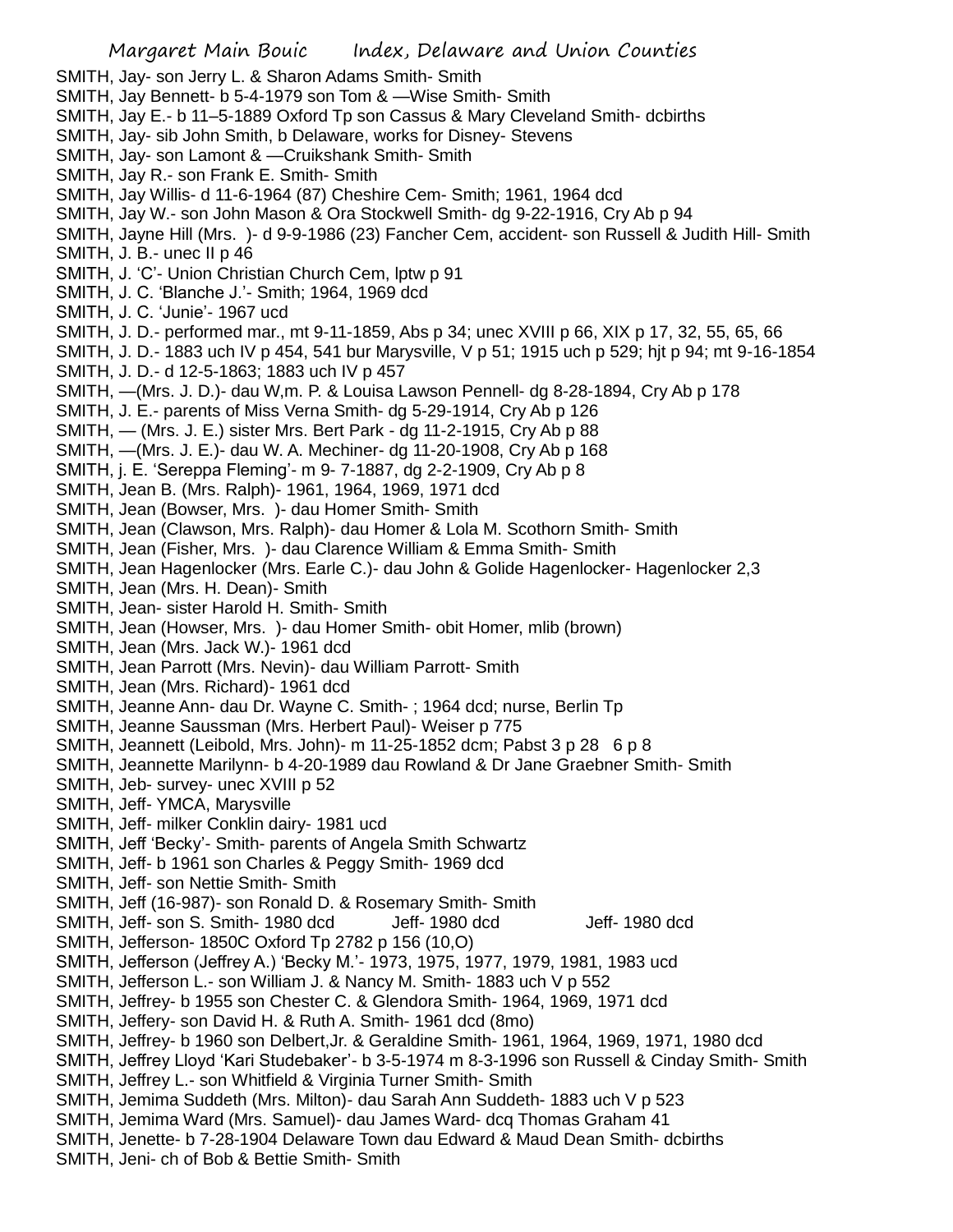- SMITH, Jennetta- dau William & Marilla Smith- 1880 dch p 793
- SMITH, Jennie- 1870C Delaware Town p 311 (19)
- SMITH, Jennie- d last week, Utah- mt 9-17-1884 p5c2; Abs p 10
- SMITH, Jennie, Miss- hmp p 327
- SMITH, Orinda Jennie Converse (Mrs.Eron/Elan)- dau Caleb & Levisa Ketch Converse- dumch p p 215, 399; 1870C Darby Tp 169-157 p 22 (17,O);1880C Marysville 442-487 p 33 (27,O,Vt,O)
- SMITH, Jennie E.- 1883 uch V p 48
- SMITH, Jennie Farrier (Mrs. Thomas Y.)- m 5-16-1872 ucm 5068- dau Robert Farrier- 1880C Richwood 309- 326 p 29 (27, O, NY.O)
- SMITH, Jennie (Ford, Mrs. )- dau N. Z. & Clara Morrison Smith- Smith
- SMITH, Jennie (Starkey, Mrs. ) (Graham, Mrs. )- b 1-1896 dau George W. & Josephine Shirk Smith- obit George W., obit Josephine, mlib; 1900C Allen Tp 29-31 p A2 (4,O,O,O)
- SMITH, Jennie H. Elliott (Mrs. Alfred L.)- m 12-24-1867 ucm 4303; 1870C Leesburg Tp 102-100 p 13 (20,O)
- SMITH, Jennie H. Forniss (Mrs. Jay D.)(Curtis, Mrs. Henry C.)- dau Samuel S. & Julia A. Forniss- 1880 dch p 848
- SMITH, Jennie (Inlow, Mrs. )- sister Sophia Schultz- dg 11-12-1915, Cry Ab p 90; dau Mrs. Charles Smith, dg 4-2-1909. Cry Ab p 21
- SMITH, —(Craig, Mrs. Robert)- sister Sophia Schultz- dg 11-12-1915 Cry Ab p 90
- SMITH, Jennie- dau Leonidas H. & Elizabeth Coe Smith- 1880 dch p 88; 1870C Marysville -Paris Tp 273 -270 p 31 (1,O)
- SMITH, Jennie L.- Rebecca Lodge- unec XVII p 14
- SMITH, Jennie Linn d 5-16-1888 (35-3-16) Berkshire Tp dau Andy & Ann Rider- dcd
- SMITH, Jennie Mae (Graham, Mrs. Elbert L.)- b 1-29-1896 m 5-9-1914 d 4-1-1969 dau George W. & Morine Josephine Shirk Smith- ped Lewis E. Graham #575 5; unec XVIII p 10
- SMITH, Jennie M. (Mrs. Donald W.)- 1967 ucd
- SMITH, Jennie M. Lloyd (Mrs. Edward)- b 2-1881 m 4-30-1898 ucm (Hearl); 1900C Allen Tp 212-217 p 10A (19,O,O,O)
- SMITH, Jennie Rebecca Dodge (Mrs. Benjamin V.)- m 8-2-1888 ucm (Hearl) dau John Kilgore & Rebecca Rudolph Dodge- Dodge 7; 1915 uch p 785, 1043; mt 9-4-1907 p2c1, Abs p 54
- SMITH, Jennie R. Elliott (Mrs. Alfred L.)- m 12-24-1867 ucm (Hearl)
- SMITH, Jennie (Mrs. )- sister Mary Philona McFarlin Smith- dg 1-23-1914, Cry Ab p 97
- SMITH, Jennie S.- b 1840 d 1923 Newhouse Cem p 2
- SMITH, Jennie (Schultz, Mrs. Frank) Schultz p 6
- SMITH, Jennie (Smart, Mrs. )- dau George W. & Josephine Shirk Smith- Smith; obit Glenn D., mlib (brown)
- SMITH, Jennie (Starkey, Mrs. )- dau George & Marnie Josephine Shirk Smith- obit George, mlib
- SMITH, Jennie Sullivan (Mrs. Frank)- dau Charles & Sarah Smull Sullivan- Weiser p 621
- SMITH, Jennie (Wahlert, Mrs. )- dau Arthur & Anna Belle Rapole Smith- obit Emery C., mlib
- SMITH, Jennie- b 10-1895 dau William & Arvilla Draper Smith- 1900C Allen Tp 133-137 p 6B (4,O,O,O); 1910C Millcreek Tp p 6B (15,O,Iowa,O)
- SMITH, Jennie Zigler (Mrs. Warren G.)- m10-21-1875 ucm 5760' mt 3 p 17, mt 11-3-1875
- SMITH, Jennifer A.- dau Jerry & Roxanne Smith- Smith- engaged to Brain M. Watts
- SMITH, Jennifer- dau Donald & Gloria Eicher Smith- Maugans Anc p 173
- SMITH, Jennifer Kay Morris (Mrs. Matthew A.)- m 4-5-1997- dau William Morris- Smith
- SMITH, Jennifer Lee- b 6-25-1966 dau Timothy Lee & Brenda Joyce Dodge Smith- Freshwater p 213
- SMITH, Jennifer Lynn (Jackson, Mrs. Mark)- m 8-30-1986 dau Charles E. & Kathleen Smith- Smith
- SMITH, Jennifer- dau Robert H. Smith,Jr.- Smith
- SMITH, Jennifer Robin (Coker, Mrs. William Clinton III)- m 8-1-1998 dau Walter & Rosemary Smith- Smithengaged to William Coker III
- SMITH, Jennifer- b 1971 dau Walter W. & Rosemay Smith- 1975, 1977, 1979, 1981, 1983 ucd
- SMITH, Jenny B. (Mrs. Wayne D.)- 1971 ucd
- SMITH, Jenny (Mrs. W. Donald)- parents of William J. Smith- Smith
- SMITH, Jeptha 'Algara Malerter'- m 2-14-1864 ucm 3540
- SMITH, Jerah- 1820C Bennington Tp Jirah- Pabst 8 p 84, 86
- SMITH, Jerald- son Russell L. & Emma Smith- Smith; 1964(18) dcd
- SMITH, Jeraldine (Mrs. Cecil William)- Smith; Giffen (1642521)
- SMITH, Jeraldine (Mrs. James R.)- 1969, 1971, 1980 dcd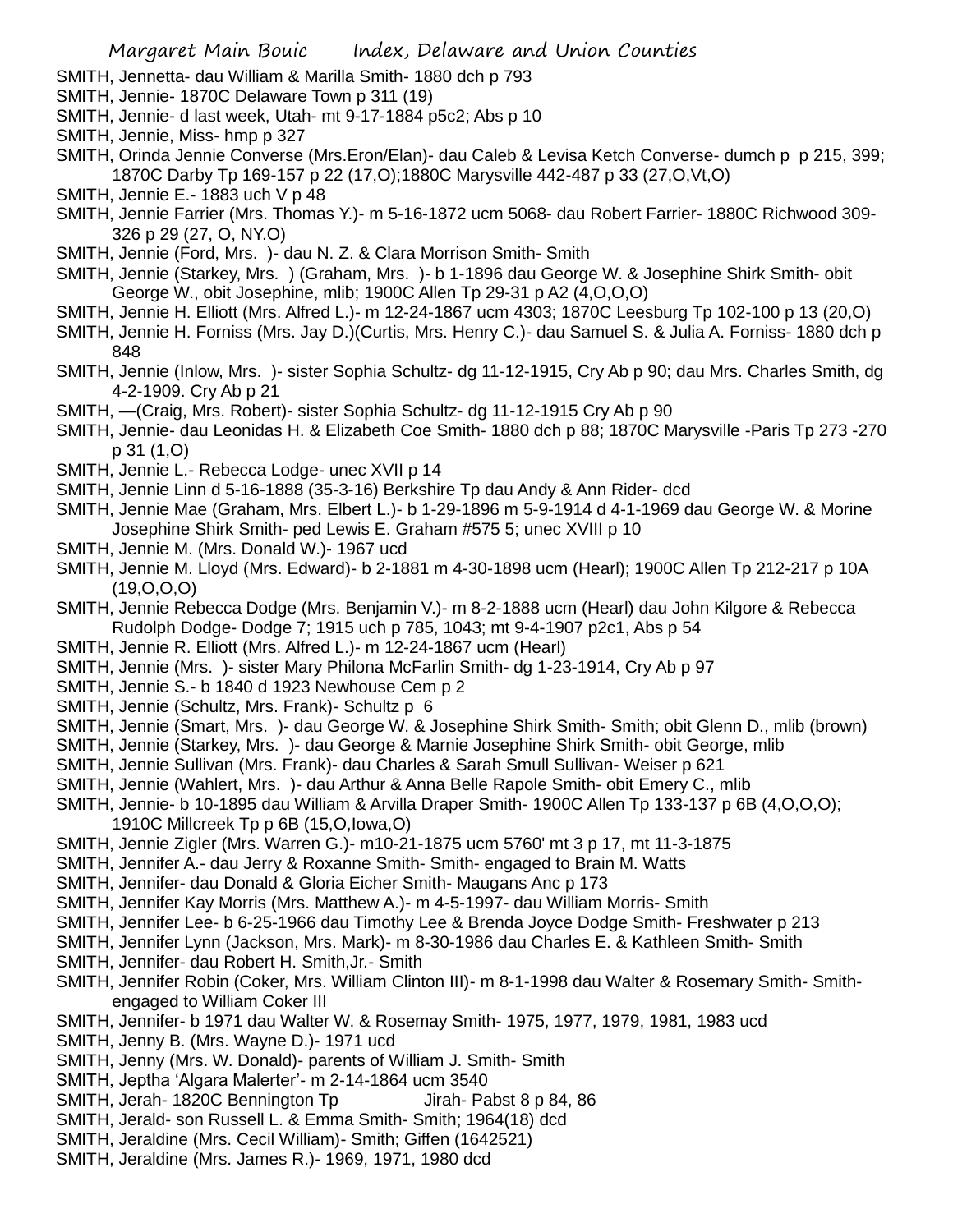SMITH, Jeremiah 'Lucretia Spain'- m 9-13-1863 ucm 3467; unec XXI p 8

SMITH, Jeremiah 'Patty Mercy'- m 11-8-1832, dcga p 58, 59, Ohio State Gazette- 1835 men p 33 #62 p 57 Harmony Tp

- SMITH, Jeremiah- son Samuel & Armina Smith- 1850C Harlem Tp 579 p 54 (15,O)
- SMITH, Jeremiah 'Sarah'- 1850C Allen Tp 1553-1573 p 230 (29,Pa)
- SMITH, Jeremiah W.- son Henry & Sabrina Smith- 1850C Marlborough Tp 58 p 184 (18,O); dcw Bk 4 p 232 (26)l 1870C Marlborough Tp p 412 (38\*)
- SMITH, Jeremy Christopher- b 10-10-1976 son Christopher Frank & Regina Ann Forsythe Smith- St. Paul p 85; Rausch 117233; Smith
- SMITH, Jerie L.- 1980 dcd
- SMITH, Jermima- b 2-9-1880 Delaware Town dau Bill & Jenna Smith- dcbirths
- SMITH, Jerome 'Anna'- 1880C Jerome Tp 215-231 p 25 (50,NY,NY,NY)
- SMITH, Jerome 'Lizzie'- 1910C Union Tp 48 p 3A (35,O,O,O) m 9y
- SMITH, Jerri (Edwards. Mrs. )- dau Lloyd & Ardith Juelke Smith- Smith
- SMITH, Jerry 'Cathy'- 1981, 1983 ucd
- SMITH, Jerry- son Clarence William & Emma Smith- Smith
- SMITH, Jerry- b1953 son Harold & Kathryn M. Tyler Smith- Smith; 1961, 1964, 1969, 1971 dcd
- SMITH, Jerry- b `1963 son Jerry l. & Sharon K. Adams Smith- 1971 ucd
- SMITH, Jerry K.'Marlean L. Webster'- m 1-16-1953 d 3-27-1996-Smith; 1977, 1979, 1981, 1983 ucd
- SMITH, Jerry Lee (Woodson, Mrs. James Leon,Sr.)- m 12-29-1956- Smith
- SMITH, Jerry Lin- b 1954 d 1955- New Millcreek Cem p 23
- SMITH, Jerry 'Lynn Susan Rausch'- b 6-14-1949 m 4-27-1974 son Paul & Alzadia Billesbach Smith- 1985 uch p 113; St. Paul p 33
- SMITH, Jerry- b 1959 ch Norman D. & Carolyn Smith- 1973 ucd
- SMITH, Jerry 'Otila'- parents of Cynthia Ann Smith- Smith
- SMITH, Jerry 'Roxanne'- Smith parents of Jennifer A. Smith
- SMITH, Jerry 'Sharon Adams- d 1980 (38) son Carl L. Smith- Adams; Smith; 1971 ucd
- SMITH, Jerry- b 1963 son Thomas & Betty Smith- 1971, 1973, 1977, 1979 ucd
- SMITH, Jerry- son Bill B. & Betty A. Smith- 1961 dcd (7)
- SMITH, Jerusha (Caulkins, Mrs. Lovell)- 1880 dch p 698
- SMITH, Jesse- 1870C Delaware Town p 316 (55\*)
- SMITH, Rev,. Jesse H.- 1908 dch p 254
- SMITH, Jesse I..- brother Thomas M. Smith,Jr.- Smith
- SMITH, Jesse 'Jane Lavery'- b 1815 Pa.m 12-28-1837 son Daniel & Elizabeth Perrigo Smith- Doris Ryan letter
- SMITH, Jesse J. 'Evanna'- 1961, 1964, 1969, 1971, 1980 dcd
- SMITH, Jesse- son Jesse J. & Evanna Smith- 1961 dcd
- SMITH, Jesse- b 10-1890 son Orlando & Mable Smith- 1900C Liberty Tp Un Co 156-160 p 7A (9,O,O,O); 1910C Liberty Tp 300 p 12B (19,O,O,O)
- SMITH, Jesse 'Margaret McClaren'- Smith
- SMITH, Jessee- 1870C Orange Tp p 418 (10)
- SMITH, Jessica Brinley (Mrs. Edward)- parents of Anya Brinley Smith- Smith
- SMITH, Jessica Paige- b 4-18-1989 dau Teresa Smith- Smith
- SMITH, Jessica Renea- b 3-15-1988 dau Joel E. & Kristi Conrad Smith- Smith
- SMITH, Jessie (Andrews, Mrs. )- du Forest & Anna Taylor Smith- Smith; obit Howard, mlib (brown)
- SMITH, Jessie Charles 'Daisy M. Crouch'- d 1941Smith
- SMITH, Jessie E.- dau Forest W. & Anna Smith- 1910C Claibourne SP 139-140 p 6B (4,O,O,O)
- SMITH, Jessie Edgerton (Mrs. Judge Prescott)- dg 4-12-1912, Cry Ab p 115
- SMITH, Jessie C.- b 3-1869 sister William & Eva J. Smith- 1900c Paris tp 95-98 p 6B (31,O,Pa,O)
- SMITH, Jessie Gooding (Knowles, Mrs. )(Mrs. Charles Webster)- d 1934 Smith
- SMITH, Jessie- b 10-16-1894 d 3-13-1993 (98) Rivercliff Cem- dau Jesse & Margaret McClaren Smith- Smith SMITH, Jessie Lvena Evard (Mrs.Harry J.)- b 9-11-1886 m 6-29-1892 d 5-14-1945 dau William M. & Rebecca
- Jane York Evard- ped Rebecca Genevieve Smith Wright 3- unec XVII p 22, 57
- SMITH, Jessie May- b 8-1889 stepdau James & Mira Ann Smith- 1900C Dover Tp 207-209 p 9B (11,O,Pa,O) SMITH, Jessie O. 'Clara David'- Smith
- SMITH, J. F.- 1883 uch IV p 536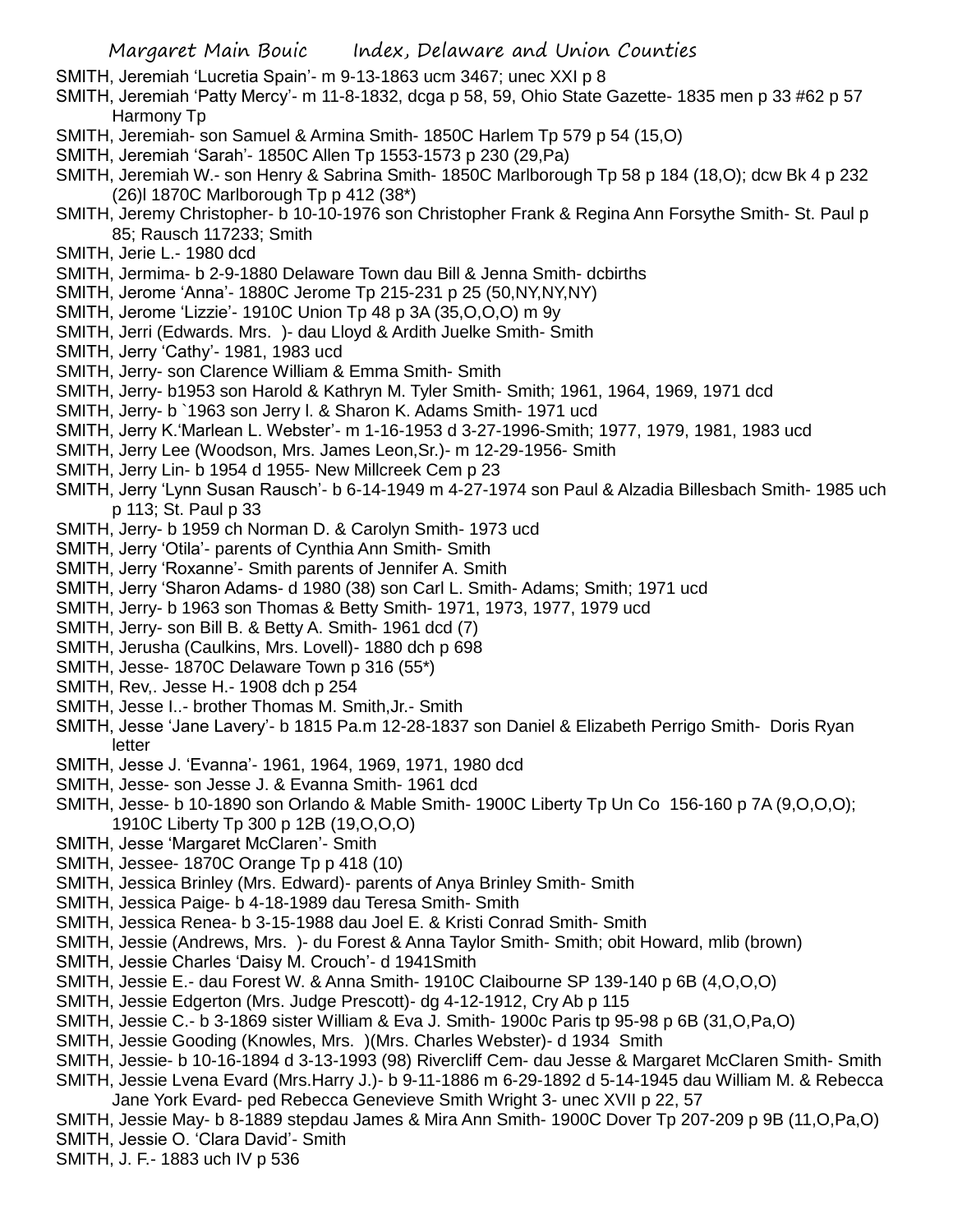- SMITH, J. F. 'Margaret A. Cone'- son —& Fronca Frantz Smith- 1880 dch p 806; 1908 dch p 818
- SMITH, J. F. (Mrs. T. V.) Claibourne Cem p 22
- SMITH, J. 'G'- lptw p 91, Union Christian Church Cem J. 'G'- dcb p 17
- SMITH, J. G. 'Thel E.'- 1910C Richwood 73-74 p 3A (36,O,O,O) m2 (4/12y)
- SMITH, J. G.- pallbearer 3-28-1905, Cry Ab p 17
- SMITH, J. H.- palbearer for W. H. Wood, dg 10-6-1891, Cry Ab p 69
- SMITH, J. H.- brother of Mrs. L. A. Sims- dg 3-31-1891, Cry Ab p 50
- SMITH, —(Sims, Mrs. L. A.)- death, Oak Grove dg 3-31-1891 Cry Ab p 50
- SMITH, Dr. J. H. 'Alice W. Owen'- b 11-9-1844 d 5-20-1898 Dale, OK; 48th Ohio Inf. 1880 dch p 219, 238, 294, 558, 559, 814; 1908 dch p 433; 1915 uch p 268; father of Mrs. Gertrude Owen
	- Warren, dg 11-21-1905, Cry Ab p 64; dg 7-19-1898, Cry Ab p 161
- SMITH, J. H.- attended death of Mrs. Cory- dg 8-27-1895, Cry Ab p 35
- SMITH, J. H.'Catherine Howard'- 1908 dch p 870
- SMITH, J. H. 'Lovery R.'- b 1883 d 1969 Oakdale II p 74 (H-R9-4)
- SMITH, Jihah- 1835 men p 49 #86 p 89 Peru Tp
- SMITH, Jill Lorraine-b 1959 dau Robert M. & Donna Marie Smith-1961, 1964, 1969, 1971, 1980 dcd
- SMITH, Jim- Sunbury p 1 Jim, Marysville p 23
- SMITH, Jim 'Beckey'- Smith
- SMITH, Jim- son David & Betty Hough Smith- Smith
- SMITH, Jimmy- b 8-6-1949 son Francis L. & Hazel Marie Tuller Smith- Weiser p 252
- SMITH, Jim 'Rita'- parents of Beverly A. Smith Sellers- Smith
- SMITH, Jimmy R. 'Loraine D.'- 1959, 1962, 1967 ucd
- SMITH, Jinny M. (Mrs. William D.)- 1973 ucd
- SMITH, J. J.- 1964 dcd Berlin Tp
- SMITH, J. Kitchell 'Naomi E.'- lpc p 24; 1961, 1964, 1969, 1971 dcd
- SMITH, J. L. 'Ruth'- 1975 ucd
- SMITH, J. L.- Smith Bros.- Sand p 4
- SMITH, J. L.- brother W. O. Smith- dg 2-15-1916, Cry Ab p 25
- SMITH, J. L.- pallbearer for Mrs. B. T. Ball- dg 3-5-1907, Cry Ab p 23, for Dr. W. H. Hague- dg 10-11-1910, Cry Ab p 162
- SMITH, J. Norman 'Irene'- 1961, 1969, 1971 dcd
- SMITH, —(Mrs. J. O.)- dau Elam & Sarah Vining- dg 1-12-1892, Cry Ab p 81
- SMITH, Jo Ann (Mrs. )- 1977 ucd
- SMITH, Joan- dau Charles & Ruth Smith- 1959, 1962(11) ucd
- SMITH, Joan D. (Mrs. David E.)- 1969, 1971 dcd
- SMITH, Joan (Deveraux, Mrs. )- dau Arliss Olin & Bertha Marie Stevens Smith- Smith
- SMITH, Joan G. (Mrs. Hicy C.)- 1977, 1979, 1981 ucd
- SMITH, Jo Ann (Hildebrand, Mrs. )- dau Hal C. & Gladine Smith- Smith
- SMITH, Joanna (Jackson, Mrs. William Girard)- b 1865 d 3-8-1946 dau William J. & Mahalia Piles? Smith- dcc Larry Jackson 9
- SMITH, Joan (Lavenworth, Mrs. R. William)- dau John O. M.& Rachel Morehouse Smith- Smith
- SMITH, Joanna Lackey (Mrs. John C.)- m 4-29-1857 dcm
- SMITH, Joannah- 1870C Marlborough Tp p 411 (49)
- SMITH, Joanne M. (Mrs. Paul L.)- 1973 ucd
- SMITH, Joan (Mrs. Paul Owen)- Smith
- SMITH, Joann- dau Raymond G. & Pauline Smith- 1961 (13), 1964 dcd
- SMITH, Joan Speedie (Mrs. Donald Archie)- m 8-18-1955- Weiser p 722
- SMITH, Joanne (Thorp, Mrs. )- dau Rudy & Sarah M. Jones Smith- Smith
- SMITH, Joan (Wachtel, Mrs. )- dau J. Norman & Irene Watts Smith- Smith
- SMITH, Job G. 'Elizabeth Sullivan'- b 1805/10 m 1828/9 d 5-29-1873 Iowa- son Daniel & Elizabeth Perrigo Smith- D. Ryan chart
- SMITH, Job 'Julia A. Safford Lockwood'- m 10-27-1875 ucm 5775; 1985 uch p 92; mt 3 p 17; mt 11-3-1875; 1840C Liberty Tp Un Co 408 (30-40); 1870C Lib Tp 65 p 8 (57,O); 1880C Lib Tp 47-48 p 6 (67,O,Va,Irel)
- SMITH, Job 'Mary Moore'- b 1-20-1813 m 7-21-1836 ucm 397 d 1-14-1895 (81-11-24) New Millcreek Cem, Liberty Tp, lptw p 20; unec III p 29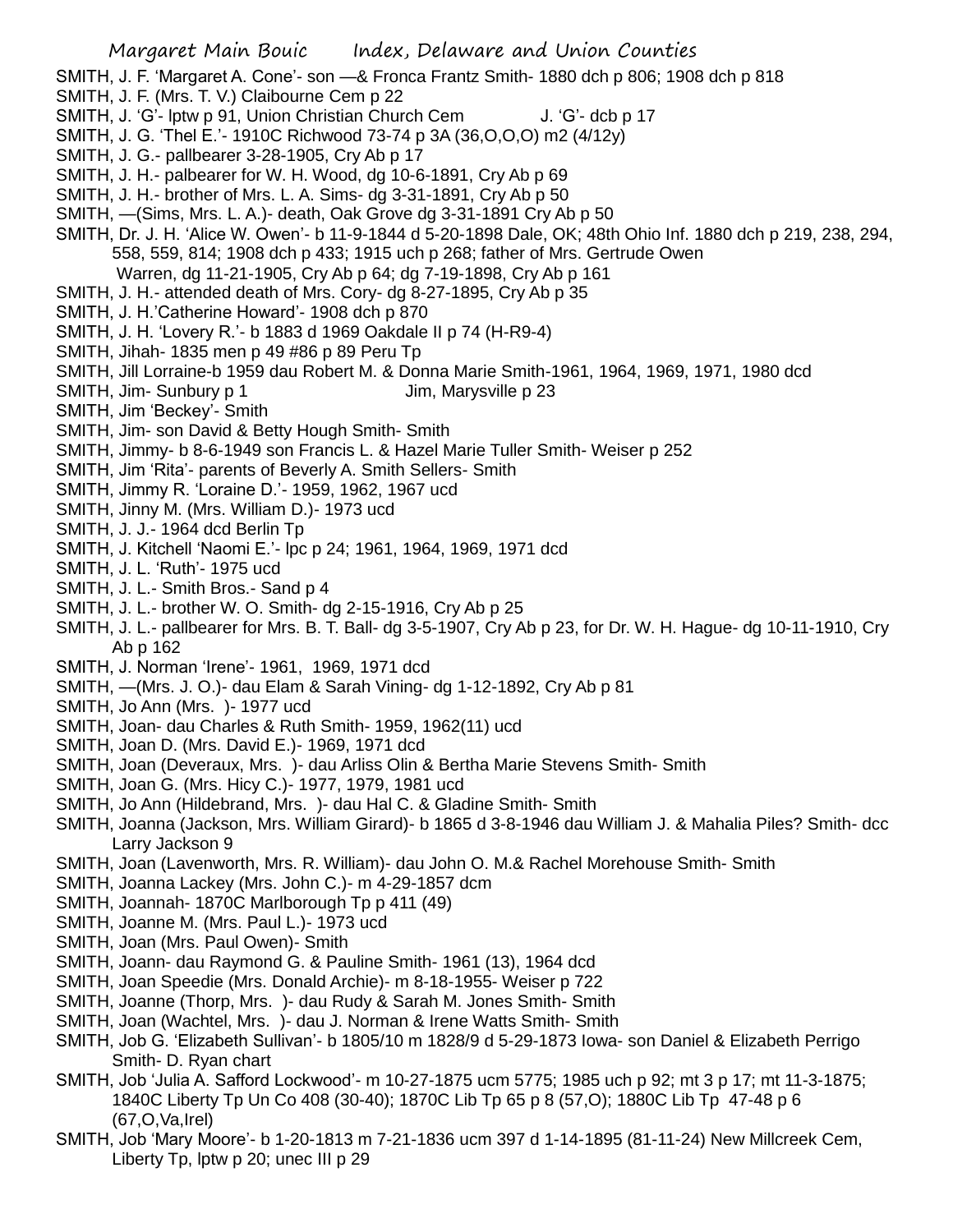Margaret Main Bouic Index, Delaware and Union Counties SMITH, Job M. 'Cyrena A.''Naomi'- b 9-22-1818 d 8-26-1894 Southardtown, York Cem p 14 SMITH, Jobe- ped Mary Elizabeth Click Kreis #10 26; unec II p 30 SMITH, Jobie?- son Charles G/H. & Harriet Ketch Smith- 1910C Claibourne SP 70 p 3B (18,O,O,O) SMITH, Jodelle (Bails, Mrs. Rick)- dau Neal O. & Doris L. Patrick Smith- Smith SMITH, Jodi- b 1967 dau Robert H,, Jr. & Sue Smith- Smith; 1969 dcd SMITH, Jody (Bails, Mrs. Rick)- dau Neal O. & Doris Patrick Smith- Smith SMITH, Jody L.- 1980 dcd SMITH, Joe- son Albert J. & Maggie Eaton Smith- Smith; obit Otis W., mlib (brown) SMITH, Joe B. 'Mary E. Sink Richie'- Smith SMITH, Joe D. 'Sharon E.'- 1973, 1975, 1977, 1979, 1981, 1983 ucd SMITH, Joe E. 'May Bennett'- Smith SMITH, Joe- b 1971 son Frank & E. Lurliene Y. Brooks Smith- Smithl 1981 ucd SMITH, Joe- son James E. & Disie Smith- 1959 ucd (12) SMITH, Joe Porter 'Georgia Jean Bently'- b 5-11-1920 m 3-13-1940 son Albert & Lela Veller Dean Smith- Nash p 272 SMITH, Joe- son Walter H. & Katherine Smith- Smith SMITH, Joe- brother William Guy Smith- Smith SMITH, Joel- 1850C Troy Tp 2568 p 136 (19,O) SMITH, Joel A.- b 1839 son Jesse & Jane Lavery Smith- D. Ryan chart SMITH, Joel- son Edith Smith- dcw Bk 2 p 71 SMITH, Joel Eric. 'Kristi Dine Conrad'-m 7-13-1986 son Charles R. Smith- Smith SMITH, Joel F.- d 11-13-1831 (5-8-25) son John & Anna Smith- Bigelow Cem R 4; unec V p 56 SMITH, Joel- son J.. Kitchel & Naomi E. Smith- 1961(14), 1964, 1969 dcd SMITH, Joel 'Laura Roena Franklin'- Joel Smith 1 SMITH, Joel- b 12-31-1988 son Patrick & Marilyn Burns Smith- St. Paul p 21 SMITH, Joel- son J. Kitchel & Naomi Elizabeth Hartzler Smith- Smith SMITH, Joey Edwin 'Kathleen Huffaker'- m 7-26-1970 son Ward C. & Edith Smith- Smith; 1949 ucd SMITH, Joey-b 1964 son Frank W. & Lucia B. Scheiderer Smith- 1967, 1971, 1975, 1977, 1983 ucd SMITH, Joey- b 1971 son Frank E. & Lurliene Smith- 1973, 1975, 1979 ucd SMITH, Joey- son James H. & Linda L. Smith- 1980 dcd SMITH, Joey E. - d 7-7-1987 (46) bur Ariz- son Ward & Edith Smith- Smith SMITH, Joey- b 1956 ch Russell & Norma Smith- 1971 ucd SMITH, John- County Fair- unec IV p 32, 33 SMITH, John- estate, mt 7-4-1855, Ab p 19; letter 1842, unec XII p 22 SMITH, John,Jr.- dcw Bk 4 p 322 (34), mentioned SMITH, John- Powers Pat p p 126 SMITH, John- d 9-3-1852 (68) Marlborough Cem p 156; Powell p 290 SMITH, John- 1835 men p 43 #195 p 78 Marlborough Tp; 1840C Mlb Tp p 252 (30-40) SMITH, John- Millcreek Tp unec XII p 66; unec XXII p 28 SMITH, John- Nash p 17, 84 SMITH, John- unvmec p 1 SMITH, John- Pabst Pion I p 122, II p 211 SMITH, John- uccp p 35, security JB 4 p 28; uccp p 37 appr JB 4 p 1147; uccp p 41, sec., JB 4 p 241; uccp p 44 appr B 4 p 362 SMITH, John- 1870C Delaware Town p 331 (48\*) SMITH, John- 1870C Delaware Town p 325 (19) SMITH, John- 1870C Delaware Town p 319 (31\*) SMITH, John- 1870C Genoa Tp p 354 (25) SMITH, John- 1870C Thomson Tp p 501 (25) SMITH, John- 1870C Radnor Tp p 473 (35\*) SMITH, John- 1870C Orange Tp p 418 (38\*) SMITH, John-1870C Marlborough Tp p 411 (58\*) SMITH, John- d 1-20-1889 (89-4-4) dcd; c Pa; 1870C Oxford Tp p 434 (71\*) SMITH, John- 1870C Delaware Tp p 276 (12) SMITH, John- 1870C Delaware Town p 322 (13) SMITH, John- 1830C Jackson Tp 480 p 298 (40-50)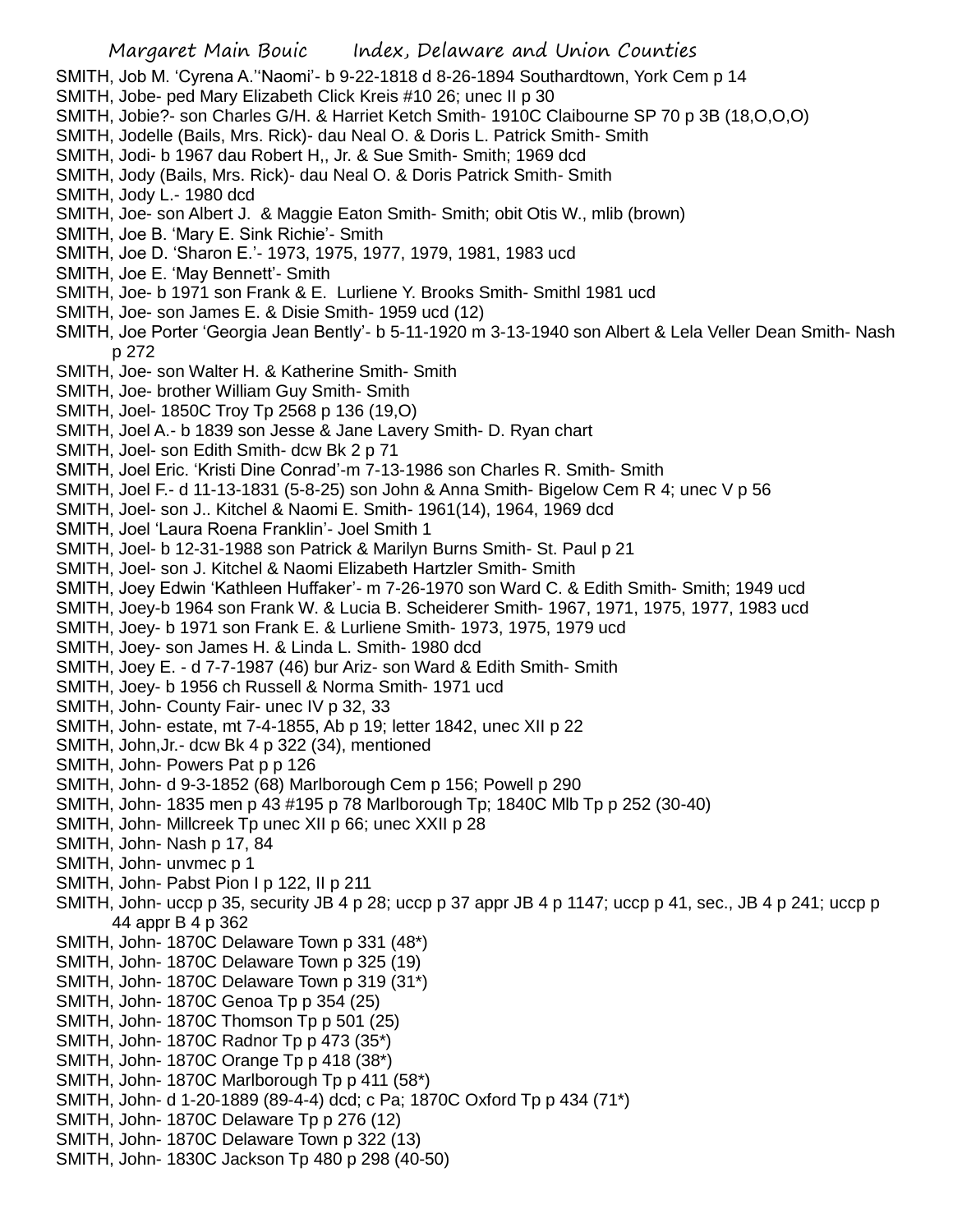- Margaret Main Bouic Index, Delaware and Union Counties SMITH, John- 1840C Union Tp 646 (50-60), 1f (40-50), 1 f (15-20) 1 m (10-15) SMITH, John- 1860C Liberty Tp Un Co 1149-1159 p 156 (30,O); might be husband of Harriet or son of Sarah SMITH, John- 1910C Allen Tp 91-93 p 4A (32,O,US, -) SMITH, John- d 6-18-1864; 1883 uch IV p 435, 469, 471, 523, 536 SMITH, John- hadc p 36 (1849 Lincoln Tp) SMITH, John- 1850C Troy Tp 2620 p 137 (73,Pa) SMITH, John- hadc p 52 1840C Thompson Tp (20-30) p 109; 1850C Thomson Tp 30 p 186 (37,Pa) SMITH, John- of Francestown, NH- Powell p 180 SMITH, John- 1880 dch p 282; 1908 dch p 405 SMITH, John- 1915 uch p 278, 456; 1883 uch V p 201, 425, 485 SMITH, John- d 12-5-1846 (47-3-4) Hill Cem p 4; Powell p 74 SMITH, John- ran away (24-1827) dcga p 38, Delaware Patron & Franklin Chronicle SMITH, John- 1971, 1980 dcd John- 1971, 1975 ucd SMITH, John- 1883 uch IV p 486 SMITH, John A.- dcw Bk 4 p 113 (130) wit Thompson Tp SMITH, John A.- 1915 uch p 456 SMITH, John- d 12-31-1930 (90) Civil War Vet Oakdale Cem 4302 (D29) SMITH, John- common pleas partition, unec XXI p 9 SMITH, John A. 'Cora'- b 1893 d 1959 Claibourne Cem p 94 SMITH, John- son Adam & Sarah Smith- 1850C Thomson Tp 71 p 188 (10,O) SMITH, John 'Alice'- Whipple p 8 SMITH, John 'Anna'- d 4-21-1855 (61-6-20) Bigelow Cem R4- unec V p 56 SMITH, John 'Anne'- 1850C Union Tp 1276-1294 p 191 (56,Vt) SMITH, John- d Monday, brother-in-law of J. E. Howe- mt 9-6-1876 p3c4, Abs p 1; unec XVIII p 56 SMITH, John- drowned (9) mt 7-20-1881 p 2c4; Abs p 5 SMITH, John- father of George- mt 2-22-1905, p8c3, Abs p 6 SMITH, John- d Monday, mail carrier (Ashley to Westfield)- dg 10-16-1896, Cry Ab p 88 SMITH, John- appr est Benjamin Thompson (9-19-1848 p 146, uccp p 37, sec, est Thomas Caldwell (10-6- 1849) JB 4 p 241, uccp p 41; appr, est Moses Patrick (11-19-1850) JB 4 p 362, uccp p 44 SMITH, John A.- son Elijah & Elizabeth Smith- 1850C Dover Tp p 818-834 p 123 (6/12,O); 1860C Dover Tp 253-243 (10,O) SMITH, John A. - son Jacob Smith- dcw Bk 3 p 238 SMITH, John A.- son John W. & (H)Ester A. Smith- 1860C Darby Tp 447-449 p 63 (12,O); 1870C Marysville-Paris Tp 190 p 21 (22,O) SMITH, ---- b 9-20-1867 Thompson Tp dau John A. & Mary E. Smith- dcbirths SMITH, John A. 'Mary E. Allen'- m 5-4-1856 dcm SMITH, John A. 'Mary E. Fleck'- m 7-4-1871 ucm 4941 SMITH, John- son Andrew & Catherine "Katie" Smith- 1860C Darby Tp 312-314 p 45 (3,O); 1870C Paris Tp 238-239 p 32 (13,O); 1880C Paris Tp 537-587 p 54 (23,O,Ger,Ger) SMITH, John- son Andrew J. & May Smith- 1850C Genoa Tp 472 p 46 (5,O) SMITH, John "Buffalo"- 1915 uch p 490; 1883 uch V p 566 SMITH, John- son Carl H. Smith- 1969 dcd SMITH, John- son Carl Smith- d 9-24-1907, Cry Ab p 71 SMITH, John 'Caroline'- 1860C Allen Tp 707-713 p 97 (32,Eng) SMITH, John 'Caroline Hammond'- obit Francis/Frank M, Smith- mlib (brown); Smith SMITH, John 'Carrie'- 1850C Oxford Tp 2686 p 152 p 152 (57, Pa) SMITH, John 'Catharine A. Brewer'- m 11-22-1855 dcm SMITH, John- b 1954 son Cecil C. & Betty Smith- 1961, 1964, 1969, 1971 dcd SMITH, John "Jack" C.- father of Johnna Smith- engaged to Wesley F. Arndt SMITH, John C. Eliza Ellen Kennady'- m 2-1-1849 ucm 1380 (Hearl) unec VII p 40 SMITH, Johnny- son C. Hansel & Connie M. Smith- 1964 (8) dcd SMITH, John- son Charles H. & Eleanor Tallman Smith- 1915 uch p 1093
- SMITH, John- son Charles & Sarah Godfrey Smith- 1840C Liberty Tp Un Co 186 (10-15); 1850C Lib Tp 860-
- 877 p 129 (24,O); 1870C York Tp 139-136 p 18 (38,O)
- SMITH, John 'Charlotte'- Pabst Pion II p 222
- SMITH, John C. 'Joanna Lackey'- m 4-29-1857 dcm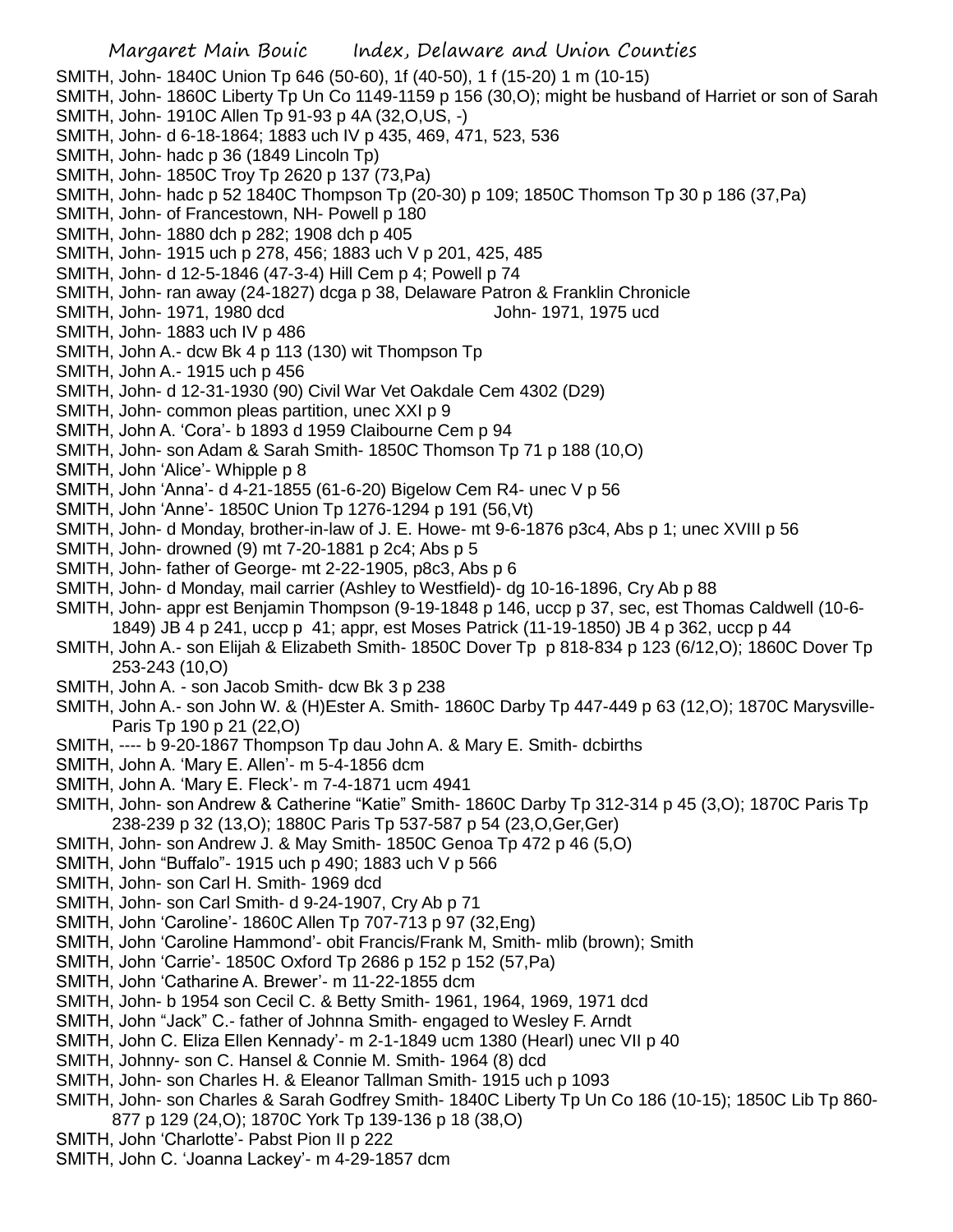- SMITH, John C.- b 2-17-1953 son John C. & Sally Eyer Smith- Weiser p 508
- SMITH, John 'Clara Simmons'- Smith
- SMITH, John 'Clarinda Jones'- m 1823 d 6-12-1824, dg 3-22-1895, Cry Ab p 15
- SMITH, John C. 'Louise Thompson'- b 8-19-1913 m 1934 d 5-19-1992 (78) Oakdale Cem- son James & Dollie Sarver Smith- Smith; 1959, 1962 ucd
- SMITH, John C. 'Mary Burton'- b 11-2-1904 m 12-8-1928 son Walker G. & Margaret Jane Knecht Smith-Weiser p 276
- SMITH, John C. 'Mary Jane'- 1977 ucd; Taylor Tp
- SMITH, John- son grandson Conrad Smith- dcw Bk 2 p 277
- SMITH, John C. 'Rose Randall'- m 6-16-1891 ucm (Hearl)
- SMITH, John C. 'Sally Eyer'- b 12-5-1931 m 8-14-1952 son George L. & Alma J. Weiser Smith- Weiser p 508
- SMITH, John- son Daniel & Elizabeth Perrigo Smith- D. Ryan letter
- SMITH, John D.- 1980 dcd
- SMITH, John D.- b 5-1824 1900C Darby Tp 121-127 p 6A (76,O,Vt,Mass)
- SMITH, John Day 'Laura Bean'- m 9-16-1879; Maugans Anc p 99; Bean (11219)
- SMITH, John D. 'Drusella W. Wilcoxan'- dumch p 257
- SMITH, John E.- 1979 ucd
- SMITH, D. John- brother W. Henry Smith- obit W. Henry, mlib (brown)
- SMITH, D. John ;Ruth Simons'- b 3-24-1907 m 9-17-1931 d 10-7-1979 son Noah & Bertha Cook Smith- obit mlib (brown)
- SMITH, D. John III- son D. John & Ruth Simons Smith- obit D. John, mlib (brown)
- SMITH, (Mrs. John E.)- niece of Susan McArthur- dg 12-31-1913, Cry Ab p 183
- SMITH, John E. D. son Eleazar C.,Jr. & Catherine A. Stephens Smith- 1883 uch V p 257
- SMITH, John Edward 'Ellen Marie Jones'- son Robert H. & Sadie M. Smith- Smith; 1961, 1964 dcd
- SMITH, John- son Edward & Hannah Elliott Smith- dumch p 93; 1850C Paris Tp 598-612 p 92; 1860C Paris Tp 1261-1252 (18,O)
- SMITH, John E.- son Elias C.Jr. & Catharine A. Smith- 1860C Darby tp 474-476 p 67 (1,O); 1870C Darby Tp 170-158 p 22 (11,O); 1880C Darby Tp 145 (21,O,Vt,Vt)
- SMITH, John 'Eliza E. Kennedy'- m 12-1-1849 ucm 1380
- SMITH, John E.- b 1826 Raymond Cem, lptw may be son of Rufus & Sarah
- SMITH, John E. 'Ella L. Wilcox'- b 1860 m 1-31-1881 ucd 6903 d 1932 Claibourne Cem p 46 son Wilson & Annie J. Smith- 1870C Leesburg Tp 232-240 p 30 (9,O); 1900C Leesburg Tp 108-109 p 5B (39,O,O,O) m 19y; 1910C Leesburg Tp 87-89 p 4A (49,O,O,O)
- SMITH, John E. 'Ellen'- 1980 dcd
- SMITH, John E.- pallbearer for Hosea Miller- dg 7-14-1914, Cry Ab p 136
- SMITH, John Ellis- b 8-22-1891 Berkshire Tp son Bert & Mattie Spaulding Smith- dcbirths
- SMITH, John E. 'Eltha'- 1900C Darby Tp 86-92 p 4B (41,O,Vt,Vt) m 17y; 1910C Jerome-Plain City 101-106 p 4B (50,O,Vt,Vt) m 27y
- SMITH, John E.- son Job & Mary Smith- 1860C Liberty Tp Un Co 1135-1145 p 154 (7,O)
- SMITH, John 'Elizabeth'- parents of Wm. Smith- dg 11-22-1910, Cry Ab p 172
- SMITH, John Ellwood 'Ellen Riley'- b 10-25-1855 Missouri- ped Patrici Ann Naylor Wilson 18; unec XXI p 31
- SMITH, John 'Emily Engle'- Smith; obit Lester, mlib (brown)
- SMITH, John 'Emily J. Clements'- m 7-5-1862 ucm 3331
- SMITH, John 'Emma J.'- 1870C Allen Tp 252-241 (41,Wales)
- SMITH, John E. 'Lillian I.'- 1967, 1971, 1973, 1975 ucd
- SMITH, John E.- son Nelson & Ann Jane Crawford Smith- 1883 uch V p 447; 1880C Leesburg Tp 80 p 8 (19,O,O,O)
- SMITH, John F.- b 9-1-1825 d 8-29-1870 Raymond Cem, lptw p 31
- SMITH, John- son Francis J. & Eliza Smith- 1850C Berlin Tp 2044 p 124 (6,O)
- SMITH, John F.- b 2-15-1873 son Samuel H. & Louisa J. Smith- dcbirths
- SMITH, John F. 'Susan A.'- b 11-22-1923 d 12-5-1993 (70)- son Minor & Addie Barnett Smith-
- SMITH, John- b 1-12-1903 Berkshire Tp son F. W & Olive Vanvalin Smith- dcbirths
- SMITH, John- son George E. & Gertrude Smith- Smith
- SMITH, D, John- brother W. Henry mlib (brown)
- SMITH, D. John III- son D. John & Ruth Simons Smith- obit D. John, mlib (brown)
- SMITH, John H.- 1883 uch V p 58, 61; 1915 uch p 263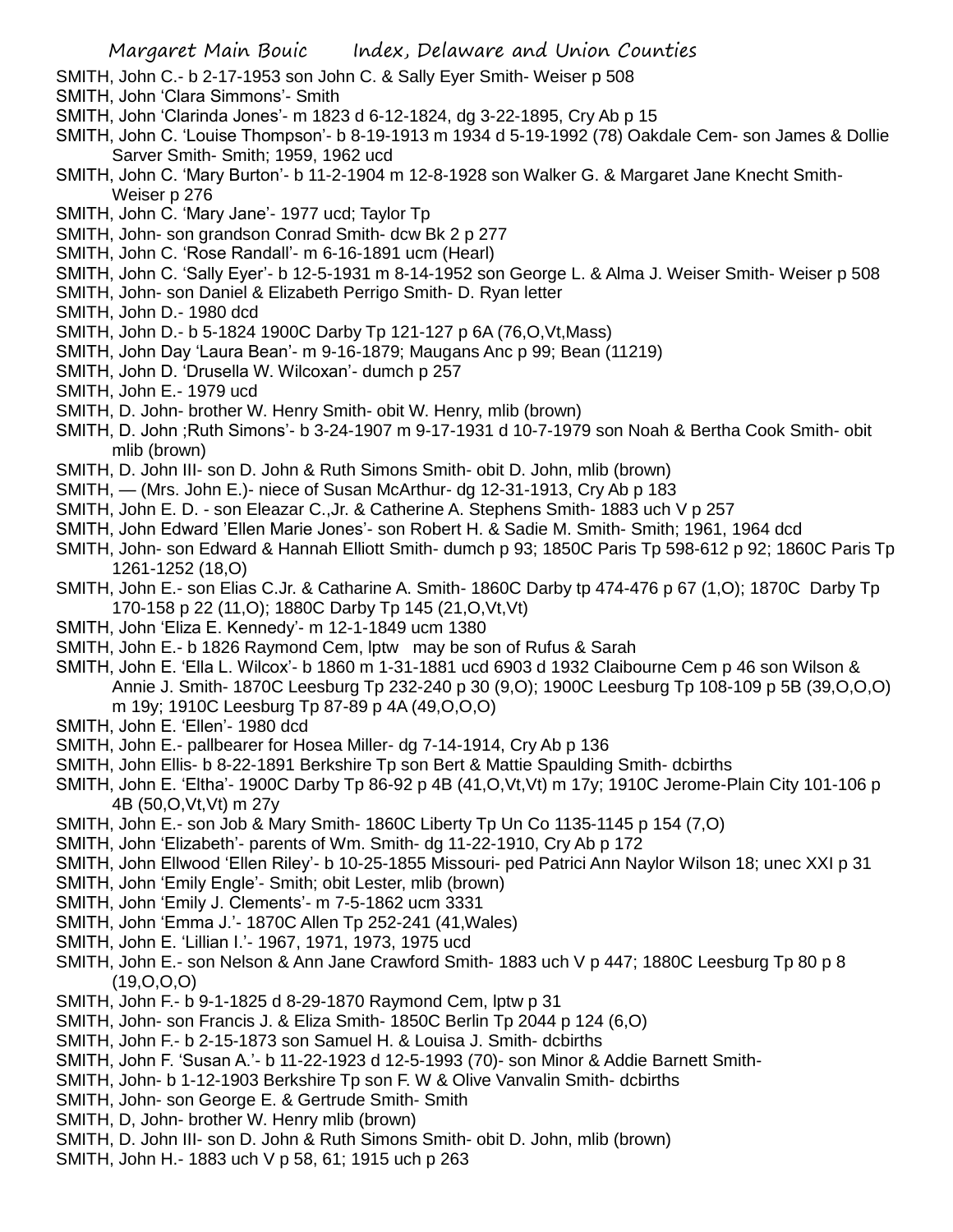- SMITH, John H.- Freshwater p 66, 67
- SMITH, John 'Hannah Pile'- m 8-16-1873 ucm 5307
- SMITH, John Harold 'Theo Irene Renn'- m 12-8-1945- Weiser p 557
- SMITH, John- b 9-6-1878 Concord Tp son Henry & Martha m. Freeze Smith- dcbirths
- SMITH, John Henry- d 4-7-1850 (27-2-1), oldest son of Peyton B. Smith– mt 4-10-1850, Ab p 1; unec V p 53 SMITH, John Henry- Maugans Anc p 151
- SMITH, John H.- son Harvey Monroe & Emma R. Vogelsong Smith- Smith
- SMITH, —(Mrs. John H.)- Pabst 8 p 40
- SMITH, John H. 'Ilga M. Bowman'- Smith
- SMITH, John H. 'Mary- 1880C Marysville 297-326 p 20 (30,Ger,Ger,Ger)
- SMITH, John Hiram- son Wm. & Rebecca Hobin Smith- dg 11-5-1910, Cry Ab p 171
- SMITH, John Howard- b 7-17-1919 d 11-3-1940 (21-3-17) son Leslie B. & Elsie Smith- obit mlib
- SMITH, John 'Indiana'- Maugans Anc p 6
- SMITH, John Irwin 'Adeline Meyers- b 1844 d 1924 ped Shirley Gilbert Mapes #76 20; unec VI p 35
- SMITH, John J.- 1977, 1979 ucd
- SMITH, John J.- d 2-29-1896 Norton Cem, Co E. 66th O.V.I. dg 3-27-1896 Cry Ab p 66
- SMITH, John- son Jacob & Chirstianna Smith- 1850C Delaware Tp 1389 p 98 (3,O)
- SMITH, John- d 6-7-1909 (79) Co G. 96th OVI, Co D. Battalion 96th, father of Mrs. James Allen- dg 6-11-1900, Cry Ab p 37
- SMITH, John Jacob- b 10-29-1922 d 1-22-1981 Maple Grove Cem- son Jacob & Carrie Williams Smith- Smith; obit, mlib
- SMITH, John- son Jacob & Frances Smith- 1850C Thomson Tp 7 p 186 (19,NY)
- SMITH, John- son James R. & Dolly Sarver Smith- Smith
- SMITH, John "Jack"- d (21) son Mr. and Mrs. Leslie Smith, obit, mlib (11-2-1940)
- SMITH, John"Jack"- son Marjorie Ellen Camm Smith- Smith
- SMITH, John 'Jane Triplett'- m 12-7-1861 ucm 3262
- SMITH, John- son Rev. Jay Smith- Smith
- SMITH, John- heir of Jehial Wilcox- dcw Bk 2 p 394
- SMITH, John- son Jeremiah & Sarah Smith- 1850C Allen Tp 1553-1373 p 230 (3,O)
- SMITH, John- b 1963 son Jesse J. & Evanna Smith- 1964, 1969, 1971, 1980 dcd
- SMITH, John J.- d 5-6-1857 (10-3-11)- son J. J. & C. M. Smith- dbg p 16; Powell p 98
- SMITH, John- b 1973 son Joe D. & Sharon E. Smith- 1973, 1975, 1977, 1979, 1981, 1983 ucd
- SMITH, John -uncle of J. Foster Bennett- mt 10-24-1906 p1c6, Abs p 25, mt 11-14-1906 p6c1 Abs p 27
- SMITH, John- d 6-28/21-1839 (1-9-26)- son John & Anna Smith- Bigelow Cem R4; unec V p 56
- SMITH, John b 1970 son John E. & Ellen Smith- 1980 dcd
- SMITH, John- son John & Emma J. Smith- 1870C Allen Tp 252-241 (5,O)
- SMITH, John- orphan raised by Joseph Thomas & Parthenia Jane Knotts Lee- mt 12-19-1906 p3c5, Abs p 30
- SMITH, John J. 'Sarah Riddle'- m 4-4-1827 Madison Co, unec V p 27
- SMITH, John 'Julia A. Sawyer'- m 7-28-1844 dcm
- SMITH, John Kermit 'Marion Randolph Longworth'- son John Wesley & Mabel Elsie Curry Smith- Maugans Anc p 3
- SMITH, John 'Laura'- b 1867 d 1933 Milford Cem, Un Al p 65
- SMITH, John 'Laura'- b 11-1864 1900C Union Tp 32-34 p 2B (35,O,Irel,Irel)
- SMITH, John L. son Helen E. Schleppi Smith- Smith
- SMITH, John L. 'Jane E.'- b 6-7-1830 d 6-14-1892 Co K 154 Reg OVI Sec A. York Cem p 57
- SMITH, John L.- son John W. & Hester A. Smith- 1850C Darby Tp 1696-1715 p 251(2,O); unec VI p 57
- SMITH, John 'Lena A.'- John & Lena A. Smith- 1910C Union Tp 122 p 6A (44, Ger, Ger,Ger) m 14y
- SMITH, John Leo- son Clyde P. & Helen Smith- Smith; 1961(13), 1964, 1969, 1971 dcd
- SMITH, John Lewis,Sr. 'Sebilea Yeager'- 1880 dch p 645; 1908 dch p 216m 405
- SMITH, John Lewis- b 4-1-1857 Delaware Town son John Lewis & Sebilea Yeager Smith- dcbirths
- SMITH, John L.- son Mary E. Smith- dg 11-29-1910, Cry Ab p 174
- SMITH, John 'Lydia Weiser'- Weiser p 835
- SMITH, John M.- sheriff sale- unec XII p 39; letter 1843, unec XII p 59
- SMITH, John M. 'Addie'- 1880C York Tp 269 (27,O,Va,O)
- SMITH, John M.- 1870C Berkshire Tp p 214 (36\*)
- SMITH, John M.- son Robert J. & Rose Smith- Smith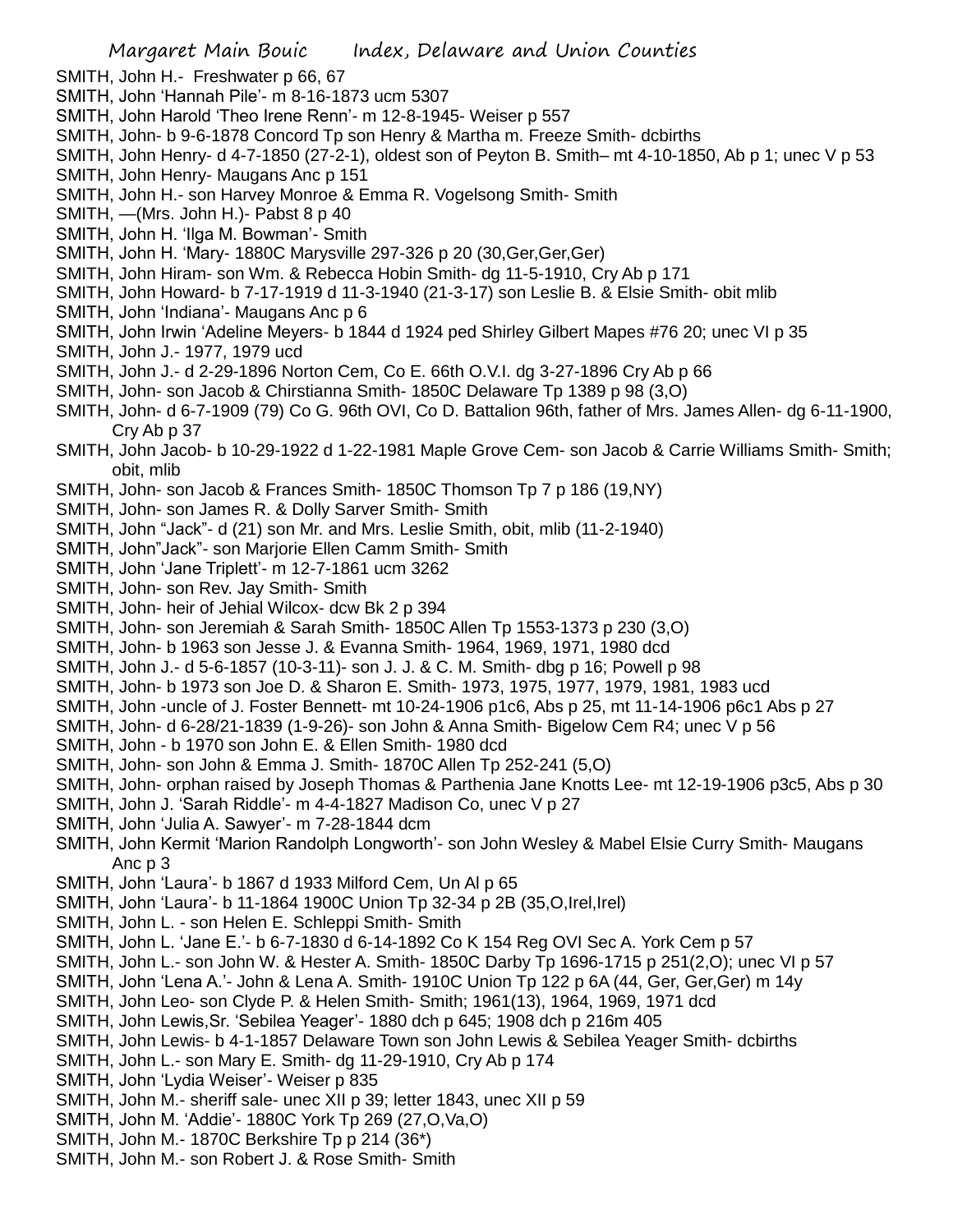- SMITH, John 'Malinda Scott'- m 8-14-1834 ucm 324
- SMITH, John 'Margaret'- 1870C Dover Tp 8 p 1 (21,O); 1880C Leesburg Tp 321 p 32 (30,O,O,O)
- SMITH, John- son Marjorie Ellen Camm Smith- Smith
- SMITH, John 'Martha Hewit'- m 10-23-1827 Madison Co, unec V p 28
- SMITH, John 'Mary'- 1850C Marlborough Tp 40 p 183 (45,Ireland)
- SMITH, John 'Mary'- parents of John William Smith- Smith
- SMITH, John 'Mary A. Hathaway'- m 2-6-1848 ucm 1293; 1850C Leesburg Tp 313 p 49
- SMITH, John 'Mary J.'- mt 5-17-1905 p6c3, Abs p 14
- SMITH, John 'Mary J.'- b 8-1841 d 12-31-1930 Oakdale I p 96 (D-R9-1), Civil war 1880C Allen Tp 13-15 p 2 (38,O,O,O); 1900C Allen Tp 47-49 p 3A (58,O,O,Ky) m 38y; 1910C Allen Tp 114-116 p 5A (68,O,O,Ky) m 49y
- SMITH, John 'Mary Jane Triplet'- b 8-5-1841 m 12-7-1862/1 (Hearl) d 12-31-1930- ped Lewis E. Graham #575 20; unec V p 9, slip, XVIII p 10; obit George Smith, mlib
- SMITH, ---- b 2-24-1885 Radnor Tp son John & Mary Krazeska Smith- dcbirths
- SMITH, John 'Mary Gray'- lic m 9-2-1852 ucm (Hearl); unec VII p 57
- SMITH, John M. 'Gemima Suddeth'- license 3-14-1840 ucm 623
- SMITH, John 'Mary Katherine Guey'- parents of Mabel Prince- Smith
- SMITH, John 'Mary Gray'- license 9-2-1852 ucm 1848
- SMITH, John 'Mary Moore'- m 9-26-1836 ucm 397
- SMITH, John 'Mary Weiser'- Weiser p 774
- SMITH, John 'Mary Wright'- son Andrew J. & Mary Glass Smith- 1880 dch p 854
- SMITH, John Mason 'Ora M. Stockwell'- b 1-15-1837 m 10-18-1866 d 9-19-1916 (79-8-4) Sunbury Cem- son John R. & Sarah South- 66th Ohio Reg.- dg 3-7-1911, Cry Ab p 16; dg 9-22-1916, dg10-6-1916, Cry Ab p 94, 97
- SMITH, —(Dustin, Mrs. E. B.)- dau John Mason & Ora M. Stockwell Smith- dg 10-6-1916, Cry Ab p 97
- SMITH, John 'Melinda Derfey'- m 2-5-1867 ucm 4130
- SMITH, John M. 'Gemima Sudduth'- m 3-14-1840 ucm 623, unec V p 2
- SMITH, John M.- son Lloyd A. & Ardith Juelke Smith- Smith; 1949 ucd
- SMITH, John M. 'Mary Crum'- b 1814 d 1884 son Hugh & Sarah Smith- ped Charlotte Bretz Wiley #129 12; unec VIII p 46
- SMITH, John 'Mary Sickles'- m 8-20-1846 dcm
- SMITH, John Milton 'Margaret Herron'- b 7-18-1913 m 7-21-1944 son John Milton & Minnie Moore Smith-Weiser p 97
- SMITH, John Milton 'Minnie Moore'- b 10-2-1876 m 2-7-1901 d 12-1-1943 son James W. & Mary Elizabeth Weiser Smith- Weiser p 96
- SMITH, John M.- son Mrs. Maud Fout- Smith
- SMITH, John M. 'Naomi Carver'- 1880 dch p 671;1908 dch p 405
- SMITH, John M. 'Phebe Elvia Darrow'- m 9-16-1876, mt 3-7-1888 p3c6, Abs p 44
- SMITH, John N.- mt 6-8-1852
- SMITH, John N.- b 3-1853 1900C York Tp 175 p 8A (47,O,O,O) wid
- SMITH, John N. 'Adda J. Greene'- m 11-27-1878 ucm 6375
- SMITH, John N.- son Job & Mary Smith- 1870C Liberty Tp Un Co 65 p 8 (16,O)
- SMITH, John 'Nancy Holmes'- m 7-2-1840 dcm
- SMITH, John N. 'Beverly'- son John F. & Susan A. Smith- Smith
- SMITH, John N. 'Mary A. Hathaway'- m 2-6-1848- unec III p 39, VII p 39 ad, of D. H, Hathaway
- SMITH, John 'Nettie Boylan'- Maugans Anc p 232
- SMITH, John 'Nettie Loveless'- Loveless p 6
- SMITH, John N. 'Sarah Orahood- m 1-7-1843 ucm 854; unec VI p 3
- SMITH, John O. 'Doris'- 1910C Marysville 4th ward 1150-164 p 6B (28,O,O,O) m 2y
- SMITH, John O.- son Leonidas H. & Elizabeth Smith- 1870C Marysville-Paris Tp 270-273 p 11 (8,O)
- SMITH, John 'Omy Buck'- m 9-5-1804 onwq I
- SMITH, John Orlando "Smitty"'Helen''Helma Shuler'- b 6-3-1913 m(2) 1937 d 2-8-1988 Fla- Smith
- SMITH, John O. R, 'Sarah Belle Vining'- b 4-1839 m 12-14-1864 dcm son John D. & Drusella W. Wilcoxan
- Smith- dumch p 2257; 1908 dch p 405; hadc p 54; Pabst Pion II p 252; 1850C Trenton Tp 902 p 73 (46,Pa)
- SMITH, John- son Paul & Lucinda Smith- 1860C Jerome Tp 82-80 p 12 (1,O); 1870C Jerome Tp 177-169 p 23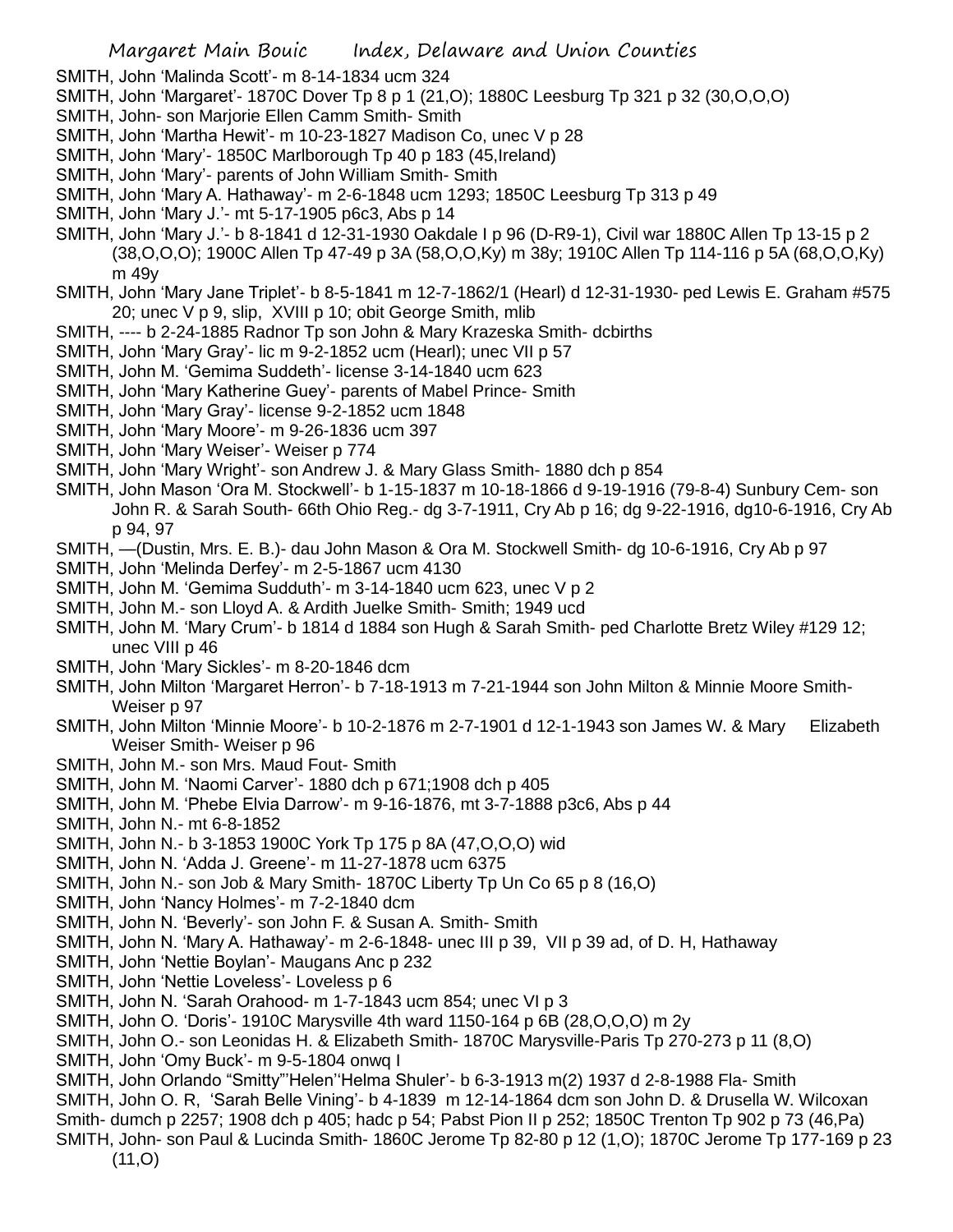- SMITH, John P.- son Carl & Laura Smith- 1910C Richwood 237-215 p 9A (5/12,O,O,O)
- SMITH, John- son Phillip & Margaret Smith- 1850C Delaware Town 1276 p 93 (18,O)
- SMITH,John R.-1880 dch p 696;1840C Berkshire Tp p 181 (30-40); 1870C Berkshire Tp p 214 (66\*)
- SMITH, John- d 8-7-1875 (3y3m) Genoa Tp son Ralph & J. S. Smith- dcdeaths
- SMITH, John R.- d 2-11-1879 978-2-7) Berkshire Tp, b Penn- dcdeaths
- SMITH, John R. 'Bernedene L.;- 1980 dcd
- SMITH, John 'RebeccaTracy'- b 12-14-1832 m 5-27-1853- unec XVII p 4; 1883 uch V p 446, 447
- SMITH, John Richey 'Sarah B. Martin'- dcq Marian Smith Hagelgans 8
- SMITH, John R.- son Lawrence W., Sr. & Helen R. Smith- Smith
- SMITH, John R. 'Sarah'- parents of John Mason Smith- dg 10-6-1916, Cry Ab p 97
- SMITH, John- brother Robert H. Smith- Smith
- SMITH, John b 11-29-1956 son Robert Hall,Jr. & Catharine Augusta Muhlenberg Smith- Weiser p 171
- SMITH, John- son Robert James & Mary Haines Smith- 1860C Claibourne Tp 788-769 p 103 (17,O)
- SMITH, John (28-1959) son Rev. Robert K. & Catherine Smith- Smith
- SMITH, John 'Rosanna'- 1850C Troy Tp 2613 p 137 (35,O)
- SMITH, John- son Rose Smith- 1860C Dover Tp 243 (10,O)
- SMITH, John 'Ruth Revolo'- m 4-11-1849 dcm
- SMITH, D. John IV 'Cynthia Anne Patrick'- b 1958 m 12-1976 son D.John III & Phyllis Smith- Smith; 1971, 1973, 1975, 1979 ucd
- SMITH, D. John III 'Phyllis'- 1971, 1975, 1977, 1979, 1981, 1983 ucd
- SMITH, D. John 'Ruth I. Simons'- b 3-24-1907/8 m 9-17-1931 d 10-7-1979 Milford Cem-son Noah & Bertha Cook Smith-Smith; obit, mlib (brown); parents of Fredrick Stephen, D. John III- Smith; 1971, 1973, 1975, 1977, 1979 ucd
- SMITH, D. John III- son D. John & Ruth I. Simons Smith- Smith
- SMITH, John S.- hmp p 139 John S.- 1883 uch V p 58
- SMITH, John 'Salinda'- 1880C Leesburg Tp 43 p 4 (33,O,O,O)
- SMITH, John- son Samuel S. & Elizabeth Smith- 1870C Claibourne Tp 92-90 p 12 (6,O)
- SMITH, John- son Samuel & Sally Bailey Smith- 1883 uch V p 257
- SMITH, John 'Sarah A.'- 1880C Taylor Tp 130-131 (35,O,O,O)
- SMITH, John Smiley 'Mary Jane Fleming'- m 6-8-1865 dcm
- SMITH, John- son Solomon & (Per)Melia Smith- 1850C Millcreek Tp 2058-2079 p 299 (3,NY); 1860C Leesburg Tp 379 (12,O)
- SMITH, John T.- b Delaware Co.,d 9-30-1923 (79y) Oakdale 3581 (B95); hjt p 195; Civil war
- SMITH, John T. 'Clara'- b 1844 Del Cp d 9-30-1923 Co F. 66 OVI Civil War Oakdale II p 41 )(G-R5-6); 1900C Marysville 1st ward 277-285 p 12B (56,O,-,O) m 37y; 1910C Paris Tp-Marysville 186-191 p 7A (66,O,O,O) m 43y
- SMITH, John T. 'Clarissa Simmons'- parents of Frank "Pete" Smith
- SMITH, John T.- brother David H. Smith- mt 7-25-1900 p6c1, Abs p 13
- SMITH, John Thurman 'Sophia'- d 4-30-1965 (65) Oak Grove Cem
- SMITH, John T.- son Jacob & Eliza Smith- 1850C Scioto Tp 2346 p 142 (6,O)
- SMITH, John T. ' Lavana Simmons'- m 6-6-1868 ucm 4391; 1870C Jerome Tp
- SMITH, John Vincent 'Philomena Berger'- b 10-10-1854 m 1-31-1888 d 6-5-1904 son George Washington & Mary Ann Saum Smith- ped Gale Eugene Smith 4 #320, unec XVIII p 57
- SMITH, John W.- Pabst Pion II p 194
- SMITH, John W.- 1961 dcd
- SMITH, John W. (74-1948) Paris Tp, uninf p 29, to State Hospital 8-11-1953
- SMITH, John W. 'Bessie Shaw'- Smith parents of Dorothy Jean Crabbe
- SMITH, John W.- son David & Elizabeth Smith- 1880C Claibourne Tp Richwood 92-97 (12,O,O,O)
- SMITH, John Wesley 'Darcus Ann Haynes'- m 7-26/24-1850 ucm 1548; unec VII p 60; 1883 uch V p 453
- SMITH, John Wesley 'Mabel Elsie Curry'- b 5-2-1889 m 5-31-1918 son George Parks & Ida Florella Arthur Smith- Maugans Anc p 3
- SMITH, John W. 'Carrie White'- m 10-1-1898 ucm (Hearl)
- SMITH, John W.- son George W. & Esther Smith- 1850C Thomson Tp 115 p 190 (2,O); 1860C Leesburg Tp 448 (12,O)
- SMITH, John Whitmore 'Esther Ann Keyes'- b 5-22-1824 m 5-26-1844, d 7-20-1901 (77-1-28) ; mt 7-24-1901 p 7c3, mt 7-31-1901 p8c3, Abs p 8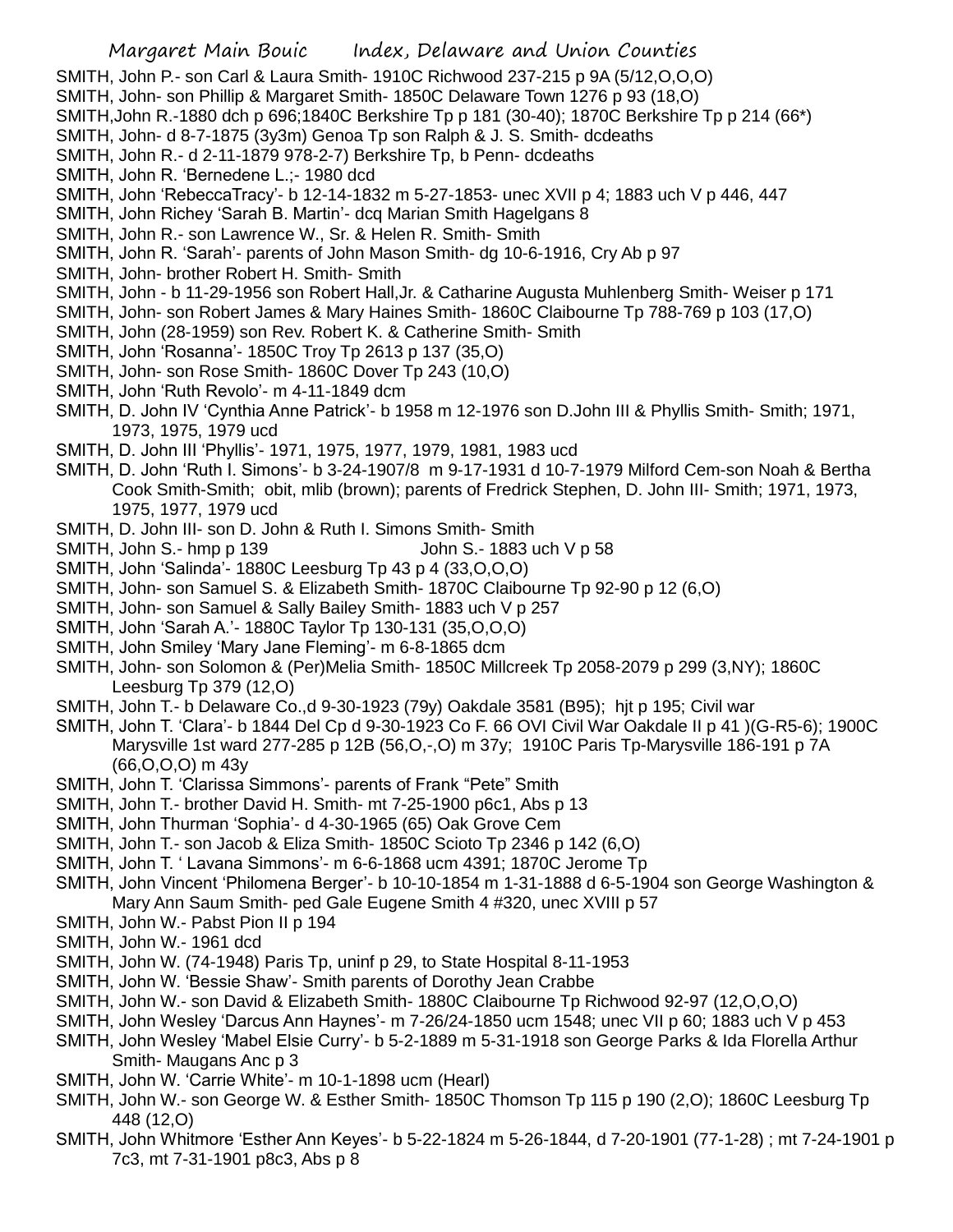- SMITH, John W. 'Hester A.'- 1883 uch V p 226; unec VI p 56 1850C Darby Tp 139 (26,O); 1860C Darby Tp 447-449 p 63 (36,)1880C Darby Tp 163 p 17 (56,O,Vt,Mass)
- SMITH, John- son William A. & Audrey K. Burton Smith- Smith; 1961 (8), 1964 dcd
- SMITH, John W. 'Bessie Lee'- b 2-1875 d 1953 Oakdale I p 115 (F-R4-8); 1900C Taylor Tp 224-25 p 1B (25,O,-,O) m 1y
- SMITH, John W. ;'Esther A.'- b 5-22-1824 d 7-20-1901 Unionville Cem, DJ p 34; 1870C Marysville-Paris Tp 190 p 21 )(46,O)
- SMITH, John- son William H. & Sarah Smith- 1850C Harlem Tp 641 p 57 (14,O)
- SMITH, John- b 7-18-1870 Thompson Tp son Wm. & Martha Hogin Smith- dcbirths
- SMITH, John- b 1-1857 brother-in-law of William & Magdalena Ell- 1900c Marysville 1st ward 217-219 (43,O,O,O)
- SMITH, John William 'Caroline Skates'- m 2-14-1863 dcm
- SMITH, John William- b 10-5-1983 son John & Mary Smith- Smith
- SMITH, John- son Wm. Edward Smith- dg 9-24-1907 Cry Ab p 71
- SMITH, Rev. John W. 'Sarah McGarry'- 1908 dch p 629
- SMITH, John W.- son Rev. John W. & Sarah McGarry Smith- 1908 dch p 629
- SMITH, Johnna C. (Arnott, Mrs. Wesley F.)- m 3-14-1987 dau John "Jack" C. & Mary Smith- Smith; Arnott; 1977, 1983 ucd
- SMITH, Johnnie- son Ralph & Julia H. Carter Smith- 1880 dch p 854
- SMITH, Johnny-d, 6 m- ch of Johnny Smith, mt 2-27-1884, Abs p 4
- SMITH, Jolie (Moskel, Mrs. John)- dau Dr. Douglas Smith- Smith
- SMITH, Jolyn Denise (Herriott, Mrs. John)- Carr (111431932); Herriott 5,6; Rittenhouse 5,6
- SMITH, Jon.- mt 8-15-1860 (60) Licking Co
- SMITH, Rev, Jonas- 1908 dch p 771
- SMITH, Jonathan Michael- (3 ½- 1975) son Roger & Shirley Kelley Smith- Smith
- SMITH, Jonathan- son Theresa Ellen Gallup Smith- Smith
- SMITH, Jonathon 'Anna Neilson'- dcq Marian Smith Hagelgans 26; Florabel Carpetner Lacher 26; Mary Arnold Marriott 14; Pabst 96. 97, 98. 101
- SMITH, Jonathon- son Herbert H. & Beatrice Smith- Smith
- SMITH, Jonathan H. 'Nancy Ellen VanHook'- m 1-7-1851- dcc Dean Leibold 14
- SMITH, Joni Joy (Durham, Mrs. James Thomas)- m 8-18-1994 dau Gerald L. & Lois K. Smith- Smith
- SMITH, Jorine ? B.- 1910C Darby Tp 199 (50,O,Vt,Vt)
- SMITH, Joseph- consent- unec IV p 66; hjt p 87; 1883 uch IV p 504, 529, 530
- SMITH, Joseph- Pabst 7 p 4
- SMITH, Joseph- b 1895 d 5-14-1927 (32) Oakdale 3917 (E360) I p 57
- SMITH, Joseph- Mormon leader- McKitrick p 135
- SMITH, Joseph- 1835 men p 11 #70 p 13 Bennington Tp
- SMITH, Joseph- 1870C Radnor Tp p 473 (9)
- SMITH, Joseph- Ost. Pres. C- mt 5-19-1886, Abs p 24
- SMITH, Joseph- 1860C Allen Tp 837-847 p 115 (14,O)
- SMITH, Joseph- son Aaron & Sophia Smith- 1860C Allen Tp 750-753 p 103 (16,O)
- SMITH, Joseph- b 9-1897 son Albert & Maude Smith- 1900C Liberty Tp Un Co 289-296 p 130 (2,O,O,O)
- SMITH, Joseph- b 6-1-1883 Oxford Tp son Almond & Mary Claypool Smith- dcbirths
- SMITH, Joseph A.- son Leland R. & Kathleen Louise Miller Smith- Smith
- SMITH, Joseph A. 'Eva M. Palmore/Palmer'- b 2-6-1870 m 6-12-1877 d 5-11-1905 Oakdale I p 52 (E-R53-1); mt 5-17-1905 p6c3- son John & Mary J. Smith, Abs p 14m 6-12-1897 ucm (Hearl); Smith; 1900C Allen Tp 23-25 p 2A (30,O,O,O)
- SMITH, Joseph 'Amand'- b 8-1845 ; 1900C Dover Tp 176-178 p 8 (54,O,O,O)
- SMITH, Joseph B.- 1850C Marlborough Tp 58 p 184 (1,O)
- SMITH, Joseph B.- d 7-30-1864 (24) at Norton,O. Dg 8-12-1864 Cry Ab p 42
- SMITH, Joseph B.'Mary E. Sink'- b 10-12-1905 m 12-11-1935 d 4-5-1980 Oakdale Cem- son Walter H. & Catherine Becker Smith- Smith; obit mlib (brown)
- SMITH, Joseph C.- son Joseph & Mary Smith- 1860C Allen Tp 854-864 p 117 (11,O)
- SMITH, Joseph C.- son Lawrence E. & Barbara A. Smith- Smith
- SMITH, Joseph- son David & Betty Hough Smith- Smith
- SMITH, Joseph D.- b 1-1870 son Joseph Randall & Susan Hoover Smith- 1870C Dover Tp 12 p 2 (4/12,O)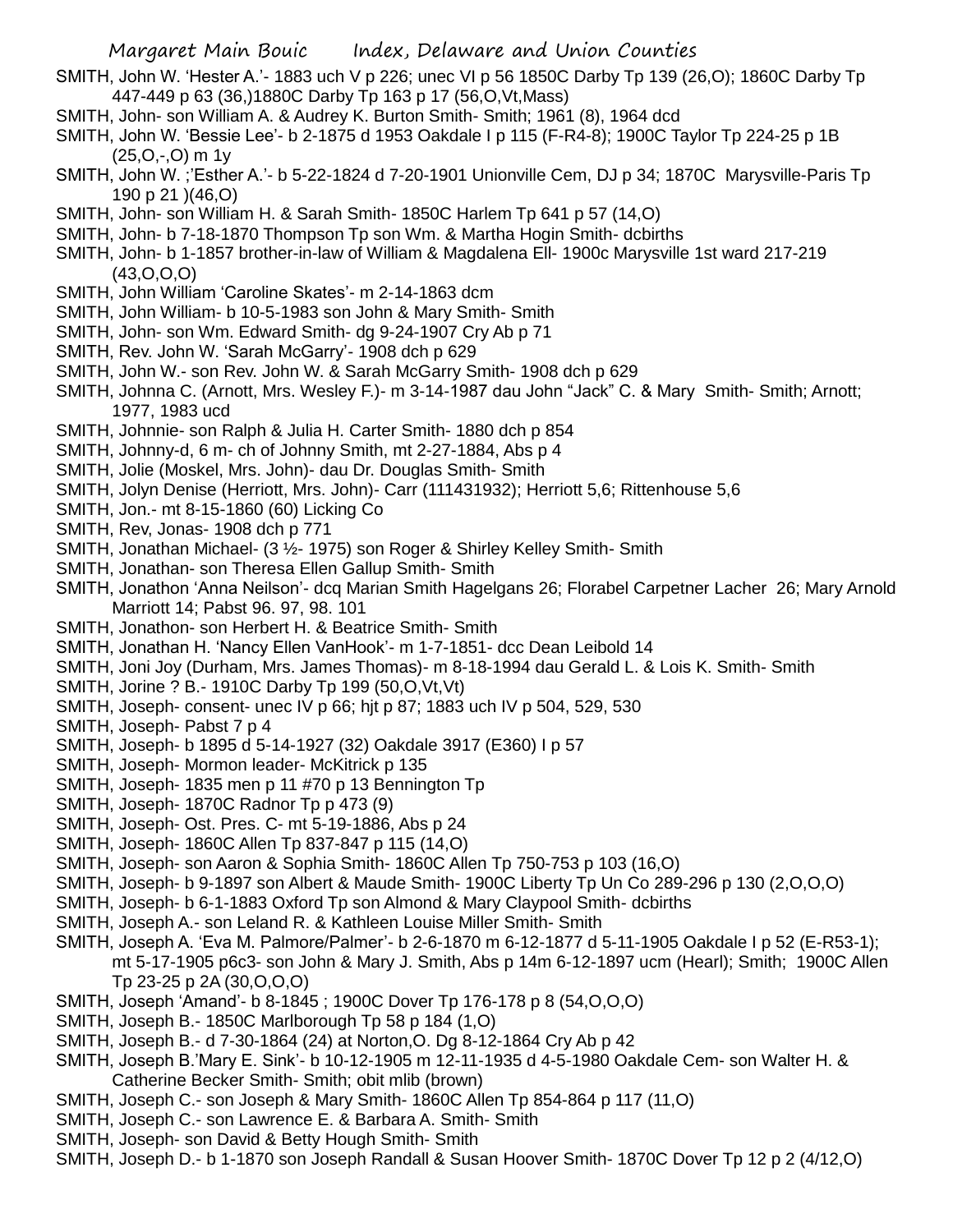- SMITH, Joseph 'Eliza Hartrum'- m 12-7-1843 dcm
- SMITH, Joseph 'Emaline'- 1870C Taylor Tp 199-190 p 24 (19,O); 1880C Liberty Tp Un Co 155-159 p 17 (35,O,O,O); 1900C Lib Tp 154-158 p 7A (57,O,O,O) m 30y
	- SMITH, Joseph 'Emma Draper- m 10-3-1868 ucm 4443
- SMITH, Joseph F. 'Della'- b 7-28-1924 d 3-5-1993 (68) Rich Hill Cem- son John H. & Melissa Allen Smith-**Smith**
- SMITH, P. Joseph- son Frank W. & Lucia B. Scheiderer Smith- Smith
- SMITH, Joseph- b 1971 son Frank E. & Lurliene Y. Smith- 1983 ucd
- SMITH, Joseph F.- son William & Arvilla Draper Smith- b 10-1884; 1900C Allen Tp 133-137 p 6B (15,O,O,O); 1910C Millcreek Tp 14 p 7A (25,O,Iowa,O)
- SMITH, Joseph H.- 1870C Marlborough Tp p 411 (5m)
- SMITH, Joseph H. 'Clarissa?'- 1910C Leesburg Tp 95-98 p 4A (67,Pa,Pa,Pa) m 45y
- SMITH, Joseph H. 'Hannah J. Bonnett'- b 1840 m 11-2-1865 ucm 3836 d 9-16-1919 Army Oakdale I p 120 (F-R5-15)- son Arad Smith- 1860C Leesburg Tp 378 (18,Pa); 1870C Leesburg Tp 147-153 p 18 (30,Pa);1880C Paris Tp 172-176 p 17 (40,Pa,Pa,Pa); 1900C Leesburg Tp 187-189 p 8B (59,Pa,Pa,Pa) m 34y; mt 7-26-1899 p1c2; Abs p 59
- SMITH, Joseph H. 'Lida L.'- b 3-1865 Smith; 1900C Leesburg Tp 265-268 p 11B (35,O,O,O) m 3y
- SMITH, Joseph H.- son Mrs. Maud Fout- Smith
- SMITH, Joseph- b 1977 son Leland R. & Kathleen Smith- 1979, 1981, 1983 ucd
- SMITH, Joseph 'Louisa'- b 10-1828; 1880C Leesburg Tp 90 p 9 (51,O,Va,O); 1900C Leesburg Tp 111-112 p 5B (71,O,O,O) wid
- SMITH, Joseph 'Ludia Condit'- m 11-16-1840 dcm
- SMITH, Joseph 'Lydia- Pabst 5 p 6, 17, 25; 1850C Trenton Tp 934 p 75 (34,O)
- SMITH, Joseph 'Martha Bonner'- m 1-7-1842 Madison Co, unec IX p 65
- SMITH, Joseph 'Mary'- 1860C Allen Tp 854-864 p 117 (50,O)
- SMITH, Joseph 'Matilda'- 1850C Troy Tp 2620 p 137 (22,O)
- SMITH, Joseph 'Nancy Acres'- m 6-9-1825 Madison Co- unec V p 16
- SMITH, Joseph O. 'Lida C. d 6-28-1962 (89) bur Piketon son Leroy F. & Harriet Bradford Smith- brother Walter, Mary Smith- obit Lida C., mlib; 1949, 1959, 1962 ucd
- SMITH, Joseph P.- Pabst 1 p 42, 6 p 38, 8 p 2 ; 1840C Brown Tp (40-50); 1880 dch p 467; 1908 dch p 205
- SMITH, Joseph P.- 1830C Scioto Tp ;
- SMITH, Joseph 'Phebe Barber'- m 3-28-1838 dcm
- SMITH, Joseph R.- 1883 uch IV p 477
- SMITH, Joseph R. 'Amanda J. Myers'- m 9-24-1891 ucm (Hearl)
- SMITH, Joseph R.,Jr. 'Norma J.'- 1964 dcd
- SMITH, Joseph- son Joseph R.,Jr. & Norma J. Smith- 1964 dcd
- SMITH, Joseph Randolf. 'Susan Hoover'- b 8-28-1845 m 12-22-1864 ucm 3656 d 1-25-1920 son Spencer E. & Amy Andrews Smith- ped Ted Clifton 6; lpc p 24; unec XXI p 44; 1870C Dover Tp 12 p 2 (24,O)
- SMITH, —(Mrs. Joseph R.)- d Monday 6-29-1904 p 7 c1(35) Mt. Herman Abs p 18
- SMITH, Joseph T. 'Eleanor Morrison'- son William & Lydia Piersol Smith- Peirsol 4,5; Beckley 4,5; Herriott 4,5; Turney 6,7; 1910C Millcreek Tp 78-82 p 4A (2,O,O,O)
- SMITH, Joseph Thurston 'Alice Margaret Peterson''Vesta Mae Crump'- b 9-10-1923 div m(1) 9-13-1944 (2) 8- 22-1963 son Sidney Bailey & Elsie Mary Sloan Smith- McKitrick p 166
- SMITH, Joseph W.- d 10-16-1988 (75) Fla- Smith
- SMITH, Rev. Joseph W.- M. E. church- unec XIII p 45, XVII17, XVIII p 33; 1915 uch p 217; 1883 uch V p 34; unvmec p 38
- SMITH, Joseph- d 1947 son Walter W. Smith- Smith
- SMITH, Josephine- 1870C Orange Tp p 425 (18)
- SMITH, Josephine Anastasia Gearon- dau John & Johanna D'Connell Gearon- dcc Helen Gearon McMillen, see 2
- SMITH, Josephine- dau Andrew J. & Mary Smith- 1850C Genoa Tp 472 p 46 (3,O)
- SMITH, Josephine (Carter, Mrs. )- dau Clarence E. & Nellie I. Smith- Smith
- SMITH, Josephine (Carter, Mrs. )- dau William Lawrence & Bell Smith- Smith
- SMITH, Josephine C.- b 2-1869 dau Robert B. & Margaret Westlake Smith- 1883 uch V p 447; 1870C Leesburg Tp 123-128 p 15 (2,O); 1880C Leesburg Tp 194 p 20 (12,O,O,O)
- SMITH, Josephine D.- sister William B. & Eva K. Smith- 1910C Paris Tp 67-64 p 4B( 41,O,Pa,O)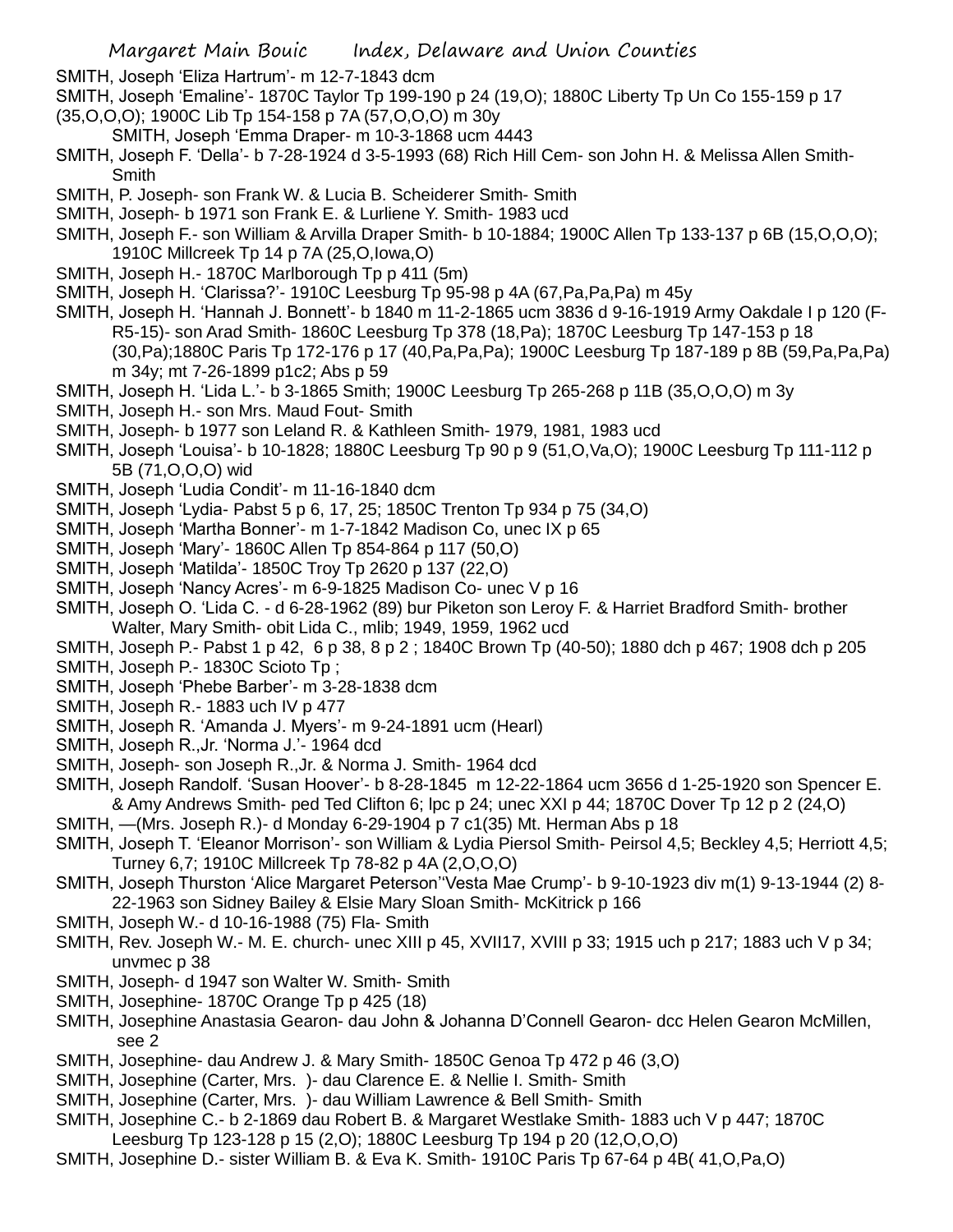- SMITH, Josephine- b 4-1856 dau Elizabeth A. Smith- 1880C Marysville 138-159 p 6 (-,O,O,O); 1900C Marysville 1st ward 361-377 p 15B (44,O,O,O); 1910C Marysville 15 p 1A (54,O,O,O)
- SMITH, Josephine (Mrs. George)- 1880C Taylor Tp 117-118 p 11 (25,O,Md,Md)
- SMITH, Josephine- dau Israel & Elizabeth W. Smith- Smith; 1860C Marysville 1481-1473 p 195 (3,O); 1870C Marysville-Paris Tp 186 p 21 (14,O)
- SMITH, Josephine M.- 1967 ucd
- SMITH, Josephine M. Bates (Mrs. Florizel)- b 1861 lic m 11-1-1886 ucm (Hearl) d 1900 dau Asa G. & Cyntha A. Woodworth Bates- 1915 uch p 579
- SMITH, Josephine (Raudabaugh, Mrs. George Edward)- b 6-16-1911 m 3-23-1931 dau Carl Cornelius & Besse Albertina Shultz Smith- Weiser p 634
- SMITH, Josephine- b 2-29-1868 d 5-1959 Oakdale Cem- dau Robert Lee & Margaret Westlake Smith- Smith
- SMITH, Josephine Shirk (Mrs. George W.)- b 9-1876 m 3-1-1884 d 5- 1953 (77) Claibourne Cem p 83- dau Joseph Shirk, obit Francis, mlib; obit Glenn D., mlib (brown); 1900C Allen Tp 29-31 p 2A (23,O,unk,unk) m 7 ym 3 ch; 1910C Allen Tp 23-24 p 1 (33,O,O,O) m 17y 7 ch, 6 living
- SMITH, Dr. Josephus 'Elizabeth Carson''Eliza Ann Earhart'- b 10-16-1828 m(1) 12-18-1850 (2) 3-2-1862 d 1907 son John & Rebecca Tracy Smith- Co I 168th ONG, Claibourne Cem p 38; 1883 uch V p 447; mt 7-19-1899 p8c4; Abs p 58
- SMITH, Josephus- son Josephus & Eliza Ann Earhart Smith- 1883 uch V p 447
- SMITH, Joshua Brent- b 9-22-1986 son Brent & Rae Ann Bowen Smith- Smith
- SMITH, Joshua David Lee- b 5-8-1991 son Herman & Geonita Morris Smith- Smith
- SMITH, Joshua 'Elizabeth'- son Paul & Lucinda Smith- 1850C Jerome Tp 1793-1814 p 263 (7,O); 1860C
- Jerome Tp 82-80 p 12 (17,O); 1870C Jerome Tp 178-170 p 23 (27,O)
- SMITH, Joshua Ray- b 1-20-1994 son Nevin & Jean Parrott Smith- Smith
- SMITH, Josiah- Pabst 8 p 2
- SMITH, Josiah- 1835 men p 17 #100 p 26 Brown Tp
- SMITH, Josiah 'Ellen Fox'- Maugans Anc p 79
- SMITH, Josiah- son Hiram H. & Sophia Arnold Smith- Pabst 6 p 85
- SMITH, Josiah M.- d 7-24-1840 (56-4-0) Pabst Pion I p 86, II p 194, 198; Pabst 2 p 6, 5 p 2; dgb p 15; Powell p 96; 1820C Delaware Tp
- SMITH, Josiah- son Thomas P. & Sophia Smith- 1850C Brown Tp 2899 p 160 (10,O)
- SMITH, Josie- b 1856 d 9-29-1917 Oakdale I p 12 (E-K16)
- SMITH, Josie B.- b 10-31-1889 Berkshire Tp son W. N. & Roxy Kempton Smith- dcbirths
- SMITH, Josie Bell- b 5-28-1888 Orange Tp dau F. E. & Annie Withrow Smith- dcbirths
- SMITH, Josie C. Warner (Mrs. George W.)- m 6-19-1877 ucm 6084
- SMITH, Josie- sister Eva, Will Smith- 1949 ucd
- SMITH, Josie F.- 1880C York Tp 272 p 26 (25,O,O,Pa) housework with Philander & Lucy Smith
- SMITH, Josie I. Fraker (Mrs. Lee)- d 7-27-1974 (63) Fairview Mem. Pk- sister Andrew Franker- Smith
- SMITH, Josie (Mrs. Samuel Lee)- d 1974- Smith
- SMITH, Jovonny- b 1965 ch Fred W. & Arthena Smith- Smith; 1967, 1971, 1973, 1975, 1977, 1983 ucd
- SMITH, Joy Celyn Kay- dau Leonard E. & Nelson Clark Smith- Weiser p 274
- SMITH, Joy E.- 1975, 1977, 1979, 1981 ucd
- SMITH, Joy- b 1956 dau Russell & Norma Smith- 1973 ucd
- SMITH, Joy (Stager, Mrs. Larry) -dau Earl & Esther C. Bradford Smith- Smith
- SMITH, Joy (Tull, Mrs. John)- dau Russell H. & Norma Nelson Smith- Smith
- SMITH, Joyce A. (Mrs. Harold A.)- 1971, 1973 ucd
- SMITH, Joyce (Mrs. Jack T.)- Smith; 1969, 1971 dcd
- SMITH, Joyce (Mrs. Robert B.)- 1971 dcd
- SMITH, J. R.- 1840C York Tp 304 (40-50) J. R.- mt 9-9-1857, mt 10-14-1857
- SMITH, J. R. 'Amanda J.' mt 7-13-1904 p10c6; Abs p 19
- SMITH, J. 'S'.- Claibourne Cem p 29 J. S.- 1883 uch IV p 536, V p 226
- SMITH, J. T.- 1883 uch IV p 486
- SMITH, Juanita- dau Bill B. & Betty A. Smith- 1961 (2) dcd
- SMITH, Juanita Russell (Mrs. Frank)- m 4-9-1944 Smith
- SMITH, Judge- father of Mary Matilda Smith- mt 4-21-1858, Abs p 28
- SMITH, ---dg 5-22-1863 Cry Ab p 32, partner in Ohio Monitor
- SMITH, Judiah- 1915 uch p 407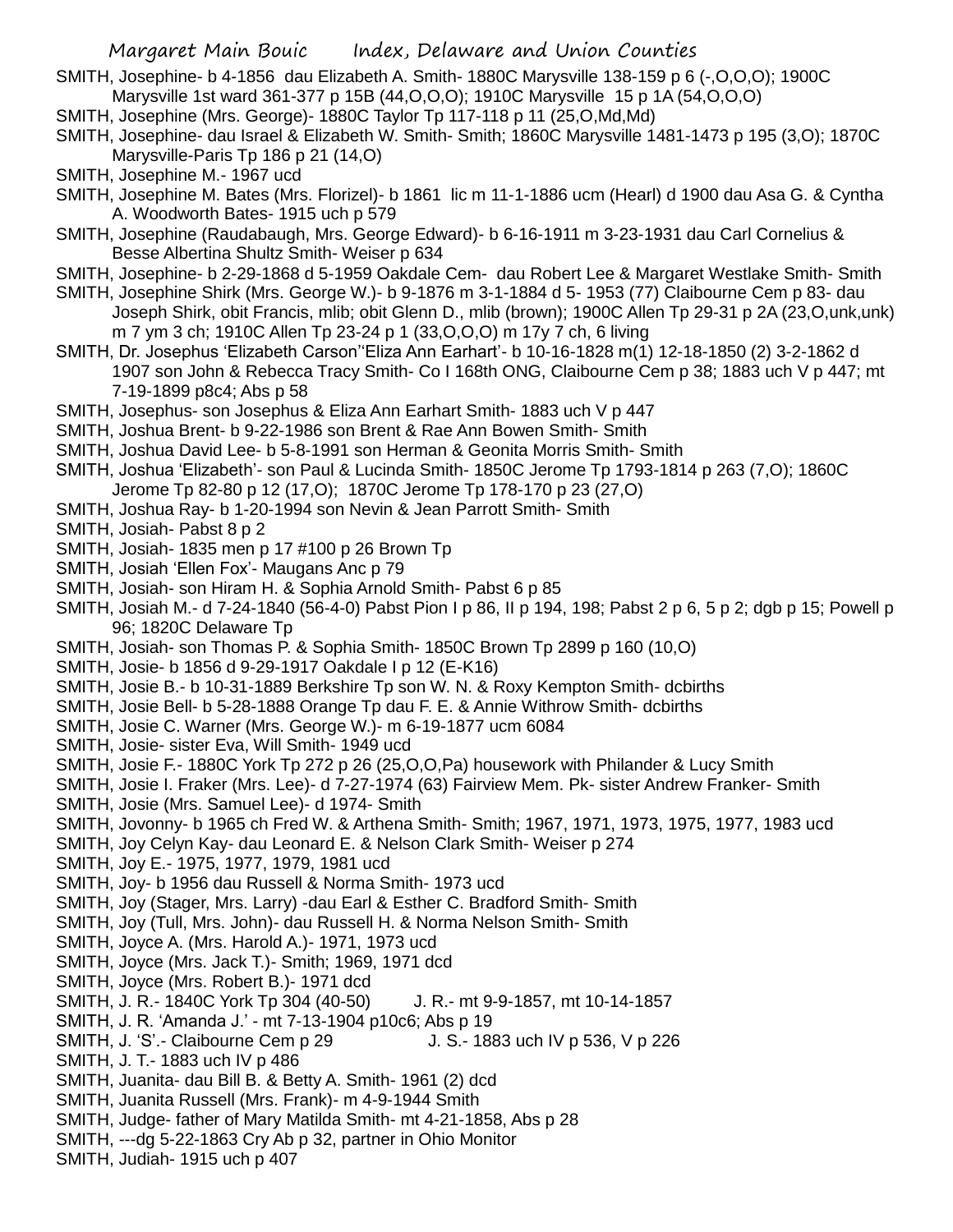- SMITH, Judi Dunkelberger (Mrs. Dan)- m 7-24-1993 dau Paul & Betty Dunkelberger- Smith
- SMITH, Judith Boley (Mrs. Ron)- d 7-12-2000 (58)- dau Judson & Ruth Boley- Smith
- SMITH, Judith Borat (Mrs. )- Champaign Co history- unec XIII p 8
- SMITH, Judith Curry (Mrs. )(Ohnsman, Mrs. Ellsworth L. "Larry"- 1985 uch p 107
- SMITH, Judith Diann Cribb (Mrs. Dr. David Ronald)- m 6-22-1991 dau Aubrey & Judith Cribb- Smith
- SMITH, Judith Ellen- dau Lester W. & Opal Marjorie Spain Smith- 1985 uch p 131
- SMITH, Judith May (Levetin, Mrs. Ronald Gene)- m 9-18-1965 dau Ward Smith- Smith
- SMITH, Judith S. (Kellogg, Mrs. Thomas H.)- m 8-17-1820 Madison Co, unec IV p 52
- SMITH, Judy (Carmickle, Mrs. )- dau David & Betty Hough Smith- Smith
- SMITH, Judy- b 1951 dau Charles G. & Ruby K. Smith- 1964, 1969 ucd
- SMITH, Judy- lived with Chalmer G. & Dortha Trout- 1959 (14) ucd
- SMITH, Judy (Mrs. Don)- parents of Kathryn Leigh Smith, Michael Smith
- SMITH, Judy E. (Mrs. Thomas N.)- 1971 dcd
- SMITH, Judy (Hixson, Mrs. John)- m 1960- McKitrick p 130
- SMITH, Judy (Hubbard, Mrs. Dennis)- dau Dale & Lois Joan Staley Smith- Smith
- SMITH, Judy Kay Beacon (Mrs. Gerald Lee)- m 2-15-1967 dau Raymond Beacom- Beacom
- SMITH, Judy Kayle- dau Dale M. Smith- Smith
- SMITH, Judy K. (Mrs. Donald D.)- 1977 ucd
- SMITH, Judy K. (Mrs. William D.)- 1979. 1981, 1983 ucd
- SMITH, Judy (Levetin, Mrs. Ron)- dau Ward & Edith Hanby Smith- Smith
- SMITH, Judy (Mrs. Ronald)- Smith
- SMITH, Judy- dau Ward & Edith Smith- 1949 ucd
- SMITH, Judy (Weaver, Mrs. )- dau David Smith- Smith
- SMITH, Judy (Weeks, Mrs. Harry D.)- m 6-16-1962- dau Kenneth & Gertrude A. Smith- Smith
- SMITH, Julia A.(Lockwood, Mrs. T. E.) (Mrs. Job)- m 10-27-1875 ucm 5775 d Sunday dau Pelthiah Stafford- mt 5-1-1907 p4c3, Broadway, Abs p 44; 1880C Liberty Tp Un Co 47-48 p 6 (51,Vt.Vt,NY) 1900C Taylor Tp 199-204 p 8A (71,Vt,.VT,NY), wid, 7 ch 5 living; mt 3 p 17
- SMITH, Julia Angeline Bell (Mrs. George J.)- m 11-15-1853 ucm 2031; mt 11-23-1853, Abs p 13; unec XVI p 30
- SMITH, Julia Ann- d 8-9-1848 (5y3m) dau E. D. & Betsey, Smith Cem R5, Mad Co- unec VII p 37; footstones, l. C. S. and C. S.
- SMITH, Julia Ann- dau Jacob & Frances Smith- 1850C Thomson Tp 7 p 186 (17,NY)
- SMITH, Julia Ann (McKitrick, Mrs. James)- McKitrick p 261
- SMITH, Julia Ann- dau Marvin G. & Mary Ellen Lowey Smith- Weiser p 273
- SMITH, Julia A. (Poppleton, Mrs. Samuel)- m 2-1-1808- 1908 dch p 315, 870; dumch p 363
- SMITH, Julia A. Sawyer (Mrs. John)- m 7-28-1844 dcm
- SMITH, Julia (Avery, Mrs. Frederick Denison)- d 6-24-1855 Powers Pat p 17
- SMITH, Julia (Cobb, Mrs. )- dau James Edward & Julia Smith- Smith
- SMITH, Julia- dau Gilbert Smith- dcw Bk 3 p 405
- SMITH, Julia H. Carter (Mrs. Ralph)- m 10-24-1844 dcm- 1880 dch p 854; 1850C Genoa Tp 282 p 29 (24,Ct); 1870C Genoa Tp p 453 (45)
- SMITH, Julia (Mrs. James Edward)- Smith
- SMITH, Julia Louise Robinson (Mrs. Mark Dana)- m 9-8-1984 dau Donald L. Robinson- Smith
- SMITH, Julianna "Juli" (Brady, Mrs. David)- dau J. Kitchel & Naomi Elizabeth Hartzler Smith- Smith
- SMITH, Julia Kay- dau Charles E. Smith- Smith- 1961(12), 1964, 1969 dcd; engaged to Daniel Joseph Brinkman
- SMITH, Julia Robinson (Mrs. Mark)- Smith dau Donald & Ruth Robinson- Smith
- SMITH, Julia Safford (Mrs. Job) (Lockwood, Mrs. Thomas Edward)- m(1) 10-22-1845 (2) 10-27-1875 1985 uch p 92; mt 11-3-1875
- SMITH, Julia W. Cannon (Mrs. William F.)- b 3-3-1916 d 11-1-1996 (80) bur Canton- dau Howard L. & Jennie Webb Cannon- Smith
- SMITH, Julie Ann Pierson (Mrs. David Paul II)- m 9-18-1993 dau John & Janet Pierson- Smith
- SMITH, Julian Constable'Mary Lee Spence''Harriette Wannamaker Byrd'- b 9-11-1885 m(2) 2-25-1920 son William James & Mary Anna Ash Smith- Nash p 111
- SMITH, Julian (McKitrick, Mrs. James)- m 11-5-1846 dcm
- SMITH, Julianne- 1975 ucd
- SMITH, Julianne (Farese, Mrs. )- b 2-10-1955 dau Tucker Phillip & Janet Zuspan Smith,Jr.- 1985 uch p 130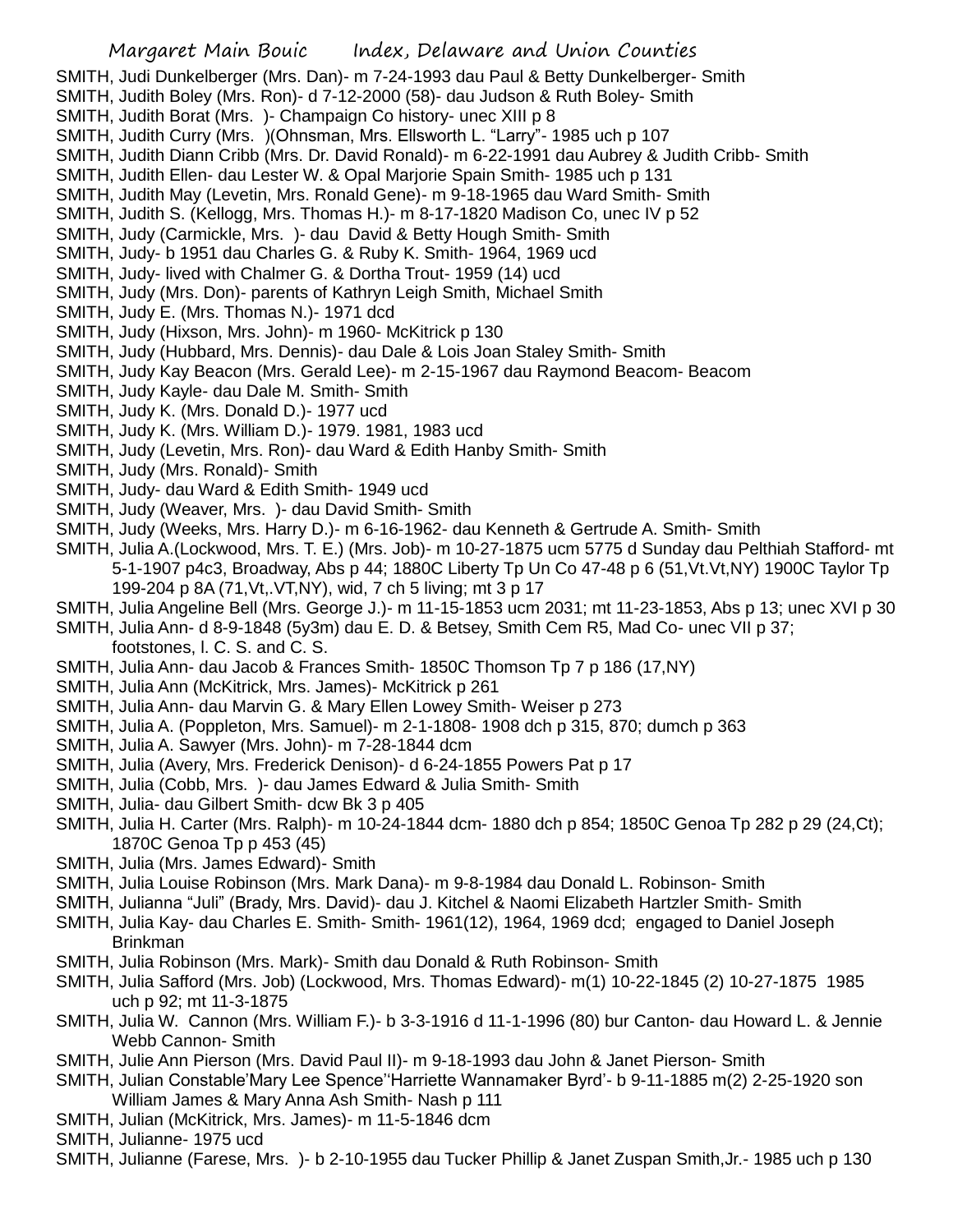- SMITH, Julie- 1973 ucd
- SMITH, Julie E. Sullivan (Mrs. Charles)- m 4-13-1889 ucm (Hearl)
- SMITH, Julie- b 4-16-1986 twin dau Patrick & Marilyn Burns Smith- St. Paul p 21
- SMITH, Julie Sue (Moskel, Mrs. John Arlon)- dau Dr Douglas L. Smith- Smith
- SMITH, Julyan- dau Jacob Smith- dcw Bk 3 p 230
- SMITH, June Eileen (Hessey, Mrs. )(Mrs. )- d 7-8-1973 (44)- Oak Grove Cem- Smith
- SMITH, June E.- dau Esther Smith- Smith
- SMITH, June (Jolly Mrs. )- dau Forrest & Nellie L. Bishop Smith- Smith
- SMITH, June (McKittrick, Mrs. Neely John)-McKitrick p 109
- SMITH, June (Shinaberry, Mrs. Marvin)- dau Great & Alta Smith- obit Weldon R., mlib
- SMITH, June Stenner (Mrs. Fredric G.)- obit Fredric G., mlib- 1979, 1981, 1983 ucd, teacher
- SMITH, June- d 8-12-1898 (1y8m) Oakdale I p 163 (C-6)- dau William S. & Lydia Smith
- SMITH, Junie (Mrs. J. C.)- 1967 ucd
- SMITH, Junior- son Charles & Ruth Smith- 1959 ucd
- SMITH, Junius H. 'Ann Felkner'- b 1821 d 1865- Hutchisson p 27
- SMITH, Justice Lennel- b 6-9-1881 Delawar Town son Nathan & Olivia J. Donaldson Smith- dcbirths
- SMITH, Justin H.- son Elias E. Smith- 1850C Union Tp 1357-1375 p 203 (6/12,O)
- SMITH, Justus B.- Powers Pat p 155
- SMITH, Dr. J. W.- Pabst Pion II p 457
- SMITH, J. W.- AllenTp unec XVI p 43
- SMITH, J. W.- d 7-23-1891 (59-7-9) Marlborough Tp- dcd
- SMITH, J. W.- 1908 dch p 405; dumch p 359; hadc p 97 (Concord Tp, 1900)
- SMITH, J. W. 'Anna M.'- 1910C Dover tp 20 p 1B (40,O,WVa,O) m 11y
- SMITH, —d 2-28-1902 (1d) Concord Tp ch J. W. & Grace Boyer Smith- dcd
- SMITH, J. W. 'N'- djlm p 99
- SMITH, Kameron Douglas- b 5-22-1995- son Joel & Kristie Conrad Smith- Smith
- SMITH, Karaz- b 1966 ch Almon R. & Barbara J. Smith- 1981 ucd
- SMITH, Karen Ann- b 9-21-1953 dau George R. & Betty Newsome Smith- Weiser p 509
- SMITH, Karen (Mrs. Elwood)- 1961, 1980 dcd
- SMITH, Karen Ann- dau Ray & Sandy Smith- Smith; engaged to Paul Franklin Staley
- SMITH, Karen- b 1965 dau Fred L. & Camille A. Smith
- SMITH, Rev. Karen- dau Harold A. & Betty Lee Ghent Smith- Smith
- SMITH, Karen (Herbert, Mrs. )- dau Porter Alden & Donna Barnes Smith- Smith
- SMITH, Karen- b 1963 dau James & Ruth Smith- 1967, 1971, 1973 ucd
- SMITH, Karen- b 1965 dau Jimmie R. & Loraine D. Smith- 1967 ucd
- SMITH, Karen June Pierce (Mrs. Monte Allen)- m 11-14-1981 dau Larry R. Pierce- Smith
- SMITH, Karen Lynn- b 10-15-1954 dau David Leroy & Janet Husted Smith- Maugans Anc p 12
- SMITH, Karen Shuck (Mrs. William Ray)- m 8-15-1964 Smith; 1969, 1971 dcd
- SMITH, Karen S. (Mrs. William R.)- 1967, 1973, 1975, 1977, 1979, 1981, 1983 ucd
- SMITH, Karen Sylvia (Watkins, Mrs. Charles)- b 9-25-1934 m 5-22-1959 dau Neil & Bertha Elizabeth Lilly Smith- Weiser p 634
- SMITH, Karen (Mrs. W. Dale)- Smith
- SMITH, Kari Studebaker (Mrs. Jeffrey)- m 8-3-1996 dau Larry & Sharon Studebaker- Smith
- SMITH, Karin- b 1957 dau Alice L. Smith- 1973, 1975 ucd
- SMITH, Karl K. 'Marion/Marilyn'- b 1-30-1916 d 4-14-1991 (75) Green Mound Cem- son Orrie & Mary Hack Smith- - brother Daisy Hunter- Smith; 1961, 1964, 1969, 1971, 1980 dcd
- SMITH, Kate- 1870C Delaware Town p 296 (19)
- SMITH, Kate Iona- dau George & Gertrude Smith- dg 1-7-1908, Cry Ab p 84
- SMITH, Kate (Jackson, Mrs. Frank)- unec I p 19
- SMITH, Katharine (Mrs. Alva)- 1880C Jerome Tp 265-275 p 29 (62,O,NY,NY)
- SMITH, Katharine (McIntire, Mrs. Herbert Joy)- McIntire (17394)
- SMITH, Katherine- dau Henry E. & Mildred C. Smith- 1961 (12), 1964, 1969 dcd
- SMITH, Katherine- b 1957 dau Jimmie R. & Loraine D. Smith- 1959, 1962, 1967 ucd
- SMITH, Katherine M.- 1971 dcd
- SMITH, Katherine M. (Mrs. Harold)- 1961, 1974, 1969, 1971, 1980 dcd
- SMITH, Katherine Neal (Mrs. Durwood B.)- obit Durwood B, mlib, obit Walter Raleigh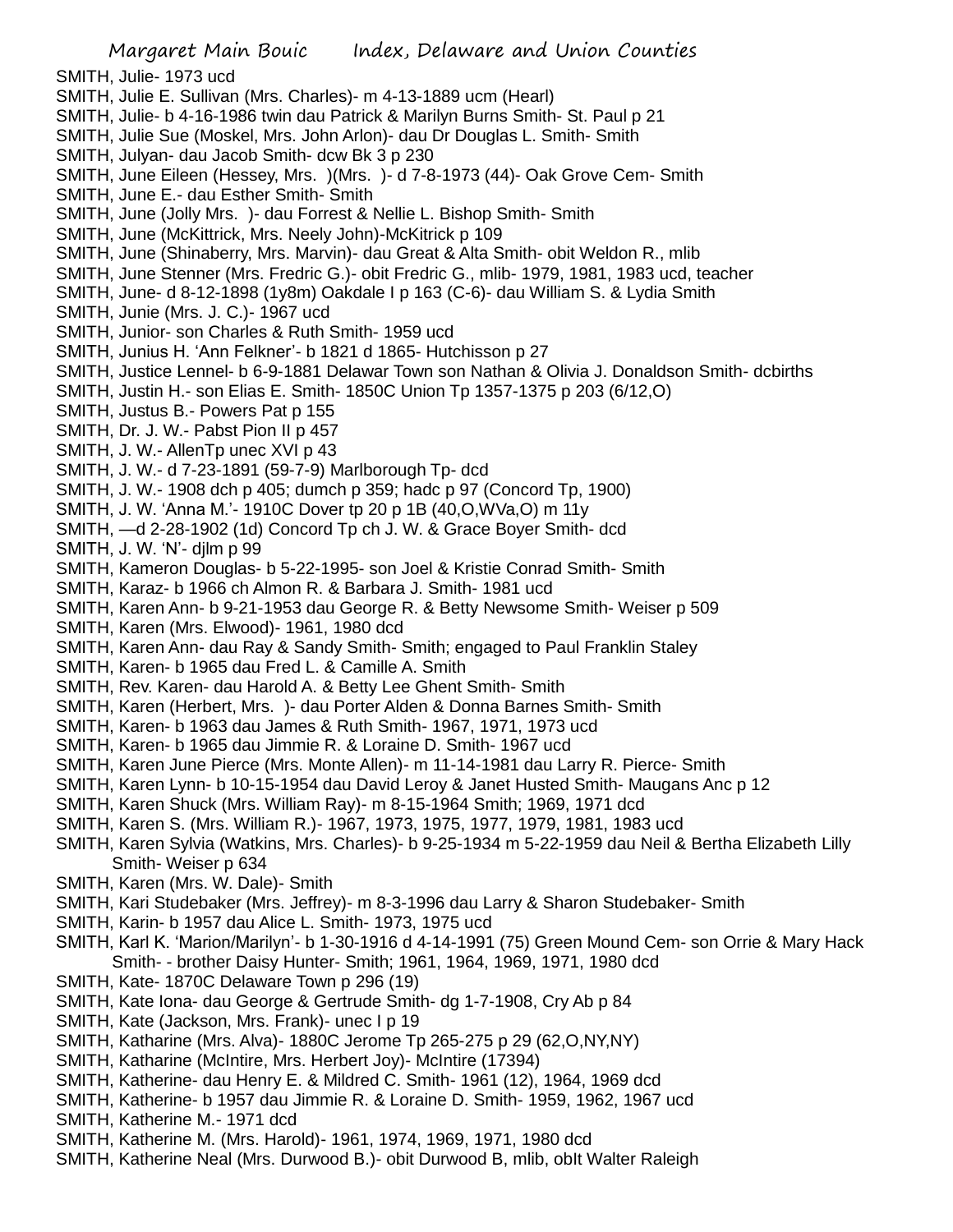- SMITH, Katherine (Mrs. Walter H.)- Smith
- SMITH, Katheryne (Mrs. Glenn K.)- Smith; 1961, 1964, 1969, 1971, 1980 dcd
- SMITH, Kathie (Price, Mrs. )- dau D. L. & Mary M. Smith- Smith
- SMITH, Kathleen Ann (Mrs. Robert E.)- parents of Dawn Marie Irwin- Smith
- SMITH, Kathleen (Mrs. Bobby D.)- 1973, 1981, 1983 ucd
- SMITH, Kathleen (Mrs. Charles E.)- parents of Jennifer Lynn Smith Jackson- Smith
- SMITH, Kathleen (Mrs. Charles H.)- 1975, 1979, 1981 ucd
- SMITH, Kathleen- dau Clarence & Alice Messmer Smith- obit, Clarence, mlib
- SMITH, Kathleen- dau Clois C. & Naomi Smith- 1961 (15) dcd
- SMITH, Kathleen- dau Earle C. & Jean Hagenlocker Smith- Hagenlocker 3
- SMITH, Kathleen- b 2-11-1943 dau George L. & Alma J. Weiser Smith- Weiser p 509
- SMITH, Kathleen Huffaker (Mrs. Joey Edwin)- m 7-26-1970 dau Eugene S. Huffaker Smith
- SMITH, Kathleen (Mrs. Leland R.)- 1975, 1973, 1979, 1981, 1983 ucd
- SMITH, Kathleen Louise Miller (Mrs. Leland R.)- b 5-2-1946 m 6-20-1970 d 1-15-2000 (53) St. Joseph Cem, Cols. - dau Peter & Dorothy Duckworth Miller Smith
- SMITH, Kathleen- dau Minor & Addie Barnett Smith- Smith
- 
- SMITH, Kathleen (Mrs. Robert)(Sparrow, Mrs. )- mother of Darren Dominic Smith- Smith
- SMITH, Kathleen Sue Loker (Mrs. Charles Ray)- sister Mrs. Albert Moro- Smith
- SMITH, Kathleen- b 1971 dau William R. & Karen S. Smith- 1973, 1975, 1979 ucd
- SMITH, Kathrine/Catherine/Katren (Shaver, Mrs. John)(Mrs. David)- b 1786 d 6-23-1865 dau Alexander & Catherine Baker McKitrick- McKitrick p 60, 126
- SMITH, Kathryn E. (Brubaker, Mrs. Lawrence G.)- b 7-15-1910 m 1-10-1936 d 8-25-1988 (78) Oakdale Cemdau Harmon & Clara Sellers Smith- Smith
- SMITH, Kathryn Foster (Freshwater, Mrs. Thomas)- Freshwater p 148
- SMITH, Kathryn Grace Ufferman (Mrs. Delbert)- d 5-7-1994 (96) bur Long Bottom- dau Frederick & Floretta Rhoades Ufferman- Smith
- SMITH, Kathryn- b 11-10-1923 dau Harold & Nellie Ebert Smith- Giffen 1642531
- SMITH, Kathryn- b 1956 dau James W. & Marie Smith- Smith; 1971, 1973 ucd
- SMITH, Kathryn Leigh- dau Don & Judy Smith- Smith- engaged to Daniel Bokman Chin
- SMITH, Kathryn Margaret (Codrick, Mrs. William H.)(Brochettie, Mrs. Louise Va.)- b 1-6-1913 m(1) 6-4-1930 (2) 10-16-1948 dau Paul James & Irene Beatrice Rusk Smith- Weiser p 693
- SMITH, Kathryn Mary (Ripper, Mrs. Eugene Edward)- m 11-24-1990 dau Richard & Betty Smith- Smith
- SMITH, Kathryn M. Tyler (Mrs. Harold)- b 8-31-1920 d 6-3-1999 (78) Fairview Mem. Pk- dau Louis & Bertha Henrietta Jahn Tyler- Smith
- SMITH, Kathryn- dau Dr. Richard W. Smith- Smith- engaged to Robert J. Winston
- SMITH, Kathryn S. (Cordell, Mrs. Paul E.)- m 9-26-1992 dau David E. Smith- Smith
- SMITH, Kathryn (Shoaf, Mrs. )- dau Charles Edward & Lillie Weaver Smith- Smith
- SMITH, Kathy (Arms, Mrs. )- dau William Ray & Karen Shuck Smith- Smith
- SMITH, Kathy (Askins, Mrs. Britt)- dau Paul Allen Smith- Smith
- SMITH, Kathy- b 1966 dau David E. & Pat M. Smith- 1977, 1979, 1981, 1983 ucd
- SMITH, Kathy Dawn (Nolting, Mrs. Garrie Kay)- m 6-18-1977 dau Dale & Lois Joan Staley Smith- Smith
- SMITH, Kathy- b 1965 dau Pat A. Smith- 1981 ucd
- SMITH, Kathy- b 1968 dau Paul, Jr. & Bonnie Smith- 1971 dcd Kathy- 1964 dcd, Lib Tp
- SMITH, Kathy (Mrs. Randy)- Smith
- SMITH, Kathy (18-1974) dau Prof. Richard Smith- Smith
- SMITH, Kathy- lived with Robert & Denise Smith- 1980 dcd
- SMITH, Kathy (Stevens, Mrs. ) dau Robert E. & Madeline D. Thomas Smith- Smith
- SMITH, Kathy- b 1971 dau William R. & Karen Smith- 1977, 1981, 1983 ucd
- SMITH, Kathy- dau William Smith- Smith- engaged to James Arms II
- SMITH, Kathy Worthington (Dunn, Mrs. Gregory Thomas)- m 6-20-1970 dau Glenn Kirk & Katheryne L. Smith-1961 (17), dcd
- SMITH, Katie (2-1987)- dau Mike & Rose Smith- Smith
- SMITH, Katie Neal (Mrs. Durward)- m 8-18-1891 ucm (Hearl)
- SMITH, Katrina- b 1955 dau Isaac R. & Barbara Smith- 1969, 1971 dcd
- SMITH, Katy- 1870C Paris Tp 188-189 p 25 (58,Bav)
- SMITH, Kay (Mrs. Gary)- 1969 dcd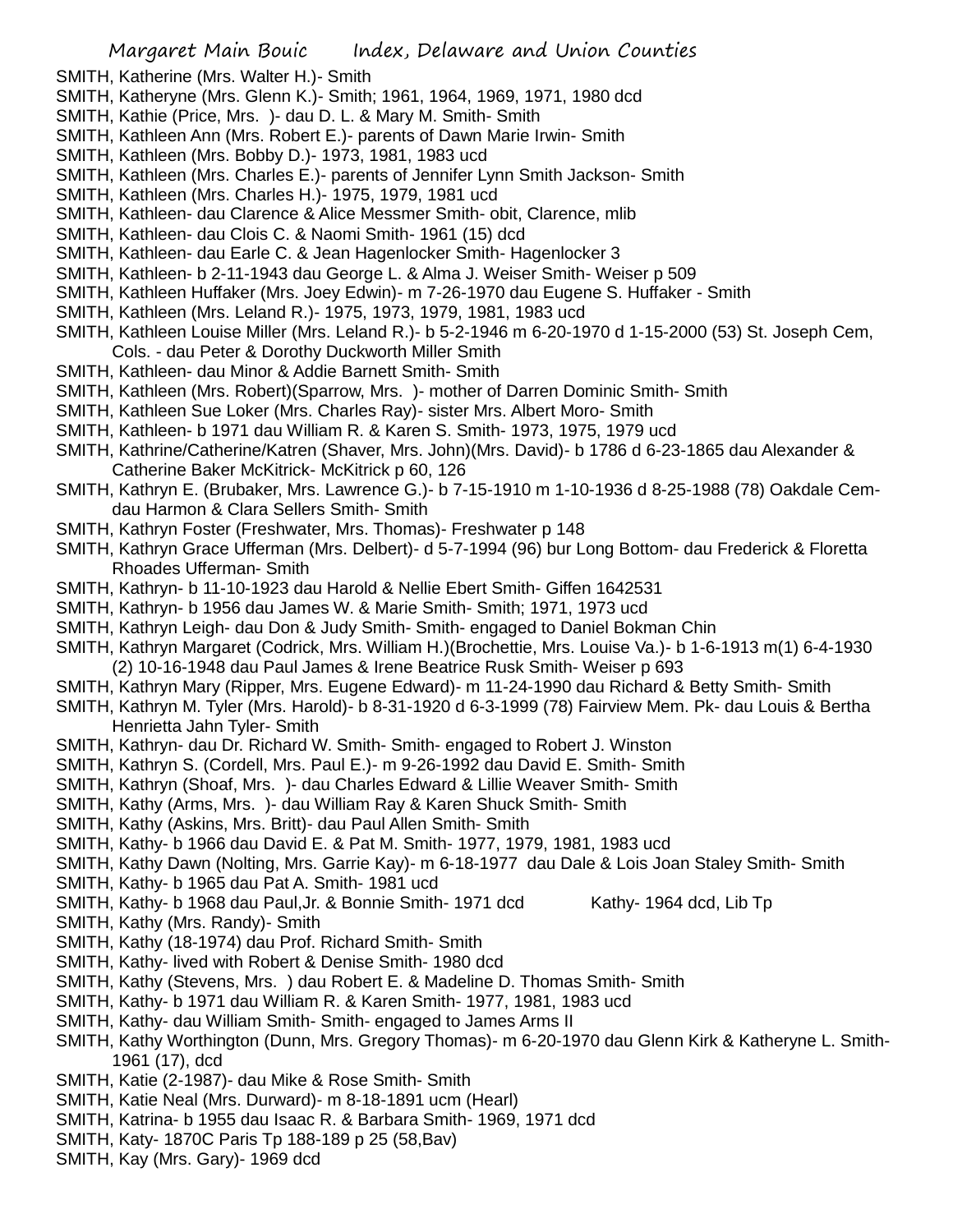- SMITH, Kay (Luzader, Mrs. Donald)- dau George Eugene & Ruth Smith- obit George Eugene, mlib (brown)
- SMITH, Kay (Northy, Mrs. )- dau Ruth, sister Lud Frank Smith- Smith
- SMITH, Kay (Swadener, Mrs. )- dau Alden C. Smith- obit Alden C., mlib (brown)
- SMITH, Kayann- b 9-21-1947 d 3-7-1967 bur Middleburg- dau Charles & Marion Boring Smith- Smith
- SMITH, Keener B. 'Emily Jane Bond'- b 1821 d 1885 son Thomas & Elizabeth Smith- dcc Susan Cain Jackson 18
- SMITH, Keith- b 1962 son Alice L. Smith- 1973, 1975 ucd
- SMITH, Keith Cameron- b 9-25-1957 son Donald Archie & Joan Speedie Smith- Weiser p 722
- SMITH, Keith F. 'Mary'- 1964, 1969, 1971, 1980 dcd
- SMITH, Keith-b 1962 son Paul Allen & Ethel Smith- Smith; 1864, 1969, 1971, 1980 dcd
- SMITH, Keith- son Paul R. & Clarice Smith- 1949 ucd
- SMITH, Keith- son Ruth Smith, brother Lud Frank Smith- Smith
- SMITH, Kelly- unec XXII p 61
- SMITH, Kelly- b 1970 ch Almon R. & Barbara Smith- 1979, 1981, 1983 ucd
- SMITH, Kelly Ann- b 1971 dau Richard D. & Anita K. Smith- 1980 dcd
- SMITH, Kelly Ann- dau Dr. & Mrs. Charles Strane- engaged to Joseph Christopher Gharrity
- SMITH, Kelly- dau Harold & Nancy Pollard Smith- Smith
- SMITH, Kelly G.(Gaddis, Mrs. Merle D )- b 1963/2 m 6-29-1985 dau Bernis & Ruby Smith- Smith; 1969, 1971, 1980 dcd
- SMITH, Kelly- b 1968 ch Robert B. & Joyce Smith- 1971 dcd
- SMITH, Kelsey Rachelle- b 1-28-1989 dau Nevin & -- Parrott Smith- Smith
- SMITH, Kendall 'Dot Ann Smith'- m 12-24-1967 son Chester K. Smith- Smith
- SMITH, Kendrick- 1971 ucd
- SMITH, Kenneth A. 'Gertrude A.'- Smith
- SMITH, Kenneth D.- 1976 dch p 227
- SMITH, Kenneth- son Emor L. Sr. & Glenna Mae Morris Smith- Smith
- SMITH, Kenneth- son Francis & Dorothy Daniels Smith- obit Kenneth, mlib; obit Francis, mlib
- SMITH, Kenneth- son Harry & Elizabeth Weiland Smith- Weiser p 775
- SMITH, Kenneth- father of Kevin Bryan Smith- Smith
- SMITH, Kenneth O. -son George T. & Laura Polly Stewart Smith-Smith; father of Mrs. Richard Harp
- SMITH, Kenneth- son Joseph O. & Lida C. Violet Smith- obit Lida, mlib; Smith
- SMITH, Kenneth- son Orson & Lida Smith- 1910C Union Tp 127 p 6A (34,O,O,O)
- SMITH, Kenneth 'Thelma Rosette'- b 5-4-1908 m 5-19-1928 d 12-30-1989 (81) Price Cem, djlm p 70 -son Frank M. & Myrtie Hayes Smith- Smith; 1949 ucd
- SMITH, Kenneth W.- son Forest W. Smith Forest W., mlib (brown)
- SMITH, Kenneth W. 'Ruth M. Betts'- m 1942 son Francis M. & Myrtle Hayes Smith- Smith; obit Ruth, mlib (brown)
- SMITH, Kenny- son Myron & Marilyn Marjorie Carr Smith- 1985 uch p 22
- SMITH, Kerry- b 1966 son Dr. & Mrs. Almon R. & Barbara Smith- Smith; 1979, 1983 ucd- engaged to Leanne **Quick**
- SMITH, Kerry A.- son Jerry K. & Marlean L. Webster Smith- Smith
- SMITH, Kevin- b 1958 son Alice L. Smith- 1973, 1975 ucd
- SMITH, Kevin Bryan 'Kimberly Kay Price'- m 7-8-1983 son Kenneth Smith- Smith
- SMITH, Kevin G.- son Woodrow E. & Eleanor Smith- Smith Turney; Piersol
- SMITH, Kevin- b 1977 son Dale & Christie A. Smith- 1981, 1983 ucd
- SMITH, Kevin David- son David & Rose Marie Smith- Smith- engaged to Karlin Michelle Robinson
- SMITH, Kevin Matthew-b 9-29-1980 son Christopher Frank & Regina Forsythe Smith- St. Paul p 85
- SMITH, Kevin- (7-1987) son Ronald D. & Rosalyn Smith- Smith
- SMITH, Keziah (Phillips, Mrs. Elijah Hart)-Phillips p 80
- SMITH, Kim- b 1963 ch Alice L. Smith- 1973, 1975 ucd
- SMITH, Kim (Mrs. Brian)- Smith
- SMITH, Kim (Mrs.Nathan)- parents of Brittany Alexandria Smith- Smith
- SMITH, Kimberly Kay Price (Mrs. Kevin Bryan)- m 7-8-1983 dau David Price- Smith
- SMITH, Kimberly (Kirk, Mrs. )- dau Herbert H,. & Bernice Smith- Smith
- SMITH, Kimberly- b 1979 ch Ralph M. & Tami Smith- 1980 dcd
- SMITH, Kimberly (Roberts, Mrs. )- b 1962 dau Harley A. & Shelby Binghan Smith- Smith; 1969, 1980 dcd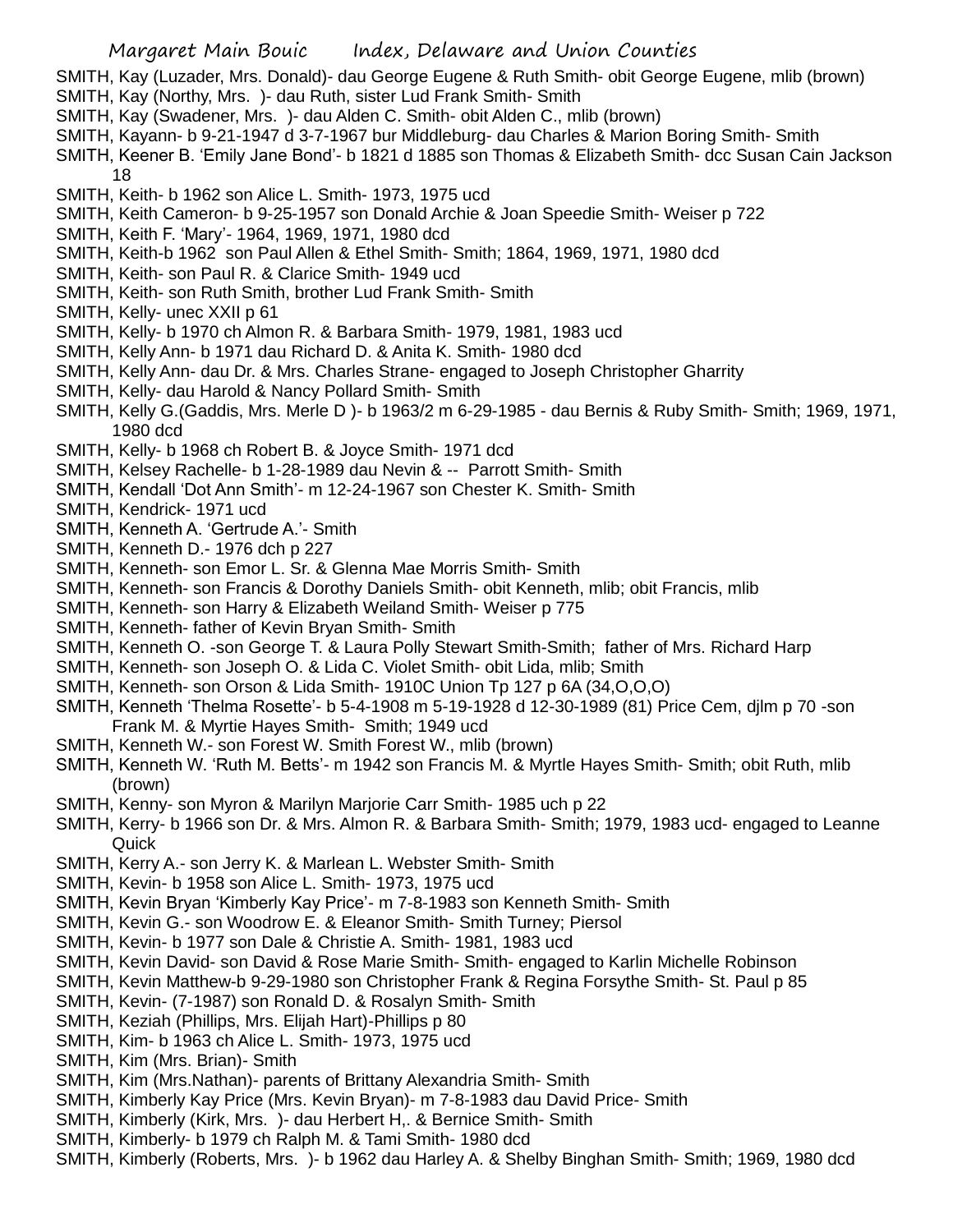SMITH, Kimberly (Shannon, Mrs. Steven)- m 12-10-1977- Smith SMITH, Kimberly- b 1960 dau Thomas & Betty L. Smith- 1971, 1973, 1977, 1979 ucd SMITH, Kirk- son Glenn K. & Katheryne L. Smith- 1961 (12), 1964 dcd SMITH, Kirk- son Harold & Nancy Pollard Smith- Smith SMITH, Kirk 'Rebecca'- 1980 dcd SMITH, J. Kitchel 'Naomi Elizabeth Hartzler'- Smith; 1980 dcd SMITH, Kittie- attended funeral of Mrs. Cory- dg 8-27-1895, Cry Ab p 35 SMITH, Kitty (Rice, Mrs. Charles)- m 2-7-1891 ucm (Hearl) SMITH, Knowlton W.- son Whitfield & Virginia Turner Smith- Smith SMITH, Kramer- son Jonathan & Anna Neilson Smith- Pabst 6 p 98 SMITH, Kristi Diane Conrad (Mrs. Joel Eric)- m 7-13-1986 dau Jesse L. Conrad- Smith SMITH, Kristin- dau Jim & Becky Smith- engaged to Bradley Gibson- Smith SMITH, Kristina (Mrs. David E.)- Smith SMITH, Kristina Joy- b 11-13-1975 dau Roger & Shirley Kelley Smith- Smith SMITH, Kristy (Mrs. William)- Smith SMITH, Kurt William 'Virginia Llynn Hall'- m 6-21-1986 son Gary L. Smith- Smith SMITH, L.- mt 1-22-1851 CCC (1875 Orange Tp) SMITH, Laben- son Jacob B. & Mary J. Smith- 1870C Paris Tp 154-155 p 21 (15,O) SMITH, Labita Jean- b 1-1-1975 d 1-2-1975 Oller Cem- dau Terry Lee & Mary Jones Smith- Smith SMITH, Laboret E.- son William & Mary C. Smith- 1880C Scioto Tp 57 (6,O,Saxony, Bavaria) SMITH, L. (Mrs. D.)- mother of Eva Maris- mt 2-22-1860, Abs p 6 SMITH, Lafayette B.- Powers Pat p 273; 1850C Delaware Town 972 p 77 (22,O); CCC SMITH, Lafayette 'Harriett Nancy Rose'- b 1854 d 1927 son Robert & Mary Fleming Smith- obit Judy Melvina Burlile Price #5 10; unec II p 45; obit George C. mlib (brown) SMITH, Lafayette 'Mary'- 1870C Jackson Tp 15 p 2 (42,O) SMITH, LaFern (Feuerstien, Mrs. Michael)- dau Earl & Esther C. Bradford Smith- Smith SMITH, Lamont Cruikshank (Mrs. Frank)- parents of William J., Jay Smith- Smith; 1969, 1971 dcd SMITH, ----Cruikshank (Mrs. Lamont E.)- d 12-4-1974 (64) Oak Grove Cem- Smith SMITH, Lana Jean- b 7-15-1943 dau Blair Shultz & Laura Jane Grivvin Smith- Weiser p 635 SMITH, Laner B. (Basil, Mrs. Robert J.)- m 3-17-1857 ucm 2541; unec XII p 11, XVIII p 19 SMITH, Lani Makkalali- b 5-14-1982 ch Christopher Frank & Regina Forsythe Smith- St. Paul p 85 SMITH, Laom- b 7-22-1899 Delaware Town son Homer & Cornelia Diegle Smith- dcbirths SMITH, Larkin,Jr.- son Larkin & Lydia Smith- 1870C Milford 22 p 2 (8,O) SMITH, Larkin 'Lydia Fairbank Darling'- b 1-13-1822 m 12-16-1846 d 1-25-1902 ped Ruth Genevieve Hawley Muth 10 by Albert Muth- unec XVI p 47; 1915 uch p 399; 1870C Milford 22 p 2 (48,Mass) SMITH, Larry- 1964 dcd, Ashley SMITH, Larry- b d 1938 Marlborough Cem p 177 SMITH, Larry A. 'Peggy S.'- 1980 dcd SMITH, Larry- b 1961 son Carl C. & Carolyn L. Smith- 1973, 1981, 1983 ucd SMITH, Larry- b 1953 son Cecil C. & Betty Smith- 1961, 1964, 1969, 1971 dcd SMITH, Larry- b 1955 son Jesse J. & Evanna Smith- 1961, 1964, 1969, 1971 dcd SMITH, Larry- d 3-26-1862 (14-11-22) Union Christian Chruch Cem, son J. & G.

- SMITH, Larry- b 1952 son Josephine Smith- 1967 ucd
- SMITH, Larry- son Paul V. & Eileen Smith- Smith; 1964 (15), dcd
- SMITH, Larry- b 1962 son Thomas & Betty Smith- 1971, 1973, 1977, 1979 ucd
- SMITH, Larue- ch Leo & Almeda May Kehl Smith- Weiser p 535
- SMITH, Laten- son John W. & Esther Smith- 1870C Marysville-Paris Tp 190 p 22 (1,O)
- SMITH, Lattimer- son Frank Ira & Helen Smith- Smith
- SMITH, Laura 1870C Thomson Tp p 499 (17)
- SMITH, Laura A.- dau E. D. & Lavina Smith- 1860C Darby Tp 475-477 p 67 (8,O)
- SMITH, Laura- b 12-9-1862 dau Allen & Laura Maine Smith- Asp 1809
- SMITH, Laura Anna Wessner (Mrs. Robert Alan)- m 9-24-1977 dau Curtis Wessner- Smith
- SMITH, Laura B.- 1870C Delaware Town p 311 (16)
- SMITH, Laura B., Miss- d Thursday bur Delaware mt 2-4-1880, Abs p 4
- SMITH, Laura Bean (Mrs. John Day) b 12-10-1856 m 9-16-1879 dau Michael Carr & Annis Turner Bean- Bean 11219; Maugans Anc p 79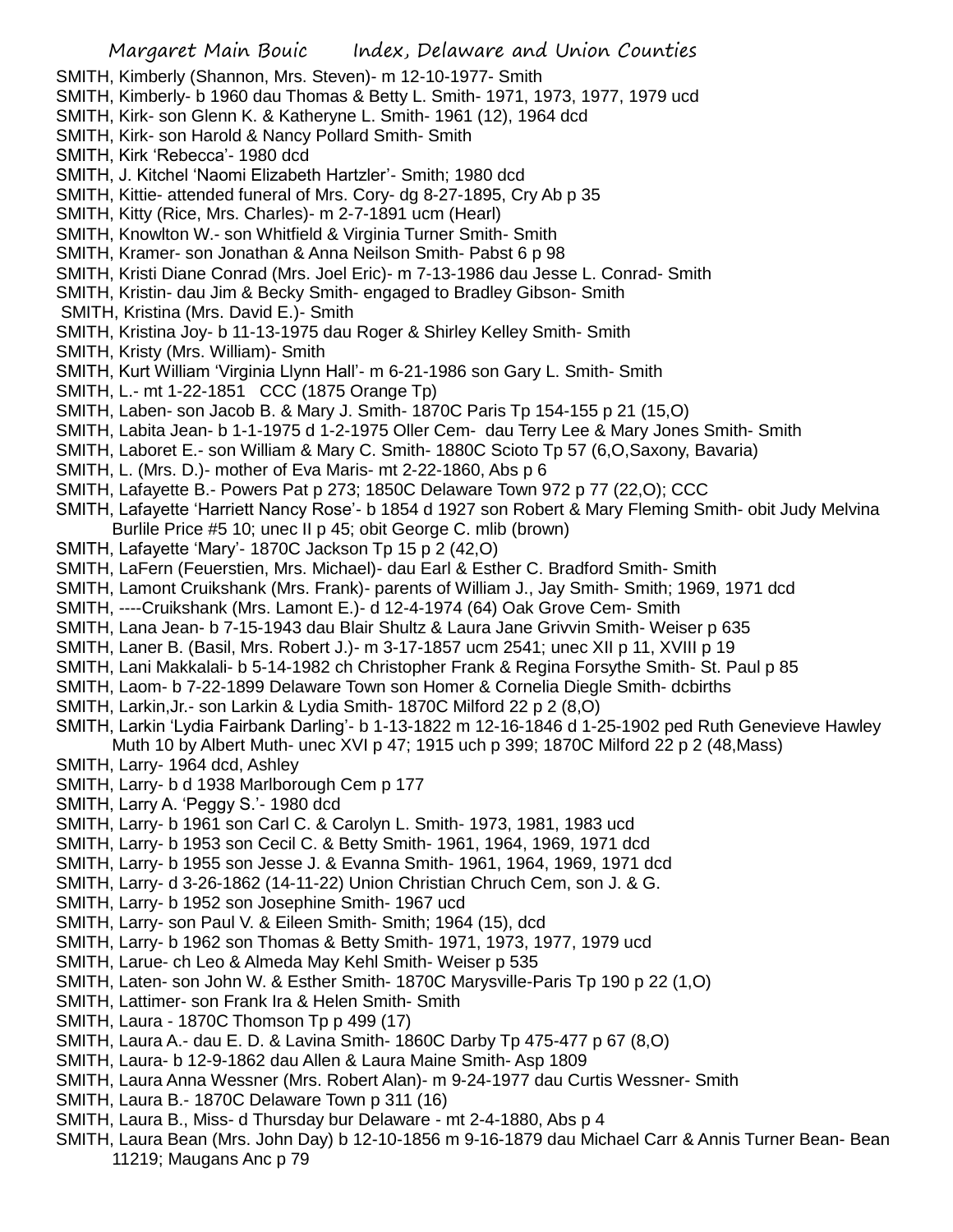- SMITH, Laura (Bebee, Mrs. Josiah)- m 11-10/9-1840 ucm 673; unec V p 37
- SMITH, Laura (Mrs. Carl)- 1910C Richwood 237-215 p 9A (32,O,O,O) m 5y, 2 ch
- SMITH, Laura (Davis, Mrs. Ira)- m 7-3-1885 ucm (Hearl)
- SMITH, Laura E. (Lauer, Mrs. Jonas H.)(Hankison, Mrs. William)- lic 2-3-1876 ucm 5836- dau Lucinda Smith- ; mt 3 p 23; mt 3-8-1876; 1900C Richwood 292-386 p 11B (44, O,O,O) m 23y; 1910C Richwood 365-
	- 372 p 13B (54,O,O,O) m in yr; 2 ch 1 living
- SMITH, Laura E. (Mrs. Clifford M.)- b 1858 d 1945 Claibourne Cem p 65
- SMITH, Laura- b 8-21-1896 Oxford Tp dau Elmer & Margaret Hopper Smith- dcbirths
- SMITH, Laura- dau Jacob & Lucinda Decker Smith- 1860C Richwood 756-781 p 100 (4,O); 1870C Richwood 86-81 p 9 (14,O);
- SMITH, Laura Finley (Mrs. H. E.)- b 1868 d 1951 dau Hugh Lyman & Orrel M. Makemson Finley- Maugans Anc p 151
- SMITH, Laura (Greenfield, Mrs. Frank)- b 9-24-1882 m 11-26-1903 dau Herbert & Alice Maine Smith- Asp 2348
- SMITH, Laura Jane Giffin (Mrs. Blair Shultz)- b 7-1-1922 m 10-26-1942- Weiser p 635
- SMITH, Laura J. Clevenger (Mrs. Terry E.)- m 2-24-1979 dau Raymond K. Clevenger- Smith
- SMITH, Laura J. (Kilbury, Mrs. Robert B.)- m 4-12-1868 ucm (Hearl)
- SMITH, Laura (Mrs. John)- b 1859 d 1912 Milford Cem, Un Al p 65
- SMITH, Laura (Mrs. John)- b 1-1865 1900C Union Tp 32-34 p 2B (55,O,O,O) m 13y 1 ch
- SMITH, Laura- dau John & Salinda Smith- 1880C Leesburg Tp 43 p 4 (11,O,O,O)
- SMITH, Laura- dau Gilbert Smith- dcw Bk 3 p 405
- SMITH, Laura L. (Kilbury, Mrs. Robert B.)- m 4-12-1868 ucm 4369
- SMITH, Laura Lynn Mitchell (Mrs. George Richard)- m 6-19-1993 dau John & Rosalie Mitchell- Smith
- SMITH, Laura Maine (Mrs. Allen)- b 4-26-1838 m 11-25-1855 d 3-11-1870 dau Zalmon & Jerusha Harrington Smith- Asp 897
- SMITH, Laura Mildred (Hillman, Mrs. Warner Edwin)- b 10-9-1895 m 3-4-1917 dau Walker G. & Margaret Jane Knecht Smith- Weiser p 274
- SMITH, Laura Polly Stewart (Mrs. George T.) m 1-1-1961 d 10-21-1979 (89) Waldo Cem- dau Henry Stewart **Smith**
- SMITH, Laura Rebecca- b 11-20-1859 d 11-19-1863 dau Andrew & Jane Futhey Smith- McKitrick p 132
- SMITH, Laura Roena Franklin (Mrs. Joel)- Joel Smith 1
- SMITH, Laura (Mrs. Terry)- Smith
- SMITH, Laura (Wasson, Mrs. Thornton)- m 9-17-1837 dcm
- SMITH, Laura Wimmers (Mrs. Douglas)- 1985 uch p 107
- SMITH, Laureen- 1820C Berlin Tp ; Pabst 5 p 4 Lorris- 1840C Berlin Tp p 204 (40-50)
- SMITH, Laurel (Wagner, Mrs. Justin)- dau Earl & Esther C. Bradford Smith- Smith
- SMITH, Lauren Ashley- b 1-29-1987- dau Phil & Ella Smith- Smith
- SMITH, Laurie (Mrs. Bruce A.)- 1980 dcd
- SMITH, Laurie- dau Dotty L. Smith- 1979 ucd
- SMITH, Laurie- (18-1990) Pacer 1-15-1990 dau Lawrence & Ann Smith- Smith
- SMITH, Lavana Simmons (Mrs. John T.)- m 6-6-1868 ucm 4391; 1880C Unionville 199 p 22 (28,O,O,O)
- SMITH, LaVern (Idgunji, Mrs. Niranjan)- dau Earl & Esther C. Bradford Smith- Smith
- SMITH, Laverne Sexton Record, York Cem, Sec E. p 92, Mrs. Helwagen's daughter
- SMITH, Lavina- 1870C Thompson Tp p 499 (24)
- SMITH, Lavinia Bailey (Ms. Elon E.)- m 10-7-1847 dau William & Laura McCauley Smith- 1883 uch V p 45
- SMITH, Lavina/Larenie (Mrs. Edward D.)- 1850C Darby Tp 1710-1730 p 252 (23,NY);1860C Darby Tp 475-
- 477 p 67 (41,O); 1870C Darby Tp 160-156 p 22 (43,NY); 1880C Darby Tp 143 (52,NY,Vt,Vt)
- SMITH, Lavina H.- dau James & Sarah Smith- 1850C Concord Tp 2286 p 133 (9/12,O)
- SMITH, Lavina- dau John & Emma J. Smith- 1870C Allen Tp 252-241 (10,O)
- SMITH, Lavina (Mrs. William)- 5 or 6 month old baby buried Sunday, mt 5-2-1881, p1c1; Abs p 6
- SMITH, Lavina- dau William & Mary Smith- 1850C Claibourne Tp 93 p 16 (4,O)
- SMITH, Lavinia- dau John & Caroline Smith- 1860C Allen Tp 707-713 p 97 (1,O)
- SMITH, Lavinia- dau Lafayette & Mary Smith- 1870C Jackson Tp 15 p 3 (1,O)
- SMITH, Lavinia/Lovina (Swartz, Mrs. David)- b 1845 m 1873 d 1902; 1985 uch p 5, 143
- SMITH, Lavonia (Mrs. John)- 1870C Jerome Tp 222-213 p 29 (18,O)
- SMITH, Lavonia- b 4-1870 dau John & Lavonia Smith- 1870C Jerome Tp 222-213 p 29 (1/12,O); 1880C Unionville 199 p 22 (9,O,O,O)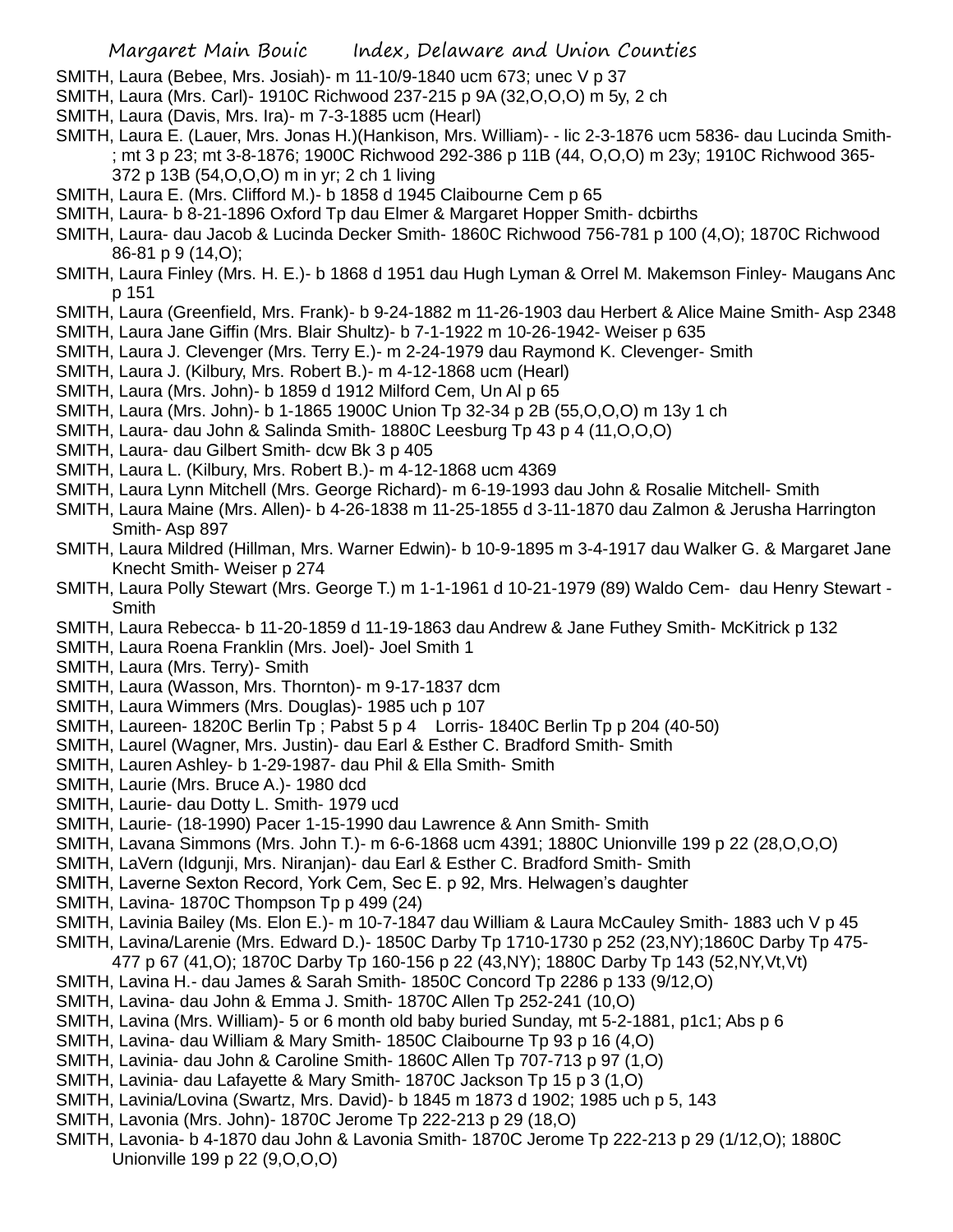- SMITH, Ret. Maj. Lawrence E.- Smith
- SMITH, Lawrence 'Ann'- Smith
- SMITH, Lawrence B.- d Friday, (39) bur Plain City- tuberculosis- dg 6-4-1912, Cry Ab p 130
- SMITH, Lawrence D.- 1977, 1979 ucd
- SMITH, Lawrence- d 10-24-1987- bur Washington C. H.- brother Dorothy Gordon- Smith
- SMITH, Lawrence E. 'Barbara A.'- d 6-11-1984 (61) St. Mary's Cem- Smith
- SMITH, Lawrence E. Jr.- son Lawrence E. & Barbara Smith- Smith
- SMITH, Lawrence E. Jr.- son Nelllie I. Smith- Smith
- SMITH, Lawrence F. 'Ann M.'- 1969, 1971 dcd, Ashley
- SMITH, Lawrence- son Frank C. & Lucille Breece Smith- Smith
- SMITH, Lawrence- son Fred W. & Martha A. Smith- 1961 (17), 1964 dcd
- SMITH, Lawrence- son George E. & Gertrude Smith- Smith
- SMITH, Lawrence- b 1965 son William H. & Gracie Smith- 1973 ucd
- SMITH, Lawrence- son William Jobe & Theodoshia Smith- Smith
- SMITH, Lawrence- son William Lawrence & Nell Smith- Smith
- SMITH, Lawrence W. Sr. 'Helen R.' d 1951- Smith
- SMITH, Lawrence W.,Jr- son Lawrence W.,Sr. & Helen R. Smith- Smith
- SMITH, Layton C.- son John W. & Hester A. Smith- 1880C Darby Tp 163 p 17 (11,O,O,O)
- SMITH, L. B.- Rebekah Lodge, unec XVI p 41
- SMITH, L. C.- Pabst 3 p 23
- SMITH, Rev. L. E.- his 2yr old dau died, dg 4-25-1905, Cry Ab p 22, conducted funeral dg 9-14-1906, Cry Ab p 119
- SMITH, Leah R.- b 9-3-1937 d 8-17-1998 (60)- dau Loren S. & Nettie E. Potter Smith- Smith
- SMITH, Leander T.- d 7 -31-1849 (2-4-15) York Cem p 40 son Noah & Evaline of Wm. R. & Rebecca
- SMITH, LeAnn- b 1976 dau Danny L. & Melinda S. Smith- 1977, 1979, 1981, 1983 ucd
- SMITH, Leanna (Henson, Mrs. William)- m 4-14-1853 ucm 1947
- SMITH, Leara- d 2-1-1902 (38y2m) Oakdale 1514 (173C)
- SMITH, Lear E.- b 2-6-1939 son George L. & Alma J. Weiser Smith- Weiser p 509
- SMITH, Lebalah (Mrs. Lewis)- 1850C Delaware Town 1213 p 90 (27,Ger)
- SMITH, Lecta- dau Morris R. & Mary C. Rabb Smith- Smith
- SMITH, L. (Mrs. D.)- mt 2-22-1860
- SMITH, L. Dean- 1980 dcd
- SMITH, ---- b 2-11-1885 Oxford Tp son L. E. & Jane Dennis Smith- dcbirths
- SMITH, Lee- 1980 dcd Lee- hadc p 18; CCC (1849 Brown Tp)
- SMITH, Lee- 1883 uch III p 331
- SMITH, Lee 'Almeda May Kehl'- m 10-25-1914- Weiser p 535
- SMITH, Lee- brother Bertha Dennis Andrews- Smith
- SMITH, Lee 'Josie I. Franker'- Smith
- SMITH, Lee- son Leroy F. & Mary Lou Smith- Smith
- SMITH, Lee- son Nettie Smith- Smith
- SMITH, Lee- brother Robert H. Smith- Smith
- SMITH, Lee- brother Virgil, Eleanor, Ethel- Smith
- SMITH, Lee son Ruth Smith, brother Lud Frank Smith- Smith
- SMITH, Leerery? (Mrs. H. J.)- 1880C Jackson Tp 2 p 22 (27,O,NY,NY)
- SMITH, LeEtta P. Taylor (Mrs. George C.)- b 2-20-1897 m 8-19-1976 d 7-25-1985 (88) Milford Cem- dau Charley & Martha Delay Taylor- Smith; obi6t George C.. Mlib (brown); 1949, 1959, 1962, 1967, 1971, 1973, 1975, 1977, 1979, 1981, 1983 ucd
- SMITH, Leila (Yount, Mrs. )- sister Daisy Hunter- Smith
- SMITH, Leily- dau William & Arvilla Draper Smith- 1880c Liberty Tp Un Co 72-73 p 8 (7,O,O,O)
- SMITH, Lela Veller Dean (Mrs. Albert)- Nash p 272
- SMITH, Lelan 'Carylon Fae Hutchins'- m 12-22-1969- McKitrick p 150
- SMITH, Leland L. 'Esther J. Austin'- b 10-6-1919 d 2-11-1970 son Jacob Ruben & Ida Mae Hein Smith- Smith; obit, mlib (brown); 1949, 1959, 1962, 1967, 1971 ucd
- SMITH, Leland R. 'Kathleen Louise Miller'- m 6-20-1970- Smith; 1959, 1977, 1979, 1981, 1983 ucd
- SMITH, Lelia E. (Mrs. Robert H.)- Smith
- SMITH, Lemon- son H. & Mary Smith- 1860C Claibourne Tp 863-845 (7,O)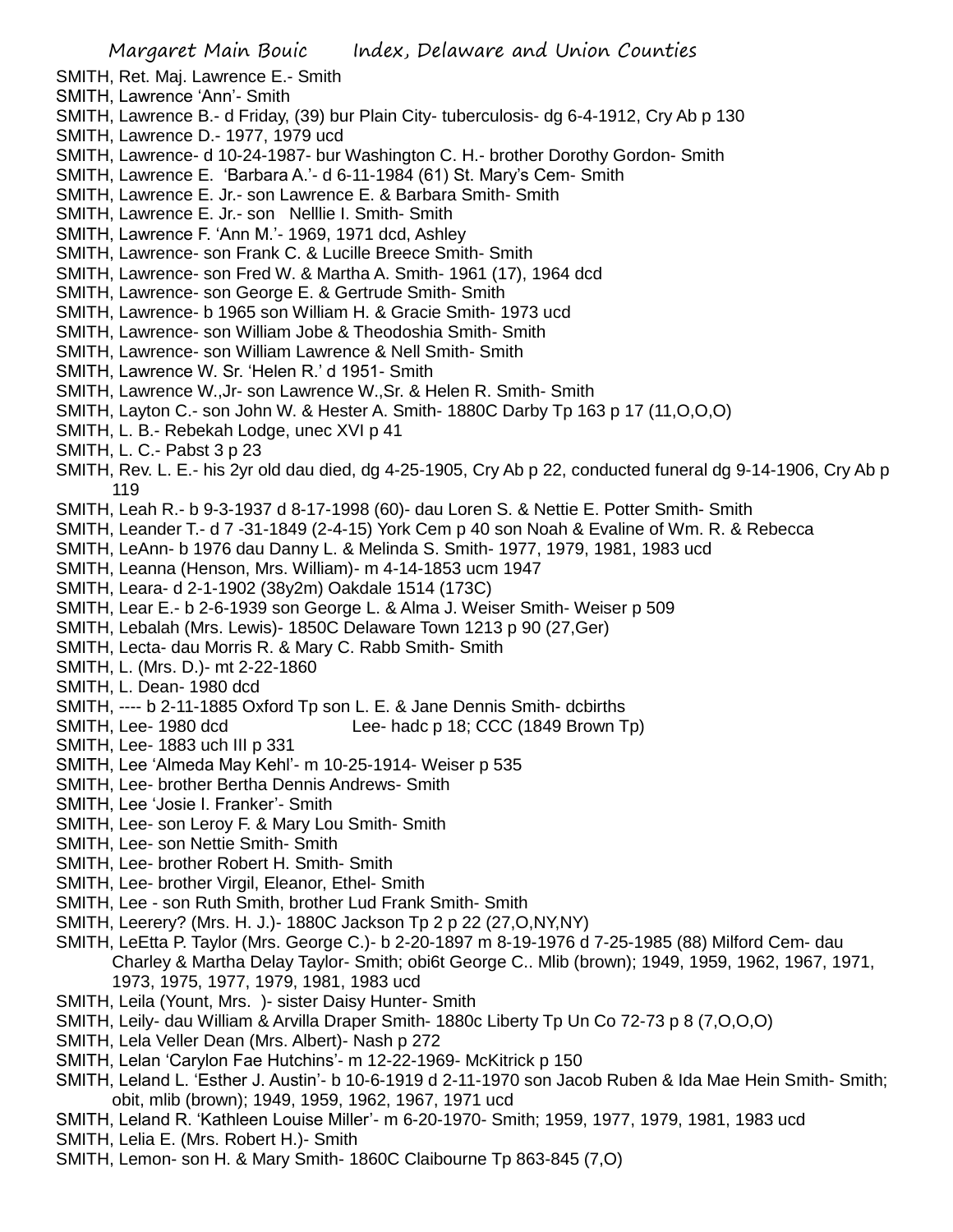SMITH, Lemuel- 1880C York Tp 272 p 26 (22,O,O,O)

- SMITH, Lemuel W.- son Lemuel Smith- 1870C York Tp 193-189 p 25 (5,O); 1880C York Tp 167 (14,O,O,O)
- SMITH, Lemuel W. 'Minerva W. Twiford'- m 10-28-1852 ucm 1873; unec VII p 58- son James R. & Anna Master Smith- 1883 uch V p 522; 1860C Marysville 1552-1545 p 204 (30,O); 1870C York Tp 193-189 p 25 (41,O)
- SMITH, Lemuel W. 'Sarah Crawford'- m 9-26-1870 cum 4775; 1880C York Tp 167 (51,O,Va,O)
- SMITH, Lena A. (Mrs. John)- 1910C Union Tp 122 p 6A (36,Ger, Ger,Ger) m 14y, 8 ch, 7 living
- SMITH, Lena Gunderman (Mrs. William)- m 11-20-1884 ucm (Hearl)
- SMITH, Lena Hill (Mrs. Reece) m 12-12-1922- Smith
- SMITH, Lena M. (Doney, Mrs. DeWit C.)- m 4-12-1893 ucm (Hearl)
- SMITH, Lenaner- b 2-28-1885 Delaware Town- au C. A. & Mary E. Berkncher Smith- dcbirths
- SMITH, Lena R.- dau Ira S. & Rose Nickerson Smith- obit Durwood B., mlib; 1915 uch p 580; 1880C Union Tp 107 p 20 (5,O,O,Va)
- SMITH, Lena Susan Geiger (Mrs. Samuel James B.)- b 1875 d 1946 dau Joseph Herbert & Elisabeth Zintmaster Geiger- ped Shirley Gilbert Mapes #76 11; unec VI p 35
- SMITH, Lena- dau William S. & Lydia J. Ingman Smith- 1880C Marysville 450-495 p 34 (8,O,O,O)
- SMITH, Lennie (Rhodes, Mrs. Isaac N.)- m 11-19-1878 ucm 6366
- SMITH, Leno L- b 12-1885 dau Marion B. & Emma H. Smith- 1900c Jerome Tp 50-54 p 2B (14,O,O,O); 1910C Jerome Tp 14-15 p 1B (23,O,O,O)
- SMITH, Lenore- sister Bertha Dennis Andrews- Smith
- SMITH, Lenora (Lott, Mrs. )( Mrs. Fred)- dg 12-2-1944
- SMITH, Lenore (Mrs. Lloyd)- 1964 dcd
- SMITH, Leo 'Elizabeth'- parents of Thomas Joseph Smith -Smith
- SMITH, Leo- son Fred & Sarah Hughes Smith- dg 12-22-1944
- SMITH, Leo 'Grace Decker'- Decker 3
- SMITH, Leo L.- b 7-18-1904 Marlborough Tp son Harry & Kittie Cleveland Smith- dcbirths
- SMITH, Leo S.- son John & Lena A. Smith- 1910C Union Tp 122 p 6A (8/12, ,O, Ger,Ger)
- SMITH, Leon B. 'Prudence H. Wood'- m 11-28-1895- Asp (2153)
- SMITH, Leon- half brother Everett W. Smith- Smith
- SMITH, Leona- dau Charles Webster Smith- Pabst 2 p 63, 7 p 16; CCC p 111, 112
- SMITH, Leona Disbennett (Mrs. Emery C.)- m 1942, obit Emery C., mlib (brown)
- SMITH, Leona Elizabeth Winifred (Swallen, Mrs. James)- dau Charles Webster & Nellie May Hall Smith- Nash p 338, 339; 1976 dch p 90, 91
- SMITH, Leona Fadely (Mrs. )-dau Allen O. & Lucy Jane Bowers Fadely- dg 12-8-1914- Cry Ab p 162
- SMITH, Leona Rodenberger (Jackson, Mrs. Portice Fay)(Mrs. Emery) b 7-23-1896 d 4-4-1974 Raymond Cem, lptw p 38- sister Ora Rodenberger; Smith; obit mlib (brown)
- SMITH, Leona L. Lunter (Mrs. Michael J.)- m 9-14-1940 Smith
- SMITH, Leonard E. 'Helen Clark'- b 11-14-1919 son Frank E. & Edna Cinder Smith- Weiser p 274
- SMITH, Leonidas A.- son Christopher & Catherine A. Smith- 1870C York Tp 45-44 p 6 (9,O)
- SMITH, Leonidas H. 'Elizabeth'- 1870C Marysville-Paris Tp 270-273 (36,O) grocer
- SMITH, Leora (Orsburn, Mrs. )- dau Henry & Forrest Dudley Smith- Smith
- SMITH, Leota- 1870C Berkshire Tp p 210 (1m)
- SMITH, Leroy 'Bessie Kautz'- son George Parks & Ida Florella Arthur Smith- Smith; Maugans Anc p 3
- SMITH, Leroy E.- 1964, 1969 dcd
- SMITH, Leroy F.'Mary Lou'-b 9-12-1914 d 3-7-1989 (74) Radnor Cem- Smith; 1964, 1969, 1980 dcd
- SMITH, Leroy 'Harriet Bradford'- Smith
- SMITH, Leroy R. 'Myrtle E.'- 1961 dcd
- SMITH, Leroy- grandson Randall South- dg 11-27-1906, Cry Ab p 135
- SMITH, Leroy- son William & Marilla Smith- 1880 dch p 793; 1850C Oxford Tp 2724 p 154 (2,O); 1870C Oxford Tp p 438 (21)
- SMITH, Leslie B. 'Elsie E. Gottier'- b 3-28-1884 d 5-11-1967 bur Galloway- son Henry Cay & Amanda Stottler
- Smith- obit Elsie, mlib (brown); obit John Howard Smith, obit Robert P. mlib; obit John "Jack", mlib; 1949, 1959, 1962 ucd
- SMITH, Leslis M.- b 1-24-1877 Berlin Tp son Wright & Rosetta Paulman Smith- dcbirths
- SMITH, Bishop H. Lester- unvmec p 16 Mrs. Bishop H. Lester- Pabst 8 p 27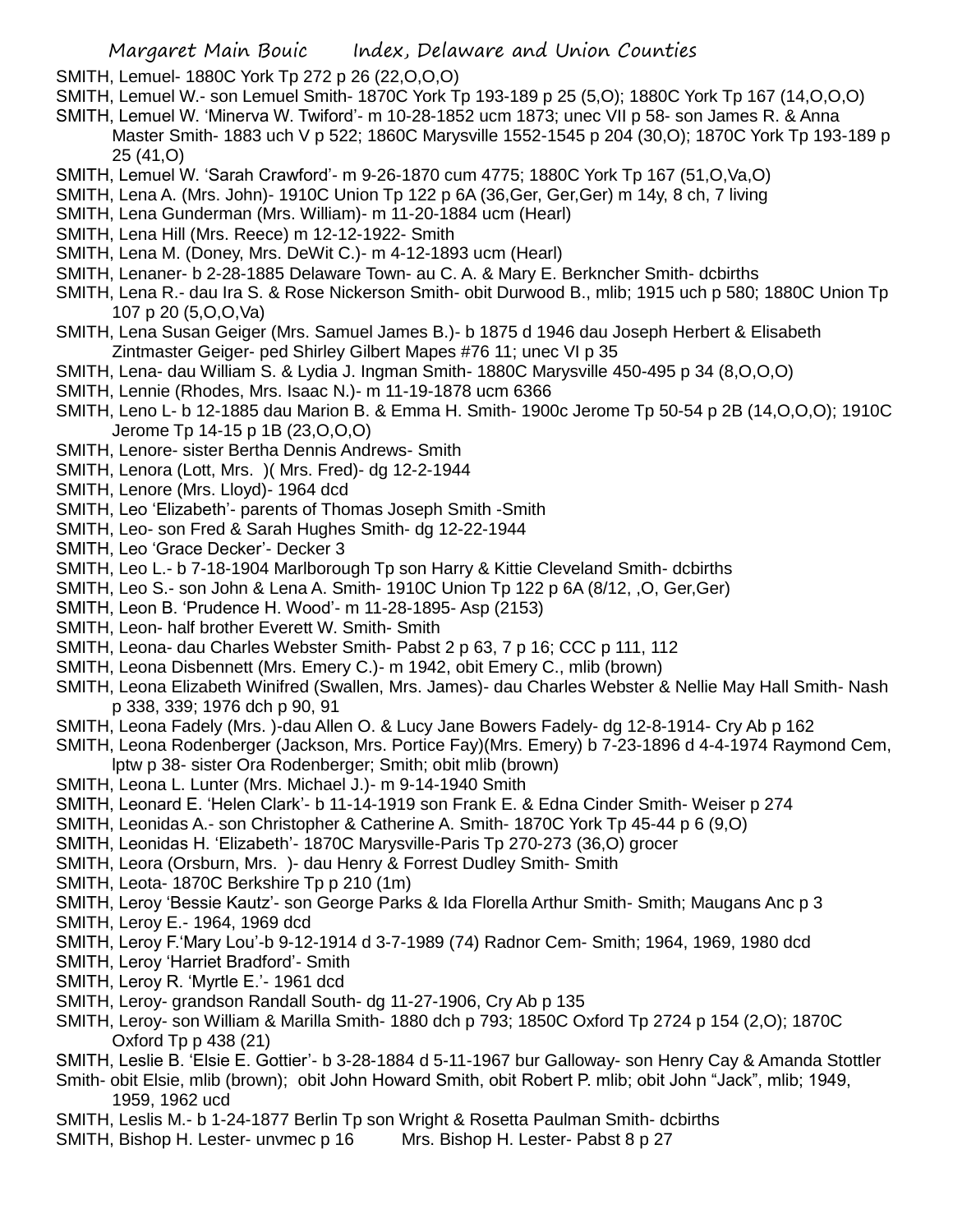- SMITH, Lester 'Clara Frayer'- b 10-8-1884 m 1908 d 1-12-1972 son John & Emily Engle Smith- Smith; obit, mlib (brown)
- SMITH, Lester E. 'Rosetta M.'- 1980 dcd
- SMITH, Lester- son Jessie M. Smith- Smith
- SMITH, Lester 'Margaret- 1967, 1971, 1973, 1975, 1977, 1979, 1981, 1983 ucd
- SMITH, Lester 'Opal Marjorie Spain'- 1985 uch p 131
- SMITH, Lester Ward 'Anna Hall'- b 11-30-1898 or 11-3-1889d 4-23-1972 Oakdale II p 146 (M-R13-2) son Stewart & Ada Newhouse Smith- Newhouse p 30 131732; opc 530; obit Donald, obit Ann, mlib (brown); obit, mlib (brown); 1910C Dover Tp 135-139 p 6A (11,O,O,O); 1949, 1959, 1962 1967, 1971 ucd
- SMITH, Leta (Humphreys, Mrs. )- dau Charles H. & Della Zimmerman Smith- obit Charles H, mlib
- SMITH, Letha-b 11-2-1898 Oxford Tp d 8-30-1900 (1-9-28) Ashley, dau Elmer E. & Margret Hopper Smithdcbirths, dcd
- SMITH, Letha (Parks, Mrs. )- sister Freeman L. Smith,Sr.- obit Freeman,Sr., mlib
- SMITH, Letilia (Carpenter, Mrs. E. Scovill)- m 3-9-1847 dcm
- SMITH, Lettie Anna (Joy, Mrs. Thomas F.)- b 12-2-1828 m 11-17-1853/4 d 2-7-1890Cry Ab p 4, dg 9-1-1916, Cry Ab p 90
- SMITH, Levi- 1835 men p 5 #11 p 1 Berkshire Tp
- SMITH, Levi- 1870C Berlin Tp p 237 (55\*)
- SMITH, Levi- 1870C Berkshire Tp p 206 (12)
- SMITH, Levi- d 9-13-1875 (79-4-23) Oxford Tp; son John & Sarah Richards Smith- dcd; 1850C Oxford Tp 2686 p 152 (54,Pa); 1870C Oxford Tp p 434 (75)
- SMITH, Levi- Pabst 6 p 52
- SMITH, Levi- b 1868 d 8-7-1931 (63y) Oakdale 4366 (C139) Ip 169 (C-36)
- SMITH, Levi Baskeville 'Elizabeth Brock'- b 11-17-1856 m 121-21-1879 d 12-24-1906 son Skidmore & Eliza Bell Carter Smith- ped Beverly June Harris Lemmons #637 10; unec XIX p 8
- SMITH, Levi Daniel'- b 4-1-1987 son Mike & Rose Smith- Smith
- SMITH, Levi- son —Lizzie L. Smith- 1880C Marysville 415-459 p 31 (11,O,O,O)
- SMITH, Levi 'Lucy Hubbard'- b 11-16-1785 m 3-29-1804 d 5-26-1851 ped Ruth Genevieve Hawley Muth 20, by Albert M. Muth, unec XVI p 47
- SMITH, Levi M.- 1870C Orange Tp p 425 (6)
- SMITH, Levi 'Mary Jane Rose'- m 1840 d 8 yrs ago- dg 12-1-1908, Cry Ab p 170
- SMITH, Levi P. unclaimed letter, 1852; unec IV p 19
- SMITH, Levi R. 'Emma Gaston'- b 1858 d Sunday- son James & Betsy Rose Smith- dg 1-14-1913, Cry Ab p 5,6
- SMITH, Levie- d 4-6-1901 (36y) Delaware b Wal Creek O. son P. & Mary Smith- dcd
- SMITH, ---- (Mrs. Lew)- sister Hosea- dau Crosby & Cynthia Lowry- dg 12-26-1916, Cry Ab p 115
- SMITH, Lewis- 1880 dch p 283; 1908 dch p 382; Pabst 2 p 103
- SMITH, Lewis- 1870C Delaware Tp p 276 (16)
- SMITH, Lewis- brother A. Edward Smith- Smith
- SMITH, Lewis A.- b October- son Jacob B. & Mary J. Smith- 1870C Paris Tp 154-158 p 21 (6/12,,O)
- SMITH, Lewis- son Edith Smith- dcw Bk 2 p 71
- SMITH, Lewis E. 'Eileen'- 1959, 1962, 1967, 1971, 1973, 1975, 1977, 1979, 1981, 1983 ucd
- SMITH, Lewis E. 6-17-1928 d 10-16-1990 (62) bur Van Buren O.- son Harvey Monroe & Emma R. Bogelsong Smith- Smith
- SMITH, Lewis Frank 'Olive Gertrude Parmer'- b 12-24-1888 m 2-21-1912 d 6-28-1958 son John Vincent & Philomena Berger Smith- ped Gale Eugene Smith 2 #320; unec XVIII p 57
- SMITH, Lewis G. 'M. Agnes Hennessy'- m in Cal. mt 1-24-1855, Abs p 18
- SMITH, Lewis G.- son James R. & Anna Masters Smith- 1883 uch V p 522
- SMITH, Lewis- son Glenn Lee & Violet Dickerson Smith- Smith
- SMITH, Lewis- son Hiram H. & Sophia Arnold Smith- Pabst 6 p 83
- SMITH, Lewis J. 'Ella Johnson'- m 10-26-1876 ucm 5960
- SMITH, Lewis E. 'Eileen Cuimmings'- b 4-15-1916 m 1936 d 4-13-1993 (76) York Cem- son Roy & Marie Elizabeth Brunson Smith- Smith
- SMITH, Lewis- son Jacob & Christianna Smith- 1850C Delaware Tp 1389 p 98 (10,O)
- SMITH, Lewis- brother Mrs. John Freece- dg 11-11-1913, Cry Ab p 69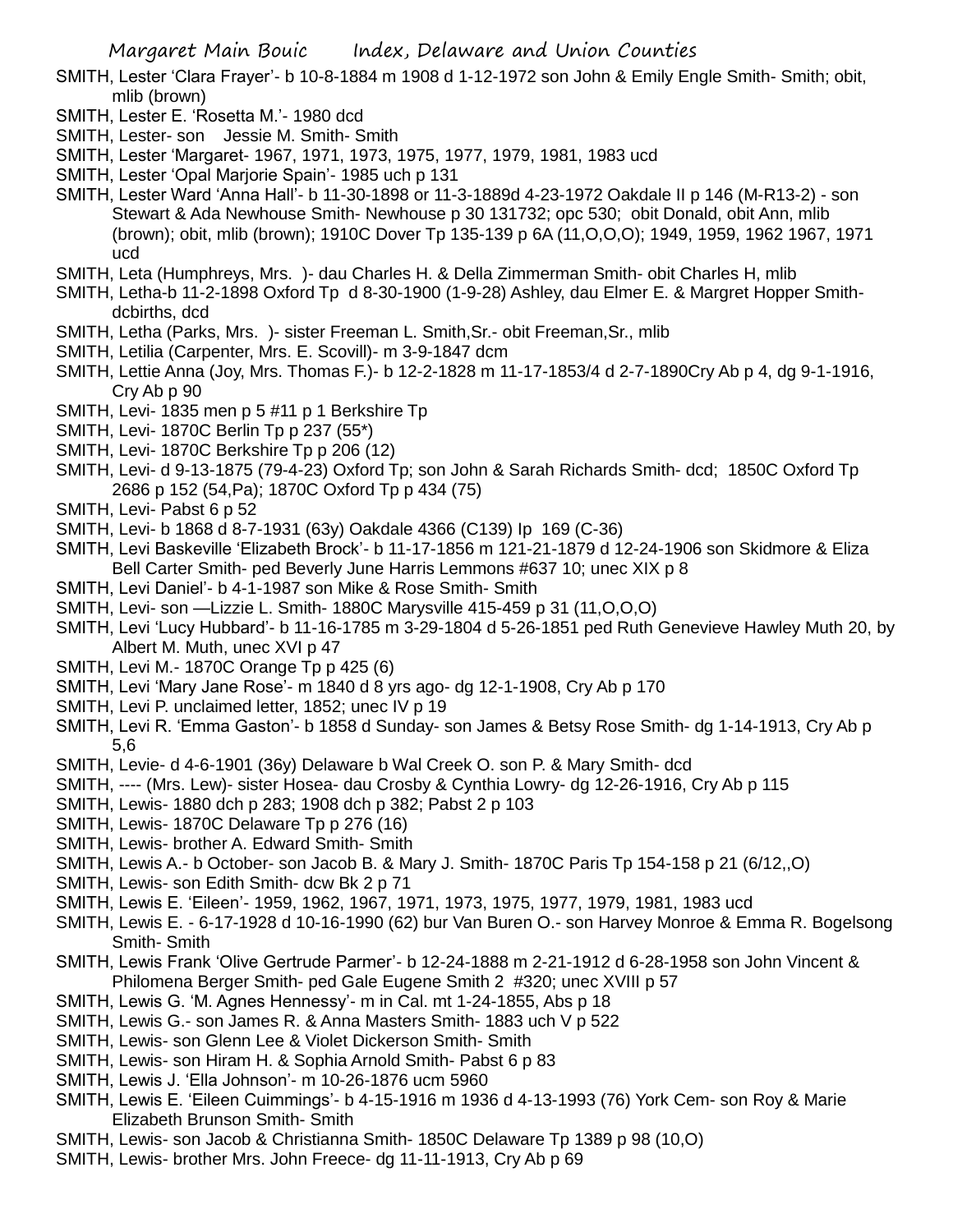- SMITH, Lewis L.- d 8-15-1889 (66-10-10) Delaware , b Germany- dcd
- SMITH, Lewis, Jr. 'Mary Rose'- m 9-6-1840 dcm
- SMITH, Lewis ' Long'- son Thomas & Elizabeth Snyder Smith- Weiser p 551
- SMITH, Lewis M.'Minnie Slain'-son Horace F. & Maria Elliott Smith- 1880 dch p 717; 1908 dch p 661
- SMITH, Lewis P.-lived with Sheldon & Clarrissa Smith- 1850C Millcreek Tp 1980-2001 p 288 (17,NY)
- SMITH, Lewis 'Rachel Ann Meeker'- dg 1-14-1916, Cry Ab p 7
- SMITH, Lewis S. 'Harriet C. Said'- m 11-12-1854 dcm; 1860C Millcreek Tp 43 (27,NY)
- SMITH, Lewis 'Sebela Yagar'- m 9-27-1849 dcm; 1850C Delaware Town 12113 p 90 (27,Ger); 1870C Delaware Town p 322 (47\*); dcw Bk 4 p 277 (30)
- SMITH, Lewis- son Thomas P. & Sophia Smith- 1850C Brown Tp 2899 p 160 (3,O)
- SMITH, Lewis Whitney 'Lola Briggaman'- d 1970- Smith
- SMITH, Lewis Wayne 'Edna Donohue'- m 5-8-1951 son Frederick W. & Hallie Anderson Smith- Weiser p 273
- SMITH, Lewis W- b 1-19-1901 Orange Tp son Lew & Minnie B. Slane Smith- dcbirths
- SMITH, Lewis W. 'Rachel Meeker'- m 6-7-1849 dcm
- SMITH, Lewis W. 'Rachel Smith'- d 2-5-1875 (55-6-1) Newhouse Cem p 9- son Silas Smith- 1880 dch p 736; 1850C Concord Tp 2283 p 132 (31,O)
- SMITH, Lewn 'Mabel Marie Freshwater- Freshwater p 114
- SMITH, L. G.- mt 1-22-1851
- SMITH, L. G. 'Elizabeth Coe'- m 9-1867; 1883 uch V p 88 458
- SMITH, L. H.'E. A.'- 3 wks old dau died, Oakdale I p 16 (E-charity), mt 12-9-1896 p 5c5; Abs p 14
- SMITH, —(Mrs. L. H.)- half-sister of Mrs. George Staley- mt 2-7-1906, Abs p 2; sister Harry Frisby- mt 3-26- 1902 p2c1; Abs p 8
- SMITH, L. H.- 1850C Delaware Town 1260 p 92 (17,NY)
- SMITH, L. H. 'Elizabeth Swain'- m 9-24-1867 ucm 4246
- SMITH, Libby- 1870C Oxford Tp p 434 (64)
- SMITH, Libbie (Hughes, Mrs. John- dau John Mason & Ora M. Stockwell Smith- dg 10-6-1916, Cry Ab p 97; btp p 15
- SMITH, Libbie (Webster, Mrs. C. W.)- dau John R. Smith- 1880 dch p 696
- SMITH, Libbie Work (Mrs. )(Neal, Mrs. Johnson B.)- dumch p 243
- SMITH, Lida C. Violet (Mrs. Joseph O.)- d 4-1942 sister Charles & Wilbur Violet, Mrs. Pearl Roby, Mrs. Jane Pyle, bur Piketon, obit, mlib
- SMITH, Lida- dau H. & Mary Smith- 1860C Claibourne Tp 863-845 (9,O)
- SMITH, Lida J. (Penhorwood, Mrs. )- dau Frank Sr. & Ellen Wheeler Smith- Smith; obit Ella W., obit Frank, mlib (brown) Lida J.- 1959 ucd
- SMITH, Lida L. (Mrs. Joseph H.)- b 12-1865 1900C Lelesburg Tp 265-268 p 11B (34, O,Maine, Can)- m 3 y, 3 ch
- SMITH, Lida (Mrs. )(Little, Mrs. Dr.)- mt 4-25-1905, Cry Ab p 21
- SMITH, Lida (Mrs. Orson)- 1910C Union Tp 127 p 6A (34,O,O,O) m 13y 5 ch
- SMITH, (E)Lida Robinson (Mrs. Anson H.)- m 12-3-1879 ucm 6604; 1880C Darby Tp 162 p 17 (24,O,O,O)
- SMITH, Lida Violet (Mrs. Joseph C.)- d 1942 m 1896- Smith
- SMITH, Lila- d 11-18-1904 (18y) Orange Tp- dcd
- SMITH, Lila (Cencula, Mrs. Richard)- m 8-28-1971 -Smith
- SMITH, Lila F. (Franke, Mrs. Charles J.)- parents of Sandra Lee Marshall- Smith
- SMITH, Lila M.- b 11-21-1886 Orange Tp dau Frank E. & Anna Withrow Smith- dcbirths
- SMITH, Lila Violet (Freshwater. Mrs. George Elmer)(Weaver, Mrs. Eugene Thomas)- b 11-30-1883 m(1) 1-1- 1900 (2) 2-21-1917 d 6-5-1958 New Millcreek Cem p 22 dau J. Elmer & Ida Mitchell Smith-Weaver (129(11)); dg 9-18-1914, Cry Ab p 149 dg 2-4-1916. Cry Ab p 20 (m1901)
- SMITH, Lilla M.- dau A. J. & Sarah Ann Redding Smith- 1883 uch V p 447; 1880C Leesburg Tp 49 p 5 (8,O,O,O)
- SMITH, Lillen (Gary, Mrs. Glendon)- dau Ancil & Mary Ethel Smith- obit Mary Ethel, mlib, Mar.Star
- SMITH, Lillian- 1870C Delaware Town p 319 (4)
- SMITH, Lillian Aurora- b 3-3-1899 Delaware Town dau G. D. & Lizzie M. Smith- dcbirths
- SMITH, Lillian B.- dau J. O. & Sarah B. Vining Smith- dumch p 258
- SMITH, Lillian (Crawford, Mrs. )- dau William C. & Mary Hoefler Smith-
- SMITH, Lillian (Bryant, Mrs. )- dau Morris R. & Mary C. Rabb Smith- Smith
- SMITH, Lillian (Buroker, Mrs. Kenneth)- dau Ralph & Vella D. Smith- Smith; obit C/Vella, mlib (brown)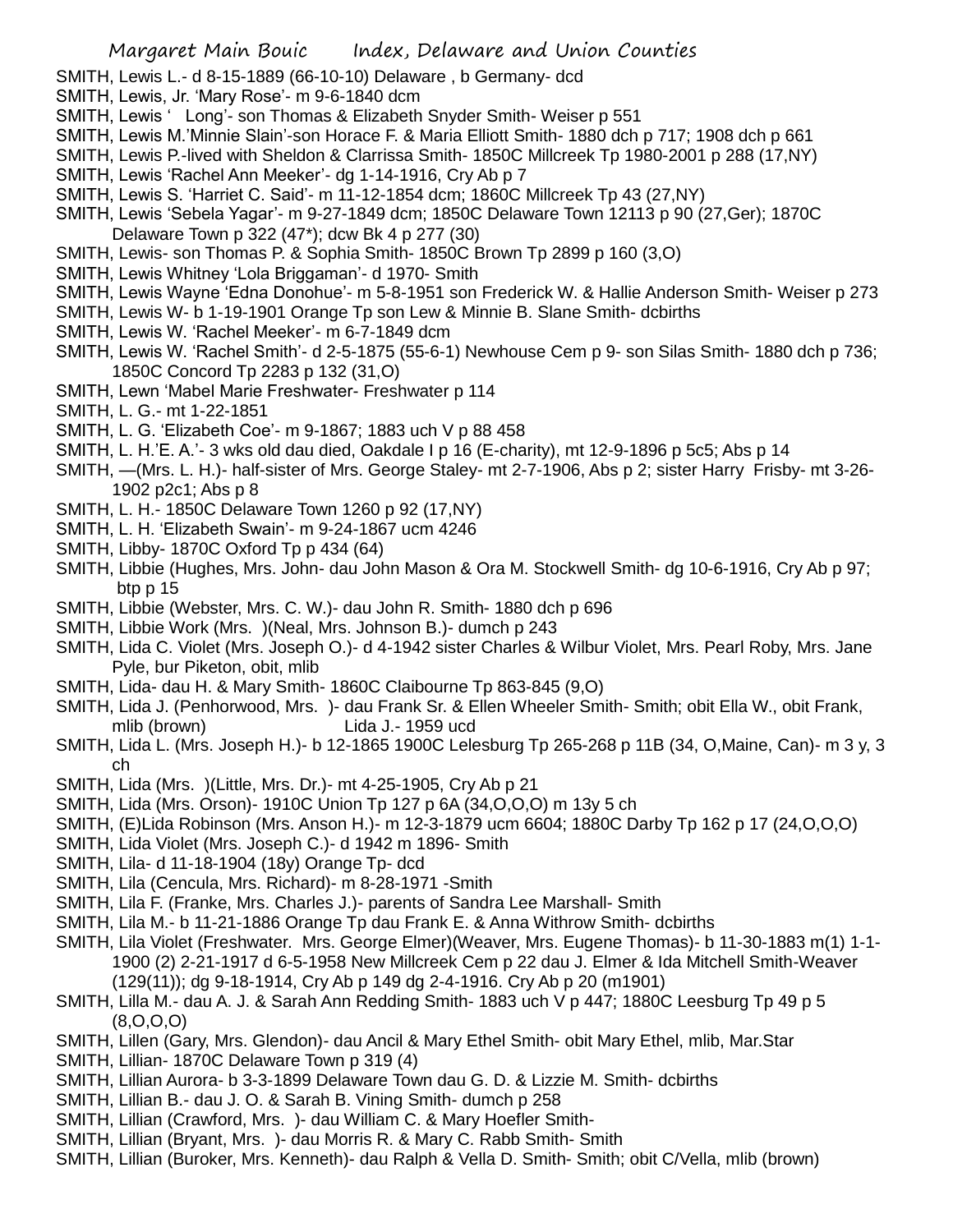SMITH, Lillian D.- b 1870 d 1925 Byhalia Cem lptw p 129

- SMITH, Lillian M. Delong (Mrs. Silas L.)- b 5-9-1878 d 3-25-1913 flood- sister Frank DeLong- dg 7-18-1911, Cry Ab p 49; dg 5-9-1913, Cry Ab p 36; dg 8-15-1911, 59
- SMITH, Lillian I. (Mrs. John E.)- 1967, 1971, 1973, 1975, 1983 ucd
- SMITH, Lillian (Mrs. James W.)- York Cem p 56
- SMITH, Lillian Maxine Youngblood (Mrs. George)- b 5-12-1924 m 1951 d 7-10-1997 (73) Forest Grove Cemdau Leo & Dorotha Beckdol Youngblood- Smith
- SMITH, Lillian McC- d Tuesday- dg 112-8-1916, Cry Ab p 112
- SMITH, Lillian M. (Parthemer, Mrs. George U.)- m 10-4-1893 ucm (Hearl)
- SMITH, Lillian (Underhill, Mrs. Dave)- dau William A. & Audrey K. Burton Smith- Smith
- SMITH, Lillian (Vannoy Mrs. )- dau Lafayette & Harriet Rose Smith- Smith; obit George C., mlib (brown)
- SMITH, Lillie (Mrs. Glen R.)- 1980 dcd
- SMITH, Lillie (Mrs. W. E.)- 1949 ucd
- SMITH, Lillie Weaver (Mrs. Charles Edward)- d 2-8-1983 (74) Oak Grove Cem- Smith
- SMITH, Lilly Mae Saygrover (Mrs. William R./Lewis)- b 1872 m 9-22-1891 ucm (Hearl) d 1944 Oakdale I p 28 (E-R26-3); ped Sandra Sue Fegley Hoefer #545 15; unec XVIII p 35; 1900C Paris Tp 3 p 1A (27,O); 1910C Paris Tp 23-20 p 2A (37,O,Ger,O) m 18y, 7 ch
- SMITH, Lily- dau Orval & Glenna Smith- 1910C Union Tp 108 p 5B (4,O,O,O)
- SMITH, Liman- son James & Catharine Smith- 1860C Paris Tp 1299-1288 p 172 (12,O)
- SMITH, Lina- b 4-12-1875 Harlem Tp dau Butler & Isabell Smith- dcbirths
- SMITH, Lina- dau William & Nancy J. Smith- 1860C Paris Tp 1283-1274 p 169 (14,O)
- SMITH, Lincoln- 1870C Radnor Tp p 471 (5)
- SMITH, Linda Barbara (Paver, Mrs. Donald)- b 9-23-1951 m 6-27-1981 dau Frank W. & Lucia B. K. Scheiderer Smith- Smith; St,. Paul p 85
- SMITH, Linda- b 1960 dau Berkeley M. & Janice E. Smith- 1975, 1977 ucd
- SMITH, Linda Carol- b 2-22-1949 dau Charles Weiser & Virginia Hamilton Smith- Weiser p 97
- SMITH, Linda- dau Charles G. & Ruby Smith- 1964 (17) dcd
- SMITH, Linda- dau Charles & Ruth Smith- 1959(11), 1962 ucd
- SMITH, Linda (Dovell, Mrs. )- dau Paul Owen & Joan Smith- Smith
- SMITH, Linda- b 9-23-1951 dau Frank & Lucia Scheiderer Smith- Rausch 117231; 1969. 1971 ucd
- SMITH, Linda (Mrs. Gary)- parents of Shanon Sue Smith- Smith
- SMITH, Linda- b 1962 dau Harold A. & Joyce A. Smith- 1971, 1973 ucd
- SMITH, Linda Jennings (Mrs. W. A.)- dg 2-15-1916. Cry Ab p 25
- SMITH, Linda Lou (Hoopes, Mrs. William Southwick II )- b 1940 dau Donald Ward & Marguerite DeGood Smith- Newhouse 13173211; Smith; obit Donald W., mlib (brown); 1977 ucd
- SMITH, Linda J.- dau Charles & Debbie Smith- Smith- engaged to Jason E. Smith- Smith
- SMITH, Linda Kath- b 3-10-1954 dau John C. & Sally Eyer Smith- Weiser p 508
- SMITH, Linda (Keesee, Mrs. )- dau Robert H. & Annie Choice Smith- Smith
- SMITH, Linda L . (Mrs. Daniel T.)- 1971, 1973, 1975, 1977, 1979, 1983 ucd
- SMITH, Linda Lee- dau Leland L. & Esther J. Smith- 1949, 1959 (15), 1962 ucd; obit Leland, mlib (brown)
- SMITH, Linda L. (Mrs. James H.)- 1980 dcd Linda L.- 1967, 1971, 1973 ucd
- SMITH, Linda Marrol (Blankienship, Mrs. Marvin Peter, Jr.)- b 6-9-1939 m 1-28-1956 dau Dennis Ebert & Luella May Witters Smith- Weiser p 709
- SMITH, Linda (Trees, Mrs. Gale)- dau Donald Ward & Marguerite Jane DeGood Smith- Smith
- SMITH, Linda (Mrs. Richard)- Smith
- SMITH, Linda (Mrs. Timothy A.)- 1980 dcd
- SMITH, Linda (Zinni, Mrs. )- dau Richard L. Smith- Smith
- SMITH, Linden 'Betty'- son G. Willis & Alice Mildred Roynon Smith- Smith
- SMITH, Linden- b 12-1884 son John N. & Lornie E. Smith- 1900C York, Tp 175 p 8A (15,O,O,O)
- SMITH, Lindsay Ann- b 9-5-1949 dau William Talmadge & Elizabeth Ann Weiser Smith- Weiser p 102
- SMITH, Lindy- dau Kimberly Smith- 1979 ucd
- SMITH, Lineous Humphrey 'Emma A. Frisby'- b 1867 d 8-20-1957 (90) Oakdale I p 126 (F-R7-14); 1910C Marysville 4th ward 23-25 p 1B (43,O,O,O) m 21y, obit, mlib
- SMITH, —(Clark, Mrs. William)- sister Lineous Humphrey Smith- obit Lineous, mlib
- SMITH, Sharon Linnet- b 1956 ch Robert M. & Donna Marie Smith- 1961, 1964, 1969, 1971 dcd
- SMITH, Lisa Ann (Weber, Mrs. Ward L. II)- dau R. Allen Smith- Smith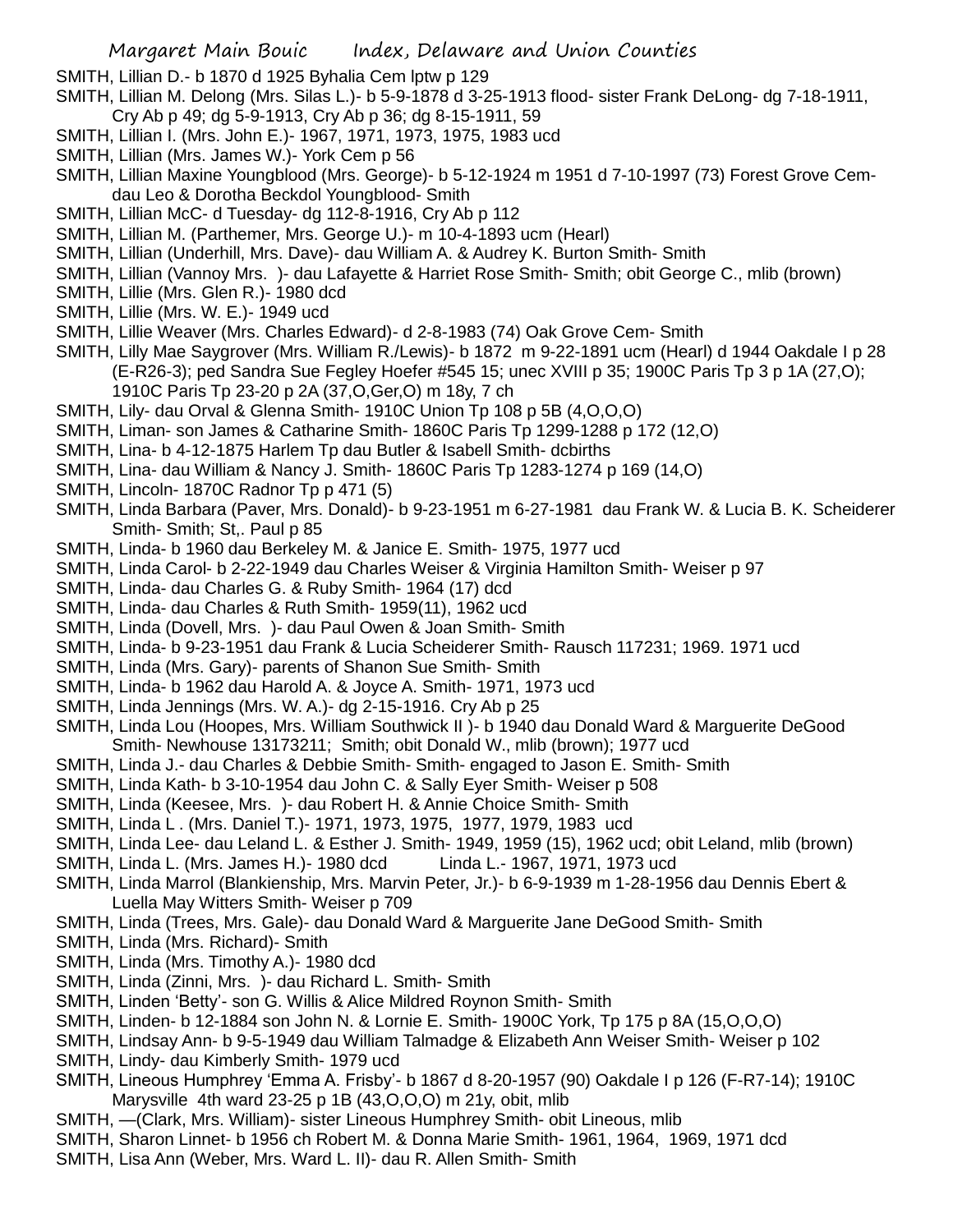SMITH, Lisa- b 1955 dau Dana A. & Donna M. Smith- 1959, 1962, 1967, 1971, 1937, 1977 ucd

- SMITH, Lisa Marie- b 3-1-1958 dau David Leroy & Janet Husted Smith- Maugans Anc p 12
- SMITH, Lisa- b 1957 dau Peter G. & Carolyn S. Smith- 1964, 1969, 1971 dcd
- SMITH, Lisa- b 1964 dau Richard & Martha Smith- 1967, 1973, 1975, 1979 ucd
- SMITH, Listetia- 1850C Genoa Tp 481 p 47 (17,O)
- SMITH, Liza- b 1978- dau D. John IV & Cindy Smith- 1979 ucd
- SMITH, Lizzie- 1870C Concord Tp p 258 (25)
- SMITH, Lizzie (Mrs. )- 1880C Marysville 415-459 p 31 (48,O,Vt,O)
- SMITH, Lizzie Headington (Mrs. )- dau Clark & Mary Lahmon Headington- dg 12-31-1909, Cry Ab p 82
- SMITH, Lizzie (Jackson, Mrs. Butler F.)- m 10-1-1886 ucm (Hearl)
- SMITH, Lizzie (Mrs. Jerome)- 1910C Union Tp 48 p 3A (19,O,Ger,O) m 9y, 3 ch
- SMITH, Lizzie- dau John H. & Mary Smith- 1880C Marysville 297-316 p 20 (5,O,Ger,O)
- SMITH, Lizzie Leeper (Mrs. )- grad Broadway HS 1909- unec III p 19
- SMITH, L. J.- gold digger- unec VIII p 43
- SMITH, L. J. 'Samantha Smith'- dg 11-24-1914, Cry Ab p 159
- SMITH, Llewellyn W.- son George J. & Ann M. Smith- 1880C Marysville 11-13 p 1 (14,O,Va,O)
- SMITH, Lloyd A. 'Ardith Juelke''- b 12-28-1914 m 2-8-1939 d 6-30-1997 (82) Radnor Cem son Louis A. &
- Harriett Mendenhall Smith- Smith; 1959, 1962, 1967,1971, 1973, 1975, 1977, 1981, 1983 ucd
- SMITH, Lloyd 'Betty'- 1964 dcd, Scioto Tp
- SMITH, Lloyd son Jean Smith- 1961, 1964, 1969 dcd
- SMITH, Lloyd- son Joe E. & May Bennett Smith- Smith
- SMITH, Lloyd "Bud".JR- b 1953 son Lloyd A. & Ardith Juelke Smith- Smith; 1959, 1962, 1967, 1971 ucd
- SMITH, Lloyd 'Myrtle'- b 1934 Claibourne Cem p 108; 1969 dcd; 1975 ucd
- SMITH, Lloyd 'Nora/Lenore A Kaelber.'- b 7-2-1897 m 12-3-1916 d 4-11-1987 (89) Waldo Cem- son William H. & Ida Faust Smith- Giffen 164252; Smith; 1961, 1964, 1969, 1971, 1980 dcd
- SMITH, L. M.- brother of Dr. J. H. & Wm.- dg 7-19-1898, Cry Ab p 161
- SMITH, Loana- d 10-26-1900 (34-11-14) Thompson Tp dau J. F. & M. Almira Cone Smith- dcd
- SMITH, Loften- brother Charles T. Smith- Smith
- SMITH, Lois (Austin, Mrs. David S.)- 1908 dch p 681
- SMITH, Lois Eleanor- dau Rev. Charles G. & Luella Jane English Smith- Smith
- SMITH, Lois E.- b 10-9-1889 Berkshire Tp dau Hugh E. & Ira Gunter Smith- dcbirths
- SMITH, B. Lois- dau Jack B. & Mona L. McGlothlin Smith- Smith
- SMITH, Lois- b 1959 -dau Jack B. & Mary Smith- 1961, 1969, 1971 dcd
- SMITH, Lois Jean Coulson (Mrs. Paul)- dau James Earl & Rosa Sabins Coulson- Weaver 1294(11)3
- SMITH, --- b 3-15-1876 Delaware Tp son L. M. & C. Smith- dcbirths
- SMITH, Lois K (Mrs. Gerald)- Smith; parents of Joni Joy Smith Durham; teacher of the year
- SMITH, Lois Joan Staley (Mrs. Dale)- b 9-22-1929 d 4-4-2000 (70) Alum Creek cem- dau Arthur & Ethel Clinger Staley- Smith
- SMITH, Lois Kay- b 9-25-1952 d 9-26-1952 dau Frank W. & Lucia Scheiderer Smith- Smith; Rausch 117232
- SMITH, Lois Kleiber (Mrs. )- dau Herman Kleiber- Smith
- SMITH, Lois (Lea, Mrs. )- dau Homer M. & Lola M. Scothorn Smith- Smith
- SMITH, Lois M.- 1964 dcd Lois (Mrs. Nelson A.)- 1980 dcd
- SMITH, Lois May (Toth, Mrs.—) dau Wendell P. & Gertrude Z. Smith- Smith
- SMITH, Lois (Penhorwood, Mrs. Francis )- dau George W. & Josephine Shirk Smith- Smith; obit George W. , mlib; obit, Josephine, mlib; obit Glenn, mlib (brown); obit Francis, mlib
- SMITH, Lois (Purcell, Mrs. )- dau Lloyd A.& Ardith Juelke Smith- Smith; 1949, 1959 (12), 1962 ucd
- SMITH, Lois- dau Samuel & Armina Smith- 1850C Harlem Tp 579 p 54 (11,O)
- SMITH, Lola M. Scothorn (Mrs. Homer M.)- b 8-21-1903 d 5-30-1994 (90) Ashley Union Cem- dau
- Scott & Mattie Woolever Scothorn- Smith; 1964, 1969, 1971 dcd
- SMITH, Lola (Mrs. William R.)- Smith; 1964 dcd
- SMITH, Lonnie A.- d 12-16-1941 (80) Ridgeway Cem- foster brother of James Smith- obit, mlib
- SMITH, Lonnie S.- son David F. & Versie Mosley Smith- Smith
- SMITH, Lonzo- d 10-29-1872 (19m) son J. & C.- Un Christian Ch. Cem, lptw p 90
- SMITH, Lora Abbie Ballentine (Mrs. Frank)- b 6-3-1880 d 1-16-1967 dau Frank Ballentine- Smith
- SMITH, Lora E.- dau Charles H. & Mary C. Smith- 1880C Claibourne Tp 52-54 p 5 (4,O,O,O)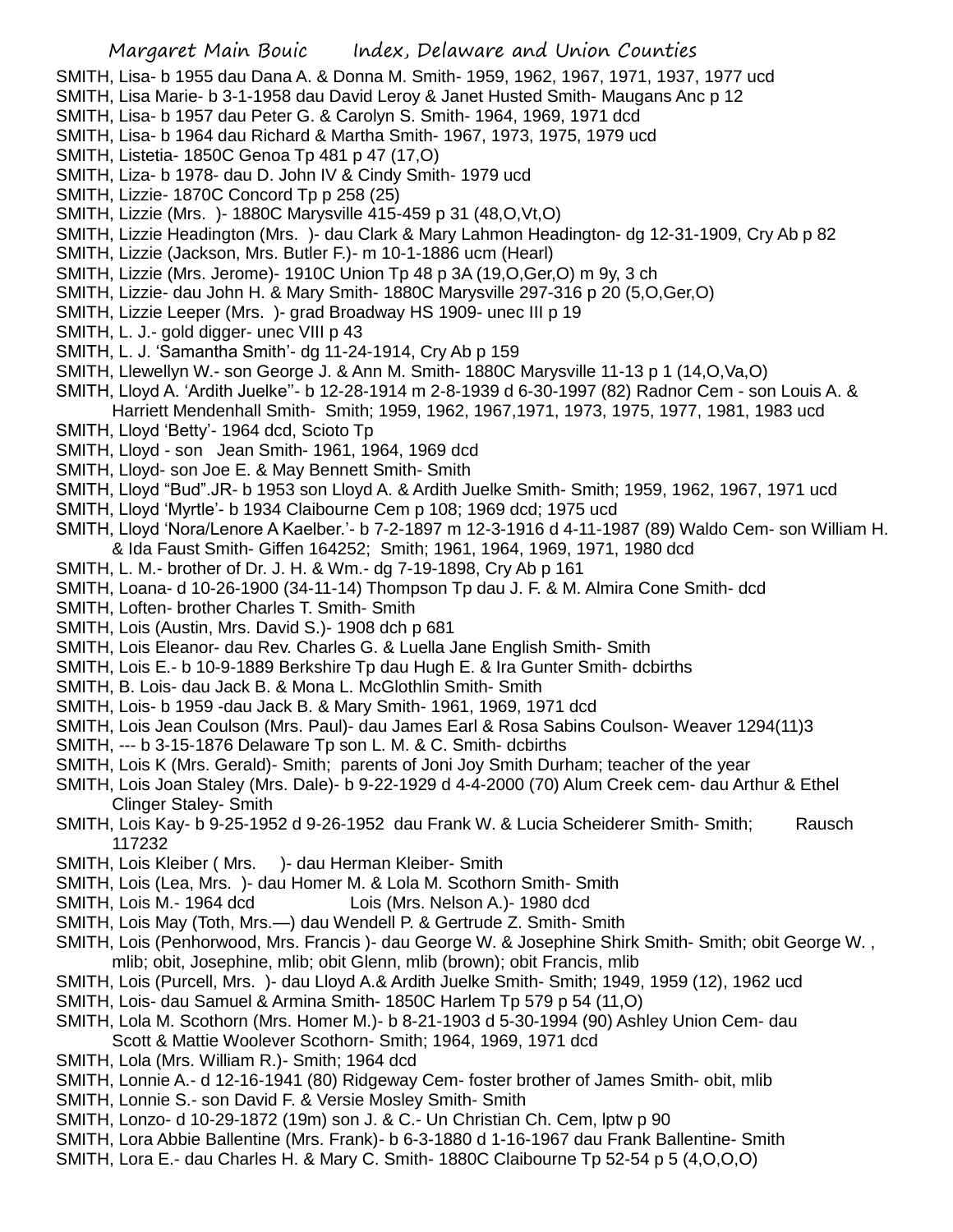- SMITH, Lora E. (Mrs. )- dau Edward & Harriet Cushman Cranston- mt 6-28-1893 Abs p 39
- SMITH, Lora- b 1970 dau Fred L. & Camille A. Smith- 1980 dcd
- SMITH, Lora J.- b 1-1882 dau John E. & Ella L. Wilcox Smith- 1900C Lelesburg Tp 109-109 p 5B (18,O,O,O)
- SMITH, Loraine D. (Mrs. Jimmie R.)- 1959, 1962, 1967, 1977 ucd Dover Tp
- SMITH, Loran- b 1967- ch Gary & Kay Smith- 1969 dcd
- SMITH, Loran- son John W. & Hester A. Smith- 1870C Marysville-Paris Tp 190 p 22 (3,O); 1880C Darby Tp 163 p 17 (13,O,O,O)
- SMITH, Loran K.- b 1-7-1866 d 6-8-1901 Unionville Cem, DJ p 44
- SMITH, Lorano- ch Nathan & Rhoda Love Smith- 1908 dch p 694
- SMITH, Loreing 'Florence Moder'- obit Florence, mlib (brown)
- SMITH, Loren- b d 10-4- 1887 Oak Grove Cem, Powell p 441 son N. W. J. & Olivea J. Donelson Smith- dcd; b 7-2-1887 Delaware Town, dcbirths
- SMITH, Loren S. 'Nettie E. Potter'- parents of Leah R, Dwayne, Edward Smith- Smith
- SMITH, Lorenzo 'Loretta Mason'- m 8-16-1857 dcm
- SMITH, Lorenao- d 1-26-1863 Civil war, Ashley Cem, Powell p 186 son William & Marilla Smith- 1880 dch p 793; 1908 dch p 405; 1850C Oxford Tp 2724 p 154 (14,O)
- SMITH, Loretta (Foust, Mrs. Albert L.)- dau Sullivan Smith- 1880 dch p 792
- SMITH, Loretta Mason (Mrs. Lorenzo)- m 8-16-1857 dcm
- SMITH, Loretta Price (Mrs. Francis A.)- m 6-15-1856 dcm
- SMITH, Lori- b 1974 dau Jo Ann Smith- 1977 ucd
- SMITH, Loriann- dau Robert L. Smith- Smith- engaged to Mark Alan Knisley
- SMITH, Lorin 'Sarah Lewis'- dg 4-22-1898, Cry Ab p 153; 1850C Berlin Tp 1916 p 119 (58,Conn); 1870C Berlin Tp p 226 (77\*)
- SMITH, Lorinda Chapman (Mrs. Sylvester)- m 1-7-1875 ucm 5625; mt 3 p 6; mt 2-3-1875
- SMITH, Lorinda (Preston, Mrs. Thomas)- m 3-20-1859 ucm 2860. mt 4-6-1859, Abs p 32; unec XIX p 7
- SMITH, Lorinda- dau Solomon & Melia Smith- 1850C Millcreek Tp 2086-2074 p 299 (10,NY); 1860C Leesburg Tp 379 (18,O)
- SMITH, Lorna L. Draper (Mrs. Albert)- b 1906 dau John & Maud L. Herrald Draper- ped M. Augusta Smith-Smith 3, unec IV p 3
- SMITH, Lornie E. b 10-1882 son John N. Smith- 1900C York Tp 175 p 8A (17,O,O,O)
- SMITH, Lottie- b 6-1873 dau Belvin B. & Sarah E. Smith- 1900C Claibourne Tp 264-280 p 11B (26,O,Ky,O); 1910C Richwood 382-390 p 14A (36,O,Ky,O)
- SMITH, Lottie E.- dau Albert I & Helen M. Johnson Smith- 1883 uch V p 552; 1880C York Tp 156 (11,O,O,O)
- SMITH, Lottie (Gilliland, Mrs. )- dau Fred & Myrta Liggett Smith- Carr 1144433; obit Fred H., mlib
- SMITH, Lottie (Grant, Mrs. Martin M.)- m 11-27-1873 ucm 5384
- SMITH, Lottie L.- b 10-1885 dau William & Lydia J. Ingman Smith- 1900C Marysville 4th ward 353-363 p 14B  $(14, 0, 0, 0)$
- SMITH, Lottie S.- b 4-1869 dau Albert P. & Hellen Smith- 1870C York Tp 209-214 p 28 (1,O); 1880C York Tp 156 p 15 (11,O); 1900C York Tp 336 p 14 (31,O,O,O) teacher
- SMITH, Lottie (Taylor, Mrs. )- dau Arthur & Anna Belle Rapole Smith- obit Emery C., mlib (brown)
- SMITH, Lou Kunze (Mrs. Frank)- dg 1-22-1892 Cry Ab p 82 infant son d 1-9-1892
- SMITH, Louanna- dau J. F. & Margaret A. Cone Smith- 1880 dch p 806
- SMITH, Louella (Lavender, Mrs. Harold W.)(Wheeler, Mrs. )- dau George C. & LeEtta P. Taylor Smith- Smith
- SMITH, Louie- son Carl Smith- dg 9-24-190, Cry Ab p 71
- SMITH, Louis A. 'Harriett Mendenhall'- parents of Lloyd Smith- Smith
- SMITH, —(Mrs. Louis)- sister of Bert Slane- dg 2-22-1910, Cry Ab p 100
- SMITH, Louis C.- d 2-1862 son Solomon Smith, bro-in-law of Judge Ranney; dg Cry Ab p 20
- SMITH, Louis- d 5-17-1992 (72) bur Marietta brother Twila Grimmer- Smith
- SMITH, Louis M.- 1870C Delaware Tp p 275 (23)
- SMITH, Louisa- 1870C Milford 25 p 3 (64,NY)
- SMITH, Louisa- dau Adam & Sarah Smith- 1850C Thomson Tp 71 p 188 (6,O)
- SMITH, Louisa A.- dau James K. Smith- 1850C York Tp 359-364 p 56 (18,O)
- SMITH, Louisa A. (Mrs. Joseph)- 1880C Leelsburg Tp 90 p 9 (44,O,Va,Va)
- SMITH, Louisa A. (Reed, Mrs. Francis M.)- m 1-3-1875 ucm 5622; mt 3 p 7; mt 2-3-1875
- SMITH, Louisa C.- dbg p 16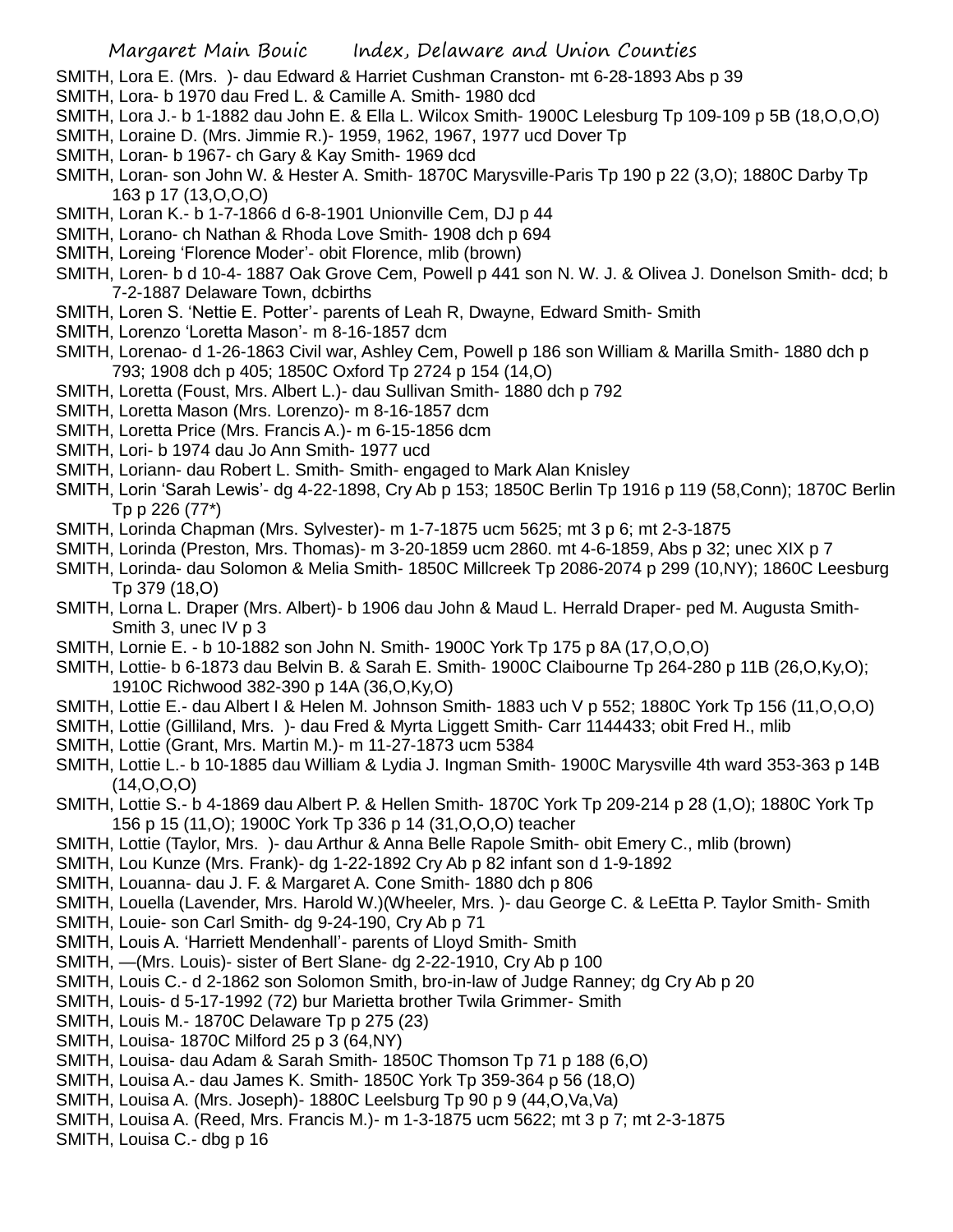- SMITH, Louisa (Coe, Mrs. Philip)- b 9-15-1832 m 2-8-1855 ucm 2237 d 2-17-1907 dau James R. & Anna Master Smith- 1883 uch V p 52, 474; ; unec VIII p 34, XVII p 6; mt 2-14-1855, Abs p 18; mt 2-11-1880 p 3 c2, Abs p 9; Woodland Chart, unec II, p3
- SMITH, Louisa Easter (Mrs. David)- m 4-6-1871 ucm 4910
- SMITH, Louisa J.- dau Edward & Hannah Smith- 1850C Paris Tp 598-612 p 92 (2,O)
- SMITH, Louisa Maine (Mrs. Henry)- dau Sabeers & Elizabeth Dial Maine- Asp 1869
- SMITH, Louisa M. Bader (Mrs. Jacob)- m 4-8-1858 dcm; 1870C Dover Tp 183-185 p 33 (50,O)
- SMITH, Louisa Roloson (Mrs. W. H.)- dau Joseph & Margaret Roloson) 1880 dch p 701; Pabst 2 p 29
- SMITH, Louisa Shaffer (Mrs. Walter)- m 9-14-1864 ucm 3620
- SMITH, Louise Beckley (Mrs. Richard)- b 1943 m 1963- Maugans Anc p 173
- SMITH, Louise J.- dau Edward & Hannah Elliott Smith- 1850C Paris Tp 598-612 p 92 (2,O)
- SMITH, Louise (Mrs. John C.)- 1959, 1962 ucd
- SMITH, Louise (Minor, Mrs. Robert )- dau Clarence & Gladys O. Smith- Smith; obit Gladys O. mlib (brown)
- SMITH, Louise- dau Paul & Grace Auman Smith- Weiser p 775
- SMITH, Louise (Mrs. Paul M.)- 1962, 1967, 1969, 1971 ucd
- SMITH, Louise Thompson (Mrs. John C.)- m 1934- parents of John C., etc- Smith
- SMITH, Louise (Van Loon, Mrs. )- dau Thomas & Bernice B. Smith- Smith
- SMITH, Louiza Shaffer (Mrs. Walter)- m 9-14-1864 ucm 3620; unec XXI p 44
- SMITH, Lovana Simmons (Mrs. John T.)- m 6-6-1868 ucm (Hearl)
- SMITH, Loveid Dewey- b 5-12-1898 Berkshire Tp son Peter J. Smith- dcbirths
- SMITH, Lovel- son Lorin & Sarah Smith- 1850C Berlin Tp 1916 p 119 (21,Conn)
- SMITH, Lloves? D 3-13-1878 (86-2-20) Berlin Tp d Conn- dcd
- SMITH, Lovett D. 'Ruth R.'- 1964 dcd
- SMITH, Lovey R. (Mrs. J. H.)- b 1888 d 1965 Oakdale II p 74 (H-R9-4)
- SMITH, Lovina (Mrs. Edward)- 1850C Darby Tp 156 (23,NY); unec VI p 56
- SMITH, Lowel H.- son Moses & Sarah L. Smith- 1850C Delaware Town 985 p 78 (17,NY)
- SMITH, Dr. Lowell H 'Mary Schuster'- b 18332 NY m 1855 d Monday dg 1-15-1909, Cry Ab p 4l his wife died 3-3-1899, dg 3-10-1899, Cry Ab p 191
- SMITH, Lowell M. 'Rita'- 1975, 1977, 1979, 1981, 1983 ucd
- SMITH, Lowell S.- son Lowell H. & Mary Schuster Smith- dg 1-15-1909, Cry Ab p 4
- SMITH, (Wilcox, Mrs. F. h.)- dau Lowell H. & Mary Schuster Smith- dg 1-15-1909, Cry Ab p 4
- SMITH, —(Sloughton, Mrs. A. D.)- sister Lowell H. Smith- dg 1-15-1909, Cry Ab p 4
- SMITH, L. P.- 1908 dch p 255; Pabst 2 p 58, 68
- SMITH, Luana (Mrs. Ricky)- parents of Olivia Mae DeVere Smith- Smith
- SMITH, Lucena- 1870C Liberty Tp Del Co p 394 (36)
- SMITH, Luceta Spain (Mrs. Jeremiah)- m 9-13-1863 ucm 3467; unec XXI p 8
- SMITH, Lucetta (Olds, Mrs. Sanford)- m 9-23-1858 dcm
- SMITH, Lucia B. K. Scheiderer (Mrs. Frank W.)- b 10-10-1928 m 6-11-1950 dau E. Henry & Nora E. M. Rausch Scheiderer- St. Paul p 85; Smith; Rausch 11723; 1959, 1967 1971, 1973, 1975, 1977, 1979, 1981, 1983 ucd
- SMITH, Lucia (York, Mrs. David)- Asp 157o-5
- SMITH, Lucile Gladys (Bissey, Mrs. Donald)- b 12-30-1927 m 6-10-1945 dau Shelby Earl & Dorothy Stauffer Smith- Weiser p 275
- SMITH, Lucille- 1964, 1980 dcd, Brown Tp
- SMITH, Lucille A. (Mrs. Frank C.)- d 2-5-1983 (74) Ashley Union Cem- 1980 dcd
- SMITH, Lucille Breece (Mrs. Frank)- parents of Harley A. Smith- Smith; 1964, 1969, 1971 dcd
- SMITH, Lucille B. (Mrs. Robert Bruce)- Smith; 1971 dcd
- SMITH, Lucille (Mrs. Clayton W.)- Smith; obit Clayton W., mlib (brown)
- SMITH, Lucille S.- b 10-24-1898 d 8-25-1979 (80) Claibourne Cem p 71, dau William & Eunice Sprat Smith; obit, mlib (brown); 1900C Claibourne Tp 216-231 p 9B (1,O,O,O); 1910C Richwood 423-432 p 127 (11,O,O,O); 1977 ucd
- SMITH, Lucina Maine (Mrs. James D.)- b 6-10-1840 m 9-23-1868 d 1-10-1899 dau Aaron B. & Adaline Maine Main- Asp 1167
- SMITH, Lucinda- b Va d 4-28-1897 (86-7-22) Thompson Tp dcd
- SMITH, Lucinda (Mrs. )- b 12-1827 1880C Richwood 261-277 p 24 (53,O,O,O) wid; 1900C Richwood 292-306 p 11B (72,O,Va,va)- wid, 4 ch, 1 living; 1910C Richwood 365-372 p 13B (78.O,WVa,WVa) wid, 4 ch, 1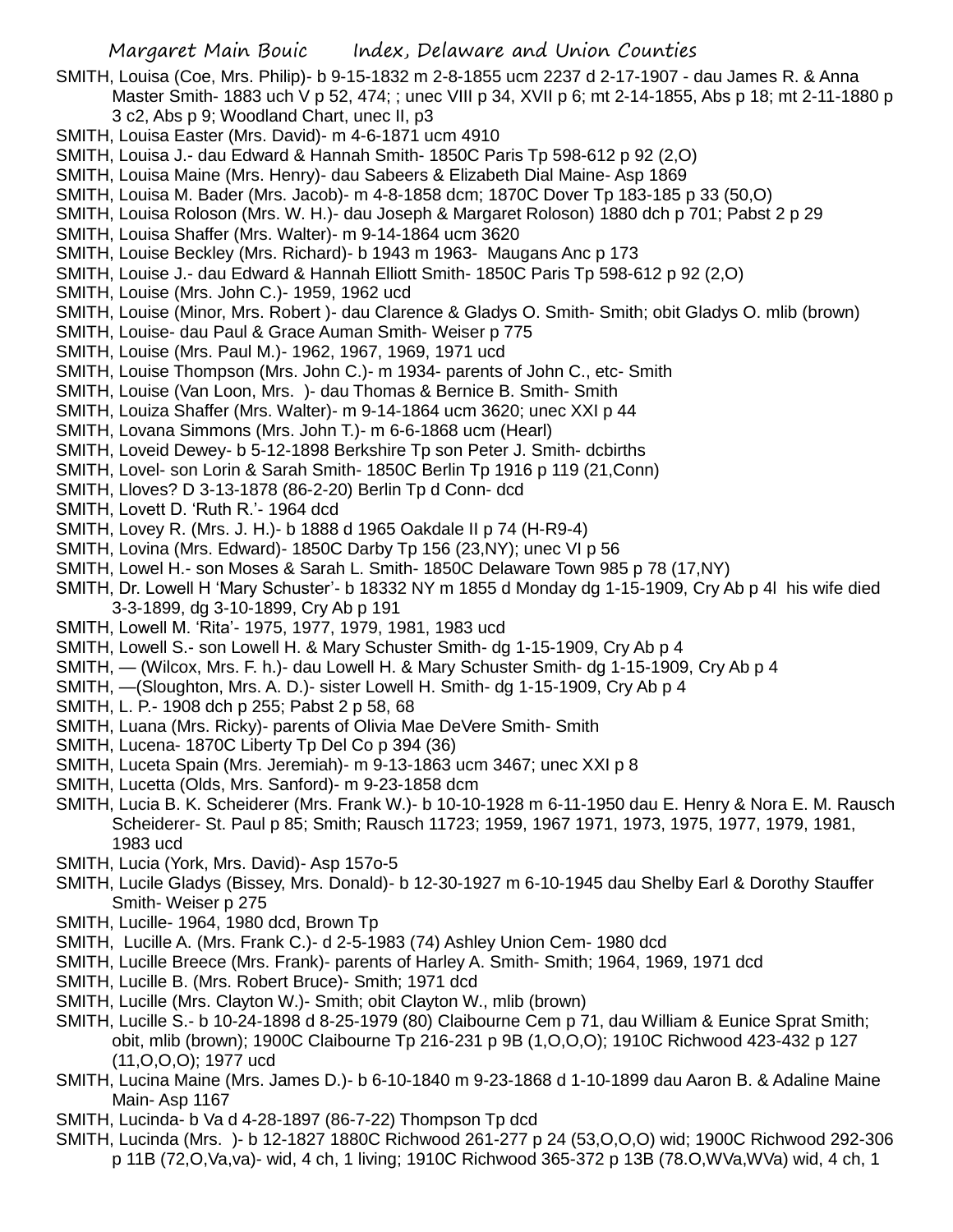living; mother of Laura Lauer

- SMITH, Lucinda (Mrs. Alonzo)- 1870C Liberty Tp Un Co 243 p 29 (28,O)
- SMITH, Lucinda (Anderson, Mrs. Andrew)- m 6-20-1838 dcm
- SMITH, Lucinda Andrews (Mrs. Samuel)- m 9-9-1824 Madison Co, d 2-11-1832 (29) Smith Cem, Madison Co, unec V p 15, VII p 36
- SMITH, Lucinda (Booker, Mrs. Hugh)- m 2-27-1845 dcm
- SMITH, Lucinda Chapel (Mrs. William W.)- m 10-14-1857 ucm 2611; mt 10-28-184; unec XII p 15, Abs p 10; unec XVIII p 33; mt 10-14-1857
- SMITH, Lucinda (Cremeans, Mrs. Kenneth)- dau John Jacob Smith- Smith; obit John Jacob, mlib
- SMITH, Lucinda- dau Daniel & Nancy Smith- 1850C Genoa Tp 288 p 30 (19,O)
- SMITH, Lucinda Decker (Mrs. Jacob)- m 7-3-1853 dcm; dau James Decker- dcw Bk 4 p 127(15); 1860C Richwood 756-739 p 100 (28,O)
- SMITH, Lucinda (McMaster, Mrs. James)- b 9-16-1825 m 6-30-1846 ucm 1142 d 1-25-1907 Iowa; unec VI p 68; death certificate
- SMITH, Lucinda (Mrs. Paul V.)- 1850C Jerome Tp 1793-1814 p 263 930,O); 1860C Jerome Tp 82-80 p 12 (40,O); 1870C Jerome Tp 177-169 p 23 (50,O)
- SMITH, Lucinda- dau Dr. Silas C. & Mary "Polly" Smith- 1850C Concord Tp 2282 p 132 (21,O)
- SMITH, Lucinda (Taylor, Mrs. Smith)- m 3-13-1851 dcm
- SMITH, Lucinda (Mrs. Thomas P.- d 4-25-1885 (40-11-23) New California Cem, DJ p 94; mt 1-21-1880, Ab p 8; 1880C Jerome Tp 9 p 1 (32,O,O,O)
- SMITH, Lucinda Witter (Mrs. William)-dcq George Cryder 21;1880 dch p 646; dcg p 8, Powell p 93
- SMITH, Lucius P/D. 'Nancy Jane Sacket'- m 4-4-1858 dcm- son Rodney & Delila Reynolds Smith- 1880 dch p 703; Pabst 3 p 29, 6 p 8; 1908 dch p 405; 1850C Berlin Tp 2035 p 125 (16,O)
- SMITH, Lucrecia Spain (Mrs. Jeremiah)- m 9-13-1863 ucm 2367
- SMITH, Lucretia Queen (Mrs. James B.)- m 4-2-1863 dcm
- SMITH, Lucretia (Stoll, Mrs. )- dau Joseph F. & Della Smith- Smith
- SMITH, Lucretia (Waterman, Mrs. Walter)- b 1830 m 12-25-1852/1 dcm, d 1913 Byhalia Cem, mt 11-21-1900, Abs p 18; unec XIII p 22
- SMITH, Lucy- 1910C Paris Tp 55-56 p 4A (26,O,unk,unk) infirmary; (25-1909) uninf p 14, Millcreek
- SMITH, Lucy A.- Rebekah Lodge- unec XVI p 41
- SMITH, Lucy A. Gooding (Mrs. Thomas R.)- cousin Cornelia Gooding- 1908 dch p 692
- SMITH, Lucy A. (Page, Mrs. Thomas W.)- m 5-21-1861 dcm
- SMITH, Lucy b 9-19-1871 Harlem Tp dau Butter & Isabella Born Smith- dcbirths
- SMITH, Lucy- dau Chester & Sophronia Smith- 1850C Genoa Tp 288 p 30 (9,O)
- SMITH, Lucy- dau Daniel & Nancy Smith- 1850C Genoa Tp 288 p 30 (14,O)
- SMITH, Lucy F. (Martin, Mrs. Thomas)- m 11-2-1870 ucm 4812; 1883 uch V p 122
- SMITH, Lucy Ford (Mrs. Philander)- m 4-6-1845 dcm
- SMITH, Lucy (Gardner, Mrs. Thomas)- Powers Pat p 260
- SMITH, Lucy Hubbard (Mrs. Levi)- b 8-30-1786 m 3-29-1804 d 3-26-1877 ped Ruth Genevieve Hawley Mutch 21 unec XVI p 47
- SMITH, Lucy (Mrs. James)- d 8-9-1823 (29y19d) Smith Cem, R6; Madison Co- unec VII p 37
- SMITH, Lucy- dau John & Emma J. Smith- 1870C Allen Tp 252-241 (8,O)
- SMITH, Lucy- b 2-1886 dau John N. Smith- 1900C York Tp 175 p 8A (14,O,O,O)
- SMITH, Lucy K. Jones (Mrs. James)- m 1820- 1883 uch V p 257
- SMITH, Lucy L.- b 11-8-1879 Delaware Town dau Steward & —Murfield Smith- dcbirths
- SMITH, Lucy (Lynn, Mrs. )- dau Wm. Penn Smith- dg 3-27-1908, Cry Ab p 121
- SMITH, Lucy McIntosh (Mrs. James A.)- m 11-29-1853 ucm 2041; mt 11-30-1853, Abs p 14
- SMITH, Lucy Mary- Pabst 2 p 24
- SMITH, Lucy P, (Mrs. )- dau Parker J. & Amy Nash Wyeth- 1985 uch p 125
- SMITH, Lucy (Somereby, Mrs. )- dau Stewart & Phoebe Murfield Smith- Smith
- SMITH, Lucy W. Doty (Mrs. E. C.)- m 7/9-10-1848 ucm 1327; unec VII p 39
- SMITH, Lucy W. (Mrs. Capt. E. C.)- d 2-7-1853 (45) Smith Cem, R5 Madison Co unec VII p 37
- SMITH, Lucy (Mrs. William)- 1850C Thomson Tp 72 p 188 (38,Va)
- SMITH, Lucy-b 9-1881 dau William & Arvilla Draper Smith-1900C Allen Tp 133-137 p 6B (18,O,O,O)
- SMITH, Lucy- dau William & Nancy Smith- 1860C Paris Tp 1283-1274 p 169 (8,O)
- SMITH, Lucy- dau William P. & Rosetta Smith- 1850C Berlin Tp 2042 p 123 (8,O)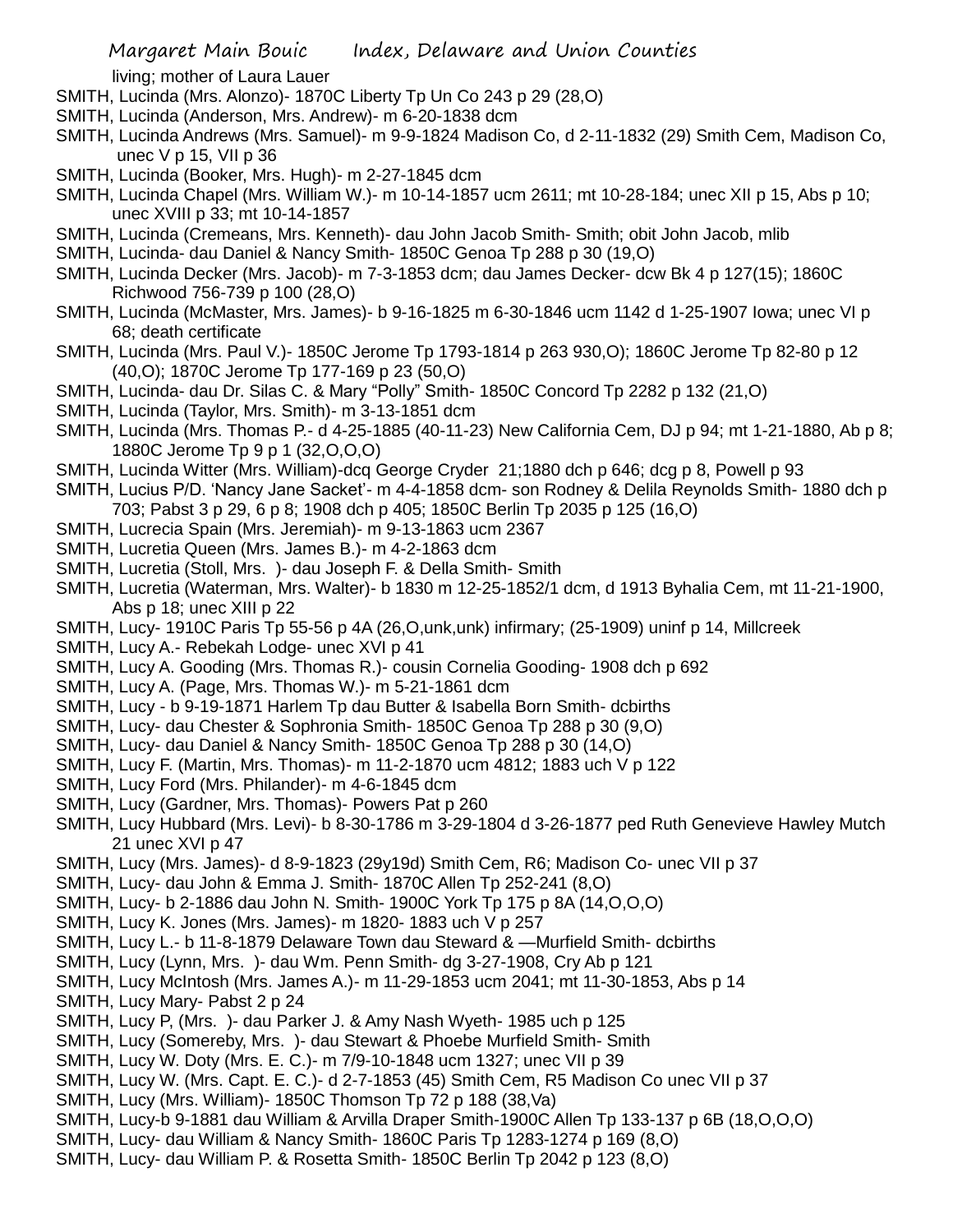- SMITH, Lucy Wyeth (Mrs. Philander H.)- b 1856 m 1-13-1876 ucm 5825 d1938 Sec A. York Cem p 53, 56; obit Amy Smith. Un. Co.Jrl 8-26-1940 p 6; mt 3 p 21, 22; mt 2-16-1876, 2-28-1876; 1880C York Tp 272 (25,O,?,O); 1900C Liberty Tp Un Co 49 p 3A (44,O,O,O) m 23y, 3 ch; 1910C Lib Tp 177 p 7B (54,O,Mass,Va)- 3 ch
- SMITH, Lud Frank 'Nora'- d 6-8-1986 (60) son Ruth Smith- Smith

- SMITH, Luella (Lavender, Mrs. Harold W.)- m 11-19-1938- dau George C. & LeEtta P. Taylor Smith- Smith; obit George C., mlib (brown)
- SMITH, Luella May Witters (Mrs. Dennis Ebert)- b 3-18-1910 m 10-26-1929 dau Charles Eugene & Grace Lucilla Hoffert Witters- Weiser p 708
- SMITH, Lula (Foster, Mrs. ) dau John H. & Melissa Allen Smith- Smith
- SMITH, Lula- dau Jacob & Carrie Williams Smith- Smith; obit John Jacob, mlib
- SMITH, Lula M.- b 5-17-1881 dau M. W. & Irene Dernham Smith- dcbirths
- SMITH, Lulu Edwards (Mrs. Earl G.)- parents of Hazel Ruth Dixson, Selma Anderson- Smith
- SMITH, Lulu G.- b 11-1888 dau John E. & Eltha Smith- 1900C Darby Tp 86-92 p 4B (11,O,O,O)
- SMITH, Lulu Mae (Lindsey, Mrs. Noah)- dau George Parks & Ida Florella Arthur Smith- Maugans Anc p 3
- SMITH, Lulu M. (Geist, Mrs. Pierce)- dau Isaac H. & Stella May Carroll Smith- Weiser p 550
- SMITH, Lulu (Reece, Mrs. Warren Earl)- m 1968 div 1971 1985 uch p 114
- SMITH, Lura- dau George J. & Angelina Smith- 1870C Leesburg Tp 37-38 p 5 (6,O)
- SMITH, Lurette E.- 1870C Berkshire Tp p 210 (21)
- SMITH, Lurliene Brooks (Mrs. Frank E.)- m 1-27-1952- dau Mabel Brooks- Smith; obit infant dau, mlib; 1959, 1962, 1967, 1971, 1973, 1975 1977, 1979. 1981, 1983 ucd
- SMITH, Lusetta Spain (Mrs. )- dau Ed & Mary Reed —Smith- dumch p 451
- SMITH, Luseta- dau William & Marilla Smith- 1880 dch p 793; 1850C Oxford Tp 2724 p 154 (12,O)
- SMITH, Luther- 1830C Union Tp 195 p 287 (20-30)
- SMITH, Luther C. 'Hazel I'- b 1-28-1896 d 10-26-1971 Price Cem, djlm p 25
- SMITH, Luther 'Electa'- parents of Sherriee Smith- Smith
- SMITH, Luther- son George & Della Bryant Smith- Smith
- SMITH, Luther- grandson James & Eliza L. Hildreth- 1880C Taylor Tp 61-62 p 6 (3,O,Va,O)
- SMITH, Luther- son Unice Smith- 1880C Paris Tp 82-84 p 9 (4,O,O,O)
- SMITH, Luva/Leeva Ray Wilcox (Mrs. Chauncey F.)- b 11-24-1882 m 9-21-1904 d 7-9-1905 (22-7-15) York Cem, Sect 3 p 53; mt 9-21-1904, mt 7-18-1905, Abs p 19
- SMITH, Luvenia S.- b 1-1875 dau Belvin B. & Sarah E. Smith- 1900C Claibourne Tp 264- 280 p 11B (25,O,Ky,O)
- SMITH, L. W.- 1870C Scioto Tp p 492 (46\*)
- SMITH, L. W.- son Judge James R. Smith- mt 10-3-1877, Abs p 3; 1883 uch IV p 484, 485; V p 528; 1915 uch p 481; mt 3 p 8; mt 2-24-1875
- SMITH, Lydia A.- b 4-1856 1900C Marysville 4th ward 309-317 p 13A (44,O,O,O) wid, 1 ch
- SMITH, Lydia Ann (Burnham, Mrs. Eliphas, Sr) b 1762 ped Loraine Miller Hieder #106, 19; unec VII p 29, VIII p 2, query; 1915 uch p 746
- SMITH, Lydia Condit (Mrs. Joseph)- m 11-16-1840 dcm
- SMITH, Lydia E.- dau john W. & (H)Est A. Smith- 1860C Darby Tp 447-449 (4,0)
- SMITH, Lydia Fairbank Darling (Mrs. Larkin)- b 12-24-1819 m 12-16-1846 d 1-7-1908 dau Darius & Susannah Gates Fairbank- ped Ruth Genevieve Hawley Mutch 11 by Albert Muth, unec XVI p 47
- SMITH, Lydia (Fout, Mrs. Amos C.)- m 3-21-1890 ucm (Hearl)
- SMITH, Lydia Hall (Mrs. Cyrus)- b 1-3-1816 m 11-3-1836 d 7-3-1854 dau David h. & Sophia Hall- ped Rebecca Geneva Smith Wright #532 9; unec XVII p 22, 57
- SMITH, Lydia (Harris, Mrs. William)- m 6-12-1895 ucm (Hearl)
- SMITH, Lydia Jane- d Thursday, (21mo) Oakdale Cem youngest dau of Mrs. W. S. Smith- mt 8-17-1898 p 5c2; Abs p 39
- SMITH, Lydia J. E. (Davidson, Mrs. Elliott E.)- m 2-16-1871 ucm 4869
- SMITH, Lydia J.- dau Hiram & Mary Smith- 1870C Claibourne Tp 103-101 (19,O)
- SMITH, Lydia J. Ingman (Mrs. William S.)- b 9-1853 m 10-13-1870 ucm 4797 d 10-13-1922 Oakdale I p 163 (C-6)-- dau O. W. R. & Elizabeth Ingman- unec XIV p 52a; mt 10–26-1887 Abs p 40; 1880C Marysville 450-495 p 35 (26,O,O,O); 1900C Marysville 4th ward 353-363 p 14B (46,O,O,O) wid, 6 ch, 4 living
- SMITH, Lydia (Mrs. Joseph)- Pabst 5 p 61; 1850C Trenton Tp 934 p 75 (33,NJ)

SMITH, Ludice- Pabst 5 p 17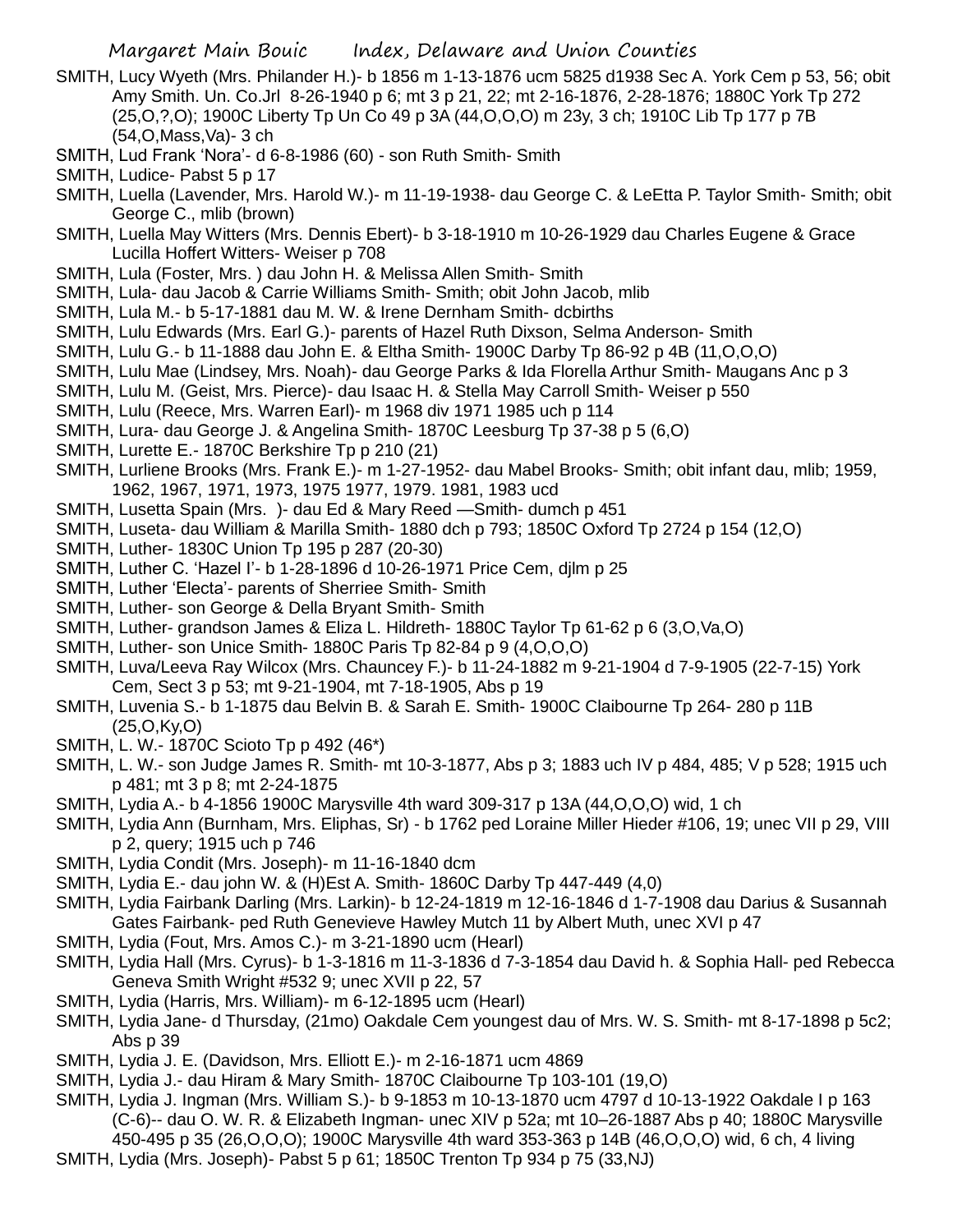SMITH, Lydia (Mrs. Larkin)- 1870C Milford 22 p 2 (50,Mass)

- SMITH, Lydia Pieersol (Mrs. Will)- 1910C Millcreek Tp 78-82 p 4A (35,O,O,Pa) m 16y, 6 ch
- SMITH, Lydia S. (Fout, Mrs. Amos C.)- m 1890 dau Joseph & Emeline Smith- unec IV p 66; 1880C Liberty Tp Un Co 155-159 p 17 (5,O,O,O)
- SMITH, Lydia Weiser (Mrs. John)- b 1-7-1806 dau Daniel & Elizabeth Copeland Weiser Weiser p 835
- SMITH, Lydia- dau William & Arvilla Draper Smith- 1880c Liberty Tp 72-73 p 8 (3,O,O,O)
- SMITH, Lyle P 'Dolly'- son Loren S. & Nettie E. Potter Smith- Smith
- SMITH, Lyman A.- son Duncan & Delilah Smith- 1850C Berkshire Tp 90 p 10 (3,O)
- SMITH, Lyman C.- 1870C Delaware Town p 323 (25\*)
- SMITH, Lyman 'Elizabeth DeForest'- son Lyman Smith- 1883 uch V p 2246; 1908 dch p 405
- SMITH, Lyman E. 'Sarah A. Morrison'- m 8-2-1877 ucm 6097- son Hiram & Mary Smith- 1870C Claibourne Tp 103-101 (17,O)
- SMITH, Lyman F. 'Sarah Prouty'- m 6-9-1853 dcm
- SMITH, Lynn- b 1957 ch Dana & Donna M. Smith- 1959, 1967m 1971, 1973, 1975, 1977, 1979 ucd
- SMITH, Lynn- dau Orville & Winifred Smith- Smith
- SMITH, Lynn (Mrs. Richard)- 1977, 1981 ucd
- SMITH, Lynn Susan Rausch (Mrs. Jerry)- b 4-26-1950 m 4-27-1974 dau Harold C. & Doris Margaret Dellinger Rausch- 1985 uch p 113; St. Paul p 33
- SMITH, Lynne Reed (Carter, Mrs. )- dau Whitfield C. & Virginia Turner Smith- Smith
- SMITH, M. (Mrs. A. J.)- Claibourne Cem p 7
- SMITH, M.- 1908 dch p 103
- SMITH, M. A.- hadc p 101 (Genoa Tp)
- SMITH, Rev. M. A.- 1915 uch p 234
- SMITH, Mabel A. (Cheek, Mrs. Carroll W)- Smith
- SMITH, Mabel- dau Rev. David & Alvira Andrew Smith- 1915 uch p 1090
- SMITH, Mabel E.- b 1880 d 12-14-1979 (99) Unionville Cem, DJ p 38, 49-interment 12-17-1979- dau Rev. Charles G. & Luella Jane English Smith-Smith; unvmec p 16, 17, 21, 24, 25, 27, 28, 33, 34, 37; 1959, 1962, 1967, 1971, 1973, 1975, 1977, 1979 ucd
- SMITH, Mabel E. (Mrs. Clarence)- d 2-28-1978 (82) bur South Lawn Cem- Smith
- SMITH, Mabel E- b 11-1880 living with Elizabeth Andrews- 1900C Darby Tp 169-176 p 8B (19,O,O,O) m 4y; 1910C Darby Tp 25 p 2A (29,O,O,O) teacher
- SMITH, Mabel Edna (Hughes, Mrs. Edward Sidney)- b 8-14-1884 m 10-28-1908 dau John Day & Laura Bean Smith- Bean 112192
- SMITH, Mabel Elsie Curry (Mrs. John Wsley)- m 5-31-1918 dau John William & Mary Isabel Malott Curry-Maugans Anc p 3
- SMITH, Mabel (Eubank, Mrs. )- dau Albert J. & Maggie Eaton sSmith; obit Otis, W.- mlib (brown)
- SMITH, Mabel Everett (Ms. Hiram B.)- b 10-25-1884 d 2-20-1962 dau Charles Wilder & Martha Mary Finley Everett- Maugans Anc p 151
- SMITH, Mabel McDowell (Mrs. James O.)- m 5-11-1887 ucm (Hearl)
- SMITH, Mabel Marie Freshwater (Mrs. Lewn)(Taylor, Mrs. )- b 7-11-1913 dau Hardy Felix & Mary Augustine Weeks Freshwater- Freshwater p 114
- SMITH, Mabel M. Chamberlain (Mrs. Sullivan)- m 4-24-1845 dcm
- SMITH, Mabel M. Galway (Mrs. Clarence E.)- parents of Earl B. Smith- Smith
- SMITH, Mabel (Mummey, Mrs. James)- Smith
- SMITH, Mabel- lived with Percy & Winifrd Smith- 1949 ucd
- SMITH, Mabel (Prince, Mrs. Dwight); b 10-2-1893 d 12-10-1987 (94) dau John & Mary Katherine Guey Smith-Smith
- SMITH, Mabel (Wenner, Mrs. )- dau William Jobe & Theodoshia Berry Smith- Smith
- SMITH, Mable, Miss (45-1938) Claibourne Tp; uninf p 25, 12y
- SMITH, Mable (Mrs. Orlando)- 1900C Liberty Tp 156-160 Un Co p 7A (31,O,O,O) m 13y, 3 ch; ; 1910C Lib. Tp 300 p 12B (40,O,O,O); wid, 3 ch
- SMITH, Mable- b 3-1900 dau William & Lillie Mae Saygrover Smith- 1900C Paris tp 3 p 1A (2/12,O,O,O) Mace- Pabst 2 p 64
- SMITH, Macuz E.- son John & Margaret Smith- 1880C Leesburg Tp 327 p 32 (7,O,O,O)
- SMITH, Madeline D. Thomas (Mrs. Robert E.)- b 12-12-1927 d 10-1-1991 (63) Fairview Mem Cem- dau Gladys Thomas- Smith; 1969, 1971, 1980 dcd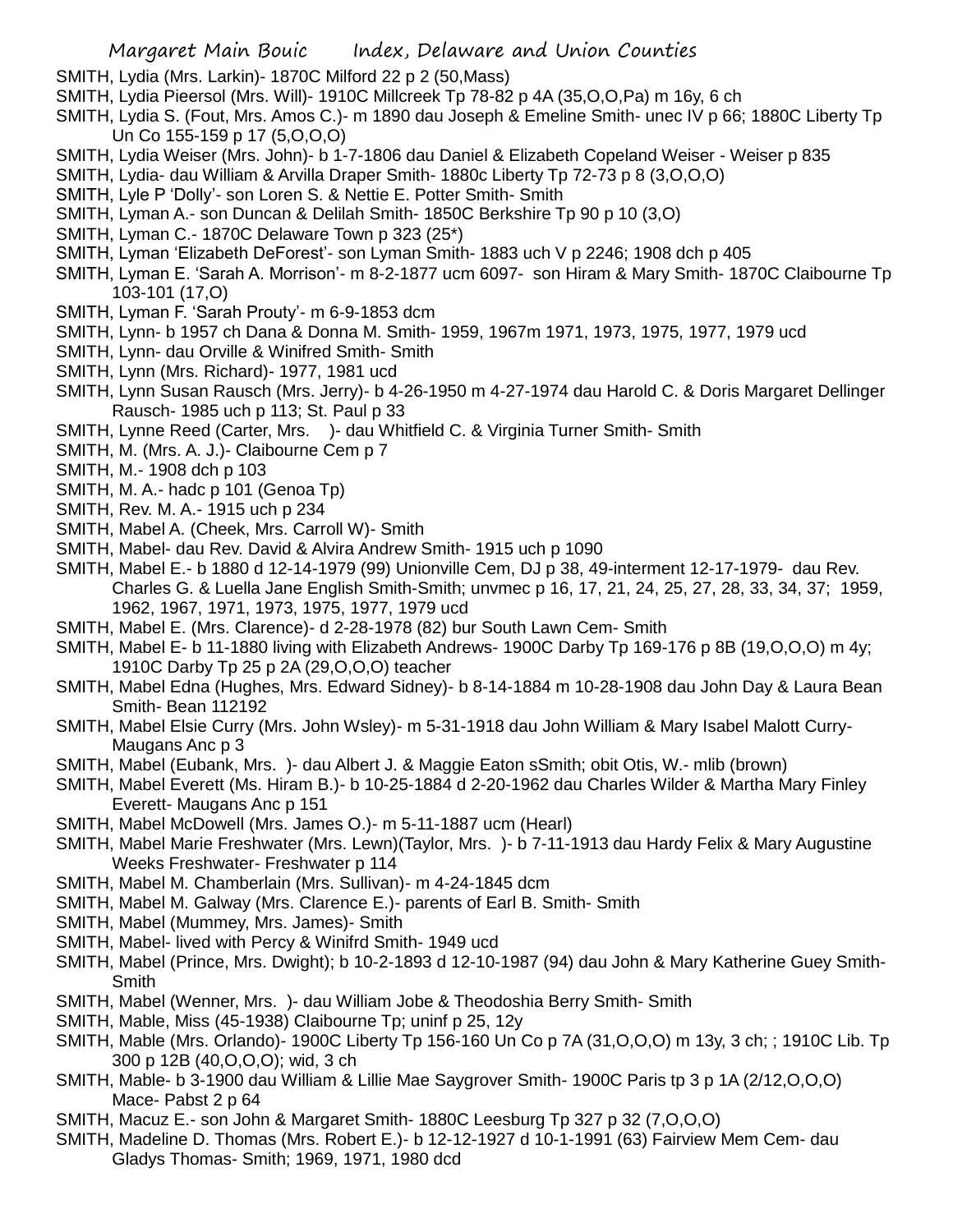SMITH, Madeline (Sheets, Mrs. )- dau Jessie Charles & Daisy M. Crouch Smith- Smith

- SMITH, Madge Lucille (Kirouse, Mrs. Armand H.)(Schultz, Mrs. Earl)- b 5-29-1917 m 11-9-1933 dau Paul James & Irene Beatrice Rusk Smith- Weiser p 693
- SMITH, Madison- 1840C Marlborough Tp p 254 (20-30)
- SMITH, Mae Conover (Mrs. William)- Maugans Anc p 3
- SMITH, Mae Dolly Spiegel (Mrs. Harold)- b 5-31-1928 d 1-6-1990 (61) Alum Creek Cem
- SMITH, Mae/May D. (Mrs. Harold R.)- 1961, 1964, 1969, 1971 dcd
- SMITH, Mae (Mrs. Edward)- d 6-12-1962 (85) Ashley Union Cem- Smith
- SMITH, Magdalena- dau Andrew & Catharine Smith- 1860C Darby Tp 312-314 p 45 (5,O)
- SMITH, Magdalena Gunderman (Mrs. William H.)- b 11-2-1863 d Saturday (38-2-29); mt 2-5-1902 p1c5, Abs p 3
- SMITH, Magdalena Smith-(Mrs. William)- Smith; obit Edwin F., mlib (brown)
- SMITH, Maggie (Cain, Mrs. Edwin)- b 10-11-1852 m 8-6-1872 d 2-25-1885 dau Keener B. & Emily Jane Bond Smith- dcc Susan Cain Jackson 9
- SMITH, Maggie Eaton (Mrs. Albert J.)- Smith; obit Otis W. Smith, mlib (brown);parents of Gelia, Howard, Merrill Smith- Smith
- SMITH, Maggie (Jones, Mrs. John J.)- 1880 dch p 775
- SMITH, Maggie L.- b 1854 d 1873 Oak Grove Cem, Powell p 440
- SMITH, Maggie M.- b 4-1870 cousin of William J. Howison- 1900C Claibourne Tp 190-204 p 8B (30,ILL,O,O)
- SMITH, Mahala Elliott (Mrs.Charles)- m 6-22-1872 ucm 5111
- SMITH, Mahalia Piles (Mrs. William J.)- dau John & Nancy Bloss Piles- dcc Larry Jackson 19
- SMITH, Malba (Simpson, Mrs. )- dau Glenn Lee & Violet Dickerson Smith- Smith
- SMITH, Malcolm- Nash p 31
- SMITH, Malcom- son Don & Carrie Smith- Smith, brother D. L. Smith
- SMITH, Male- 1870C Thomson Tp p 501 (2m)
- SMITH, Malinda Black (Mrs. James)- m 12-15-1837 dcm; 1850C Berkshire Tp 58 p 7 (36,Mass)
- SMITH, Malinda E. Organ (Mrs. Christian)- m 3-18-1852 ucm (Hearl); unec VII p 58
- SMITH, Malinda Scott (Mrs. John)- m 8-14-1834 ucm 324
- SMITH, Malissa (Cole, Mrs. Edward)- m 10-9-1879 ucm 6559
- SMITH, Malissa Houseworth (Mrs. Wesley)- m 10-23-1865 dcm
- SMITH, Malissa Jane (Evans, Mrs. Thomas)- b 12-30-1837 NY m 4-29-1855 d 12-4-1910 (72-11-4) dg 12-9- 1910 Cry Ab p 176
- SMITH, Ma—l- dau William R. & Lillie Mae Saygrover Smith- 1910C Paris Tp[ 223 p 2A (10,O,O,O)
- SMITH, M. Amanda Loveless (Mrs. James)- dau John & Emeline Curl Loveless- Loveless p 9
- SMITH, Mamie- sister of Chester Smith- Smith; dg 6-26-1906, Cry Ab p 1906, Cry Ab p 105
- SMITH, Manda Hartrum (Mrs. William)- m 6-28-1849 dcm
- SMITH, Mandana/Maranda- ch William & Marilla Smith- 1880 dch p 793; 1850c Oxford Tp 2724 p 154 (10,O)
- SMITH, Mandona (Crawford, Mrs. William E.)- m 2-16-1960 dcm
- SMITH, Manerva- dau Timothy & Harriet Smith- 1860C Jackson Tp 1042-1057 p 138 (3,O)
- SMITH, Manie- b 5-21-1891 Orange Tp dau Frank & Annie Withrow Smith- dcbirths
- SMITH, Marcella- 1961, 1964 dcd
- SMITH, Marcia Ann (Shields, Mrs. James Edward)- b 7-18-1936 m 7-28-1956 dau Archie Fore & Catherine Rosella Rabold- Weiser p 722
- SMITH, Marcia (Dickerson, Mrs. )- dau Michael J. & Leona L. Lunter Smith- Smith
- SMITH, Mareda L. (Mrs. Timohty E.)- 1971 dcd
- SMITH, Maretta- dau Noah Smith- (16 next Oct.) Un Co Prob.
- SMITH, Margaret d 12-5-1932 York Cem p 32
- SMITH, Margaret- 1870C Delaware Town p 322 (15)
- SMITH, Margaret- 1870C Orange Tp p 425 (28)
- SMITH, Margaret- 1870C Radnor Tp p 471 (37)
- SMITH, Margaret- 1870C Genoa Tp 361 (50)
- SMITH, Margaret b 1868 d 1940 Claibourne Cem
- SMITH, Margaret- 1961, 1964 dcd, Berkshire Tp
- SMITH, Margaret- d 4-30-1873 (18y6m) Delaware dcd
- SMITH, Margaret (Mrs. )- d Saturday (64) mt 11-23-1898 p1c4 Abs p 45
- SMITH, Mary Adelaide (Fairbanks, Mrs. L. M.)- dau William DeForest Smith- mt 3-2-1898 p1c4, Abs p 33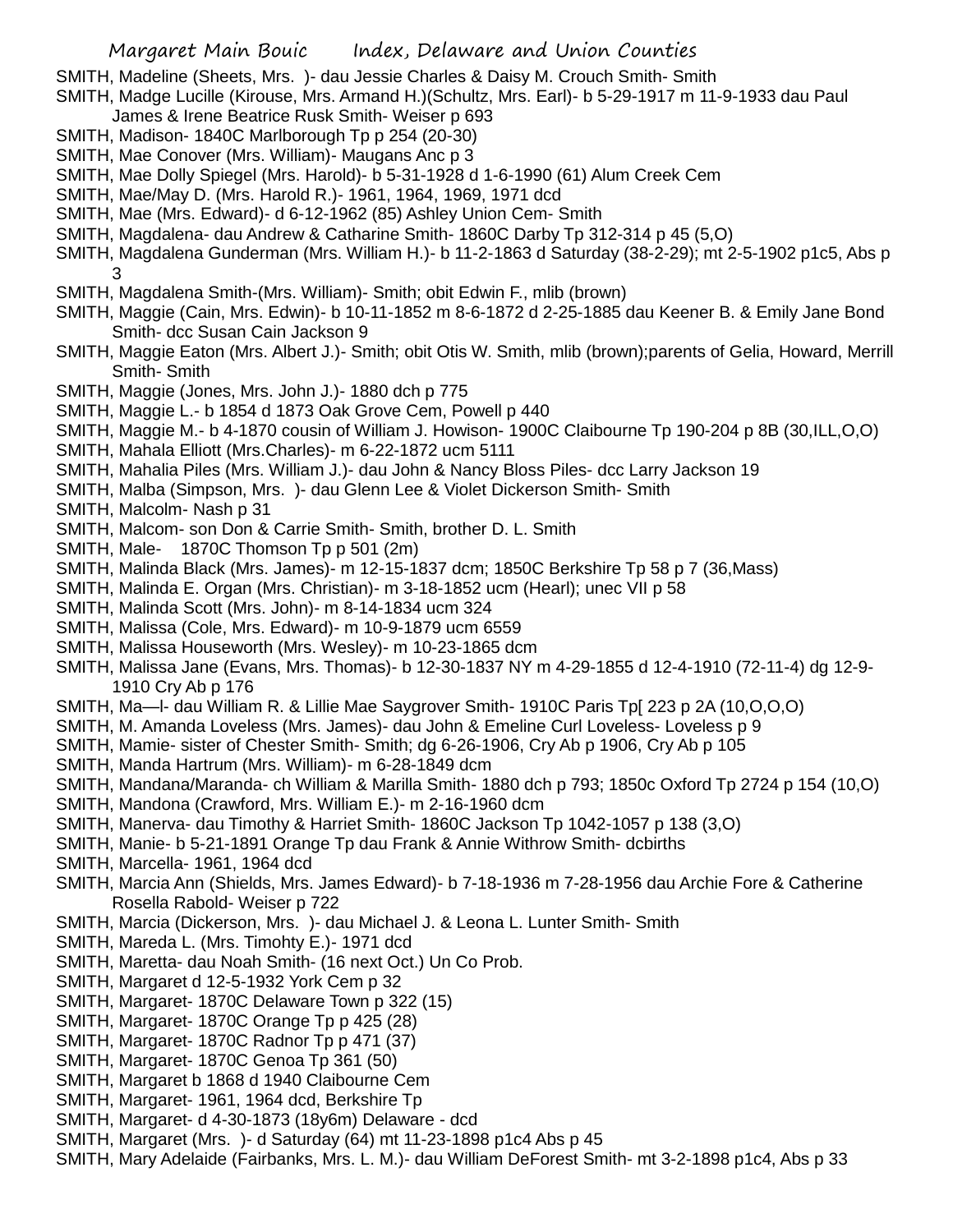SMITH, Martaret Adeline Randolph (Mrs. Frank F.)- b 6–28-1905 d 6-28-1966 Oakdale Cem- dau William W. & Anna Belle Watkins Randolph- Smith

- SMITH, Margaret- b 1836 Belmont Co d 11-19-1898 Oakdale I p 30 (E-R29-2)
- SMITH, Margaret A. (Gillett, Mrs. James)- b 1828 d 1906 dcc Ruth Bush Fagley Franker 15
- SMITH, Margaret A. (Gray, Mrs. Franklin)- m 10-14-1858 ucm 2783; unec XVIII p 66
- SMITH, Margaret (Alkire, Mrs. )- sister Homer H. Smith- Smith; South Sisters Sextette
- SMITH, Margaret Almira Cone (Mrs. J. F.)- dau J. W. Cone- 1880 dch p 806; 1908 dch p 818
- SMITH, Margaret- dau Andrew & Catharine Smith- 1860C Darby Tp 312-314 p 45 (13,Md); 1870C Paris Tp 238-239 p 32 (16,Md)
- SMITH, Margaret Ann "Peggy" Freshwater (Mrs. Douglas)- b 2-4-1953 dau Stanly & Anne Garroch Freshwater-Freshwater p 137
- SMITH, Margaret A. Price (Mrs. Nelson)- m 12-24-1874 ucm (Hearl) d 3-31-1891 (58-9-6) E. York Cem p 3
- SMITH, Margaret Ann- b 11-2-1923 dau Walter F. & Marie Curren Smith- Giffen 1642542
- SMITH, Margart Ann (Tillman, Mrs. Maurice E.)- d 12-30-1992 (69)- dau Charles Emory & Betty Katherine Smith- Smith
- SMITH, Margaret "Maggie" Ann Terry (Mrs. Reuben Potter)- b 8-11-1847 m 1-7-1863 d 2-16-1920 dau George B. & Adeline E. Terry- ped Margaret Norene Hopper Mutchler 11; unec XIX p 10
- SMITH, Margaret A. Price (Mrs. Nelson)- m 12-24-1874 ucm 5606 dau Thomas R. Price; 1883 uch V p 447; mt 3 p 6
- SMITH, Margaret B.- 1870C Delaware Tp p 275 (70\*)
- SMITH, Margaret (Bird, Mrs. Gordon George)- b 2-28-1912 m 6-9-1938- Weiser p 164
- SMITH, Margaret Boner (Mrs. Hiram P.)- m 6-12-1853 dcm
- SMITH, Margaret B. (Mrs. Phillip)- dcg p 9
- SMITH, Margaret (Brumgartner, Mrs. )- dau Conrad Smith- dcw Bk 2 p 277
- SMITH, Margaret- dau —& Catharine Smith- 1860C Paris Tp 1354-1344 (15,Ger)
- SMITH, Margaret (Mrs. Rev. D.)- b 1806 buried here 4-8-1903 Oakdale I p 11 (E-R16-31) p 52
- SMITH, Margaret- dau Dan & Eva Lenthera Hammond Smith- Weiser p 542
- SMITH, Margaret Elizabeth (Bohn, Mrs. Russell William)- b 3-13-1906 m 12-26-1932- Weiser p 596
- SMITH, Margaret Ellen- b 9-19-1942 dau Shelby Earl & Vera Dorothy Stauffer Smith- Weiser p 276
- SMITH, Margaret Florence (Tomnson, Mrs. Donald)- b 2-1-1935 dau John c. & Mary Burton Smith- Weiser p 276
- SMITH, Margaret (Gillel, Mrs. James E.)- m 2-11-1847 dcm
- SMITH, Margaret- dau Katy Smith- or (Mrs. Daniel)- 18870C Paris tp 188-189 p 25 (28,O)
- SMITH, Margaret Graham/Mary Ann Grayham (Mrs. James)- m 2-27-1831 ucm 227; unec II p 27
- SMITH, Margaret Herron (Mrs. John Milton)- m 7-21-1944- Weiser p 97
- SMITH, Margaret Jane Foulk (Mrs. Gary Franklin)- b 4-9-1953 Bellefontaine m 10-5-1974 dau Ernest Franklin & Martha Mae Lytle Foulk- Sage letter (502)
- SMITH, Margaret J. (Bauerle, Mrs. Donald)- d 1-11-1976 (55) Oak Grove Cem- sister Westley Smith- Smith
- SMITH, Margaret J.- dau James K. Smith- 1850C York Tp 359-364 p 55 (19,O)
- SMITH, Margaret Jane Knecht (Mrs.Walter G.)(Aldridge, Mrs. James)- b 7-7-1872 m(1) 12-23-1888 (2) 4-15- 1936 dau Frederick & Anna Sophia Fossinger Knecht- Weiser p 273
- SMITH, Margaret (Mrs John)-1870C Dover Tp 8 p 1 (21,O);1880C Leesburg Tp 327 p 32 (31,O,O,O)
- SMITH, Margaret (Johnson, Mrs. Silas L.)- m 9-23-1858 ucm 2770; Abs p 29; mt 9-28-1858 Abs p 29; unec XII p 30, XVIII p 66
- SMITH, Margaret (Lachenmire, Mrs. Gottlieb)- m 11-12-1874 ucm 5575; 1915 uch p 886; obit David, mlib
- SMITH, Margaret- dau Leo & Almeda May Kehl Smith- Weiser p 535
- SMITH, Margaret Pursley- d 2-20-1967 bur W. Va- Smith
- SMITH, Margaret J. (Roberts, Mrs. Rev. Samuel L.)- m 10-6-1855 ucm 2338, unec VIII p 35 XVII p 42 mt Abs p 20
- SMITH, Margaret (Lachenmire, Mrs. Gottleib)- m 11-12-1874 ucm (Hearl); sister David Smith- mt 6-27-1900 p 7, Abs p 13
- SMITH, Margaret (Mrs. Lester)- 1967, 1971, 1973, 1975, 1977, 1979, 1981, 1983 ucd
- SMITH, Margaret L. (Duggan, Mrs. )- m 7-20-1974 dau John R. & Ilga M. Bowman Smith- Smith
- SMITH, Margaret (Lilley, Mrs. )(Bucking, Mrs. Samuel)- 1985 uch p 128, 129
- SMITH, Margaret (Long, Mrs. Vaughn H )- Smith
- SMITH, Margaret L. (Mrs. Zachariah b.)- b 3-18-1809 d 8-9-1864 (55-4-21) Claibourne Cem p 6; 1850C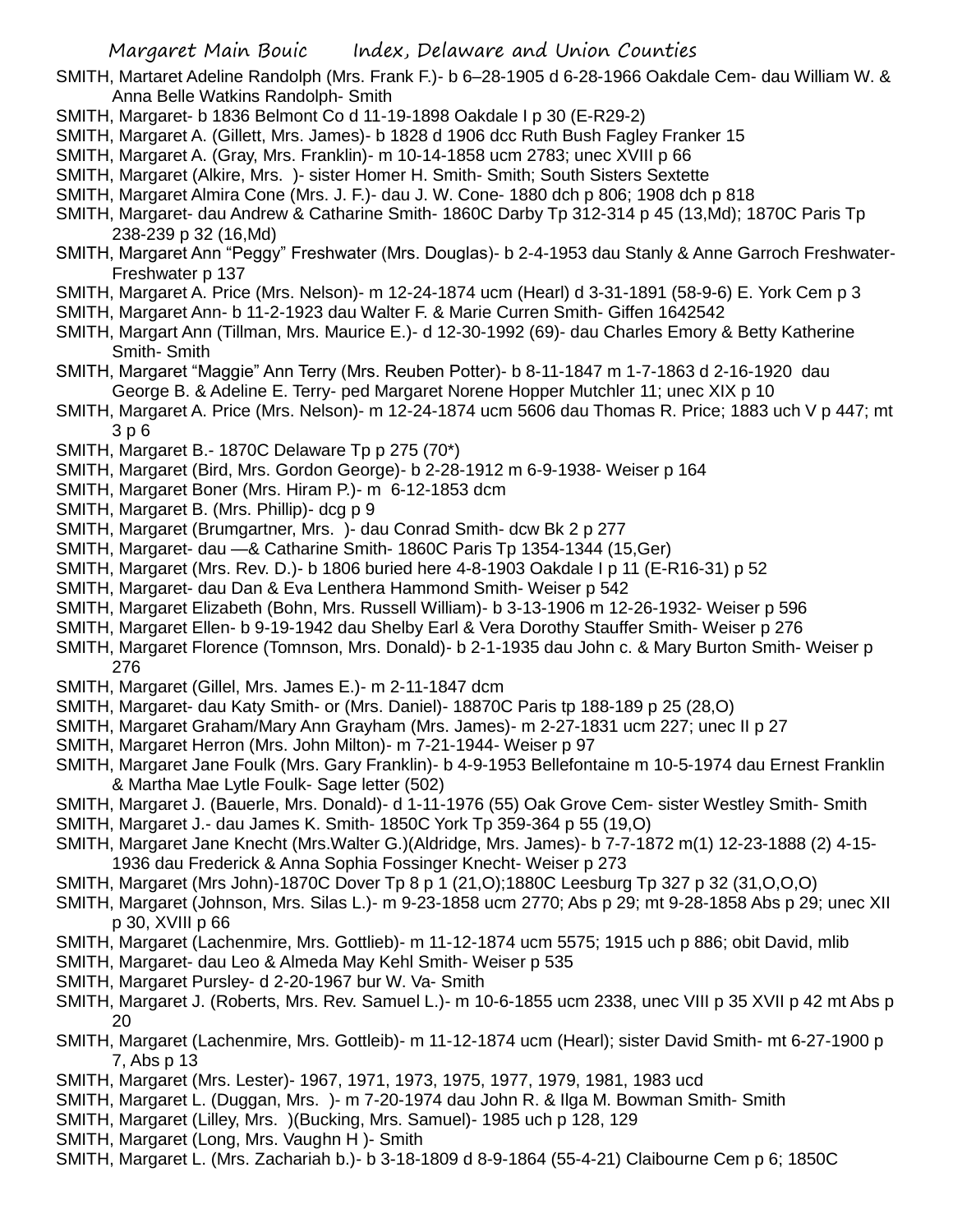- Claibourne Tp 211 p 33 (41,Va); 1860C Claib. Tp 749-732 p 98 (52,Va)
- SMITH, Margaret McClaren (Mrs. Jesse)- parents of Fred, Ray, Ethel, Jessie, etc- Smith
- SMITH, Margaret Magdaline- Pabst 8 p 7
- SMITH, Margaret M. Elliott (Mrs. )- dau Margaret Elliott- dcw Bk 4 p 286 (31)
- SMITH, Margaret Morrison (McConn, Mrs. Fred)- b 6-6-1870 dau Andrew & Jane Futhey Smith- McKitrick p 132
- SMITH, Margaret (Orr, Mrs. Edgar)- b 7-24-1903 d 11-12-1996 (93) Dublin Cem- sister James Smith- Smith
- SMITH, Margaret Parker (Mrs. William P.)- ,m 8-31-1826- D Ryan chart
- SMITH, Margaret (Mrs. Phillip)- 1850C Delaware Tp 1276 p 93 (50,Ger); dcw Bk 4 p 379 (40) exec
- SMITH, Margaret Price (Mrs. )- dau Thomas R. Price- unec XVII p 4
- SMITH, Margaret R. (Mrs. Frank S.)- b -6-28-1905 d 6-28-1966 Oakdale II p 160 (M-R26-6)
- SMITH, Margaret (Roberts, Mrs. Rev. Samuel L.)- m 10-3-1855 ucm 2338 dau James R. & Anna Masters Smith- mt 10-10-1855; 1883 uch V p 522
- SMITH, Margaret (Mrs. S.)- d 1-24-1849 (37-1-28) Burnside Cem, lptw p 105
- SMITH, Margaret- dau Samuel & Armina Smith- 1850C Harlem Tp 579 p 54 (7,O)
- SMITH, Margaret (Smallwood, Mrs. John M.)- ,m 3-19-1846 dcm
- SMITH, Margaret (Smart, Mrs. Isaac)- m 9-1-1812 onwq I; 1880 dch p 486; 1908 dch p 486
- SMITH, Margaret- b 4-17-1868 Sc Tp dau Smiley & Mary Jane Smith- dcbirths; 1870C Scioto Tp 171 p 485(2,O)
- SMITH, Margaret Thompson (Mrs. William)- m 2-28-1839 ucm 541; unec III p 37
- SMITH, Margaret (Tier, Mrs. )- dau Walter H. & Catherine Becker Smith,Sr.-dau Josiah & Christina Krouff Westlake- 1883 uch V p 447; 1870C Leesburg Tp 123-128 p 15 (33,O); 1880C Leesburg Tp 194 p 20 (42,O,O,Md); obit, Joseph B.
- SMITH, Margaret (Tillman, Mrs. )- dau Charles Emory Smith- Smith
- SMITH, Margaret Weiser (Mrs. )- dau Foster Weiser- Weiser p 848
- SMITH, Margaret- d 3-29-1889 (47-5-20) Delaware b Marion Co, O. dau Oscar & Eleanor Coleman Weiserdcdeaths
- SMITH, Margaret Westlake (Mrs. Robert B/Lee.)- m 12-15- 1864 ucm 3652; Smith; unec XXI p 44
- SMITH, Margaret (Mrs. Rev. W. D.)- d 10-23-1840 (34) Oakdale Cem 1649 (30E); unec XXII p 64; 1883 uch V p 63
- SMITH, Margaret (Mrs. William)- Nash p 440
- SMITH, Margarett- b 6-17-1898 Troy Tp dau Wm. & Clara Robinson Smith- dcbirths
- SMITH, Margaret (Williams, Mrs. Isaac)- dau Stewart & Sarah Marks Smith- dcc Edith Smart Mitchell 19
- SMITH, Margarete Gregory (Mrs. Frank)- b 5-4-1906 Ky d 11-3-1995 (89) Cloverport Cem dau Edward & Magdalene Fella Gregory- Smith
- SMITH, Margaretta Henrietta- b 8-17-1821 d 7-7-1868 dau Peter & Susanna Elizabeth Muhlenberg Schmidt-Weiser p 214
- SMITH, Margery E. (Mrs. Claude L.)- 1977 ucd
- SMITH, Margie (Mrs. Charles L.)- 1959 ucd
- SMITH, Margis Allice- d 2-3-1874 (5m6d) Genoa Tp dcd
- SMITH, Margret Buck (Mrs. William)- dcc Vera Griffiths Hedges 55
- SMITH, Margret (Watkins, Mrs. Thomas)- b 9-9-1809 m 9-7-1836 d 11-19-1886 dau William & Margret Buck Smith- dcc Vera Griffiths Hedges 27
- SMITH, Marguerite Barnett (Mrs. Vernon)- parents of Alysia Marguerite Howell- Smith
- SMITH, Marguerite dau Carl Smith- dg 9-24-1907 Cry Ab p 71
- SMITH, Marguerite (Clawson, Mrs. )- d 1- 1954 (47) dau Ruby Smith- Smith
- SMITH, Marguerite (Gibboney, Mrs. James)- dau Walter J. & Helen Keen Smith- Weiser p 774
- SMITH, Marguerite Jane DeGood (Mrs. Donald Ward)- b 12-23-1920 m 12-24-1939 d 4-27-1992 (71) Oakdale -dau Hubert T. & Rena Stultz DeGood- Smith; obit Donald W. mlib (brown); 1959 ucd
- SMITH, Marguerite (Kaemmer, Mrs. )- sister Paul L. Smith- Smith
- SMITH, Maria Anna (Mrs. Patrick)- b 3-1857/8 d 1924 Milford Cem, Un Al p 65; 1900C Union Tp 105-109 p 6A (43,Ind,O,O); 1910C Richwood 423-432 p 15A (53,Iowa, Md. Nj)
- SMITH, Maria Barbara (Keller, Mrs. George)- b 5-1758 d 7-16-1923- Powers p 20
- SMITH, Maria Carmella (Frazier, Mrs. Charles Reed)- m 11-28-19– dau Charles & Mary E. Arnold Smith- Smith SMITH, Maria - dau Clifford Franklin & Bertie Carptenter Smith- dcq Marian Smith Hagelgans 1; Pabst 6 p 103
- 
- SMITH, Maria (Colver, Mrs. Standish)- 1883 uch V p 383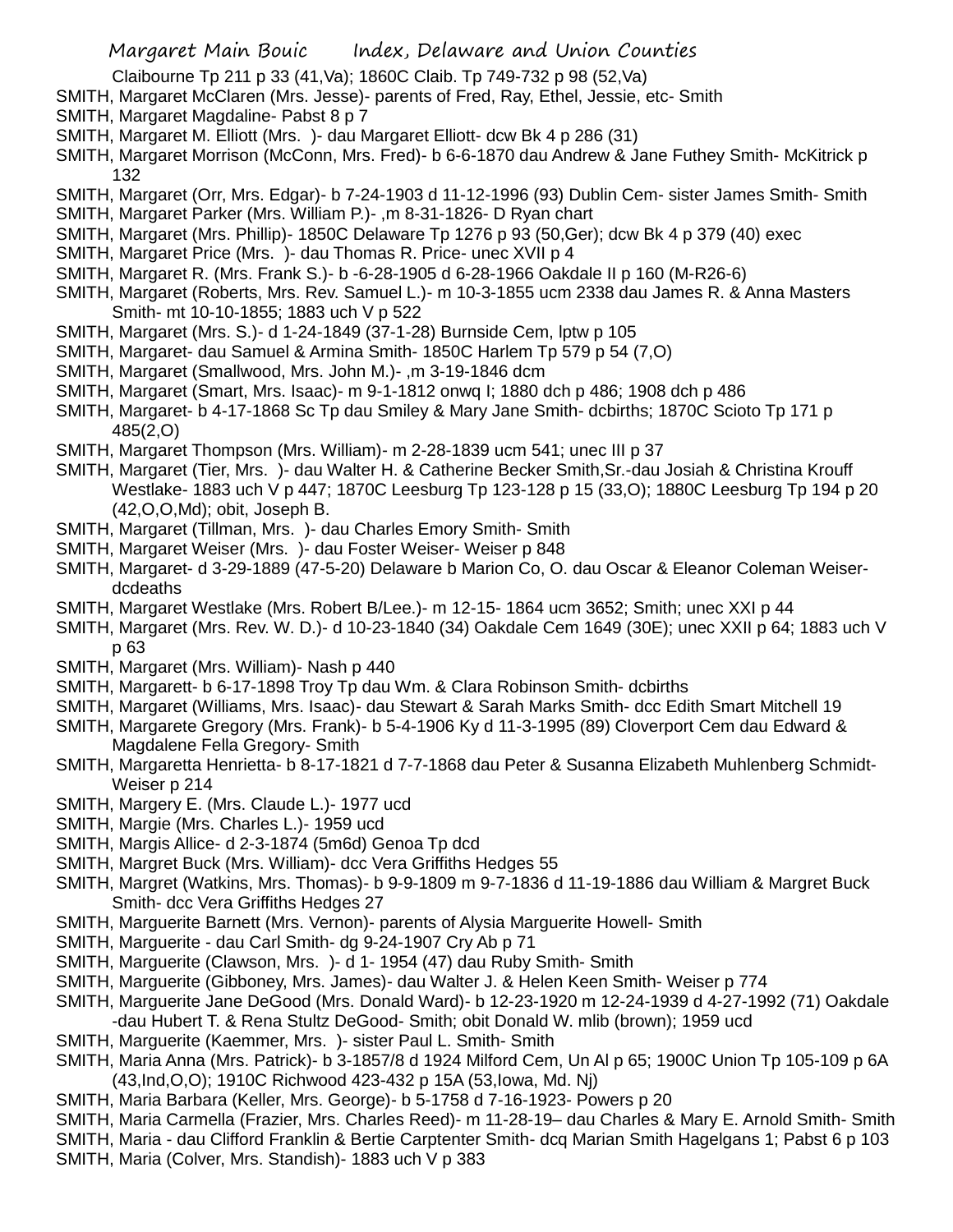SMITH, Maria- dau Daniel & Elizabeth Perrigo Smith- D. Ryan chart

SMITH, Maria Elliott (Mrs. Horace)- 1880 dch p 717; 1908 dch p 661

SMITH, Maria (Frazier, Mrs. Charles )- dau Charles Myron & Mary E. Arnold Smith- Smith

SMITH, Mariah Rodman (Mrs. Almond)- b 9-24/12-1819 m 5-14-1829 d 11-2-1894 (75-1-14), Marlborough Cem p 149; ped Margaret Norene Hopper Mutchler 640 21; unec XIX p 10; 1880 dch p 797; dumch p 800; dcga p 46 Del Pat & Fran Chronicle; dcc Je;em Wornstaff Kerm 19

- SMITH, Maria J. (Harbert, Mrs. S. R.)- m 3-12-1863 ucm 3418 d 1-1-1895 (55-10-24) Milford Cem, Un Al p 17
- SMITH, Maria- d 3-16-1834 (2m20d)dau John & Anna Smith- Bigelow Cem R4- unec V p 56
- SMITH, Mariah- d 11-12-1884 (751-19) Morrow Co, b Penn- dcd
- SMITH, Mariah J.- dau Orson & Irena Smith- 1915 uch p 580; 1850C Darby Tp 138 (11,O); 1860C Union Tp 639- 641 p 90 (21,Vt); unec VI p 57
- SMITH, Maria M. Elliott (Mrs. Horrace F.)- m 11-13-1860 dcm
- SMITH, Marian Boring (Mrs. Charles)- Smith
- SMITH, Marian A. Brown (Mrs. Marshall T.)- dau Daniel W. & Adeline M. Squires Smith- dumch p 425
- SMITH, Marian (Hagelgans, Mrs. Walter)- dau Clifford Franklin & Bertie Carpenter Smith- dcq Marian Smith Hagelgans 1; Pabst 6 p 103
- SMITH, Marian Louise Hale (Mrs. George Edgar)- b 1-29-1925 m 6-24-1950 dau Guy & Pauline Salome Shettel Hale- Weiser p 460
- SMITH, Marianna- dau Clyde P. & Helen Smith- Smith ; 1961 (10), 1964, 1969 dcd
- SMITH, Marianna (Glaze, Mrs. )- dau Helen E. Schleppi Smith- Smith
- SMITH, Mariann/Marijane (Northrup, Mrs.Jack Lloyd)- b 10-27-1929 m 5-15-1947 ped Carl Northrup 3; unec XVI p 54
- SMITH, Marianne (Northrup, Mrs. )- dau Max Clayton & Mary Melissa Smith- Smith
- SMITH, Marianne Reed (Mrs. Randall Alan)- m 9-9-1972 dau Robert H. Reed- Smith
- SMITH, Marie Curren (Mrs. Walter F.)- m 11-13-1920 Giffen (164254)
- SMITH, Marie E. (Mrs. James W.)- 1967, 1971, 1973, 1975, 1977, 1981, 1983 ucd
- SMITH, Marie Elizabeth Brunson (Mrs. Roy)- b 5-7-1896 m 6-19-1915 d 9-29-1988 (92) Huntsville Cem- dau Jonathon & Laura Large Brunson- Smith
- SMITH, E. Marie Fout (Mrs. Everett Gale)- b 5-7-1919 d 2-1-1997 (77) Hale Cem- dau Lanson & Alva Brown Fout- Smith
- SMITH, Marie Jacoby (Mrs. Elmore C.)- b 2-23-1859 m 3-24-1881 dau Michael & Elizabeth Jacoby- 1883 uch V p 552
- SMITH, Marie- dau John O. & Doris Smith- 1910C Marysville 45h ward 150-164 p 6B (1,O,O,O)
- SMITH, Marie L. Schaffer (Mrs. )- d 6-28-1966 (71) Oak Grove Cem- Smith
- SMITH, Marie- d 112-11-1984 sister Marian Hagelgans- Smith
- SMITH, Marie Moder (Mrs. Harry)- sister Clarence Moder- d 6-6-1990 (81) bur Fla.- Smith; obit Florence, mlib (brown)
- SMITH, Marie E. (Leslie, Mrs. )- dau Ray & Nellie C. Fout Smith- Smith; obit, Ray, mlib; obit Nellie, mlib (brown)
- SMITH, Marie Moder (Mrs. Harry)- dau William & Anna Barbara Moder- Moder; Smith
- SMITH, Marie (Sparks, Mrs. )- sister Charles T. Smith- Smith
- SMITH, Marie (Thomas, Mrs. )- dau Stewart & Phoebe Murfield Smith- Smith
- SMITH, Marie (Williamson, Mrs. Frances)- m 12-22-1823; dcga p 23 Del Pat & Franklin Chron
- SMITH, Marietta- 1870C Delaware Tp p 268 (3)
- SMITH, Marilla (Mrs. William)- d 3-23-1864 (47-7-21) Ashley Cem- Powell p 186; 1880 dch p 793; 1850C Oxford Tp 2724 p 154 (34,NY)
- SMITH, Marilyn Burns (Hinshaw, Mrs. John)(Smith, Mrs. Patrick)- m 1-2-1950 m(1) 2-22-1973 (2) 10-18-1980 dau George Morse & Betty Asbjeld Burns- St. Paul p 21
- SMITH, Marilyn K. (Birge, Mrs. )(Dickinson, Mrs. )-dau Harold "Clayton" & Helen Parker Smith- Smith
- SMITH, Marilyn E. (Miller, Mrs. Fred)- b 8-4-1934 m 3-6-1965 d 12-24-1991 (57) Oakdale Cem- dau Wendell D. & Helen E. Zahn Smith- Smith; obit Helen Zahn, mlib (brown)
- SMITH, Marilyn- dau Jessie M. Smith- Smith
- SMITH, Marilyn Marjorie Carr (Mrs. Myron)- dau Glen & Ophal Carr- 1985 uch p 22
- SMITH, Marilyn- b 1951 dau Roy L. & Rose Smith- 1964, 1969, 1971 dcd
- SMITH, Marilyn Sue (Coe, Mrs. George miles)- b 12-7-1939 dau Gerald & Helen Smith- 1985 uch p 29
- SMITH, Marilyn- dau Wendell & Helen E. Zahn Smith- obit Wendell D., mlib; obit Helen Zahn, mlib (brown);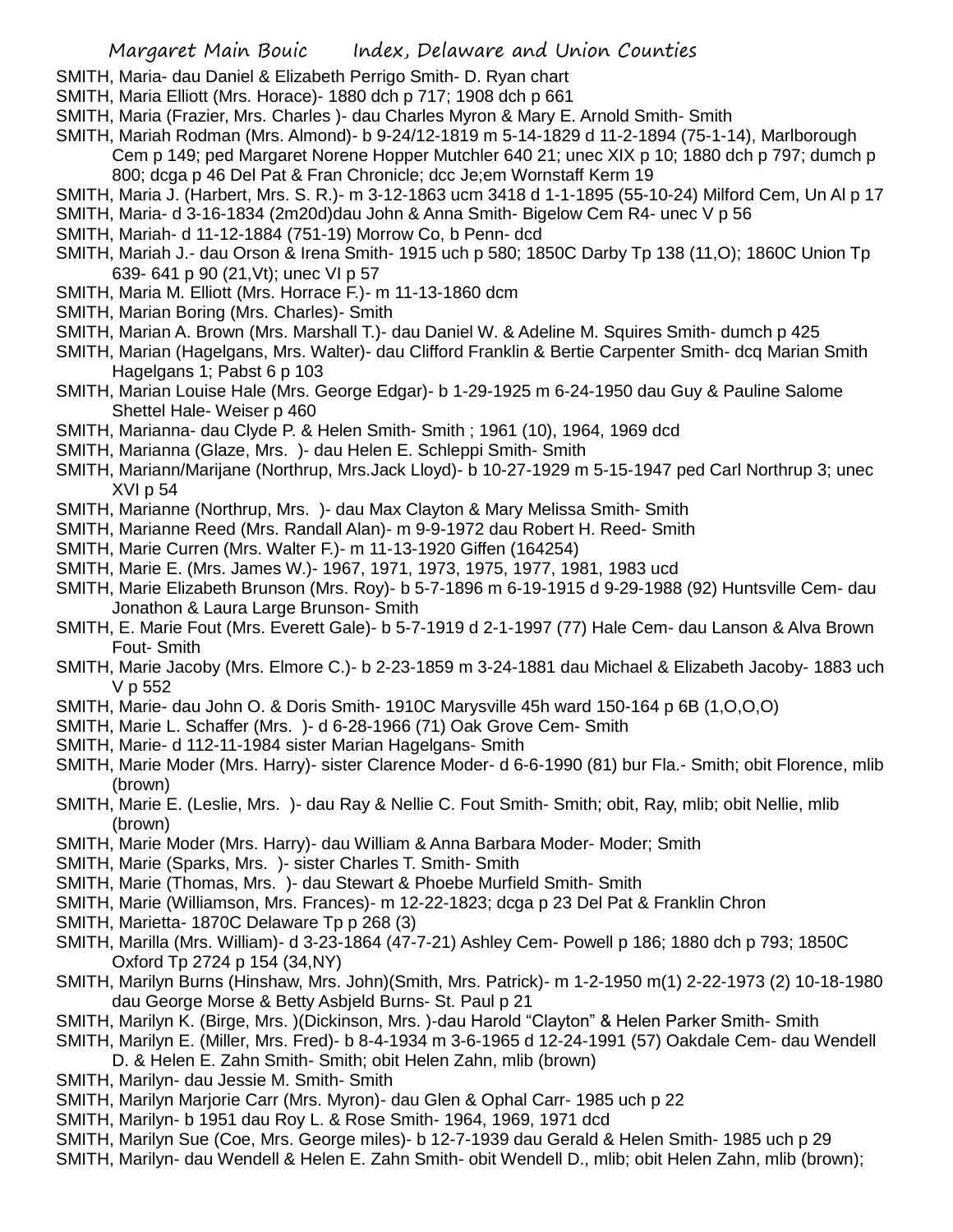1949 ucd

- SMITH, Marilyn (Westbrook, Mrs. Robert)- dau Homer H. & Lola Scothorn Smith- Smith
- SMITH, Marion (male)- 1850C Troy Tp 2566 p 136 (21,O); hadc p 34
- SMITH, Marion B. 'Emma H.'- b 7-1846 1900C Jerome Tp 50-54 p 2B (53,O,O,O) m 23y 1910C Jerome Tp 14-15 p 1A (63,O,Md,Md)- m 33y
- SMITH, Marion Boring (Mrs. Charles W.)- m 4-5-1930- Smith
- SMITH, Marion DeKalb 'Eliza A. Joy'- m 12-17-1851 dcm
- SMITH, Marion- son Denton & Myrtle Bidwell Smith- obit Denton, mlib
- SMITH, Marion 'Emma'- 1880C Jerome Tp 253-162 (32,O)
- SMITH, Marion- ch George & Mornie Josephine Smith- obit George W, obit, Francis ,mlib
- SMITH, Marion Hemmnger (Mrs. James Wilson)- m 2-15-1940- Weiser p 97
- SMITH, Marion J. 'Ruth P.'- b 1906 d 1968 Claibourne Cem p 90- twin son George W. & Josephine Shirk Smith- 1949, 1975, 1977, 1979, 1981 ucd ucd; 1910C Allen Tp 23-24 p 2 (4,O,O,O)
- SMITH, Marion (Mrs. Karl K.)- Smith
- SMITH, Marion/Marilyn L. (Mrs. Karl K.)- 1961, 1964, 1969, 1971, 1980 dcd
- SMITH, Marion 'Leona O'Brien'- Smith parents of Hazel Margaret Payne- Smith
- SMITH, Marion Randolph Longworth (Mrs. John Kermit)- ,m 4-7-1951 Maugans Anc p 3
- SMITH, Marion R. 'Martha Viola McMahan'- m 5-29-1892 ucm (Hearl); unec IV p 54, slip
- SMITH, Marjorie E. (Mrs. Claude)- 1975, 1983 ucd
- SMITH, Marjorie Ellen Camm (Klinger, Mrs. Edgar Burrell)(Mrs. ) b 11-30-1913 d 3-22-1994 (80) Prospect Cem-- dau John B. & Daisy G. Hoffman Camm - Smith
- SMITH, Marjorie K.- d 8-16-1931; York Cem p 104
- SMITH, Marjorie (Kiachif, Mrs. )- dau Edwin F. & Nettie Amrine Smith- Smith; obit Edwin F., mlib (brown)
- SMITH, Marjorie (Leach, Mrs. Robert Milton II) m 1969- dau David R. Smith- Smith
- SMITH, Marjorie (Lehman, Mrs. )- sister Clarence William Smith- Smith
- SMITH, Marjorie- dau Marvin G. & Mary Ellen Lowery Smith- Weiser p 273
- SMITH, Marjorie Nan (Reams, Mrs. Ashley Benoit)- b 7-12-1914 m 12-4-1936 dau Carl Cornelius & Besse Albertina Shultz Smith- Weiser p 634
- SMITH, Marjorie (Zeiders, Mrs. Clark)- Weiser p 490
- SMITH, Mark Anthony (Hildreth?)- son Michael & Diana Ruth Sparks Smith- 1985 uch p 41
- SMITH, Mark Clinton 'Nellie l.- b 3-1887 d 1956 Unionville Cem, DJ p 39, 47, interment 8-21-1956 grandson John & Nana Robinson; 1900C Darby Tp 162-272 p 13B (13,O,O,O)
- SMITH, Mark- son Dale M.& Lois Joan Staley Smith- Smith
- SMITH, Mark Dana 'Julia Louise Robinson'- b 1962 m 9-8-1984 son Dana A. & Donna M. Smith- Smith; 1967, 1971, 1973, 1975, 1977, 1979, 1981, 1983 ucd
- SMITH, Mark Daniel- b 3-8-1951 son Jack Daniel & Myrtle Elizabeth Wilson Smith- Weiser p 635
- SMITH, Mark E.- son Gary L. Smith- Smith; engaged to Robin Renee Bostick
- SMITH, Mark 'Elizabeth'- Smith
- SMITH, Mark- b 1979 son Jeffrey A. & Becky Smith- 1981, 1983 ucd
- SMITH, Mark 'Julia Robinson'- son Dana & Donna Smith- Smith
- SMITH, Mark- b 1961 son Paul & Ethel Smith- 1964, 1969, 1971 dcd
- SMITH, Mark 'Susan'- son Paul Allen Smith- Smith
- SMITH, Marleah (Mrs. Jerry K.)- 1977, 1979, 1983 ucd
- SMITH, Marlean L. Webster (Mrs. Jerry K.)- m 1-16-1953- Smith parents Craig & Kerry
- SMITH, Marlen L. 'Margie'- 1959 ucd
- SMITH, Marlin- son Alden C. Smith- obit Alden C., mlib (brown)
- SMITH, Marlin 'Eunice Miriam Weiser'- Weiser p 678
- SMITH, Marotibe- dau Noah & Evelin Smith- 1850C York Tp 408-412 p 63 (8,O)
- SMITH, Marsha (Black, Mrs. William F.)- dau Franus/Farnum J. & Catharine M. Fegley Smith- Smith
- SMITH, Marsha- dau Glenn L. & Violet Smith- Smith
- SMITH, Marsha (Hadden, Mrs. )- dau Whitfield C. & Virginia Turner Smith- Smith
- SMITH, Marshall-1908 dch p 424;1850C Berkshire Tp 58 p 7 (13,O);1870C Berkshire Tp p 216 (33\*)
- SMITH, —(Mrs. Marshall, A.)- sister Vernon F., Alton H. , George V. Southard- dau Newton Smith- dg 3-24- 2905, 3-31-1905. Cry Ab p 17, 18
- SMITH, Marthal- 1870C Berkshire Tp p 216 (1)
- SMITH, Marshall T. 'Marian A. Brown'- dumch p 425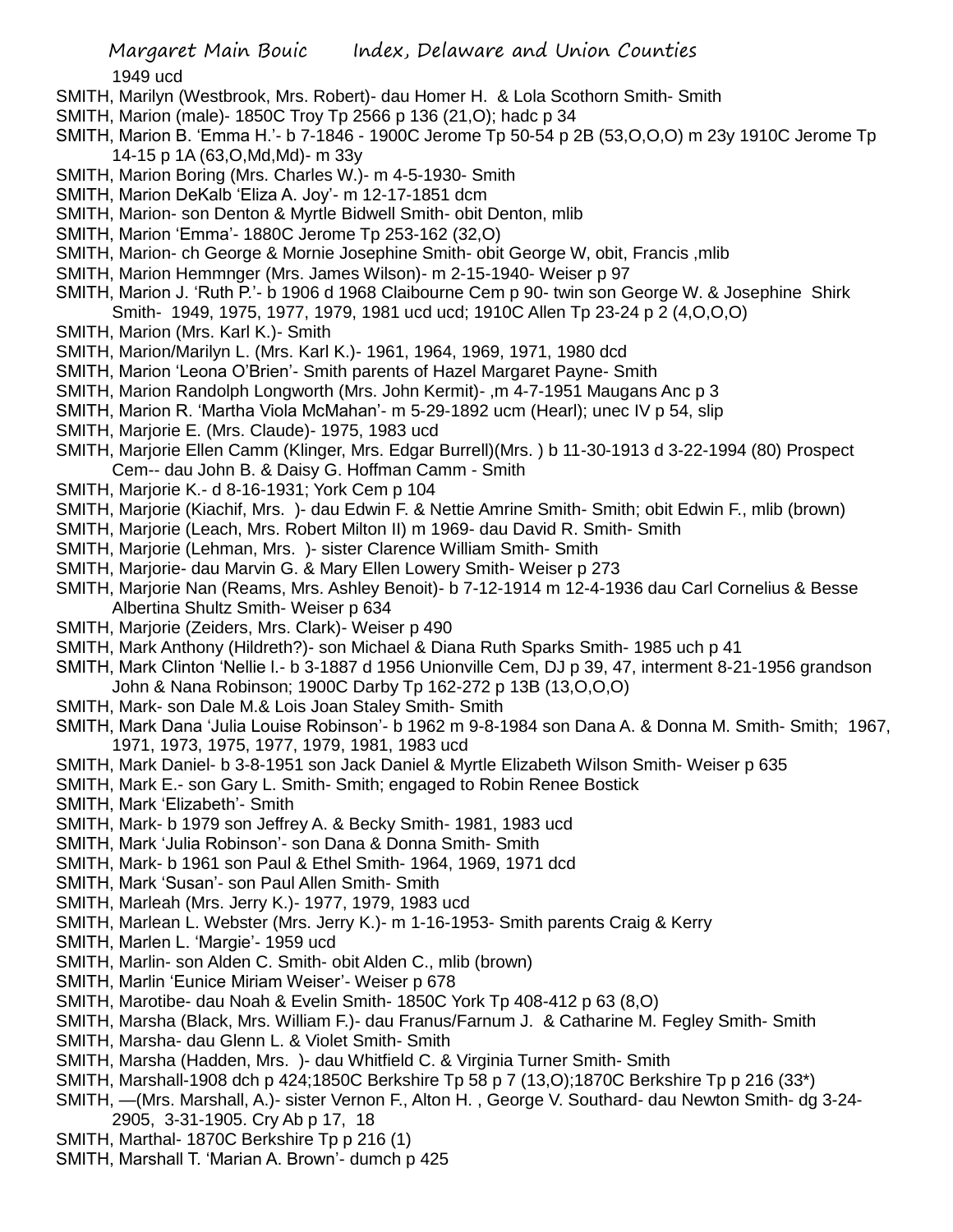- SMITH, Marsica- b 1970 ch Paul L. & Joanne M. Smith- 1973 ucd
- SMITH, Martha- 1870C Delaware Tp p 275 (14)
- SMITH, Martha- 1870C Delaware Tp p 275 (52)
- SMITH, Martha (Mrs. )- 1880C Paris Tp 160-164 p 16 (38,O,Va,DC)
- SMITH, Martha A. (Clark, Mrs. Moses)- m 10-23-1845 dcm
- SMITH, Martha A. (Mrs. Fred W.)- 1961, 1964, 1969, 1980 dcd
- SMITH, Martha A. (Mrs. Henry C.)- 1880C Claibourne Tp 155-163 (37,O,Va,Eng)
- SMITH, Martha A.- dau John & Mary A. Hathaway Smith- 1850C Leesburg Tp 313-318 p 49 (3,O)
- SMITH, Martha Ann (Davis, Mrs. Washington)- m 1-11-1846 ucm 1099; unec VI p 32- dau James R. Smith-1883 uch V p 521, 522
- SMITH, Martha Ann- dau Oliver & Imo Smith- 1949 ucd
- SMITH, Martha Ann Swick (Mrs. Alvin George)- b 6-9-1849 m 9-18-1873 d 12-20-1936 dau Elijah & Eura Newhouse Swick- dcc Vera Griffiths Hedges 11
- SMITH, Martha- d 4-3-1873 (56) Del Tp, dcd
- SMITH, Martha A. Ream (Mrs. Alden)- m 11-28-1867 ucm 4291
- SMITH, Martha A. Smith (Mrs. Washington )- m 1-1-1846 ucm 1099
- SMITH, Martha Ball (Mrs. Milton)- m 3-9-1854 ucm 2090; mt 3-22-1854; unec VIII p 20
- SMITH, Martha- dau Benjamin F. & Amanda Smith- 1850C Orange Tp 1911 p 115 (5,O)
- SMITH, Martha (Mrs.Benson W.)- 1880C Washington Tp 68-71 p 8 (36,O,O,O)
- SMITH, Martha Bonner (Mrs. Joseph)- m 1-7-1842 Madison Co, unec IX p 65
- SMITH, Martha (Brabson, Mrs. )- dau Walter Raleigh & Donna Lannon Smith- obit Walter Raleigh, mlib
- SMITH, Martha (Bradfield, Mrs. Wayne)- dau Earl G. & Lula Edwards Smith- Smith
- SMITH, Martha (Burnham, Mrs. Daniel)- ped Robert D. Wilson,Jr. #141; unec XIV p 54
- SMITH, Martha (Chambers, Mrs. Robert)- b ca 1770 dcq Lecta Chambers Wenger 17; 1880 dch p 707; Maugans Anc p 121, 124
- SMITH, Martha (Mrs. Clovis W.)- 1961, 1964 dcd
- SMITH, Martha Combs (Mrs. Richard A.)- dau James Combs- Smith
- SMITH, Martha Dilsaver (Mrs. Benson)- m 1-19-1865 dcm- dau N. H. & Sarah Dilsaver- 1908 dch p 576; 1870C Richwod 30-29 p 4 (26,O)
- SMITH, Martha Earick (Mrs. Rev. I. N.)- 1915 uch p 919
- SMITH, Martha E.- dau Leonidas H. & Elizabeth Smith- 1870C Marysville-Paris Tp 270-273 p 31 (10,O)
- SMITH, Martha Ellen Walker (Mrs. Bernard)- b 1909 m 1931 dau Silas Harvey & Eva Annette Sheets Walker-Maugans Anc p 172, 173
- SMITH, Martha- dau Elon Smith- obit Elon, mlib
- SMITH, Martha Eloise (Jolliff, Mrs. George)- b 1919 dau Carl Leroy & Ethel E. Gabriel Smith- Newhouse 1317312
- SMITH, Martha "Mattie" Estella Spauling (Mrs. Bert)- b 12-8-1870 m 9-1889 d 8-5-1892 (21-7-27) Berkshire Tp, dcd; dg 8-19-1892 Cry Ab p 100
- SMITH, Martha F.- 1870C Delaware Tp p 271 (3)
- SMITH, Martha- dau Harry Smith, obit Harry, mlib
- SMITH, Martha Huffman (Mrs. Dr. Douglas)- b 11-21-1922 d 2-27- dau Lloyd & Madge West Huffman- Smith
- SMITH, Martha Hewit (Mrs. John)- m 10-23-1827 Madison Co, unec V p 28
- SMITH, Martha- b 1963 dau Jack & Sally Dragge Smith- Maugans Anc p 173
- SMITH, Martha Jane (DeBolt, Mrs. Michael,Jr.)- b 7-7-1846 d 1929- dcc Marilyn Mauck West 31
- SMITH, Martha Jane (Sloop, Mrs. Eli)- 1880 dch p 807
- SMITH, Martha J. (Culver, Mrs. Owen E. "Gene")- b 10-4-1940 d 7-10-1997 (56) Green Mound Cem- Smith
- SMITH, Martha Jean (Vickery, Mrs. Robert James)- b 8-27-1938 m 7 -3-1955 dau Shelby Earl & Vera Dorothy Stauffer Smith- Weiser p 375
- SMITH, Martha Jo- dau Joseph R. & Eleanor Morrison Smith-Piersol 5; Beckley 5; Herriott 5; Turney 7
- SMITH, Martha (Jolliff, Mrs. )- dau Carl L. & Ethel Gabriel Smith- obit Ethel, mlib (brown)
- SMITH, Martha J. (Orahood, Mrs. Samuel)- m 10-28-1860 ucm 3091
- SMITH, Martha Joy (Mrs. Alwood)- d 1-6-1855 (55), dbg p 8, Powell p 93; dau Amos Joy- dcq George Cruikshank 11; 1880 dch p 646; 1850C Berlin Tp 2043 p 124 (51,vt)
- SMITH, Martha (Joy, Mrs. Wilder)- dumch p 485
- SMITH, Martha J. (Sloop, Mrs. Eli)- m 5-16-1858 dcm
- SMITH, Martha Landon (Mrs. George)- m 5-30-1874 ucm 5492; 1880C Richwood 239-242 p 22 (28,O,Pa,O);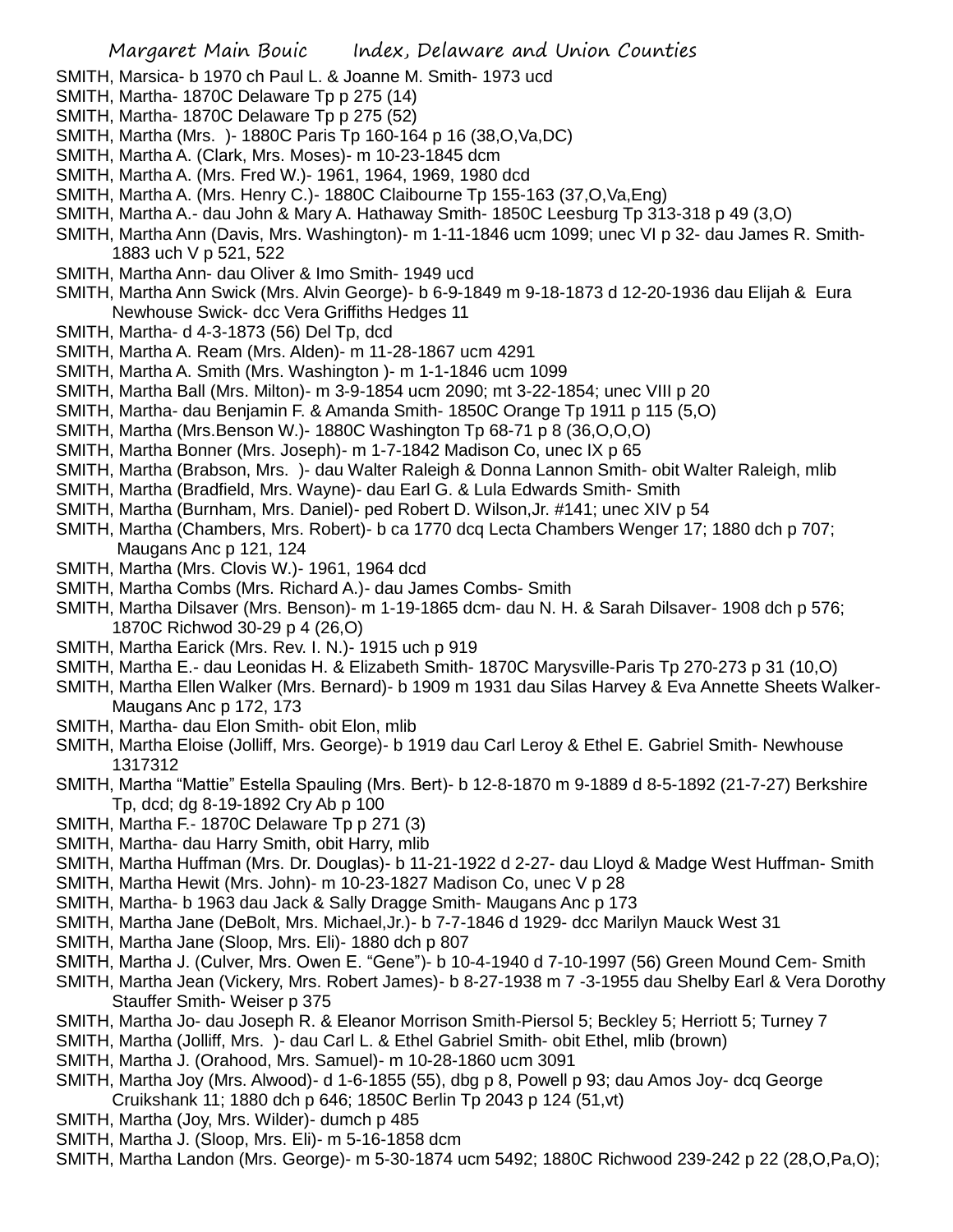1900C Richwood 400-430 p 15B (48,O,Pa,O) m 25y no ch

- SMITH, Martha L. (Vergon, Mrs. Frederick P.)- m 6-5-1856 dcm- dau Alwood Smith- 1880 dch p 646, 648; 1850C Berlin Tp 2043 p 124 (21,O)
- SMITH, Martha M.- b 1893 d 1954 Bokescreek Cem p 61
- SMITH, Martha (McDerment, Mrs. Joseph)- m 7-2-1861 dcm
- SMITH, Martha (Mrs Mathias)- dg 11-18-1913, Cry Ab p 71
- SMITH, Martha- dau Matilda Smith- 1870C Paris Tp 171-172 p 23 (23,O)
- SMITH, Martha M.- lived with Peyton B. & Matilda Smith- 1860C Paris Tp 1422-1412 p 188 (17,O)
- SMITH, Martha (Newhouse, Mrs. Rezin)- Newhouse p 101
- SMITH, Martha- dau Phebe Smith- 1850C Harlem Tp 722 p 63 (14,O)
- SMITH, Martha Powers ( Mrs. David)- m 9-27-1863, Powers Pat p 204 dau Erastus Powers
- SMITH, Martha Rebecca A. Hogbin (Mrs. William)- m 9-22-1859 dcm
- SMITH, Martha (Mrs. Richard)- 1967, 1973, 1975, 1979 ucd
- SMITH, Martha (Rizer, Mrs. )- sister Clarence Williams Smith- Smith- dau Erastus Powers- Powers Pat p 204
- SMITH, Martha R.- dau Jacob & Louisa Bader Smith- 1870C Dover Tp 183-185 p 23 (13,O)
- SMITH, Martha- lived with Russell F. & Imo E. Riley- 1962 (13) ucd
- SMITH, Martha S.- b 1853 d 1937 Bokescreek Cem p 57
- SMITH, Martha (Shaw, Mrs. ) (Mrs. Stan Everett)- m 1966- parents of Donald L. Smith- Smith
- SMITH, Martha (Shoup, Mrs. D. R.)- dau Harry E. & Gertrude E. Robinson Smith- Smith
- SMITH, Martha Sta(e)inbrook (Mrs. Matthias)- dcq Esther Freese Goble Cherington 11; 1880 dch p 814
- SMITH, Martha (Stevenson, Mrs. Daniel T.)- unec XII p 30, slip
- SMITH, Martha (Stevenson, Mrs. Samuel T.)- m 12-11-1858 ucm 2811 unec IV p 66, XVIII p 66
- SMITH, Martha Swick (Mrs. Alvin G.)- b 1849 dau Elijah & Eura Newhouse Swick- Newhouse p 83, 1382; 1880C Scioto Tp 235 (31,O,Pa,O)
- SMITH, Martha (Mrs. Thomas)- Smith
- SMITH, Martha Unger (Mrs. Sherry)- parents of Roy, Dorothy Day, Smith
- SMITH, Martha Viola McMahan (Mrs. Marion R.)- m 5-29-1892 ucm (Hearl); unec IV p 54
- SMITH, Martha W.- McKitrick p XIV, 57, 59, 61, 125, 126, 132, 136, 137
- SMITH, Martha Washington -b 2-13-1876 d 1-3-839 not m- dau Andrew & Jane Furhey Smith- McKitrick p 132
- SMITH, Martha (Whitney, Mrs. Eli)- m 11-15-1855 dcm
- SMITH, Martha- dau William & Mary Smith- 1850C Claibourne Tp 93 p 16 (12,O)
- SMITH, Martha- dau William & Rebecca Smith- 1850C Genoa Tp 309 p 32 (22,O)
- SMITH, Martha Williams (Mrs. Alexander)- dau Rev. John Williams- 1880 dch p 854; 1850C Genoa Tp 308 p 32 (58,Pa)
- SMITH, Martha- dau Zachariah B. & Margaret L. Smith- 1850C Claibourne Tp 211 p 33 (11,O)
- SMITH, Martin- 1870C Delaware Tp p 275 (40\*)
- SMITH, Martin 'Emla'- 1880 dch p 486; 1880C Scioto Tp 343 (51, Wit, Wit, Wit)
- SMITH, Martin F. 'Emily A. Cowles'- m 8-2-1854 dcm
- SMITH, Martin- son Jerome & Lizzie Smith- 1910C Union Tp 48 p 3A (7,O,O,O)
- SMITH, Martin- son John R & Sarah B. Smith- 1850C Trenton Tp 902 p 73 (12,O)
- SMITH, Martin- d 12-8-1894 (65y10m) Scioto Tp, b Georgia, son Phillip Smith- dcd; dg 12-21-1894, Cry Ab p 187
- SMITH, Martin Luther- d 10-24-1897 (9m) Delaware Town- son J. E. Smith- dcd
- SMITH, D. Martin 'Ruth E.' -1964 dcd
- SMITH, Martin V.- d 6-11-1865 (28-2-10) Bokescreek Cem p 50; Powell p 239
- SMITH, Martin W.- 1870C Berlin Tp p 237 (24)
- SMITH, Marvin G. 'Mary Ellen Lowey'- b 5-14-1918 son Frank L. & Edna Ginder Smith- Weiser p 273
- SMITH, Marvin L.- b 12-21-1940 son Curtis R. & Iris L. Stewart Smith- Smith
- SMITH, Marvon A.- query on Sarah Suddick- unec XII p 4
- SMITH, Mary- #113, research Smith, Wright- unec V p 14, VIII p 2
- SMITH, Mary- uninf p 26 York Tp (1942)
- SMITH, Mary- b 1841 d 12-6-1928 (87) Oakdale I p 16 (charity) 4086
- SMITH, Mary- 1969 dcd, Ashley, cs Mary- 1980 dcd
- SMITH, Mary- 1959, 1962, 1967, 1971, 1974, 1977, 1979, 1981, 1983 ucd
- SMITH, Mary- opc 77
- SMITH, Mary- 1840C Scioto Tp (80-90)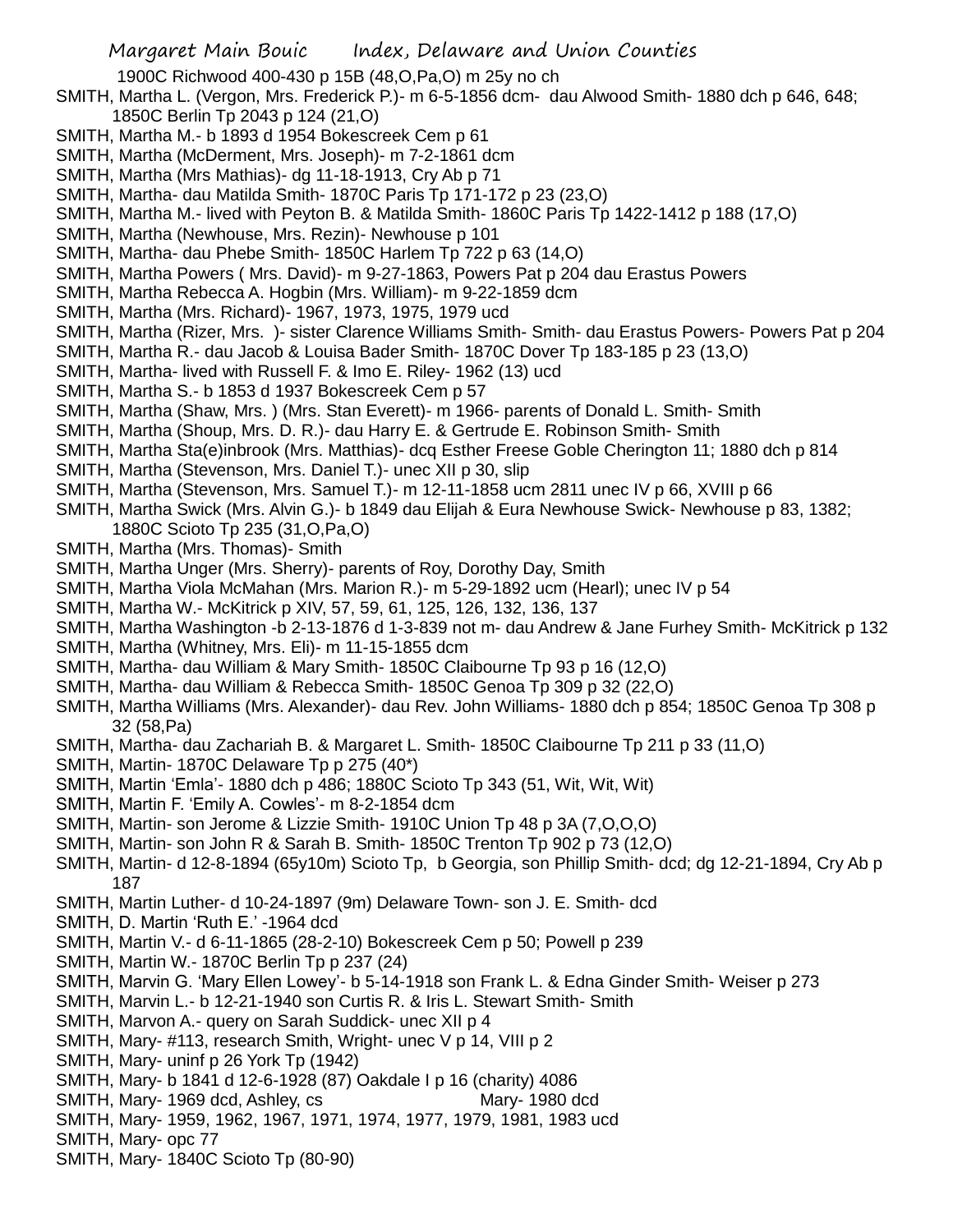Margaret Main Bouic Index, Delaware and Union Counties SMITH, Mary- hadc p 50 (1849 Scioto Tp) SMITH, Mary- 1830C Jerome Tp 38 p 281 (30-40) SMITH, Mary- Nash p 145 SMITH, Mary- 1850C Berkshire Tp 52 p 6 (21,O) Mary- Pabst 8 p 2 SMITH, Mary- 1870C Liberty Tp Del Co p 395 (21\*) SMITH, Mary- 1870C Scioto Tp p 490 (60\*) SMITH, Mary- 1870C Delaware Tp p 276 (14) SMITH, Mary- 1870C Troy Tp p 524 (21) SMITH, Mary- 1870C Genoa Tp p 354 (22) SMITH, Mary- 1870C Kingston Tp p 382 (25) SMITH, Mary- 1870C Radnor Tp p 459 (30) SMITH, Mary- 1870C Delaware Tp p 276 (42) SMITH, Mary- 1870C Genoa Tp p 354 (48) SMITH, Mary- 1870C Thomson Tp p 499 (55) SMITH, Mary- 1870C Oxford Tp p 439 (25) SMITH, Mary- 1870C Delaware Town p 322 (9) SMITH, Mary- d 4-26-1871 (26y11m5d) Ashley- dcdeaths SMITH, Mary- d 2-6-1903 (32y) Delaware , b Bellview,O.- dcdeaths SMITH, Mary, Miss- d 7-21-1922 uninf p 18 Claibourne Cp (76-1921) SMITH, Mary, Mrs. D 12-7-1928 Oakdale Cem uninf p 19 (85-1927) SMITH, Mary- 1910C Marysville 165-194 p 6A (58,O,US,Pa)- wid, 2 ch, 1 living SMITH, Mary (Mrs. )- letter 1842, unec XII p 40 SMITH, Mary (Mrs. )- d Wednesday (52) dg 3-27-1914, Cry Ab p 105 SMITH, Mary A.- 1850C Genoa Tp 481 p 47 (21,O) SMITH, Mary- d 6-22-1900 (78-2-12) Genoa, b NJ- dcd SMITH, Mary- 1850C Scioto Tp 246 p 149 (48,Ireland) SMITH, Mary- 1850C Radnor Tp 141 p 1791 (54,?,O,?) SMITH, Mary A.- 1880C Milford Town p 33 (2,O,O,O) SMITH, Mary A.- 1870C Liberty Tp Del Co p 407 (3) SMITH, Mary A.- 1870C Berlin Tp p 233 (38) SMITH, Mary A.- d 2-19-1887 (49-1-13) Berlin Tp, dcd SMITH, Mary Adelaide (Fairbanks, Mrs. Loriston)- m 1-1-1846 ucm 1083; MR-DAR p 5 SMITH, Mary (Mrs. )- owner of Arnold Bible, DeWitt Bible, unec IV p 40 SMITH, Mary A. Butcher (Mrs. Albert R.)- m 5-27-1858 dcm SMITH, Mary Adelaide (Fairbanks, Mrs. Loriston Monroe)- b 1829 m 1-1-1846 ucm (Hearl) dau William DeForest & Almira Gott Smith- 1883 uch V p 246, 247; unec XXI p 41; 1850C Union Tp 1324-1342 p 198 (20,NY) MR-DAR p 5 SMITH, Mary (Mrs. )- dau A. Fleck- 1900C Marysville 3rd ward 137-142 p 58 (41,O,O,Pa) wid SMITH, Mary A. Hathaway (Mrs. John N.)- m 2-6-1848 ucm 1293; unec VII p 39; 1850C Leesburg Tp 313-318 p 49 (22,Pa) SMITH, Mary A.- b 5-30-1872 Delaware Town dau Isaac C. & A. D. Murry Smith- dcbirths SMITH, Mary A.- dau James K. Smith- 1850C York Tp 359-364 p 56 (12,O) SMITH, Mary A.- dau Jay D. & Jennie Forniss Smith- 1880 dch p 848 SMITH, Mary A. Johnson (Mrs. Abram C.)- m 8-7-1858 ucm 2756; unec XII p 30. XVIII p 47 SMITH, Mary (Mrs. Albert)- dg 4-5-1907, Cry Ab p 33; parents of Carrie Smith Thurston SMITH, Mary (Mrs. Albert T.)- 1959, 1962 ucd SMITH, Mary Amanda- b 8-13-1847 dau Samuel & Sarah Jane Batten Smith- Nash p 112 SMITH, Mary Amelia Peckham (Mrs. William)- m 10-7-1860 dcm SMITH, Mary A. Munhollen (Mrs. Daniel P.)- b 1805 d 1890 ped Patricia Joan Smith Gray #88 17; unec VI p 62 SMITH, Mary- dau Andrew & Catharine Smith- 1860C Darby Tp 312-314 p 45 (9,Md); 1870C Paris Tp 238-239 p 32 (18,Md)

SMITH, Mary A. (Mrs. Newton)- 1850C Liberty Tp Un Co 949-966 p 142 (21,O)

SMITH, Mary Ann- b 10-15-1864 d 2-22-1889 not m, dau Andrew & Jane Ruthey Smith- McKitrick p 132 SMITH, Mary Ann (Carpenter, Mrs. George Burkingham )- m 10-3-1830 d 2-26-1875, dau Jonathan & Anna Neilson Smith- dcq Marian Smith Hagelgans 13; HCC 9; Florabel Carpenter Lacher 9; Mary Arnold

Marriott 7; Pabst 6 p 96, 98, 101 "Polly"' dg 6-5-1896, Cry Ab p 73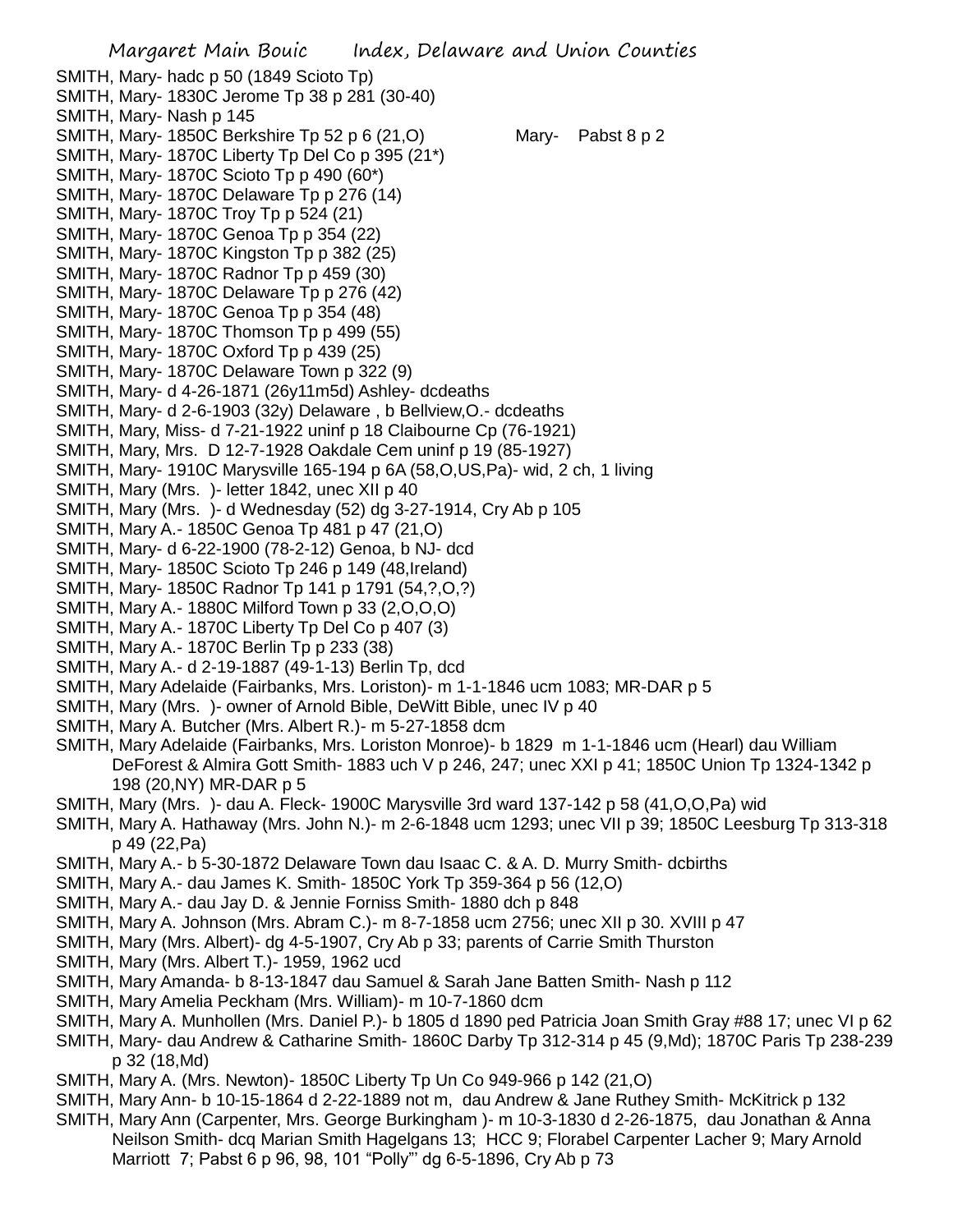- SMITH, Mary Ann (Cooke, Mrs. )- dau Robert E. & Madeline D. Smith- Smith
- SMITH, Mary Ann (Danforth, Mrs. Jeremiah M.)- m 10-14-1847 ucm 1262; unec VII p 26
- SMITH, Mary Ann (Dixon, Mrs. David)- m 4-6-1837 ucm 423; unec III p 29
- SMITH, Mary Ann Hypsline (Geho, Mrs. Joseph Wiley)- b 10-24-1857 m 1-6-1879 d 9-24-1927 dau Sam M. & Sarah Newell Smith- dcc Columbus Williams III 19
- SMITH, Mary Ann- niece of Mary Wright- dcw Bk 1 p 54
- SMITH, Mary Ann (Mull, Mrs. Nathan)- m 11-4-1855 dcm
- SMITH, Mary Ann (Robinson, , Mrs. George- m 2-13-1830 Madison Co, unec V p 48
- SMITH, Mary Ann Saum (Mrs. George Washington) b 9-16-1833 d 2-3-1917- ped Gale Eugene Smith 9 320; unec XVIII p 57
- SMITH, Mary Ann (Shoemaker, Mrs. Adam S.)- dau Nehemiah & Experience Crpenter Smith- 1908 dch p 781
- SMITH, Mary Ann (Thayer, Mrs. Joseph McChesney)- b 5-22-1816 m 2-20-1836 Asp 1039
- SMITH, Mary Anna Ash (Mrs. William James)-b 8-30-1851 m 9-15-1876 d 12-22-1934 dau Joseph Miles & Sarah Ann Bouildin Ash- Nash p 111
- SMITH, Mary Arnold (Mrs. Charles Myron)- m 54y- Smith
- SMITH, Mary (Mrs. A. T.)- 1949 ucd
- SMITH, Mary A.- dau Thomas & Lucinda Smith- 1880C Jerome Tp 9 p 1 (9,O,O,O)
- SMITH, Mary A. (Mrs. William)- 1860C Milford Centre 41 p 33 (25,ILL, Tenn,Tenn)
- SMITH, Mary/Mattie Baldwin (Mrs. )- dau James Sewell & Sarah A. Barker Baldwin- mt 8-1-1900 p3c3 Abs p 13
- SMITH, Mary (Barton, Mrs. Franklin)- dau Ancil & Mary Ehtel Smith- obit Mary Ethel, mlib
- SMITH, Mary Beatrice (James, Mrs. Emil Roy) b 8-1-1887 m 4-17-19121 dau William James & May Anna Ash Smith- Nash p 111
- SMITH, Mary Bell- dau Mrs. Mabel Shuster- Smith
- SMITH, Mary Bennett (Mrs. Charles B.) m 11-11-1856 dcm
- SMITH, Mary Birkircher (Mrs. )- b 1867 dau John & Mary Arnold Birkircher- b Delaware O.- Weiser p 272; dg 1-31-1911, Cry Ab p 7
- SMITH, Mary B. (Loucks, Mrs. David)- m 9-7-1871 ucm 4971
- SMITH, Mary B. (Noe, Mrs. John L,.)- m 6-21-1893 ucm (Hearl)
- SMITH, Mary Braun (Mrs. Charles)- dg 12-22-1944
- SMITH, Mary (Bretz, Mrs. Joseph A.)- b 1879 d 1-6-1966 Oakdale II p 7 (B-R4-8)
- SMITH, Mary B.- d 2-1954 (75) bur Portsmouth- sister Walter & Joseph Smith- Smith
- SMITH, Mary Brown (Mrs.Charles Edward)- Weiser p 96
- SMITH, Mary (Brown, Mrs. William)- parents of Floyd E. Brown- Smith
- SMITH, Mary Burton (Mrs. John C.)- m 12-8-1927- Weiser p 276
- SMITH, Mary B. (Mrs. William)- 1870C Millcreek Tp 39 p 5 (47,Prussia)
- SMITH, Mary C.- unclaimed letter, unec IV p 35 Mary C.- 1969, 1971 dcd
- SMITH, Mary C.- 1870C Delaware Tp p 268 (27)
- SMITH, Mary Canny (Mrs. Alden C.)- obit Alden C., mlib (brown)
- SMITH, Mary (Mrs. Charles)- opc 737
- SMITH, Mary C, (Mrs. Charles H.)- 1880C Claibourne Tp 52-54 p 5 (30,O,Va,va)
- SMITH, Mary (Mrs. Charles G.)- 1860C Scioto Tp 851 (38)
- SMITH, Mary- dau Charles G. & Mary Smith- 1860C Scioto Tp 851 (4)
- SMITH, Mary- dau Chester & Glendora Smith- 1964 (14) dcd
- SMITH, Mary Christine- dau Martin Smith- Smith
- SMITH, Mary C.- dau James & Hester Smith 1850C York Tp 404-411 p 63 (6,O)
- SMITH, Mary Class (Mrs. Andrew J.)- m 9-28-1842 dcm -1880 dch p 854 ; 1850C Genoa Tp 472 p 46 (28,O)
- SMITH, Mary C.- dau Martin & Ruth E. Smith- Smith
- SMITH, Mary Cochran (Mrs. Hemon)- m 11-15-1838 dcm
- SMITH, Mary "Polly" Colver (Mrs. Sylvanus)- 1850C Taylor Tp 1085-1102 p 161 (22,O)
- SMITH, Mary Cone (Mrs. )- sister Titus Cone- dg 1-7-1916, Cry Ab p 4
- SMITH, Mary (Mrs. Conrad)- dcw Bk 2 p 277
- SMITH, Mary (Cook, Mrs. )- dau William & Lillie Mae Saygrover Smith- Smith; 1910C Paris Tp 23 p 2A (12,O,O,O)
- SMITH, Mary (Creamer, Mrs. Carl- dau James R. & Dolly Sarver Smith- Smith
- SMITH, Mary C.- dau Paten B. & Matilda A. Smith- 1850C Paris Tp 682-696 p 103 (22,O)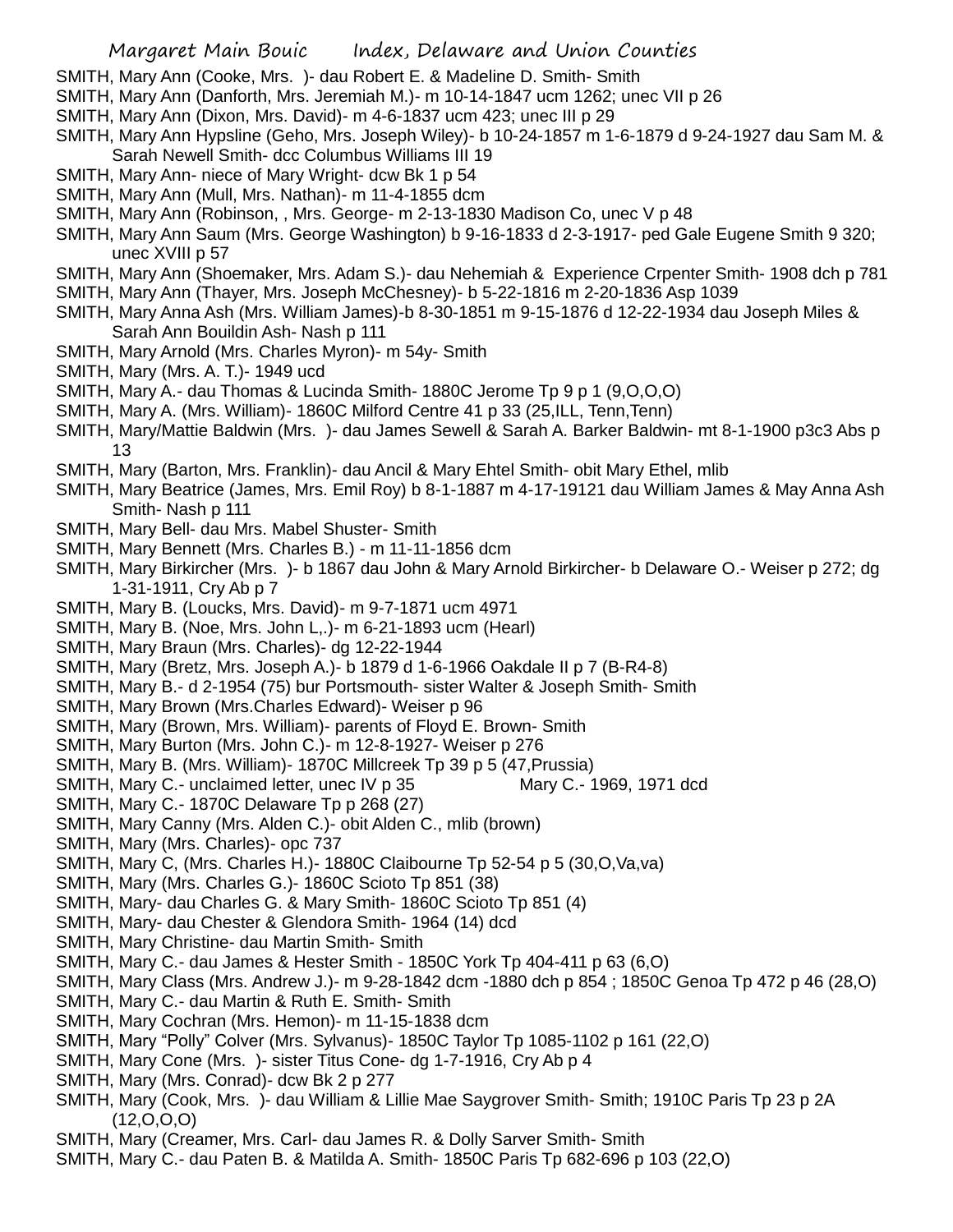- SMITH, Mary C. (Vinson, Mrs. Jay)(Adams, Mrs. Elza)- b 8-14-1907 Ky m(2) 4-16-1953 d 2-25-2000 (92) Oakdale Cem- dau George & Deloa Bryant Smith- Smith
- SMITH, Mary C. Rabb (Mrs. Morris R.)- Smith parents of Walter T. , Richard, Eph, etc- Smith
- SMITH, Mary (Cremeans, Mrs. Terry)- dau John Jacob Smith- Smith; obit John Jacob, mlib
- SMITH, Mary (Creamer, Mrs. Carl)- dau James R. & Dolly Sarver Smith- Smith
- SMITH, Mary Crum (Mrs. John M.)- b 1813 d 1898 dau Cornelius & Margaret Crum- ped Charlotte Bretz Wiley #129 13; unec VIII p 46
- SMITH, Mary C. (Mrs. William) 1880C Scioto Tp 57 (51, Bav, Bav, Bav)
- SMITH, Mary C.- mother of William Smith- 1880C Jackson Tp 2 p 223B (52,O,O,O)
- SMITH, Mary "Polly" (Danforth, Mrs. Jeremiah H.)- b 3-24-1823 m 10-14-1847 d 12-26-1881 dau Charles & Sarah Smith- 1883 uch V p 538; 1915 uch p 624
- SMITH, Mary (Davenport, Mrs. )- dau Charles E. & Lillie Weaver Smith- Smith
- SMITH, Mary (Mrs. Dr. David)- parents of Dr. David Ronald Smith. George Richard Smith-Smith
- SMITH, Mary- b 9-1876- dau David & Harriet Brown Smith- 1880C Paris Tp 91-106 p 50 (4,O,O,O); 1900C Dover Tp 195-197 p 9A (23,O,O,O)
- SMITH, Mary (Decker, Mrs. )- dau Conrad Smith- dcw Bk 2 p 277
- SMITH, Mary Denison (Mrs. Nathan)- b 8-29-1705 m 12-5-1723 d 2-20-1793, dcc David Williams 263, 267
- SMITH, Mary- dau D. Martin & Ruth E. Smith- 1961(11), 1964 dcd
- SMITH, Mary (Dewitt, Mrs. Jasper)- dcc Ona Fleming Drake 7
- SMITH, Mary (Mrs. Donell J.)- Smith; Turney
- SMITH, Mary (Dixon, Mrs. David)- m 6-1-1837 ucm 423
- SMITH, Mary (Draper, Mrs. Jonathan)- m 12-14-1857 ucm 2640; unec XII p 12, XVIII p 33
- SMITH, Mary E. #113, unec IV p 25, VI p 48, VIII p 61
- SMITH, Mary E.- 1981 ucd, Liberty Tp
- SMITH, Mary E.- 1870C Oxford Tp p 437 (13)
- SMITH, Mary E.- 1870C Liberty Tp Del Co p 390 (27)
- SMITH, Mary E.- 1870C Liberty Tp Del Co p 390 (3)
- SMITH, Mary E.- 1880C Darby Tp 163 p 18 (24,O,VA,O) servant
- SMITH, Mary E. Allen (Mrs. John A.)- m 5-4-1856 dcm
- SMITH, Mary E. (Mrs. Ancil)- b 4-6-1911 m 5-31-1930 d 9-14-1981, obit, mlib
- SMITH, Mary E. Arnold (Mrs. Charles M.)- m 12-27-1941- dau Jesse Eldon & Bertha Ann DeWitt Arnold-Arnold; Smith
- SMITH, Mary E. (Mrs. Benjamin F.)- b 1887 d 1-2-1953/4 Sec.O. York Cem p 100
- SMITH, Mary E. (Clark, Mrs. Shepherd)- dau Rev. I.N. & Martha Earick Smith; 1915 uch p 919
- SMITH, Mary- dau Edward & Hannah Elliott Smith- dumch p 93; 1850C Paris Tp 598-612 p 92; (7,O); 1860C Paris Tp 1251 (16,O)
- SMITH, Mary dau E. D. & Larenie Smith- 1870C Darby Tp 168-156 p 22 (6,O); 1880C Darby Tp 143 (16,O,NY,NY)
- SMITH, Mary E. Fleck (Mrs. John A.)- m 7-4-1871 ucm 4941 d 3–1-5-1925 (73y) Oakdale Cem (H331)- dau John E. & Anna Fleck- mt 2-14-1906 p1c4, Abs p 3; 1880C Marysville 220-237 p 12 (28,O,Pa,Pa)
- SMITH, Mary E.- dau George J. & Ann M. Smith- 1880C Marysville 60 p 1 (24,O,Va,O)
- SMITH, Mary E.- b 9-16-1881 Delaware Town dau John E. & Sarah Bell Smith- dcbirths
- SMITH, Mary Eliza Wright (Mrs. William)- m 12-13-1840 Madison Co, unec IX p 32
- SMITH, Mary Elizabeth (Bastic, Mrs. John H.)- b 12-6-1921 dau Wayne & Mary Elizabeth Kahle Smith- Weiser p 693
- SMITH, Mary Elizabeth (Creamer, Mrs. )- dau James & Dollie Sarver Smith- Smith
- SMITH, Mary Elizabeth (Hestwood, Mrs. Albert Bascon)- m 10-10-1880 d 2-10-1910- Maugans Anc p 163
- SMITH, Mary Elizabeth (Holley, Mrs. Robert)- m 12-16-1849 dcm
- SMITH, Mary Elizabeth Kahle (Mrs. Wayne)- b 4-26-1895 d 12-20-1942 dau Elmer E. Elsworth & Amanda Wolf Kahle- Weiser p 693
- SMITH, Mary/Marguerite Elizabeth Sink (Mrs. Joseph B.)- m 12-11-1935 dau Willis & Frances -1985 uch p 125; obit Joseph B., mlib (brown)
- SMITH, Mary Elizabeth Walling (Mrs. Max)- b 10-21-1915 m 3-6-1937- Weiser p 634
- SMITH, Mary Elizabeth Weiser (Mrs. James W.)- b 3-10-1843 m 12-3-1863 dau John Jacob Shaffer & Margaret Tawser Weiser - Weiser p 96
- SMITH, Mary Ellen- 1971, 1973, 1975, 1977, 1979, 1983 ucd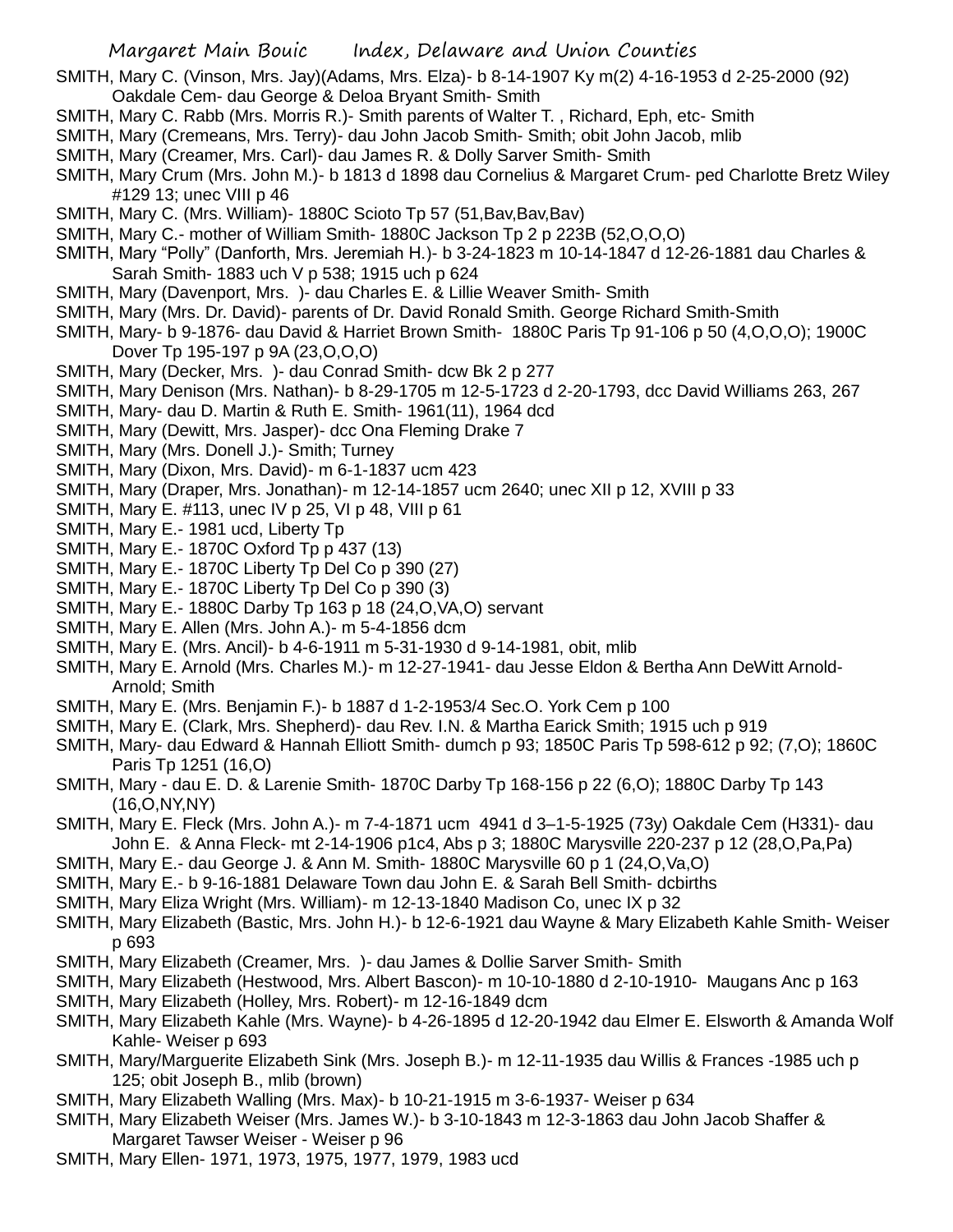SMITH, Mary Ellen (Cook, Mrs. William Clayton)- b 11-3-1897 m 6-5-1916 d 12-24-1979 (82) dau William Lewis & Lillie Mae Saygrover Smith- ped Sandra Sue Fegley Hoefer #545 7; unec XVIII p 35

- SMITH, Mary Ellen (Hurley, Mrs. Riley)- m 1-2-1853 dcm
- SMITH, Mary Ellen Johnson (Mrs. Frank)- Smith
- SMITH, Mary Ellen- dau Lelan L. & Esther Austin Smith- obit, mlib (brown); obit Lelane, mlib (brown)
- SMITH, Mary Ellen Lowey (Mrs. Marvin G.)- Weiser p 273
- SMITH, Mary Ellen (Tigener, Mrs. )- dau William & Caroline Smith- obit Denton, mlib
- SMITH, Mary (Ellsworth, Mrs. John E.)- m 9-3-1856 ucm 2456. Unec VIII p 65, XVII p 71
- SMITH, Mary (Fashnaught, Mrs. Adam)- unec III p 6
- SMITH, Mary E. Glassburn (Mrs. )- b 6-1-1938 d 10-13-1993 (55) Fairview Mem. Pk- dau Stanley & Gladys Glassburn- Smith
- SMITH, Mary Ellen- b 7-9-1921 dau Walter F. & Marie Curren Smith- Giffen 1642541
- SMITH, Mary E.- b 1844 Morgan Co, dau Jesse & Jane Lavery Smith- Ryan letter
- SMITH, Mary E. (Mrs. Keith)- 1964, 1980 dcd
- SMITH, Mary E.- funeral at home of dau Mrs. J. F. Shults- dg 11-29-1910 Cry Ab p p 174
- SMITH, Mary (Ellsworth, Mrs. John)- m 9-3-1856 ucm 2356
- SMITH, Mary E. (Loucks, Mrs. David)- m 9-7-1871 ucm (Hearl)
- SMITH, Mary E. Marquis (Mrs. Samuel)- m 12-30-1830 ucm 219; unec II p 27
- SMITH, Mary (Endslow, Mrs. )- sister Robert "Bob", Walter, Ralph, Flora, etz- Smith
- SMITH, Mary E. (Lutz, Mrs. Harry)- Newhouse p 15
- SMITH, Mary E. (Sindledecker, Mrs. Joseph L.)- m 12-17-1901, dg 7-25-1911, Cry Ab p 53
- SMITH, Mary E. Sink (Richie, Mrs. Cletus W.)(Mrs. Joseph B.)- b 8-13-1905 m 12-11-1935 d 9-12-1992 (87) Oakdale Cem- dau Jonathan W. & Della Rowley Sink- Smith
- SMITH, Mary E.- d 7-3-1830 (1-8-7) Powell p 95; dbg p 12;dau Solomon & Sarah Smith
- SMITH, Mary Ethel (Mrs. Ancil)- b 4-6-1911 m 5-31-1930 d 9-14-1981 Pleasant Tp Cem, Marion Star- Smith; obit, mlib
- SMITH, Mary Everallen (Stanbery, Mrs. Charles)- b 7-10-1810 m 5-28-1833 d 4-21-1883- dcc Mary Denison Cummins 29
- SMITH, Mary E. Marquis (Mrs.Samuel)- m 1-1-1831 ucm 219
- SMITH, Mary E. (Wiley, Mrs. Thomas)- m 9-23-1880 ucm 6796
- SMITH, Mary E. (Mrs. William A.)- 1961, 1964, 1969, 1971, 1980 dcd
- SMITH, Mary F.- d 7-28-1849 (7-11-11) Powell p 98, dcg p 16- dau A (H) C. & S. Smith
- SMITH, Mary (Farrow, Mrs. Samuel)- m 5-20-1831 Madison Co, unec V p 47
- SMITH, Mary F.- b 10-30-1902 Marlborough Tp ch Harry & Kitty Cleveland Smith- dcbirths
- SMITH, Mary F.- dau Jacob & Louisa Bader Smith- 1870C Dover Tp 183-185 p 23 (16,O)
- SMITH, Mary F.- dau Leonides H. & Elizabeth Smith- 1870C Marysville-Paris Tp 270-273 p 31 (12,O)
- SMITH, Mary (Fleck, Mrs. )- b 1852 d 3-15-1925 Oakdale II p 70 (H-R5-12)
- SMITH, Mary Fleming (Mrs. Robert)- b 1819 d 1895 ped Judy Melvina Burlile Price #5 21; unec II p 45
- SMITH, Mary (Fraley, Mrs. )- dau Harold H. & Dolores E. Smith- Smith
- SMITH, Mary Freshwater (Mrs. )- dau David & Rebeccah Freshwater- Freshwater p 74, 75
- SMITH, Mary (Fryman, Mrs. John)- 1880 dch p 802
- SMITH, Mary F.- dau James D. & Shady Smith- 1850C York Tp 424-431 p 65 (6,O)
- SMITH, Mary (Fuller, Mrs. Thomas)- m 4-14-1851 dcm
- SMITH, Mary G.- 1973 ucd
- SMITH, Mary J.- twin dau Geroge W. & Josephine Shirk Smith- 1910C Allen Tp 23-24 p 2 (4,O,O,O)
- SMITH, Mary G.- dau W. B. & Grace Warner Smith- Smith
- SMITH, Mary G. (Krause Mrs. Frank E.)- Smith
- SMITH, Mary Glass (Mrs. Andrew Jackson)- dg 12-14-1894 Cry Ab p 186
- SMITH, Mary Gray (Mrs. John)- lic m 9-2-1852 ucm 1848; unec VII p 57
- SMITH, Mary Grines (Mrs. Moses)- Powers p 87
- SMITH, Mary (Gundy, Mrs. Joseph)- 1880 dch p 825
- SMITH, Mary G.- dau William R. & Grace Smith- 1910C Allen Tp 147-149 p 6A (4,O,O,O)
- SMITH, Mary (Mrs. H.)- 1860C Claibourne Tp 863-845 (32,O)
- SMITH, Mary (Haines, Mrs. Harry)- Weiser p 602
- SMITH, Mary Haines (Mrs. Robert James)- m 6-23-1830 d 9-17-1874 (59-5-20) Claibourne Cem p 24; 1883 uch V p 651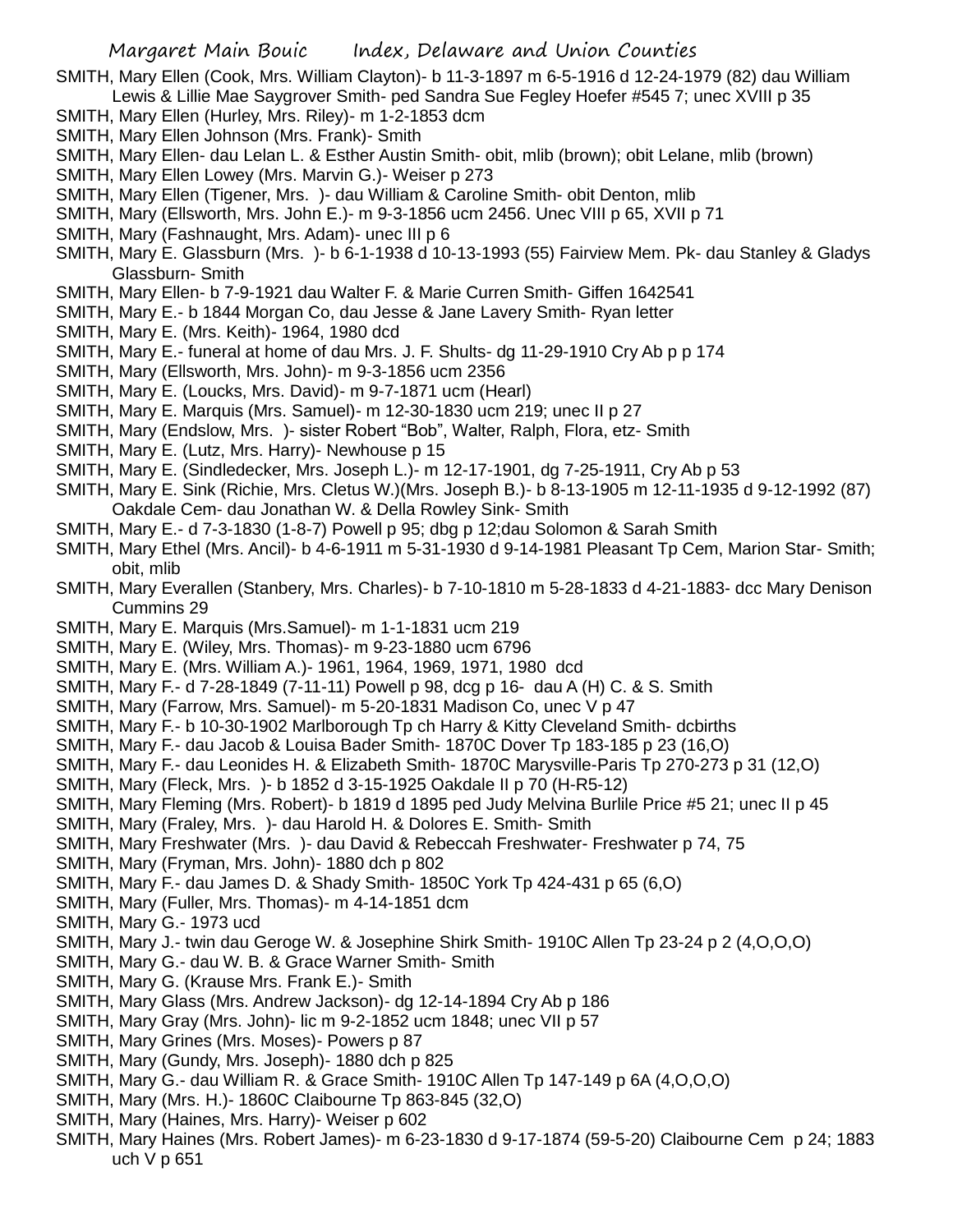- SMITH, Mary-dau Harvey & Catharine Stone Smith- 1860C Liberty Tp Un Co 1086-1096 p 148 (9,O)
- SMITH, Mary (Hashman, Mrs. Mark)- m 4-25-1810 onwq I
- SMITH, Mary (Hatcher, Mrs. William)- b 1788 ped Elizabeth Ann Hatcher Fout 5; unec XXI p 67
- SMITH, Mary H. (Carpenter, Mrs. George B.)- dg 2-20-1914, Cry Ab p 96
- SMITH, Mary (Mrs. Henry)- 1850C Berlin Tp 2024 p 123 (30,O)
- SMITH, Mary (Hess, Mrs. )- sister Sophia Schultz- dg 11-12-1915, Cry Ab p 90
- SMITH, Mary (Mrs. Hiram)- 1870C Claibourne Tp p 103-121 (41,O); dg 4-23-1912, Cry Ab p 119
- SMITH, Mary (Hodge, Mrs. Thomas- lic m 5-4-1854 ucm 2129
- SMITH, Mary Hoefler (Mrs. William C.)- parents of Anna M. Spees- Smith
- SMITH, Mary Hopkins (Mrs. Philip)- m 6-21-1858 ucm 2743; unec XII p 30, XVIII p 47
- SMITH, Mary H. Whitcomb (Mrs. Owen A?) b 1887 d 1976 Claibourne Cem p 54
- SMITH, Mary Hunley (Mrs.Fred R.)- parents of Rebecca Langley- Smith
- SMITH, Mary (Hutchisson, Mrs. Francis Marion)- m 1888; opc 77; Hutchisson p 57
- SMITH, Mary Ida- b. 1876 dau David H. & Harriet Brown Smith- WBrown VI p 768
- SMITH, Mary Isabella (Fausnaught, Mrs. Adam)- m 4-28-1861 dcm
- SMITH, Mary- dau Israel & Eley Smith- Pabst 8 p 91
- SMITH, Mary J.- d 9-18-1915 (68y3m) Oakdale Cem 2773 (D29)
- SMITH, Mary J.- 1870C Scioto Tp p 485 (30)
- SMITH, Mary J.- 1870C Berlin Tp p 237 (48)
- SMITH, Mary- dau Jacob & Christianna Smith- 1850C Delaware Tp 1389 p 98 (4/12,O)
- SMITH, Mary- sister James Smith- b 9-1844; 1900C Richwood 95-102 p 4B (55,O,Pa,Pa); 1910C Richwood 54-50 p 17B (65,O,Md,Pa)
- SMITH, Mary- b 3-26-1809 dau James & Ann Buckworth Smith- Nash p 112
- SMITH, Mary Jane (Arnold, Mrs. Jacob)- m 11-4-1850 dcm
- SMITH, Mary Jane- dau Chester C. & Glendora Jones Smith- Smith
- SMITH, Mary Jane (Durban, Mrs. Harold)- dau Emor L. Sr. & Glenna Mae Morris Smith- Smith
- SMITH, Mary Jane (Fasnaught, Mrs. Hugh)- d 2-24-1914, Cry Ab p 97
- SMITH, Mary Jane Fleming (Mrs. John Smiley)- m 6-8-1865 dcm
- SMITH, Mary Jane King (Tuttle, Mrs. Richard N.)(Mrs. Roger A.)- b 11-17-1915 d 8-18-1992 (76) Prospect Cem- dau Charles & Rhea Ward King- Smith
- SMITH, Mary Jane (Merurio, Mrs. )((Wirick, Mrs. )- dau George W. & Josephine Shirk Smith- obit George W., obit Josephine, mlib
- SMITH, Mary Jane Rose (Mrs. Levi)- b 3-27-1822 m 1840 d 11-16-1908 (86-7-19) dg 12-1-1908, Cry Ab p 170
- SMITH, Mary Jane (Thompson, Mrs. Jeffrey Alex)- m 9-5-1970 dau Chester C. Smith- Smith
- SMITH, Mary Jane Triplet (Mrs. John)- b 6-18-1847 m 1861/2 d 9-18-1915, ped Lewis E. Graham #575 21; unec V p 9, XVIII p 10; obit George Smith-, mlib
- SMITH, Mary Jane Tyler (Mrs. Wm. C.)- d 11-6-1882 (34-3-2) dau H. J. & N. H. Tyler- mt 11-29-1882.Abs p 2, 3
- SMITH, Mary Jane -dau William & Rebecca Smith- 1850C Genoa Tp 309 p 32 (24,O)
- SMITH, Mary E.- dau J. C. & Sarah B. Vining Smith- dumch p 258
- SMITH, Mary J. (Daniels, Mrs. William)- m 12-21-1894 ucm (Hearl)
- SMITH, Mary J. E.- dau William & Sara Smith- 1880c Jackson Tp 2 p 223B (2,O,O,O)
- SMITH, Mary J. (Mrs. Frank E.)- Smith
- SMITH, Mary J. (Freshwater, Mrs. William)- b 1840 d 3-20-1904- Freshwater p 122, 123
- SMITH, Mary /May (Mrs. Henry)- Smith
- SMITH, Mary J. (Mrs. Jack C.)- 1983 ucd
- SMITH, Mary J. (Mrs. Jacob B.)- 1870C Paris Tp 154-155 p 21 (35,O)
- SMITH, Mary (Mrs. John)- parents of John William Smith- Smith
- SMITH, Mary J. (Mrs. John)- b 1847 d 9-18-1915 (68y3m) Oakdale I p 96 (D-R9-1); 1880C Allen Tp 113-115 p 2 (33,O,Va.NJ); 1900C Allen Tp 47-49 p 93 (50, O,Va,KY), 7 ch, 6 living
- SMITH, Mary J. (Mrs. John)- 1910C Allen Tp 114-116 p 5A )(72,O,Va,NJ) m 49y, 8 ch, 6 living
- SMITH, Mary (Mrs. John C.)-1850C Marlborough Tp 40 p 183 (45, Ireland)
- SMITH, Mary J.- dau Joseph & Lydia Smith- 1850C Trenton Tp 934 p 75 (1,O)
- SMITH, Mary (Mrs. Job)- d 8-20-1873 (54-9-25) New Millcreek Cem, Lib Tp, lptw p 26; 1860C Liberty Tp Un Co 1135-1145 p 154 (40,O); 1870C Lib Tp 65 p 8 (50,O)
- SMITH, Mary Jo Bevis (Mrs. )- dau Fay Daniel & Audrey Emma Trapp Bevis- 1985 uch p 10,139 SMITH, Mary Jo (Mrs. Jack)- parents of Daniel B. Smith- Smith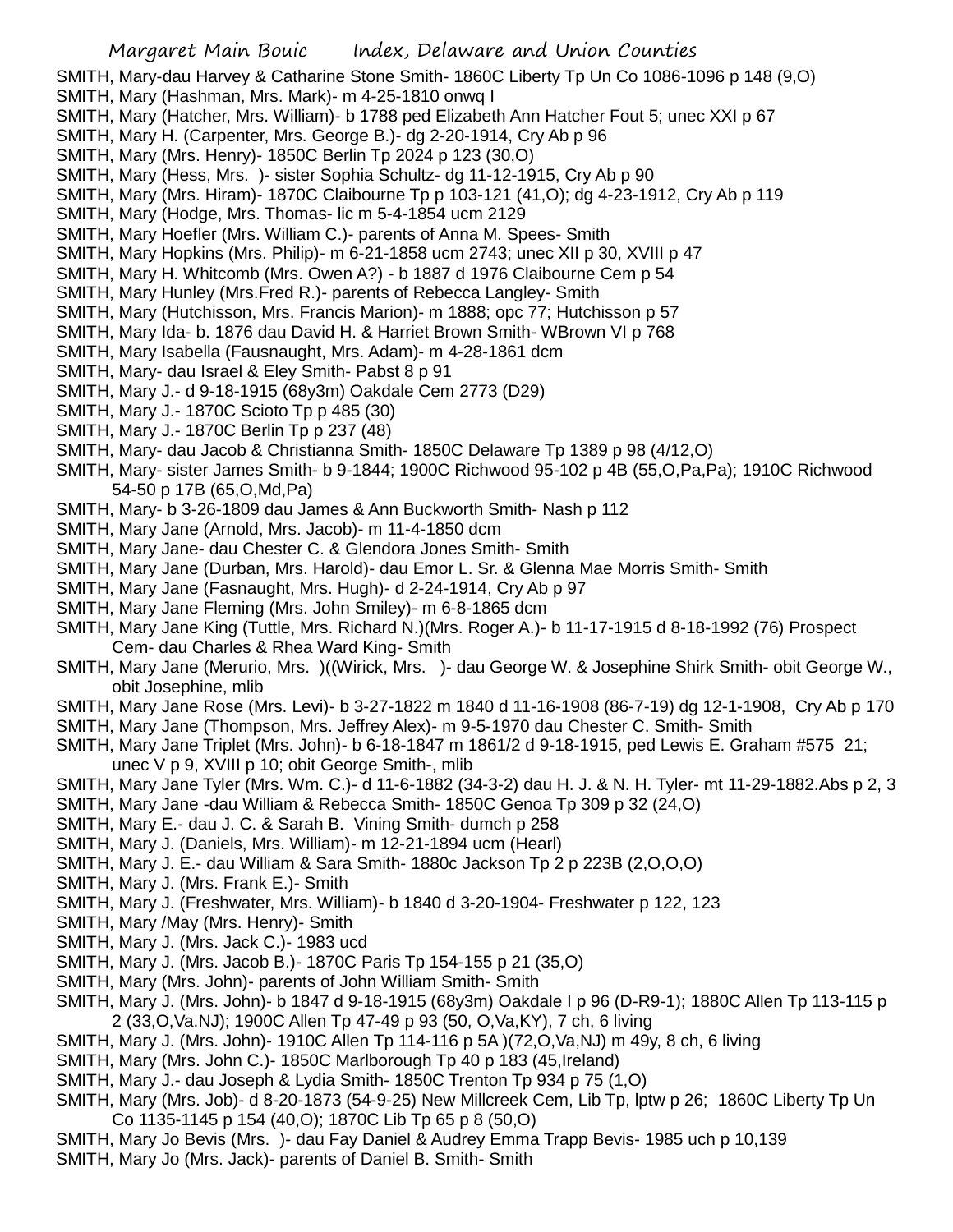- SMITH, Mary J. (Davenport, Mrs. )- dau Edward & Lillie Weaver Smith- Smith
- SMITH, Mary J. (Mrs. John)- mt 5-17-1905 p6c3; Abs p 14 Mary J. (Mrs. John C.)- 1977 ucd
- SMITH, Mary (Mrs. John C.)- d 4-6-1856 (53y10d) Old Norton Cem, Powell p 176
- SMITH, Mary (Mrs. John H.)- 1880C Marysville 297-326 p 20 (27,O,Pa,Pa)
- SMITH, Mary- dau John T. & Lavonia Simmons Smith- 1880C Unionville 199 p 22 (5,O,O,O)
- SMITH, Mary J. Johnson (Mrs. Abram C.)- m 8-7-1858 ucm 2756; unec IV p 28
- SMITH, Mary Jones (Mrs. Terry Lee)- dau Rev. Forrest Jones- Smith
- SMITH, Mary (Jordan, Mrs. Samuel)- m 3-22-1853 ucm 1933
- SMITH, Mary (Mrs. Joseph)- 1860C Allen Tp 854-864 p 117 (43,O)
- SMITH, Mary- dau Joseph & Mary Smith- 1860C Allen Tp 854-864 p 117 (8,O)
- SMITH, Mary- sister Joseph O. Smith- 1949 ucd
- SMITH, Mary J. McCoy (Mrs.Frank E.,Jr)- m 4-223-1976 dau Nathan McCoy- Smith; 1977, 1979, 1981, 1983 ucd
- SMITH, Mary J. Speese (Mrs. Samuel)- m 9-23-1897 ucm (Hearl)
- SMITH, Mary J. Tyler (Mrs. William C.)- m 10-20-1878 ucm 6344
- SMITH, Mary J. (Mrs. William)- 1880C Taylor Tp 244-246 p 24 (31,O,O,O)
- SMITH, Mary Katherine Guey (Mrs. John)- parents of Mabel Prince- Smith
- SMITH, Mary (Kear, Mrs. Russell,Jr.)- dau Clarence L. & Alice Messmer Smith- obit Clarence, mlib
- SMITH, Mary (Mrs. Keith F.)- 1969, 1971 dcd
- SMITH, Mary L.- dau Adam & Sarah Smith- 1850C Thomson Tp 71 p 188 (8,O)
- SMITH, Mary (Mrs. Lafayette)- 1870C Jackson Tp 15 p 3 (29,Pa)
- SMITH, Mary Lawrence (Mrs. Joseph)- dcw Bk 3 p 412 dau John Lawrence
- SMITH, Mary Lee Spence (Ms. Julian Constable)- m 2-25-1920 d 1928- Nash p 111
- SMITH, Mary- b 1952 dau Leland L. & Esther J. Smith- 1959, 1962 (8), 1967 ucd
- SMITH, Mary L. (Mrs. Emery C.)- 1967, 1971 ucd
- SMITH, Mary L.- dau Hawley & Dessie Smith- 1910c Dover Tp 104-109 p 5A (5,O,O,O)
- SMITH, Mary L. (Mrs. Jack B.)- 1961, 1969, 1971 dcd
- SMITH, Mary L. (Mrs. Leroy F.)- 1969 dcd
- SMITH, Mary Lou (Barker, Mrs. Brell)- dau William A. & Audrey K. Burton Smith- Smith
- SMITH, Mary Lou (Gamber, Mrs. James)- dau Earl & Esther C. Bradford Smith- Smith
- SMITH, Mary Lou (Mrs. James W.)- Smith
- SMITH, Mary Lou (Mrs. Leroy F.)- Smith
- SMITH, Mary Lou Miller (Mrs. Fred)- dau George & Delilah Hamilton Miller- Graham 145632; Hamilton 15632
- SMITH, Mary (Love, Mrs. Robert)- b 3-8-1786 d 3-30-1859; Bloomfield Cem- dcc Marjorie Brookens Humes 47; Maugans Anc p 177, 188
- SMITH, Mary Lucille Frost (Mrs. Arvin Ralph)- b 11-4-1923 m 3-2-1946 d 3-18-1981 (57) obit, mlib
- SMITH, —(Richardson, Mrs. Howard)- dau Arvin Ralph & Mary Lucille Frost Smith- obit Mary Lucille, mlib
- SMITH, Mary M.- 1967, 1971, 1973, 1975 ucd
- SMITH, Mary (McCampbell, Mrs. William A.)- b 1849 d 9-7-1938 Oakdale I p 157 (C-10)
- SMITH, Mary (McCario, Mrs. Harold) dau George W. & Josephine Shirk Smith- Smith; obit Glen D.. mlib (brown); obit Francis Smith, mlib
- SMITH, Mary (McKitrick, Mrs. James)- b 1786 d 1846 Hill Cem p 3; 1908 dch p 883; McKitrick p 260-261 262, 265 273, 276, 277, 284; ped Dorothy Elene McKitrick #35 17, unec III p 26
- SMITH, Mary McLane (Mrs. William)- m 7-7-1856 dcm
- SMITH, Mary McLaughlin, Mrs. )- dau Charles & Mary Braun Smith- dg 12-22-1944
- SMITH, Mary McWilliams (Mrs. Samuel)- m 10-16-1842 dcm
- SMITH, Mary Madeline (Hofmann, Mrs. Herbert John)- m 6-8-1946 dau John Wesley & Mabel Elsie Curry Smith- Maugans Anc p 3
- SMITH, Mary Mair (Mrs. Henry Louis)- b 11-3-1899 Scotland d 4-10-1993 (93) Forest Grove Cem- dau Alexander & Mary Walker Mair- Smith
- SMITH, Mary Margaret (Fox, Mrs. Dwight)- dau Guy & Iza Vaughan Smith- Smith
- SMITH, Mary Marina (Rogers, Mrs. Charles Perry)- b 1823 d 9-26-1853 dau Aaron & Elizabeth Smith Smithdcc Annie Kay Chorpenning 15
- SMITH, Mary- heir of Mary M. Hess- dcw Bk 3 p 297
- SMITH, Mary Matilda (Woods, Mrs. Kinsley) d 4-22-1856,ucm 2719, mt 4-28-1858,Abs p 28- dau James R. & Anna Masters Smith- ; 1883 uch V p 455, 522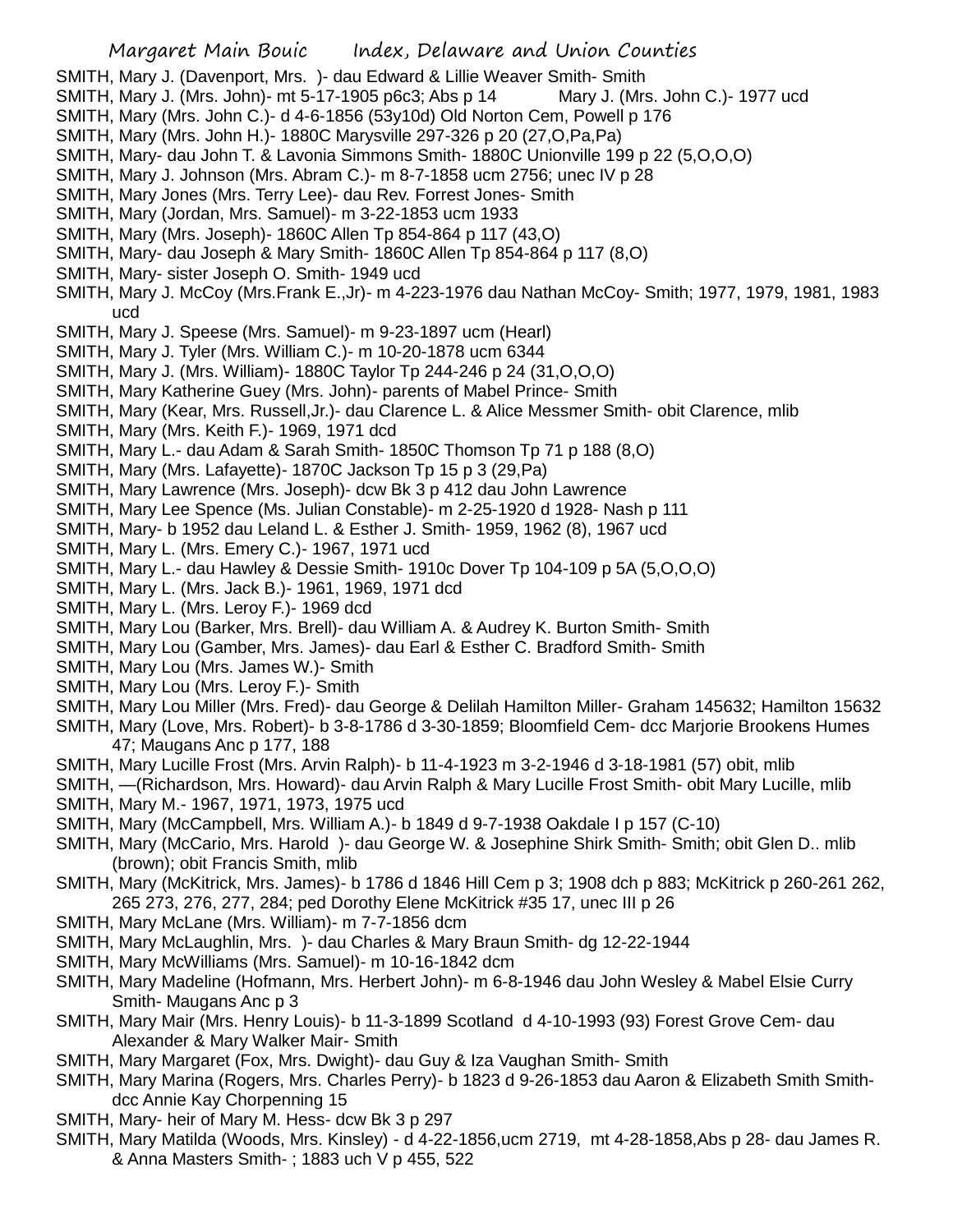- SMITH, Mary M. (Mrs. D. L.)- 1969, 1971, 1980 dcd
- SMITH, Mary Melissa (Mrs. Max Clayton)- parents of Marianne & Janet- Smith
- SMITH, Mary Mercy (Westlake, Mrs. George)- query by T. R. Hopkins- unec XIII p 5
- SMITH, Mary Miller (Mrs. G.)- 1880 dch p 644
- SMITH, Mary Miller (Mrs. George)- m 4-22-1852 dcm
- SMITH, Mary- dau Minor & Addie Barnett Smith- Smith
- SMITH, Mary- d 11-6-1860 (10y11m) Oller Cem p 2 dau M. & M. Smith
- SMITH, Mary Moore (Mrs. Job)- m 7-21-1836 ucm 397, unec III p 29
- SMITH, Mary Morris Reed (Mrs. Dr. Maurice L.)- b 7-7-1859 m 6-16-1892 d 12-28-1893, mt 1-17-1894; Abs p 47
- SMITH, Mary (Mosher, Mrs. Ralph)- dau Great & Alta Smith- obit Weldon R., mlib
- SMITH, Mary (Mullins, Mrs. )- dau Abraham l. & Clara Il Smith- Smith
- SMITH, Mary (Neville, Mrs. William)- 1883 uch V p 444
- SMITH, Mary Olive (Lowe, Mrs. Alonzo W.)- b 1884 dau Alvin C. & Martha Swick Smith- Newhouse p 83 13825
- SMITH, Mary- b 1965 dau Paul,Jr. & Bonnie Smith- 1971 ucd
- SMITH, Mary- day Phebe Smith- 1850C Harlem Tp 722 p 63 (12,O)
- SMITH, Mary Philona McFarland (Mrs. William A.)- b 3-23-1839 m 3-3-1861 dcm (or 2-24-1861) d 1-12-1914 (74-9-20) - dau Wm. G. & Eliza McFarlin
- SMITH, Mary Prudence (Bretz, Mrs. Joseph Augustus)- b 1879 d 1966 dau Samuel C. & Prudence Jane Forrest- ped Charlotte Bretz Wiley #129 3; unec VIII p 46
- SMITH, Mary R. (Mrs. Harry D.)- b 1893 d 1967 Oakdale II p 83 (H-R18-2)
- SMITH, Mary (Mrs. Robert)- 1880C Claibourne Tp 151-161 p 15 (76,O,Md,Md)
- SMITH, Mary- dau Robert James & Mary Haines Smith- 1860C Claibourne Tp 188-169 p 103 (18,O); 1870C Claib. Tp 66-64 p 8 (25,O)
- SMITH, Mary (Roberts, Mrs. Jonathan)- m 1831; Pabst 8 p 94
- SMITH, Mary Rose (Mrs. Lewis,Jr.) m 9-6-1840 dcm
- SMITH, Mary (Polly) (Mrs. Dr. S. C.)- d 12-7-1854 (58-2-2) Old Millcreek Cem p 6; Powell p 76; 1850C Concord Tp 2282 p 132 (53,Pa)
- SMITH, Mary Schuster (Mrs. Dr. Lowell H.)- m 1855 d 2-2-1899, Cry Ab p 4
- SMITH, Mary Sewell (Mrs. )- dau James Sewell- unec XIII p 32
- SMITH, Mary Sickles (Mrs. John)- m 8-20-1846 dcm
- SMITH, Mary- dau Dr. Silas C. & Mary Smith- 1850C Concord Tp 2282 p 132 (28,O)
- SMITH, Mary Slonecker (Mrs. Robert)- b 8-11-1900 m 1935 d 7-11-1981 (80) E,. Liberty Cem- dau Lawrence & Amy Wickersham Slonecker- Smith
- SMITH, Mary (Mrs. Smiley)- 1870C Scioto Tp 171 (30,O)
- SMITH, Mary- dau Solomon & Permelia Smith- 1850C Millcreek Tp 2058-2079 p 299 (15,NY)
- SMITH, Mary (Stanberry, Mrs. Charles)- dau Theophilus & Clarissa Rathbone Smith- 1880 dch p 673; 1908 dch p 586
- SMITH, Mary Stuart White (Mrs. Matson Meier- b 8-31-1829 m 11-14-1849 d 2-27-1899- Weiser p 202
- SMITH, Mary (Stillings, Mrs. Edward)- 1883 uch V p 458
- SMITH, Mary (Strader, Mrs. )- dau William C. & Mary Hoefler Smith- Smith
- SMITH, Mary Thomas (Mrs. Orlo)- 1880 dch p 671
- SMITH, Mary (Thomas, Mrs. William)- m 5-12-1812, onwq I
- SMITH, Mary Thomas (Mrs. William)- m 12-19-1838 dcm
- SMITH, Mary- dau Timothy & Harriet Smith- 1860C Jackson Tp p 138 (10,O)
- SMITH, Mary (Towne, Mrs. John)- m 2-2-1680- Asp p 123
- SMITH, Mary (Turner, Mrs. Stephen)- m 4-9-1863 ucm 3430
- SMITH, Mary R. (Mrs. William A.)- 1880C Richwood 360-378 p 34 (39,O,Md,Md)
- SMITH, Mary- sister Vann Smith- Smith
- SMITH, Mary V. (Davis, Mrs. James W.)- m 3-18-1875 ucm 5665; mt 3 p 11; mt 3-31-1875
- SMITH, Mary V. I..- 1870C Delaware Town p 311 (23)
- SMITH, Mary (Wally, Mrs. John)- m 2-8-1849 ucm 1383; unec VII p 45, XIII p 19
- SMITH, Mary- dau W. B. & Grace L. Warner Smith- obit Grace L., mlib
- SMITH, Mary Weiser (Mrs. John)- dau Benjamin & Anna Maria Levan Weiser- Weiser p 774
- SMITH, Mary Whitcomb (Mrs. Owen)- b 9-9-1887 m 1916 d 4-24-1976 Claibourne Cem- dau John & Sophia Whitcomb- Smith; obit Mary, mlib (brown)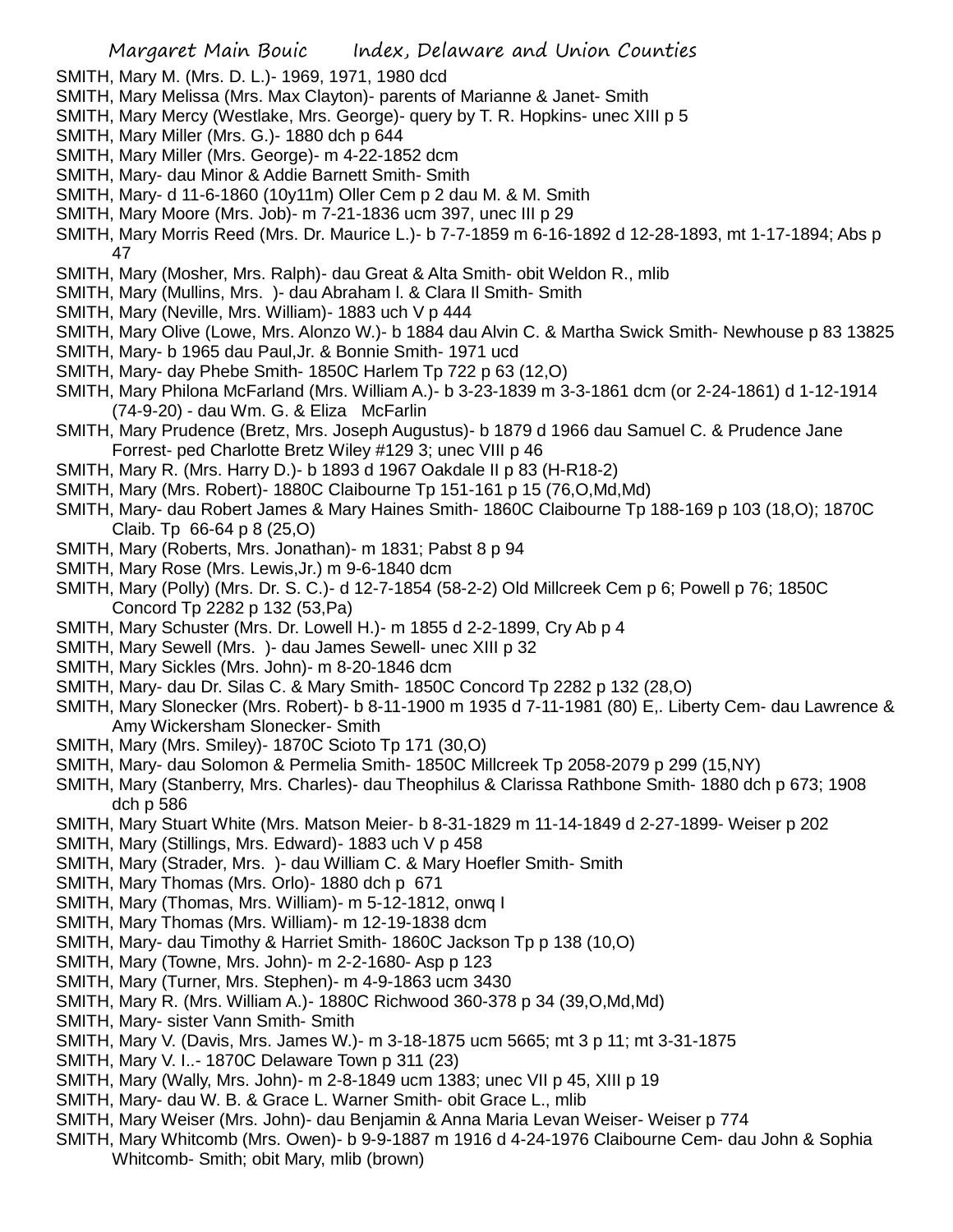SMITH, Mary (Mrs. William)- dcb p 15; 1850C Delaware Town 1116 p 85 (27,Wales)

- SMITH, Mary (Mrs. William)- 1850C Claibourne Tp 93 p 16 (33,O)
- SMITH, Mary- dau William A. & Audrey A. Smith- 1961 (10), 1964 dcd
- SMITH, Mary- dau William B. & Grace Warner Smith- Smith
- SMITH, Mary- dau William H. & Sarah Smith- 1850C Harlem Tp 641 p 57 (16,O)
- SMITH, Mary- b 11-1898 dau William & Lillie Mae Saygrover Smith- 1900C Paris Tp 3 p 1A (2,O,O,O)
- SMITH, Mary- dau William & Lydia Piersol Smith- Piersol 4; Turney 6
- SMITH, Mary- dau William & Mary B. Smith- 1870C Millcreek Tp 111p 39 p 5 (7,O)
- SMITH, Mary- dau William & Sarah Smith- 1850C Allen Tp 1495-1514 p 222 (11,O)
- SMITH, Mary Williams (Mrs. )- dau Nicholas Williams- Nash p 137, 138
- SMITH, Mary Wilson- descendant Capt. James Rogers- Pabst Pion II p 216
- SMITH, Mary (Woyan, Mrs. )- dau William P. & Mentie E. Summers Smith- Smith
- SMITH, Mary Wright (Mrs. John)- bau Emery C. & Leona Disbennett Smith- obit Emery C., mlib (brown); 1880 dch p 854
- SMITH, Mary (Mrs. W. W.)- 1880C Jackson Tp 10 21 (65,O,O,O)
- SMITH, Mary Y.- dau Job & Mary Smith- 1870C Liberty Tp 65 p 8 (13,O)
- SMITH, Marybelle Cornwell (Mrs. Theodore)- Smith
- SMITH, Marybelle Geise (Mrs. Aaron)- parents of Sylvia Boardman- Smith
- SMITH, Mason- son John R. & Sarah B. Smith- 1850C Trenton Tp 902 p 73 (12,O)
- SMITH, —(Mrs. Mason)- d Sunday (67) near Cheshire- dg 3-3-1911, Cry Ab p 14
- SMITH, ---- b 7-29-1867 Berkshire Tp dau Mason Smith- dcbirths
- SMITH, Mathew- 1870C Delaware Tp p 275 (61\*)
- SMITH, Mathias- b Germany d 3-1-1873 (63y) Del Tp- dcd
- SMITH, Mathias- son Christian & Melinda Organ Smith- 1860C Paris Tp 1301-1290 p 173 (7,O); 1870C Paris Tp 258-259 p 35 (17,O)
- SMITH, Mathias 'Eunice Hamilton- m 9-17-1873 ucm 5325
- SMITH, Mathias- son William & Nancy J. Smith- mt 12-1-1897 p4c4, Abs p 29; 1860C Paris Tp 1283-1274 p 169 (17,O)
- SMITH, Mathilda (Mrs. Frederick H.)- Smith; 1961, 1964, 1969 1971 dcd
- SMITH, Maticia (Mrs. James)- 1860C York Tp 1178-1188 p 161 (21,O)
- SMITH, Matilda- query- unec IV p 14
- SMITH, Matilda- d 1-31-1868 (7m17d) Berkshire Tp son Heman & Mary Smith- dcd
- SMITH, Matilda- 1850C Concord Tp 2220 p 130 (9,O)
- SMITH, Matilda Ann- d 7-20-1844 (1y4m) Plain Cith Cem, unec VII p 64 dau Benjamin & Amanda
- SMITH, Matilda Ann (Whitaker, Mrs. Henry)- m 9-12-1850 ucm 1569- dau Peyton B. Smith- mt 9-18-1850, Abs p 28; unec VIII p 3
- SMITH, Matilda A. (Mrs. Paten B.)- 1870C Paris Tp 682-696 p 103 (48,D.C.); 1860C Paris Tp 1422-1412 p 88 (62,D. C.)
- SMITH, Matilda A.- dau Paten B. & Matilda Smith- 1850C Paris Tp 682-696 p 102 (20,O)
- SMITH, Matilda- b 10-10-1872 Concord Tp dau Charles & Mary Raum Smith- dcbirths
- SMITH, Matilda C. (Weld, Mrs. Theodore D.)- m 10-5-1876 ucm 5947; 1850C Marysville 533-544 p 82 (8,O); 1860C Marysville 1511-1503 p 199 (18,O); 1870C Marysville 9 p 23 (28,O)
- SMITH, Matilda- b 8-14-1867 Berkshire Tp dau Herman Smith- dcbirths
- SMITH, Matilda (Mrs. Rev. James)- b 1806 Beaver Co Pa d 11-3-1852 (46) Oakdale II p 161 (C-16) here 11- 29-1888; unec XXII p 64; 1883 uch V p 63; 1850C Marysville 533-544 p 81 (44,Pa)
- SMITH, Matilda (Mrs. Joseph)- 1850C Troy Tp 2620 p 137 (21,O)
- SMITH, Matilda Lawrence (Mrs. James)- m 10-25-1827, dcga p 40 Del Pat & Fran Chronicle
- SMITH, Matilda- d 3-1-1857 (10m)- dau M. & M. Smith- Oller Cem
- SMITH, Matilda M. (Mrs. )- 1870C Paris Tp 171-172 p 23 (70,D. C.)
- SMITH, Matilda (Weld, Mrs. Frederick Dwight)- dau Rev. James & Matilda Smith- hmp p 92, 196
- SMITH, Matilda (Whitaker, Mrs. Henry)- m 9-12-1850 ucm 1569- dau Peyton B. Smith; mt 9-18-1850
- SMITH, Matt- b 1965 son Russell & Norma Smith- 1971, 1973 ucd
- SMITH, Matt- drowned 7-6-1905 son W. C. Smith- mt 8-9-1905 p 8c5, Abs p 20
- SMITH, Matt 'Sarah Clark'- parents of Russell H. Smith- Smith
- SMITH, Matthew- b 1969 son David E. & Joan Smith- 1969, 1971 dcd
- SMITH, Matthew- b 1982 son Jeffrey A. & Becky Smith- 1983 ucd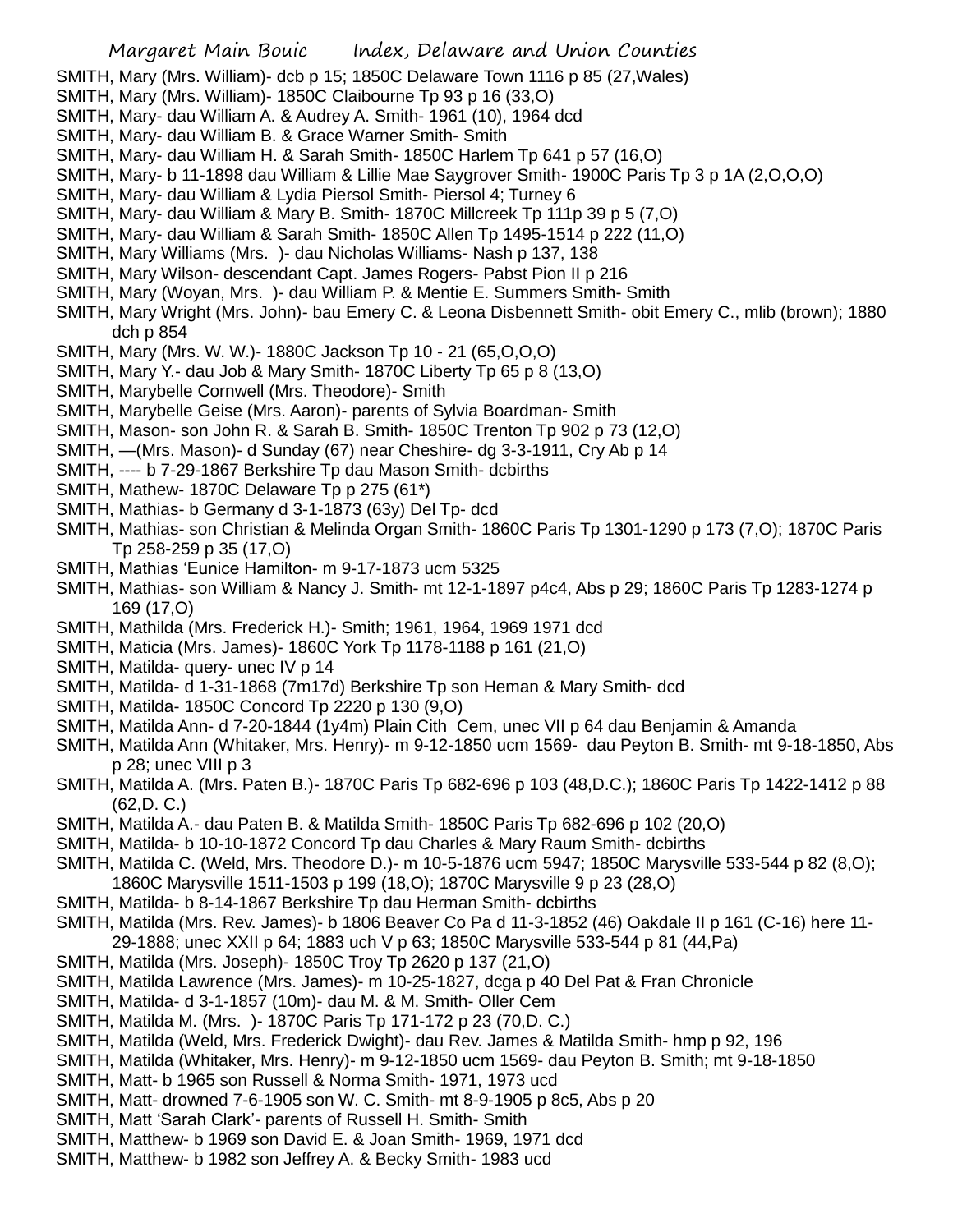- SMITH, Rev. Matthew- brother Rev. John Smith- 1908 dch p 629
- SMITH, Matthew A.'Jennifer Kay Morris'- m 4-5-1997 son Roger Smith- Smith
- SMITH, Matthew L.- son John & Sarah McGarry Smith- 1908 dch p 629
- SMITH, Matthew- b 1973 son Noreen Smith- 1980 dcd
- SMITH, Matthias- 1883 uch IV p 485, 536
- SMITH, Matthias- d Saturday (80) German farmer, dg 3-7-1873m Cry Ab p 1-5
- SMITH, Matthias 'Martha Stainbrook'- 1880 dch p 814; 1908 dch p 750; dcq Esther Freese Gible Cherington 19; dg 11-18-1913, Cry Ab p 71
- SMITH, Mattie- d last Sunday, bur Xenia, Madison Co Democrat 5-21-1899 unec XII p 14
- SMITH, Mattie A. Baldwin (Mrs. Orson E.)- m 3-30-1886 ucm (Hearl); Smith; obit, Homer, mlib (brown)
- SMITH, Mattie A.- dau John A. & Mary A. Fleck Smith- 1880C Marysville 220-237 p 13 (3,O,O,O)
- SMITH, Mattie G.- granddau May A. Fleck Smith- 1900C Marysville 137-142 p 5B (22,O,O,O)
- SMITH, Mattie Hortense (Finley (Mrs. H. E.)- b 1867 d 1928 dau Hugh Lyman & Orrel M. Makemson Finley-Maugans Anc p 151
- SMITH, Mattie Landon (Mrs. George)- m 1874 -1883 uch V p 652
- SMITH, Matson Meier'Mary Stuart White'- m 4-4-1826 m 11-14-1849 d 4-26-1887 son Albert & Emily Maria Meier Smith- Weiser p 202
- SMITH, Mattie- d 1892- dg 8-19-1892, Cry Ab p 100
- SMITH, Mattie (McCamic, Mrs. )- b 1879 d 2-9-1931 Oakdale II p 70 (H-R5-12)
- SMITH, Mattie- dau Mary Smith- 1910C Marysville 165-144 p 6A (32,O,O,O)
- SMITH, Mattie McCommic- d 2-9-1931 (520 Oakdale 4312 (H-33)
- SMITH, Mattie (Newhouse, Mrs. Clinton)- Newhouse p 76
- SMITH, Mattie Sewell (Mrs. )- unec XIII p 32
- SMITH, Maud- b 12-22-1879 Oxford Tp dau Geno & Ella Currie Smith- dcbirths
- SMITH, Maude Martin (Mrs. Albert)(Fout, Mrs. Lemuel )- b 5-25-1875 d 6-5-1969 Raymond Cem, lptw p 36 dau Charles & Irene Higgins Martin; Fout; 1900C Liberty Tp Un Co 289-296 p 13A (24,O,Va,O) m 6y, 3 ch
- SMITH, Maude (Anderson, Mrs. Morse )- dau Earl G. & Lula Edwards Smith- Smith
- SMITH, Maude Conn (Mrs. Herbert)- Smith
- SMITH, Maude (Duncan, Mrs. Seth C.)- Smith
- SMITH, Maud E. (Ferguson, Mrs. William Orin)- m 12-24-1893 ucm; unec IV p 66
- SMITH, Maude E. Martin (Mrs. Albert C.) M 9-5-1895 ucm (Hearl)
- SMITH, Maud Melissa- b 1881-dau Alvin G. & Martha Swick Smith- Newhouse p 83, 13824
- SMITH, Maude- b 9-1883 d 1953 Claibourne Cem p 71- dau William & Eunice Sprat Smith- 1900C Tp 216-231 p 9B (16,O,O,O); 1910C Richwood 423-432 p 15A (25,O,O,O)
- SMITH, Maurice 'Anne'- d 10-23-1976 (70) bur Dublin- Smith
- SMITH, Dr. Maurice L. 'Mary Morris Reed'- m 6-16-1892; mt 1-17-1894 Abs p 47
- SMITH, Max Clayton 'Mary Melissa'- parents of Marianne Northrup & Janet Hoffmaster- Smith
- SMITH, J. Max 'Frances'- obit Frances, mlib (brown)
- SMITH, Max 'Mary Elizabeth Walling'- b 3-15-1906 m 3-6-1937 son Carl Cornelius & Reese Albertina Shultz Smith- Weiser p 634
- SMITH, Maxine- dau Clarence & Clara Hammond Smith- Weiser p 543
- SMITH, Maxine (Mrs. Delmer W.)-1949 ucd
- SMITH, Maxine(Firestine, Mrs. Dwight)-dau Dana T. & Hazel M. Turner Smith- Smith;1985 uch p 49
- SMITH, Maxine (Hancock, Mrs. Andrew)- Smith
- SMITH, Maxine Haines (Mrs. )- 1985 uch p 65
- SMITH, Maxine (Hollingsworth, Mrs. Merrill E.)- b 1-11-1925 m 9-23-1943 d 11-1-1990, Maple Grove Cemdau Newton C. & Bertha Leota Johnson Smith- Smith
- SMITH, Maxine (Mrs. Melvin)- 1949 ucd
- SMITH, Maxine (Roberts, Mrs. )- dau Charles Stanton & Carrie F. Smith- Smith
- SMITH, May Bennett (Mrs. Joe E.)- Smith
- SMITH, May (Callahan, Mrs. )- sister Elon E. Smith- obit Elon C., mlib
- SMITH, May (Mrs. Charles)- mt 8-31-1881 p2c4 death of twins- Abs p 5
- SMITH, 1880C Union Tp 27 p 5 (30,O,O,O)
- SMITH, May Coomer (Mrs. Fred F.)- d 1-8-1961 (79) Green Lawn, Cols.- Smith
- SMITH, May (Hart, Mrs. Ebenezer J.)- lic m 9-6-1883 ucm (Hearl)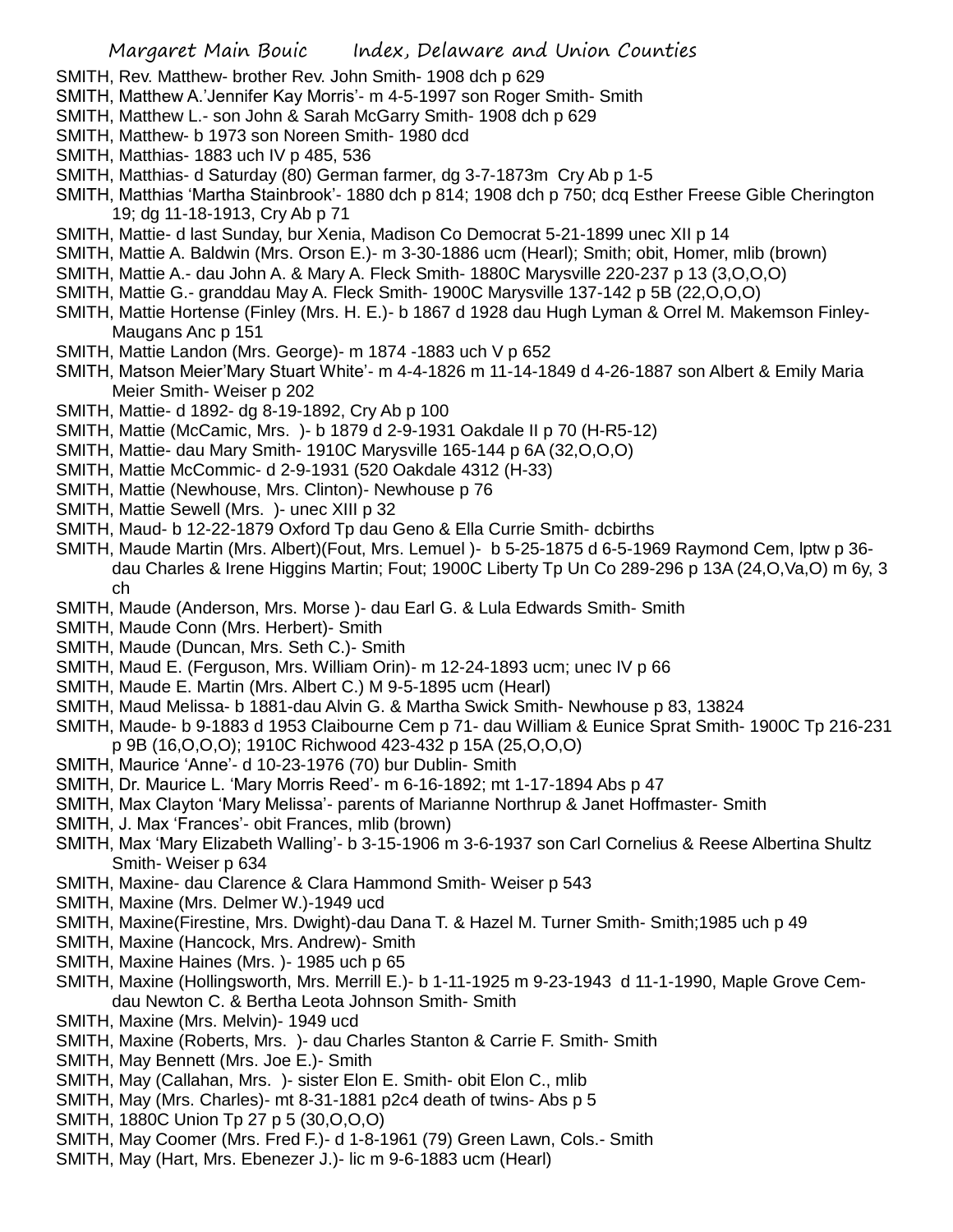- SMITH, Maysel (Mrs. Gail B.)- 1961, 1964, 1969, 1971 dcd
- SMITH, May (Wise, Mrs. Samuel W.)- m 4-8-1898 ucm (Hearl)
- SMITH, M. B.- mt 1-23-1884 parent of Charley Smith- mt 1-23-1884, Abs p 3
- SMITH, M. B.- his child d last week, Plain City- mt 5-16-1888 p3 c2, Abs p 46
- SMITH, M. B.- 1883 uch IV p 528
- SMITH, M. (Mrs. B. W.)- lptw p 135
- SMITH, M. D.- performed marriage, unec III p 38
- SMITH, M. E.- dumch p 315
- SMITH, Meda Belle Shark (Mrs. Clarence)- b 1891 dau Samuel & Susan Brown Shark- WBrown VI p 766
- SMITH, Mehitable (Mrs. Daniel)- see Old Kilb Cem p 6
- SMITH, Mehitable (Mosher, Mrs. Joseph)- dumch p p 380
- SMITH, Mel 'Ruby'- Smith parents of Tracy Nicole Smith
- SMITH, Melanie Allison- b 3-30-1983- dau Tom Smith- Smith
- SMITH, Melanie (Sherwood, Mrs. )- dau John C. & Louise Thompson Smith- Smith
- SMITH, Melia A.- d 10-31-1870 Troy Tp, dcd
- SMITH, Per/Melia (Mrs. Solomon)- 1850C Millcreed Tp 2058-2079 p 299 (45,NY); 1860C Leesburg Tp 379 (54,NY)
- SMITH, Melinda- 1870C Scioto Tp p 492 (42)
- SMITH, Melinda- dau Hal & Gladine M. Smith- 1961 (11), 1964 dcd
- SMITH, Melinda Louise- b 7-4-1952 dau Lawrence E. & Barbara Ann Buchmann Smith- Maugans Anc p 125
- SMITH, Melinda Organ (Mrs. Christian)- m 3-18-1852 ucm 1783; 1860C Paris Tp 1301-1290 p 173 (25,O); 1870C Paris Tp 258-259 p 35 (34,O)
- SMITH, Melinda- b 1966 dau Roy L. & Rose Smith- 1969, 1971, 1980 dcd
- SMITH, Melinda S. (Mrs. Danny L.)- 1971, 1973, 1975, 1977, 1979, 1981, 1983 ucd
- SMITH, Melissa- 1870C Thomson Tp p 502 (17)
- SMITH, Melissa Allen (Mrs. John H.)- parents of Joseph F. Smith- Smith
- SMITH, Melissa B.- 1969, 1971 dcd
- SMITH, Melissa Darrow (Mrs. James)- m 12-25-1859 ucm 2971 d 5-11-1863 (24-8-22) Raymond Cem, lptw p 31; ; unec IV p 17, slip
- SMITH, Melissa- b 1956 dau Donald A. & Ellen M. Smith- 1959, 1962, 1967, 1971, 1973 ucd
- SMITH, Melissa- dau James R. & Anna Masters Smith- 1883 uch V p 522
- SMITH, Melissa Houseworth (Mrs. Wesley J.)- b 1848 d 1909 Marlborough Cem p 185- dau Sophronia Houseworth- dcw Bk 4 p 441 (47);
- SMITH, Melissa Meeks (Mrs. Rick)- parents of Daniel Loren Smith- Smith
- SMITH, Melissa (Wornstaff, Mrs. Daniel, Jr)- b 1843 m 1860 d 1922 dau Almon & Maria Rodman Smith 1880 dch p 800; dcc Helen Wornstaff Kern 9
- SMITH, Melody D. (Mrs. Terrance)- shot to death 10-23-1984 dau Neill & Pamela Mattox- Smith
- SMITH, Melody Sue (Sweet, Mrs. Mike)- dau Gerald & Lois Smith- Smith
- SMITH, Melody S. (Young, Mrs. Rodney C.,Jr.)- m 5-12-1974 dau Gerald l. Smith- Smith
- SMITH, Melva (Mrs. )- dau Glenn L. & Violet Smith- Smith
- SMITH, Melvin 'Maxine'- 1949 ucd
- SMITH, Rev. Melvin O.- son William Lester & Clara Frayer Smith- Smith; obit Lester, mlib (brown); obit Clara E., mlib (brown)
- SMITH, Melvin 'Rebecca Ann Galbreath'- b 4-3-1963 m 11-30-1990 St. Paul p 82
- SMITH, Melvin W. 'Irene Lollar'- b 5-14-1918 son Frank E. & Edna Ginder Smith- Weiser p 273
- SMITH, Melvin W.- son Nathan & Rhoda Love Smith- 1908 dch p 694
- SMITH, Mentie E. Summers (Mrs. William P.)- parents of Rebecca Bill McClean- Smith
- SMITH, Meranda- dau B. F. & Aganda Smith- 1850C Orange Tp 1811 p 115 (13,NY)
- SMITH, Mercy- 1850C Berlin Tp 1928 p 119 (90,Conn)
- SMITH, Mercy- dau Edward & Hannah Elliott Smith- dumch p 93; 1850C Paris Tp 598-612 p 92 (13,O); 1860C Paris Tp 1249 (22,O)
- SMITH, Mercy (Stout, Mrs. Safety R.)- m 7-16-1864 ucm 3606; unec XXI p 18
- SMITH, Merle C. 'Nellie E.'- son Anna E. Smith- 1910c Darby Tp 111 p 5B (23,O,O,O) m 4y
- SMITH, Merle 'Nellie Jewell Walker Morris' m 2-22-1944- Weaver (129413)
- SMITH, Merle R. 'Eula l.- 1980 dcd
- SMITH, Merle S. 'Eileen J.'- m 12-7-1947- obit Aileen, mlib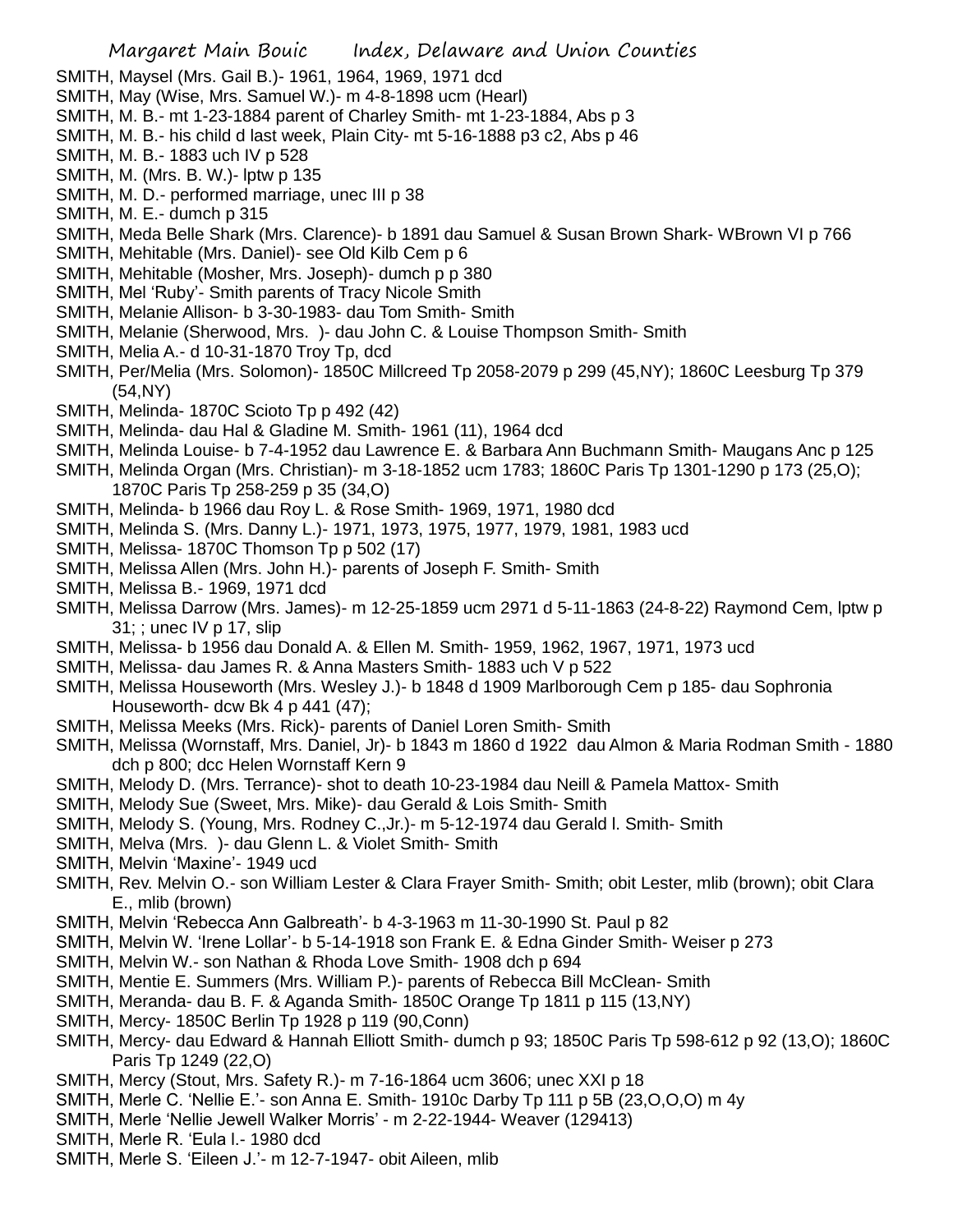- SMITH, Merlin C.- son Herbert R. & Mildred D. Chapman Smith- Smith
- SMITH, Merrill- son Albert J. & Maggie Eaton Smith- Smith; obit Otis W., mlib (brown)
- SMITH, Merrill- son Ferres & Iona Smith- Smith
- SMITH, Mertie/Merton- dau James S. & Amanda Perry Smith- 1870C Darby Tp 158-146 p 21 (4,O); 1880C Darby Tp 170 p 18 (15,O,O,Va)
- SMITH, Merton 'Dora Emerson'- m 10-28-1886 ucm (Hearl)
- SMITH, Mevilla- 1870C Thomson Tp p 502 (15)
- SMITH, M. H. (Mrs. O.)- unec V p 56
- SMITH, Michael- 1830C Genoa Tp. ; lpc p 24
- SMITH, Michael- 1850C Thomson Tp 30 p 186 (34,Pa)
- SMITH, Michael A. 'Aimee F. Ministeri'- m 9-7-1996 son Donald & Judy Smith- Smith
- SMITH, Michael- b 1964 son Almon R. & Barbra Smith- 1979, 1981 ucd
- SMITH, Michael- b 1964/2 son Charles Taylor & Doris L. Ferguson Smith- Smith 1967, 1971, 1973, 1975, 1977, 1979, 1981, 1983 ucd
- SMITH, Michael David- b 12-11-1946 son Marlin & Eunice Miraim Weiser Smith- Weiser p 678
- SMITH, Michael- b 1965 son Delbert & Geraldine Smith- 1969, 1971, 1980 dcd
- SMITH, Michael 'Diana Ruth Sparks'- 1985 uch p 41
- SMITH, Michael 'Elizabeth'- 1860C Paris Tp 1400-1389 p 186 (70, Ger)
- SMITH, Michael- b 1966 son Harold W. & Helen J. Smith- 1971, 1973, 1975, 1977, 1979, 1981 ucd
- SMITH, Michael- b 1954 son Jack B. & Mary Smith- 1961, 1969, 1971 dcd
- SMITH, Michael Jack- son Jack B. & Mona L. McGlothlin Smith- Smith
- SMITH, Michael- b 1967 son Jimmie R. & Loraine D. Smith- 1967 ucd
- SMITH, Michael J. 'Leona L. Lunter'- m 9-14-1940- parents of Delores, Marcia, Patricia- Smith
- SMITH, Michael- b 1971 son Jo Ann Smith- 1977 ucd
- SMITH, Michael- b 1975 son John E. & Ellen M. Smith- 1980 dcd
- SMITH, Michael- b 1958 son Josephine Smith- 1967 ucd
- SMITH, Michael J. 'Ruth'- 1961, 1964 uvf
- SMITH, Michael Lee- son Michael & Diana Ruth Sparks Smith- 1985 uch p 41
- SMITH, Michael 'Patti'- Smith
- SMITH, Michael- b 1952 son Roy L. & Rose Smith- 1964, 1969, 1971 dcd
- SMITH, Michael- b 1962 son Samuel & Ardythe K. Smith- 1971, 1973, 1975, 1979, 1983 ucd
- SMITH, Michael Shane- son Weyman & Carole Suzanne Smith- Smith
- SMITH, Michael Shaw- b 1957 son Brewster Holmes & Georgia Katharine Ekelund Shaw- Weiser p 797
- SMITH, Michael- son Vann & Emily Smith-Smith
- SMITH, Mike- son Vann B. & Ruth Smith- 1961 dcd (18)
- SMITH, Michael- b 1974 son Wayne W. & Twila Smith- 1979, 1981, 1983 ucd
- SMITH, Michele- dau Joseph R. Jr. & Noram J. Smith- 1964 dcd
- SMITH, Michelle- b 1974 dau Murray & Nancy Smith- 1975 ucd
- SMITH, Michelle- b 1974 dau Nancy A. Smith- 1983 ucd
- SMITH, Michaelle- b 1967 ch Samuel & Ardythe Smith- 1971, 1973, 1977 ucd
- SMITH, Micky- b 1958 son Charles & Peggy Smith- 1969 dcd
- SMITH, Mike- b 1958 son Charles G. & Ruby K. Smith- 1964, 1969 dcd
- SMITH, Mike 'Cora'- Smith
- SMITH, Mike- son Ronald E. & Rosalyn Smith- Smith (14-1987)
- SMITH, Mike 'Rose'- Smith
- SMITH, Mikey- son Jack W. & Jean Smith- 1961 (3) dcd
- SMITH, Mildred (Arnold, Mrs. )- sister Clarence E. Smith- Smith
- SMITH, Mildred- 1973, 1975 ucd
- SMITH, Mildred Alma McKitrick (Hansen, Mrs. Harvey)(Mrs. Edward)- b 7-23-1899 d 12-1960 dau Scott Alexander & Dora Ethel Pollard McKitrick- McKitrick p 113
- SMITH, Midred C. (Mrs. Henry E.)- 1961, 1964, 1969, 197 dcd
- SMITH, Mildred Crawford (Mrs. James Wilson)- m 6-19-1919- Weiser p 97
- SMITH, Mildred- dau Dan & Eva Lenthera Hammond Smith- Weiser p 542
- SMITH, Mildred D. Chapman (Mrs. Herbert R.) b 9-21-1915 d 5-2-1991 (75) bur Toledo dau Arthur & Olga Prond Chapman- Smith
- SMITH, Mildred J. (Hannum, Mrs Karl W.)- m 8-22-1937- d 3-15-1992 dau William, B. & Grace L. Warmer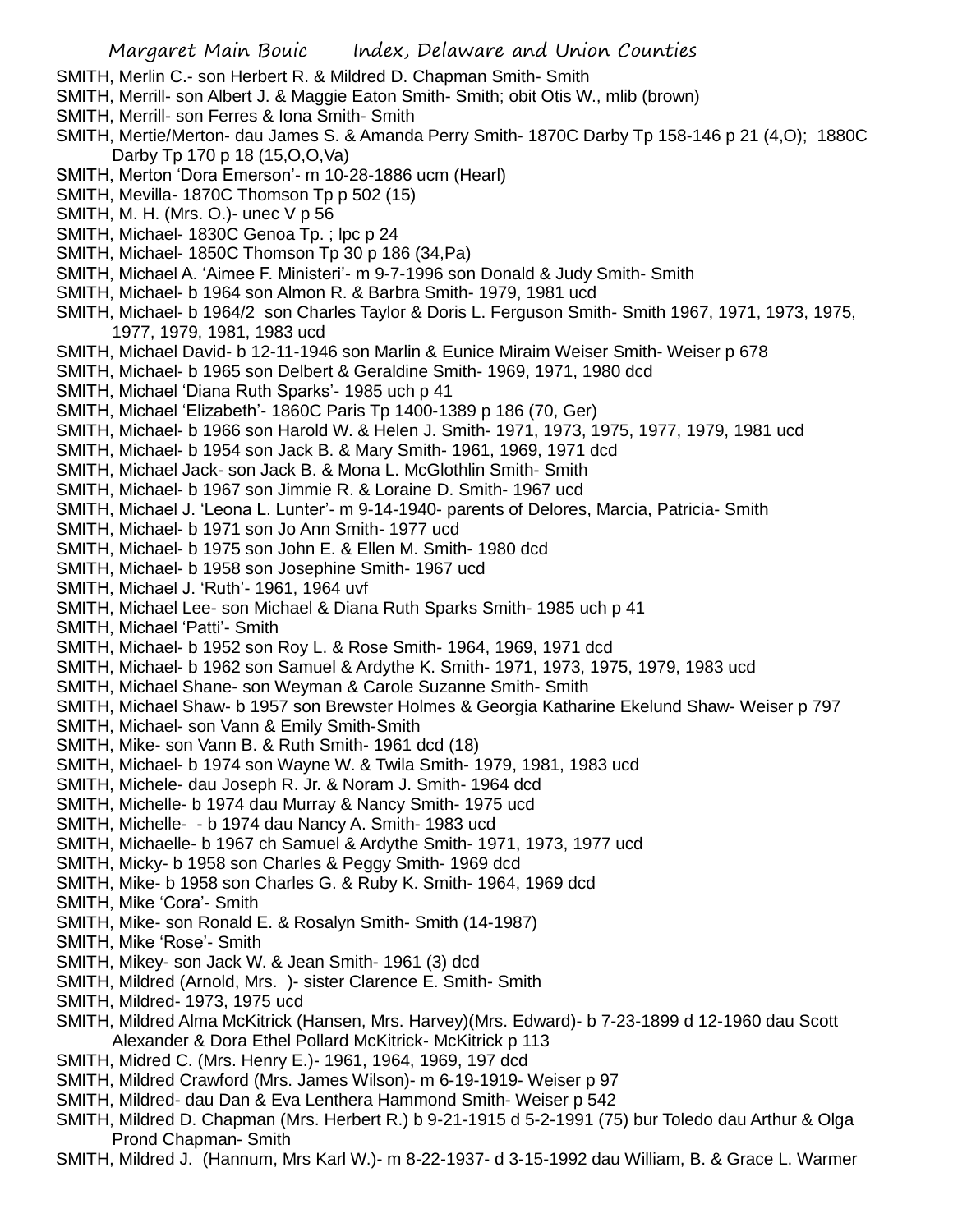Smith- Smith; obit Grace, mlib; 1910C Allen Tp 147-149 p 6A (2,O,O,O)

- SMITH, Mildred (Hyland, Mrs. Clarence)- m 7-12-1902 d Wed (18) Oakdale dau David Smith- mt 1-20-1904 p2c2; Abs p 2
- SMITH, Mildred Irene (Rickey, Mrs. Frank Lee)- b 7-3-1925 m 10-27-1944 dau Shelby Earl & Vera Dorothy Stauffer Smith- Weiser p 274
- SMITH, Mildred (Link, Mrs. )- dau Charles H. & Della Zimmerman Smith- obit Charles H.,, mlib

SMITH, Mildred L. Mulvaine (Mrs. Berkeley Morrison)- b 1904 m 930 d 1984 Claibourne Cem p 99 dau Clarence W. & Emma M. Beck Mulvaine- 1985 uch p 100

- SMITH, Mildred Louise Koppenhaver (Mrs. James Arthur)- b 9-1-1896 m 12-6-1923 dau Harvey Andrew & Mary Augusta Kniley Kppenhaver- Weiser p 299
- SMITH, Mildred Louise Rahm (Mrs. Edward Luther)- dau John Melchior & Anne Amelia Ennes Rahm- Weiser p 809
- SMITH, Mildfred M.- 1971, 1973, 1975, 1977 ucd
- SMITH, Mildred- dau Walter J. & Helen A. Smith- 1964 (16) ucd
- SMITH, Mildred (Whitt, Mrs. )- dau Joseph W. & Helen A. Smith- Smith
- SMITH, Milla (Sager, Mrs. Abraham)- m 2-26-1835 ucm 357
- SMITH, Millie- 1870C Troy Tp p 522 (14)
- SMITH, Millie Cook (Mrs. David Joel)- D. Ryan chart
- SMITH, Millie (Rush, Mrs. )- dau N. Z. & Clara Morrison Smith- Smith
- SMITH, Milton- 1961 dcd
- SMITH, Milton- 1870C Scioto Tp p 491 (28\*)
- SMITH, Milton B. 'Esther Riley'- m 2-6-1840 dcd
- SMITH, Milton B.- 1850C Oxford Tp 2782 p 156 (34,MY); hadc p 42, CCC
- SMITH, Milton 'Jemima Suddith'- 1883 uch V p 523
- SMITH, Milton- son John R. & Sarah B. Smith- 1880 dch p 540; 1908 dch p 405; 1850C Trenton Tp 902 p 73 (22,O)
- SMITH, Milton 'Martha Ball'- m 3-9-1854 ucm 2090; mt 3-22-1854 Abs p 15; unec VIII p 20
- SMITH, Mina B.- b 12-14-1871 Liberty Tp Del Co dau Otto & Mary Thomas Smith- dcbirths
- SMITH, Mindy Lee- b 8-8-1970 dau Timothy Lee & Lorriane Gilliam Dodge Smith- Freshwater p 213
- SMITH, Minerva (Chapman, Mrs. Vilas)- dau James Clay & Sarah Lydia Mauck Smith- Weiser p 776
- SMITH, Minerva- dau Nathan & Rhoda Love Smith- 1908 dch p 694
- SMITH, Minerva W. Twiford (Mrs. Lemuel W.)- m 10-28-1852 ucm 1873; unec VII p 58; 1860C Marysville 1552- 1545 p 204 (28,O)
- SMITH, Minnie A- dau Andrew J. & Sarah Ann Redding Smith- 1883 uch V p 447; 1880C Leesburg Tp 49 p 5 (3,O,O,O)
- SMITH, Minnie Alice- b 8-27-1873 Genoa Tp dau J. D. & Virginia Furings Smith- dcbirths
- SMITH, Minnie Beem (Mrs. Robert)- m 11-27-1884 ucm (Hearl)d Thursday- mt 12-4-1907 p6c3, Abs p 62; mt 2-3-1892 p5c4, Abs p 20
- SMITH, Minnie Blain (Mrs. Lewis M.)- 1908 dch p 661
- SMITH, Minnie B.- b 7-1885 dau William & Euinice Sprat Smith- 1900C Claibourne Tp 216-231 p 9B (14,O,O.O); 1910C Richwood 423-432 p 15 A (23,O,O,O)
- SMITH, Minnie D.- dau John & Mary J. Smith- 1880C Allen Tp 13-15 p 2 (8,O,O,O)
- SMITH, Minnie D.- b 10-1877 dau Marion B. & Emma H. Smith- 1900C Jerome Tp 50-54 p 2B (22,O,O, O)
- SMITH, Minnie D. (Spain, Mrs. Jacob L.)- m 9-11-1886 ucm (Hearl)- dau George W. & Josephine Shirk Smith, obit, George W., mlib
- SMITH, Minnie E. (Mrs. James)- d 10-21-1978 (73) bur Texas- Smith
- SMITH, Minnie F. (Mrs. Robert)- b 1862 d 1907 Claibourne Cem p 24; 1900C Richwood 221-234 p 9A (37,ILL,O,ILL) m 14y
- SMITH, Minnie- dau George & Mornie Josephine Shirk Smith- obit George, mlib
- SMITH, Minnie G.- dau Orlo & Mary Thomas Pabst Smith- 1880 dch p 671
- SMITH, Minnie Ida- descendant of Capt. James Rogers- Pabst Pion II p 216
- SMITH, Minnie J.- d 5-6-1869 91-1-19) dau W. C. & H. R.- York Cem p 40
- SMITH, Minnie (Johnson, Mrs. Ernest J.)- m 2-25-1920 Johnson Bible, unec V p 4
- SMITH, Minnie Josephine (Rudolph, Mrs. William Elmer)- b 6-11-1892 m 3-25-1915 dau Thomas Jefferson & Sarah Mahler Smith- McKitrick p 247, 248, 249,.
- SMITH, Minnie- dau Marion & Emma Smith- 1880C Jerome Tp 253-261 p 26 (4,O,O,O)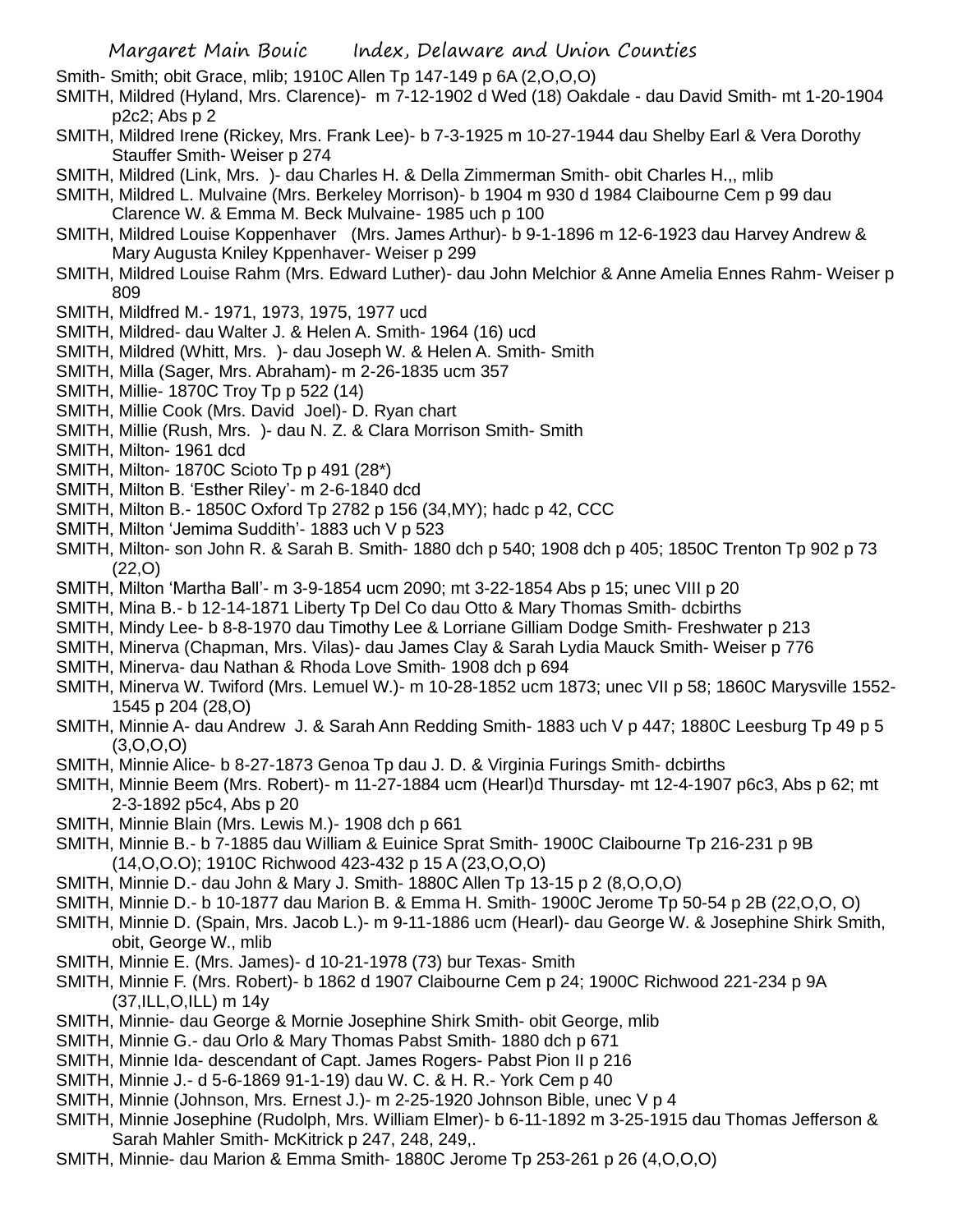- SMITH, Minnie (McIntire, Mrs. )- sister William Guy Smith- Smith
- SMITH, Minnie May (Kennedy, Mrs. Donald Leroy )- b 9-23-1912 ILL m 7-4-1933 d 7-26-1995 (82) Oakdale Cem p 140 (M-R6-9)- dau Frank & Mary Ellen Johnson Smith- Smith, sister Ward Smith
- SMITH, Minnie May (Long, Mrs. David L.)- b 7-5-1870 m 1-15-1891 d 2-8-1934 dau James W. & Mary Elizabeth Weiser Smith- Weiser p 96
- SMITH, Minnie May- d 8-12-1882 (14-2-5) dau Samuel & H. Smith- Rush Creek Cem, lptw p 135
- SMITH, Minnie Moore (Mrs. John Milton)- d 2-16-1944- Weiser p 97
- SMITH, Minnie S.,Miss- d 9-13-1886 here, buried Grafton Mass- , niece of Mrs. C. S. Smith- mt 9-1-1886 Abs p 27
- SMITH, Minnisotia- dau Martha Smith- 1880C Paris Tp 160-164 p 16 (12,O,O,O)
- SMITH, Minor- survey 5122; unec II p 29
- SMITH, Minor- 1883 uch V p 241
- SMITH, Minor 'Addie Barnett'- parents of John F., Howard, Pauline, etc Smith
- SMITH, Minta (Baldwin, Mrs. James S.)- b 1855 Un Co d 9-11-1936 Oakdale I (F-R5-11) p 119
- SMITH, Mira Ann (Mrs. James)- b 5-1869 1900C Dover Tp 207-209 p 9B (31,O,O,Pa) m 1y, 1 ch
- SMITH, Mira A.- dau Thomas & Theresa Smith- 1870C Allen Tp 10 (1,O); 1880C Allen Tp 155-167 p 16 (11,O,Pa,O)
- SMITH, Mira (Woolard, Mrs. )- dau Conrad Smith- dcw Bl 2 p 277
- SMITH, Miranda (Case, Mrs. Ralph,Jr.)- m 2-5-1859 dcm
- SMITH, Miranda (Hanford, Mrs. Lansing B.)- Asp see 1774
- SMITH, Mississippi- dau Paten B. & Matilda A. Smith- 1850C Paris Tp 682-696 p 103 (7,O)
- SMITH, Missy- b 1969 dau Donald D. & Judy K. Smith- 1977 ucd
- SMITH, Mitchell- b 1958 son Charles G. & Ruby K. Smith- 1964, 1969 dcd
- SMITH, Mitzi (Mrs. Randy)- Smith
- SMITH, M. M. (Wood, Mrs. K. L.)- m 4-22-1858 ucm 2719
- SMITH, Molley- d 9-23-1860 (7mos3d) New Millcreek Cem p 18 dau J. R. & M. G.
- SMITH, Mollie- 1870C Radnor Tp p 473 (12)
- SMITH, Molly Gabriel (Mrs. ) dau John & Hannah Fannigan Gabriel- Powers p 60
- SMITH, Mona L. McGlothlin (Mrs. Jack B.)- Smith; 1980 dcd
- SMITH, Monica Marie (Barlow, Mrs. )- m 7-1933
- SMITH, Monicha Mc- dau Thomas & Isabel Mulvaine Smith- 1860C Leesburg Tp 463 (4/12,O); 1870C Claibourne Tp 207-205 p 26 (10,O)
- SMITH, Monna (Denman, Mrs. Moses)- m 2-21-1839 dcm
- SMITH, Monte Allen 'Karen June Pierce'- m 11-14-1981 son Elwood & Karen Smith- Smith; 1961(1), 1980 dcd
- SMITH, Moret Jwet- b 4-17-1868 Scioto Tp dau Smiley & Mary June Smith- dcbirths
- SMITH, Mornie Josephine Shirk (Mrs. George W.)- b 1876 m 3-1-1894/5 d 1953 dau Job & Susan Rossel
- Shirk- ped Lewis E. Graham #575 11; unec XVIII p 10; obit George, mlib SMITH, Morris R. 'Mary C. Rabb'- Smith; parents of Walter T. Richard, Eph Smith- Smith
- SMITH, Morris- son Rev. Ephriam E. & Emily E. Conn Smith- Smith
- SMITH, Morrison- son Ruffus & Isabelle Smith- 1870C Liberty Tp 26 p 3 (3,O)
- SMITH, Morton A.- b 7-5-1866 son James S. & Amanda Perry Smith- 1883 uch V p 257
- SMITH, Moses 'Mary Grimes'- Powers p 87
- SMITH, Moses 'Sarah L.'- dpc p 76; 1850C Delaware Town 985 p 78 (47,Mass)
- SMITH, Moyme Alice Henderson (Mrs. Frank E.)- m 6-6-1945- Weiser p 273
- SMITH, Rev. M. R.- funeral for Elizabeth Zitler Primma- dg 2-6-1894 Cry Ab p 152; of William Stevens- dg 1- 12-1892, Cry Ab p 81
- SMITH, Mrs. dau Jacob Miller- dg 2-14-1873 Cry Ab p 104
- SMITH, Muriel Adell- d 3-27-1913 (12y9m) Oakdale 2539(F61) I p 115 (F-R4-8)
- SMITH, Muriel- b 7-1887 dau Emily Smith- 1900C Jerome Tp, Plain City 87-94 p 4A (12,O,O,O
- SMITH, Muriel Erwin Caldwell- dau Emmet W. & Anna Weedman Erwin Caldwell- Pabst 6 p 90
- SMITH, Murray 'Ann'- brother N. Dale Smith- Smith
- SMITH, Murray- lived with Donald P. & Margaret H. Hyatt- 1969 dcd
- SMITH, Murray 'Nancy'- 1973, 1975 ucd
- SMITH, Murray- father of Richard Shane Smith- Smith
- SMITH, Murrell'Eula' "A stint with the U. S. Air Force'- Smith
- SMITH, Murrell R.- son Jessie M. 1969, 1971 dcd